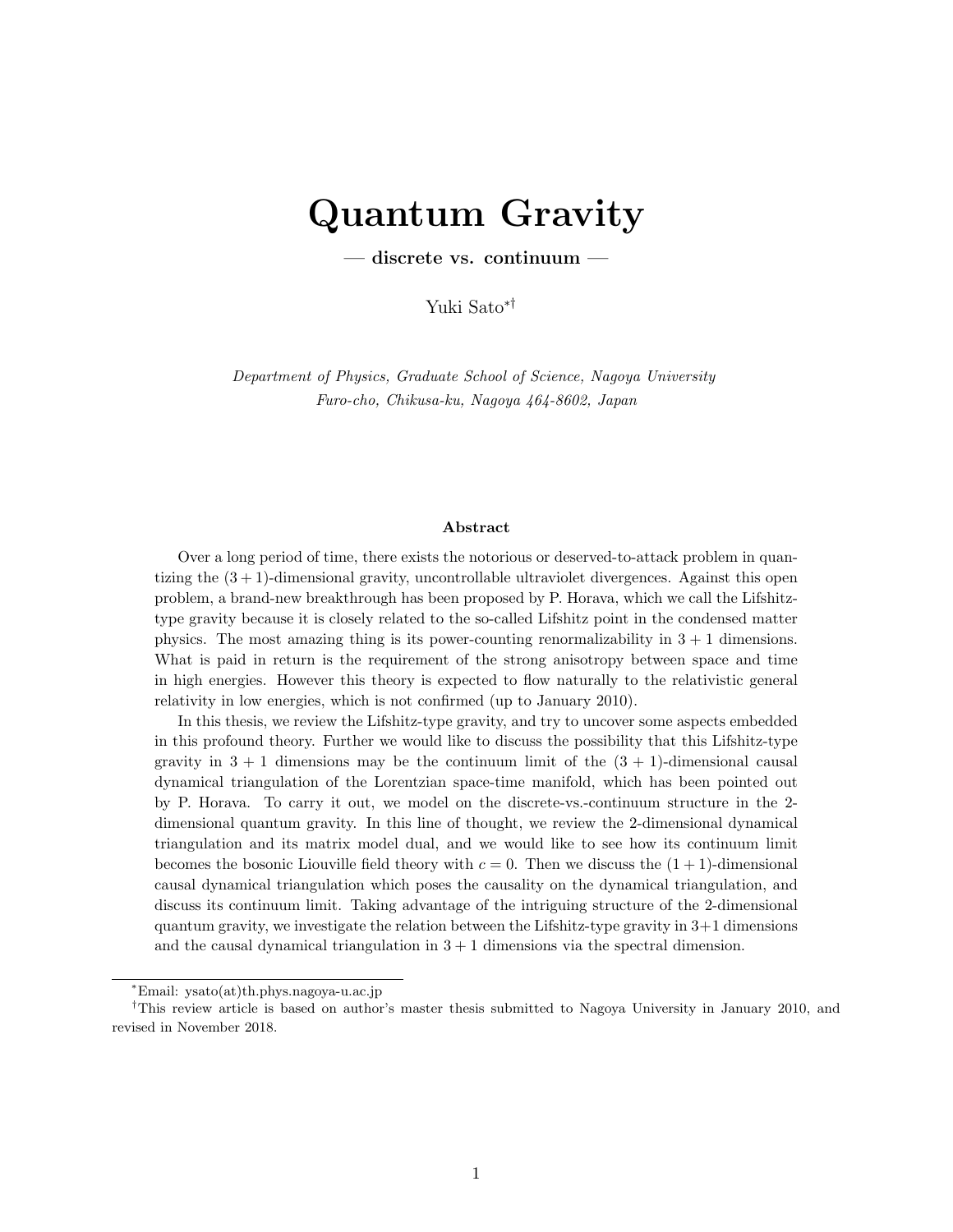Omnibus ex nihil ducendis sufficit unum. — J. A. Wheeler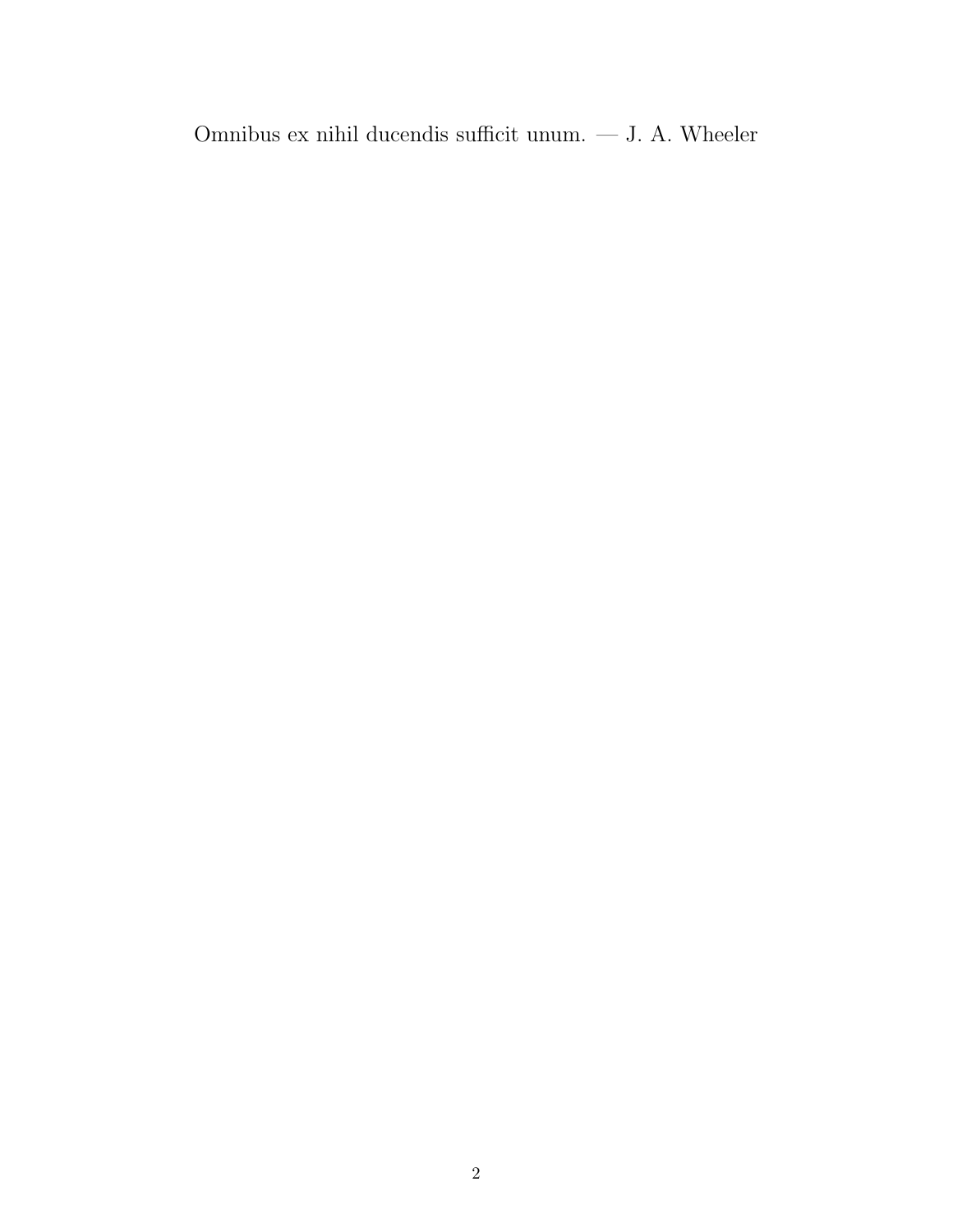## Contents

|                |                                 | 1 Introduction                                                                                                | 7             |  |
|----------------|---------------------------------|---------------------------------------------------------------------------------------------------------------|---------------|--|
| Ι              |                                 | Lifshitz-type gravity                                                                                         | 11            |  |
| $\overline{2}$ |                                 | Theories at Lifshitz point                                                                                    | 11            |  |
|                | 2.1                             |                                                                                                               | -11           |  |
|                | 2.2                             |                                                                                                               | -13           |  |
| 3              |                                 | Detailed balance condition                                                                                    | 14            |  |
|                | 3.1                             |                                                                                                               | 15            |  |
|                | 3.2                             |                                                                                                               | <sup>17</sup> |  |
|                |                                 | 3.2.1                                                                                                         |               |  |
|                |                                 | 3.2.2                                                                                                         |               |  |
| 4              | Gravity at Lifshitz point<br>21 |                                                                                                               |               |  |
|                | 4.1                             |                                                                                                               | 22            |  |
|                |                                 | 4.1.1                                                                                                         |               |  |
|                |                                 | 4.1.2                                                                                                         | 25            |  |
|                |                                 | 4.1.3                                                                                                         | 26            |  |
|                |                                 | Relevant deformation<br>4.1.4                                                                                 | 30            |  |
|                | 4.2                             |                                                                                                               | 32            |  |
|                |                                 | Linear approximation $\ldots \ldots \ldots \ldots \ldots \ldots \ldots \ldots \ldots \ldots$<br>4.2.1         | 34            |  |
|                |                                 | 4.2.2<br>Relevant deformation                                                                                 | 35            |  |
| 5              |                                 | <b>Discussions</b>                                                                                            | 36            |  |
| $\rm II$       |                                 | 2 dimensions                                                                                                  | 38            |  |
| 6              |                                 | Liouville field theory                                                                                        | 38            |  |
|                | 6.1                             |                                                                                                               | 38            |  |
|                | 6.2                             |                                                                                                               | 41            |  |
|                | $6.3\,$                         | String susceptibility $\ldots \ldots \ldots \ldots \ldots \ldots \ldots \ldots \ldots \ldots \ldots$          | -44           |  |
| 7              |                                 | 2-dimensional dynamical triangulation                                                                         | 45            |  |
|                | 7.1                             |                                                                                                               | 45            |  |
|                | 7.2                             |                                                                                                               | 47            |  |
|                | 7.3                             | Loop equation as recursion relation $\dots \dots \dots \dots \dots \dots \dots \dots \dots \dots \dots$       | 50            |  |
|                | 7.4                             |                                                                                                               | 52            |  |
|                | 7.5                             | Loop insertion operator $\dots \dots \dots \dots \dots \dots \dots \dots \dots \dots \dots \dots \dots \dots$ | 57            |  |
|                | 7.6                             | Solving the loop equation $\dots \dots \dots \dots \dots \dots \dots \dots \dots \dots \dots \dots \dots$     | 59            |  |
|                |                                 | 7.6.1                                                                                                         | 64            |  |
|                |                                 | 7.6.2                                                                                                         | 66            |  |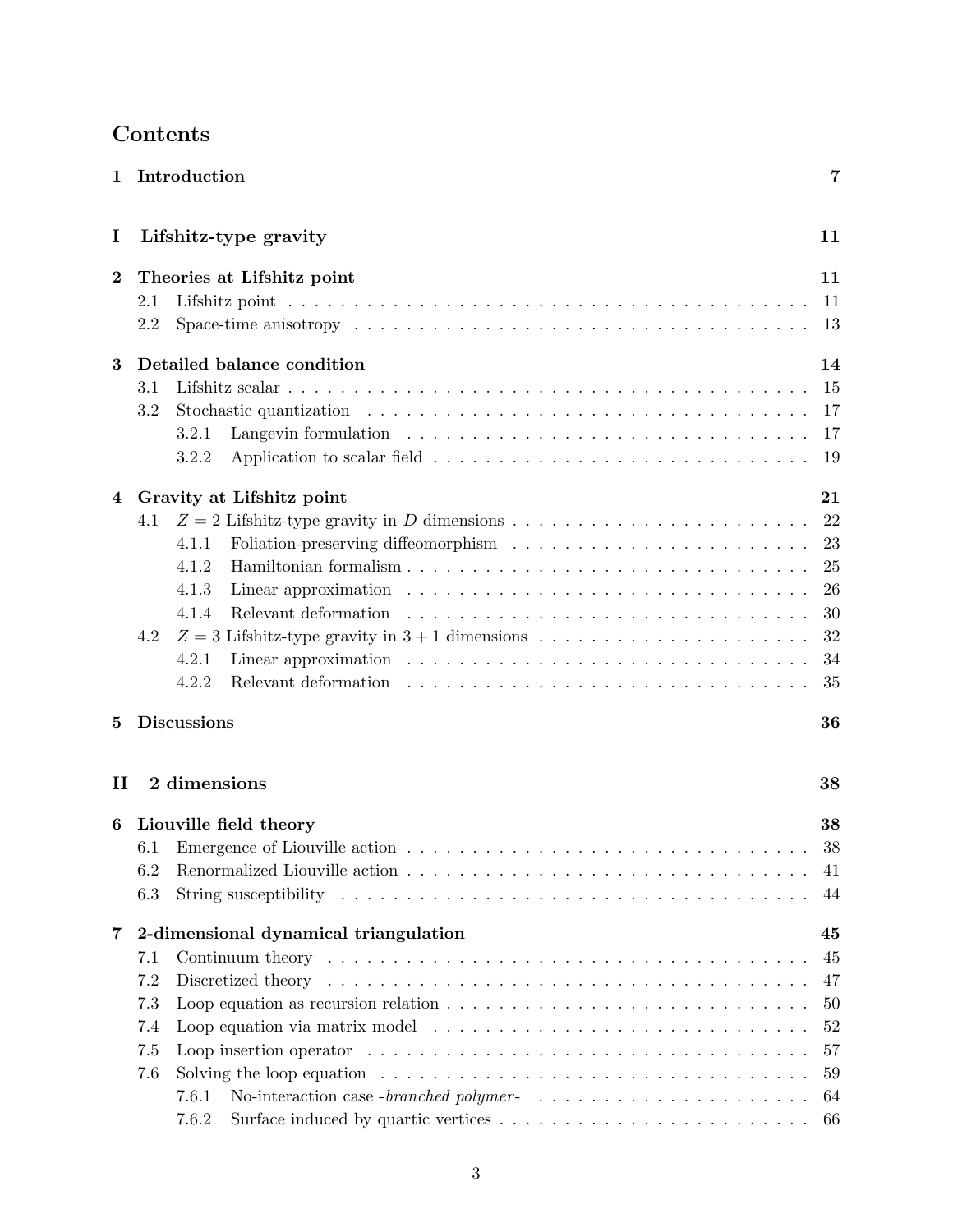| 7.6.3<br>7.7<br>7.8                                                                                                                                                                                                                                                                        | 68<br>70<br>73                                                  |
|--------------------------------------------------------------------------------------------------------------------------------------------------------------------------------------------------------------------------------------------------------------------------------------------|-----------------------------------------------------------------|
| $(1+1)$ -dimensional causal dynamical triangulation<br>8.1<br>Constructing discretized universe with causal structures<br>8.2<br>8.3                                                                                                                                                       | 75<br>75<br>76<br>80                                            |
| Generalized causal dynamical triangulation<br>9.1<br>String field theory enterpreteration of the string of the string field theory enterpreteration of the string field theory of the string field theory of the string field of the string field of the string field of the string<br>9.2 | 83<br>83<br>87                                                  |
|                                                                                                                                                                                                                                                                                            | 89<br>90                                                        |
|                                                                                                                                                                                                                                                                                            |                                                                 |
| 11 Causal dynamical triangulation in $3+1$ dimensions                                                                                                                                                                                                                                      | 90<br>90                                                        |
| 12 Spectral dimension                                                                                                                                                                                                                                                                      | 93                                                              |
|                                                                                                                                                                                                                                                                                            | 93                                                              |
|                                                                                                                                                                                                                                                                                            | 95<br>96                                                        |
| 13 Discussions                                                                                                                                                                                                                                                                             | 98                                                              |
| Concluding remarks<br>IV                                                                                                                                                                                                                                                                   | 99                                                              |
| Appendices                                                                                                                                                                                                                                                                                 | <b>100</b>                                                      |
| A ADM formalism                                                                                                                                                                                                                                                                            | 100                                                             |
| A.1                                                                                                                                                                                                                                                                                        | -100                                                            |
|                                                                                                                                                                                                                                                                                            |                                                                 |
|                                                                                                                                                                                                                                                                                            |                                                                 |
| A.5                                                                                                                                                                                                                                                                                        |                                                                 |
| Regge action                                                                                                                                                                                                                                                                               | 112                                                             |
| Matrix model                                                                                                                                                                                                                                                                               | $115\,$                                                         |
|                                                                                                                                                                                                                                                                                            |                                                                 |
| C.1                                                                                                                                                                                                                                                                                        | 115                                                             |
|                                                                                                                                                                                                                                                                                            | 10 Discussions<br>4 dimensions<br>Ш<br>A.2<br>A.3<br>A.4<br>105 |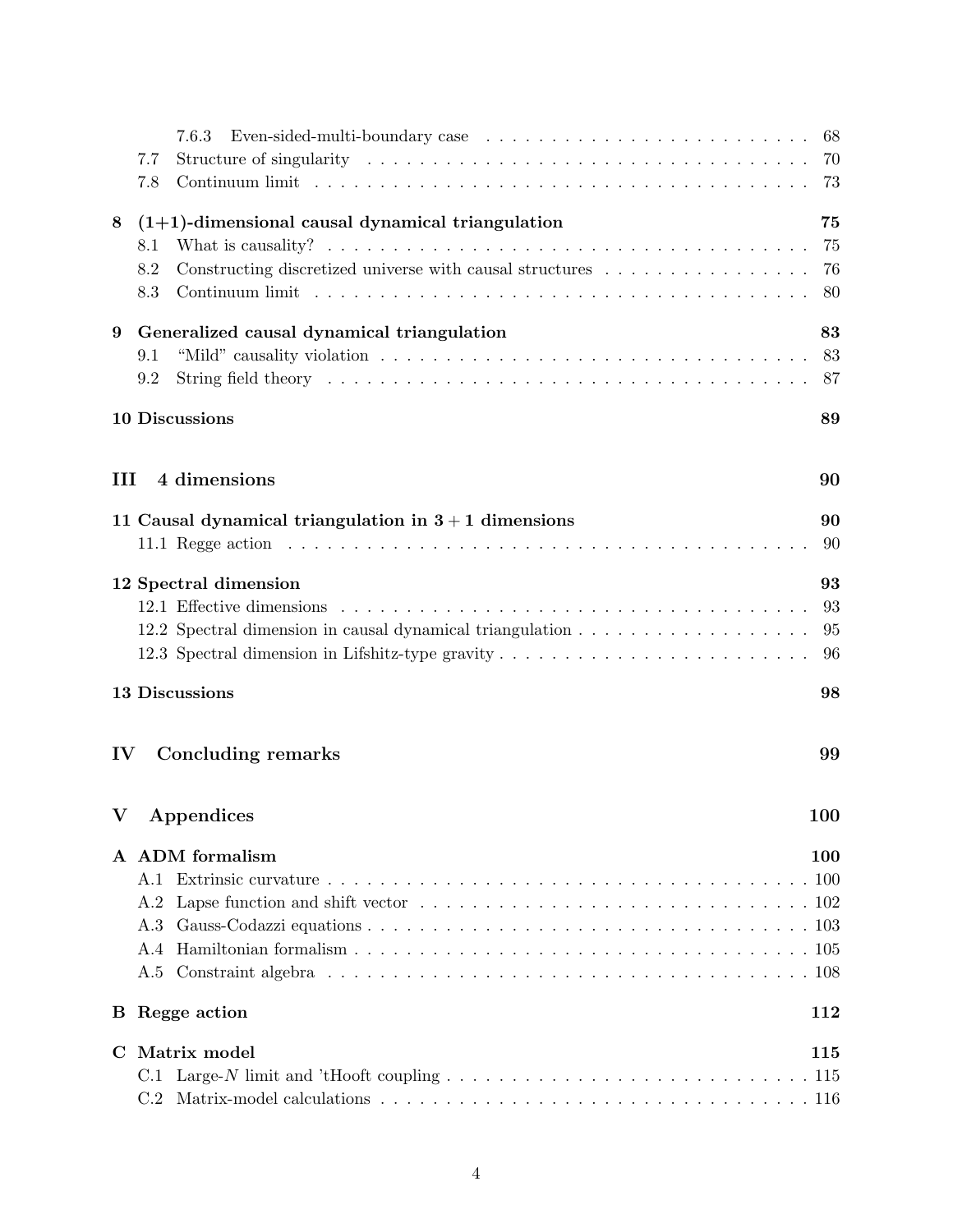### 1 Introduction

Every theory in physics has its applicable range. Extending its range stands for constructing the more fundamental theory. In the case of gravity, the corresponding fundamental theory is Einstein's general relativity. General relativity can predict the gravitational dynamics at the astronomical scale such as Mercury's precession rate of 43 seconds of arc per century. Up to the present date, there is no discrepancy between general relativity and experiments. Although general relativity is very strict, it is supposed to be broken down at "short" range. In the present accelerator experiments, the shortest scale which we can probe is about  $10^{-17}$ cm, so that the "short" range means the range shorter than  $10^{-17}$ cm. Once general relativity goes over its applicable range, we need to find out the more fundamental theory of gravity which covers the shorter range. That is quantum gravity. The word "quantum" is named after the theory which can describe the microscopic range, that is quantum mechanics. Is general relativity really affected by the quantum fluctuations at "short" range? We can answer this question by remembering Einstein's equation:

$$
R_{\mu\nu} - \frac{1}{2}g_{\mu\nu}R + \Lambda g_{\mu\nu} = 8\pi G_N T_{\mu\nu},
$$

where  $G_N$  is Newton's gravitational coupling constant. The left-hand side is the beautiful purely geometric part. On the other hand, the right-hand side is the matter part. The matter part must be quantized by quantum mechanics. Thus the metric in the left-hand side must be affected by the quantum fluctuations via the right-hand side of the equation. This is the reason why we need to construct quantum gravity.

However, when we try to construct quantum gravity there exists the difficult problem, uncontrollable ultraviolet divergences. The high momentum (ultraviolet) region is equivalent to the short region because of Heisenberg's uncertainty relation. Thus this problem means that the quantum fluctuation can be too large to handle in the short region. When we consider the small fluctuation of the metric from the flat background, this problem occurs. We call such a small fluctuation the *graviton* denoted by  $h_{\mu\nu}$ . If we expand the Einstein-Hilbert action,

$$
S_{EH} = \frac{1}{16\pi G_N} \int d^4x \sqrt{-g}(R - 2\Lambda),
$$

with respect to the graviton  $h_{\mu\nu}$ , the uncontrollable or in other words nonrenormalizable ultraviolet divergences emerge. This fact can be also understood via the negative mass dimension of  $G_N$ , that is  $|G_N| = -2$ .

To overcome this situation it is natural that by considering the Einstein-Hilbert action as the low-energy effective action we insert the higher-derivative terms such as  $R^2$ ,  $R_{\mu\nu}R^{\mu\nu}$  into the Einstein-Hilbert action. Further expressing the graviton in terms of the momentum  $p$ , we can derive the quantum fluctuation of the gravitational field as

$$
\langle |h_{\mu\nu}(p)|^2 \rangle = \frac{1}{ap^2 + b(p^2)^2 + c(p^2)^3 + \dots} = \frac{\alpha}{p^2} + \frac{\beta}{p^2 + m^2} + \frac{\gamma}{p^2 + m^2} + \dots,
$$

At first sight, this seems to cure the ultraviolet divergences because in the high momentum region the quantum fluctuation converges more quickly than  $p^{-2}$ . However, the other problem shows up. Taking a look at the second equality, we notice that letting the fluctuations converge more quickly than  $p^{-2}$ , at least one of coefficients  $(\alpha, \beta, \gamma, \dots)$  must be negative. In fact the coefficient expresses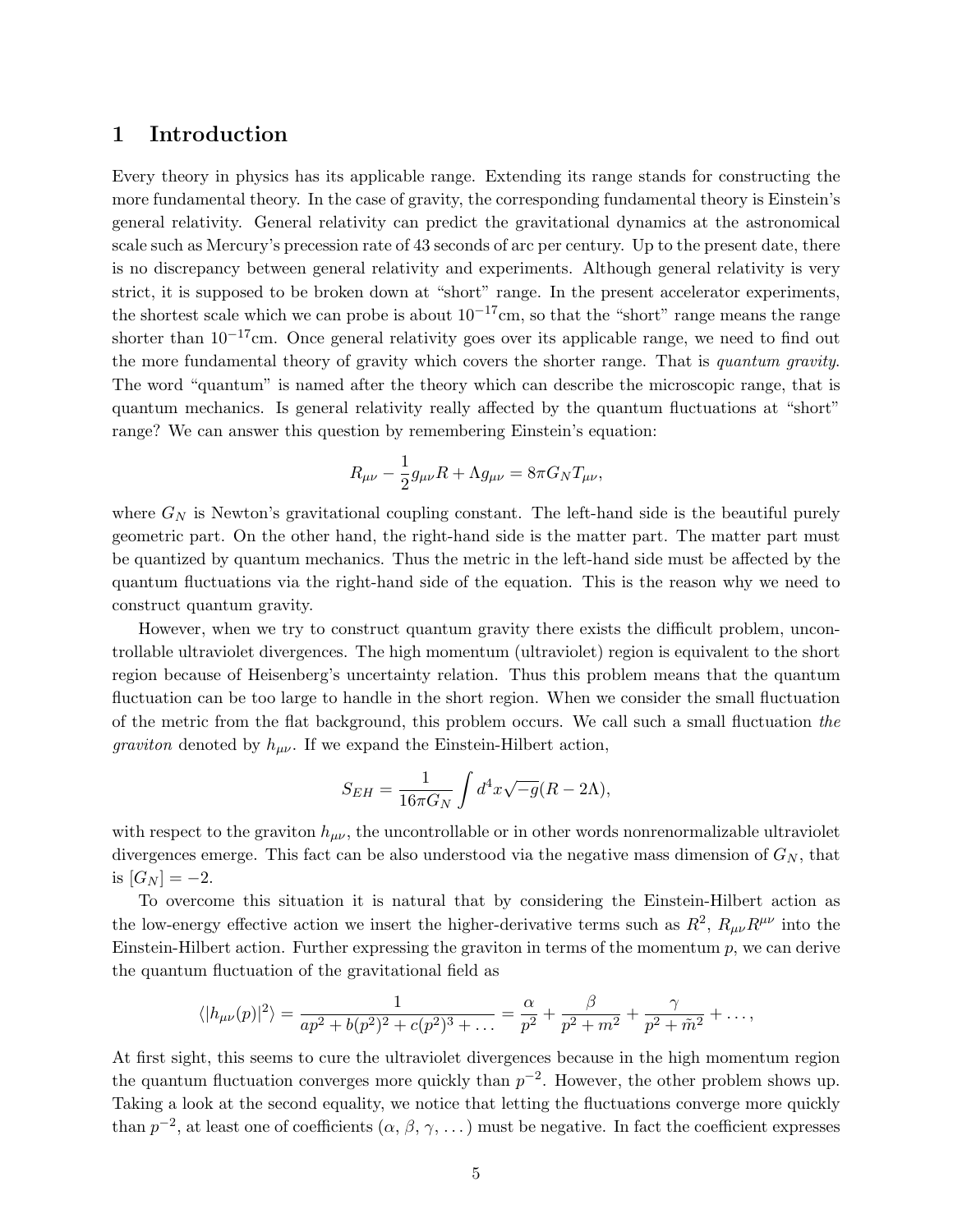the transition probability to some state with the mass  $(m, \tilde{m}, \ldots)$ , and the negative coefficient means the negative probability  $\frac{1}{1}$ . This is not good news.

In the present, physicists are struggling to find out the true consistent quantum gravity both theoretically and phenomenologically. The most well-known candidate is superstring theory. This sophisticated theory avoids ultraviolet divergences by considering the fundamental element is the 1-dimensional string. In this case, the loop in the Feynmann diagram does not crumple, that is no ultraviolet divergence. Another candidate for quantum gravity is *loop quantum gravity*. This theory is based on the idea that the perturbative method is not suitable for the gravity so that quantum gravity must be formulated nonperturbatively. Thus loop quantum gravity is constructed in terms of not the path-integral formalism but the Hamiltonian formalism. Contrary to that, there exists the approach by using the path-integral method, and in this line the most prosperous one is the so-called causal dynamical triangulation which we focus on in this thesis. We can list lots of other possibilities. The existence of various models implies the difficulty of testing the quantum effects of gravity by exprements. Unfortunately, more or less every-existing theory has problems. It seems that getting the true quantum theory of gravity we need to overcome some barrier by some acrobatic point of view.

In the situation like above, the intriguing model has been proposed by P. Horava [2, 3]. In this thesis, we call it the Lifshitz-type gravity because it is closely related to the Lifshitz point in the condensed matter physics. The Lifshitz type gravity requires the different scaling between space and time at high-energy region, which makes the theory being power-counting renormalizable. Anisotropic scaling means the violation of the Lorentz symmetry which is the symmetry of the background space-time. Can this model be a consistent quantum gravity? We can say yes in the sense that if the space-time is an emergent object from some mechanism at high-energy scale, then the symmetry of the space-time, the Lorentz symmetry, is not fundamental but effective. The validity of this statement must be discussed seriously. In this thesis we would like to follow up the possibility that the Lorentz symmetry is the low-energy effective symmetry.

Furthermore, P. Horava also has proposed the possibility that the Lifshitz-type gravity may be the continuum limit of the causal dynamical triangulation [4]. The causal dynamical triangulation is the lattice-regularized gravity constructed by the Lorentzian path-integral. If we can verify this possibility, it must be meaningful for both theories. Further we may understand something about quantum theory of gravity. Even the tiny information is tremendously important if it is true. Our goal in this thesis is approaching this possibility as possible. Our tactics toward this purpose is modeling on the discrete-vs.-continuum structure of the 2-diemnsional pure quantum gravity.

This thesis consists of five parts:

- Lifshitz-type gravity (Detailed balance condition)
- 2 dimensions (String susceptibility)
- 4 dimensions (Spectral dimension)
- Concluding remarks
- Appendices

<sup>&</sup>lt;sup>1</sup>This argument is based on [1].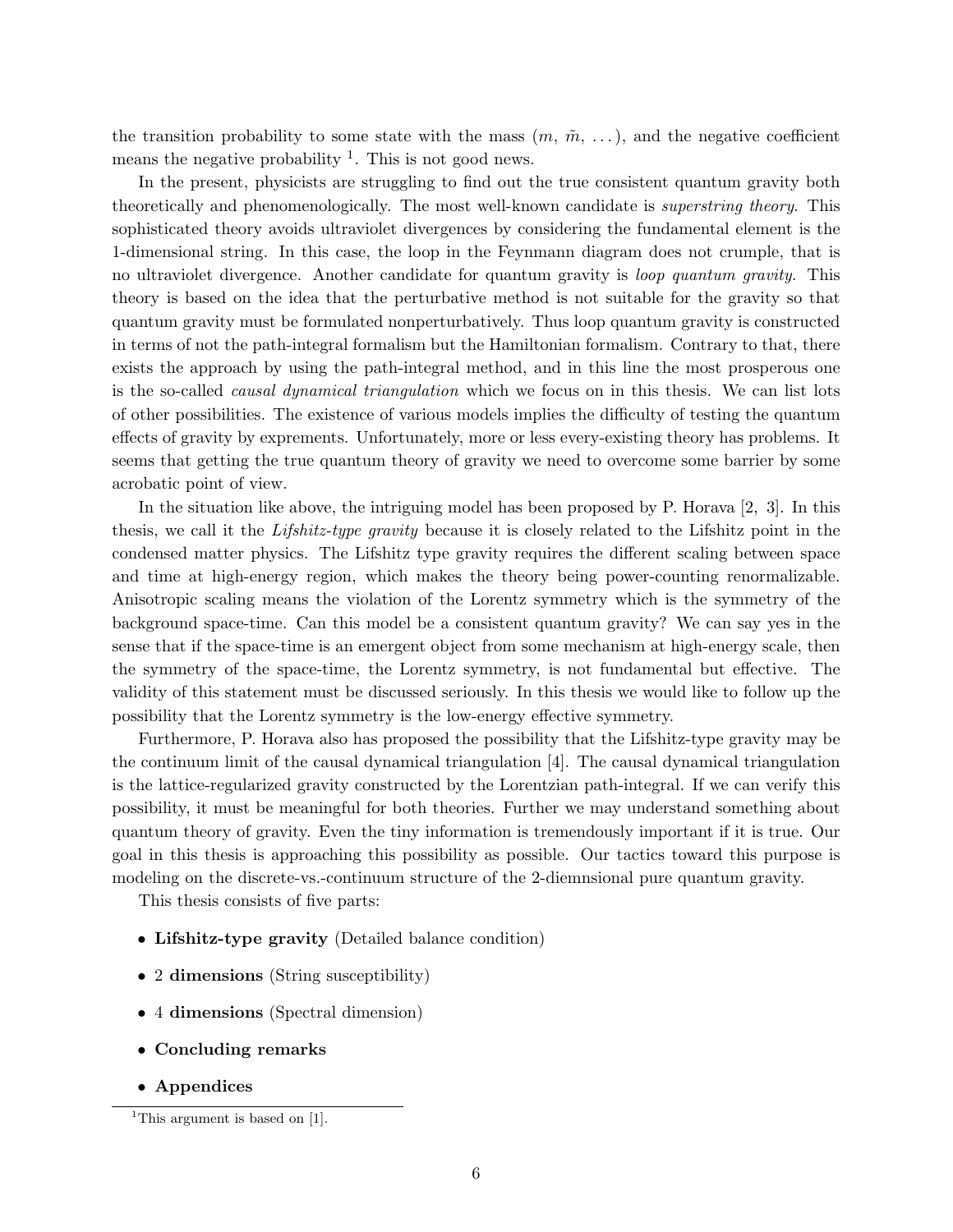We listed the title of each part, and add the keyword in the bracket. The first three are the main parts of this thesis. The each part has several sections.

#### $-$ Lifshitz-type gravity $-$

In section 2, we introduce the basic idea of a Lifshitz point and its field theory. Through this section, one can understand the space-time anisotropy in the Lifshitz-type theory. In section 3, which is the key section in this part, we focus on the concept, the detailed balance condition. This is the guiding principle when we construct the action of Lifshitz-type theories. In section 4, we explain the Lifshitz-type gravity models, and then we try to find out some intriguing aspects of these models. This section is the one of main sections in this thesis. Section 5 is the discussion of this part.

#### —2 dimensions—

In section 6, based on the concept that the Liouville field theory with  $c = 0$  is equivalent to the Euclidean 2-dimensional pure gravity, at first we see how the Liouville action emerges as a consequence of the Weyl anomaly. Then we construct the renormalized Liouville action, and using it we calculate the critical exponent, the string susceptibility. This is the indicative quantity when we discuss about the equivalence between the lattice-regularized theory and the continuum theory. In section 7, we review the Euclidean dynamical triangulation in detail. The goal of this section is understanding the concepts in the dynamical triangulation of the space-time and the matrix model dual. The important point here is the string susceptibility derived by the dynamical triangulation (or the matrix model). In section 8, we introduce the causal dynamical triangulation, and focus on how to impose the causality on the dynamical triangulation. In section 9, we generalize the causal dynamical triangulation by allowing the configurations which violates the causality "mildly". Section 10 is the discussion of this part.

#### —4 dimensions—

In section 11, we extend the causal dynamical triangulation in  $1 + 1$  dimensions to in  $3 + 1$ dimensions. The important point here is the building block in the regularization, that is the 4-simplex. In section 12, we discuss about the one of main points in this thesis, the spectral dimension. We compare the spectral dimensions derived by the causal dynamical triangulation and the Lifshitz-type gravity. Section 13 is the discussion of this part.

#### —Concluding remarks—

In this part, we discuss the possibility that the continuum limit of the causal dynamical triangulation is the Lifshitz-type gravity, and comment other possibilities.

#### $\rightarrow$ Appendices—

In appendix A, we review the fundamental ideas of the ADM decomposition of general relativity. This helps when one reads the section of the Lifshitz-type gravity. In appendix B, we introduce the derivation of the so-called Regge action. This action becomes the basic concept in the lattice gravity. In appendix  $C$ , we explain about the matrix model. In this appendix, one can understand the large-N limit, the 'tHooft coupling, and the Vandermonde determinant. We calculate the free energy in the spherical limit.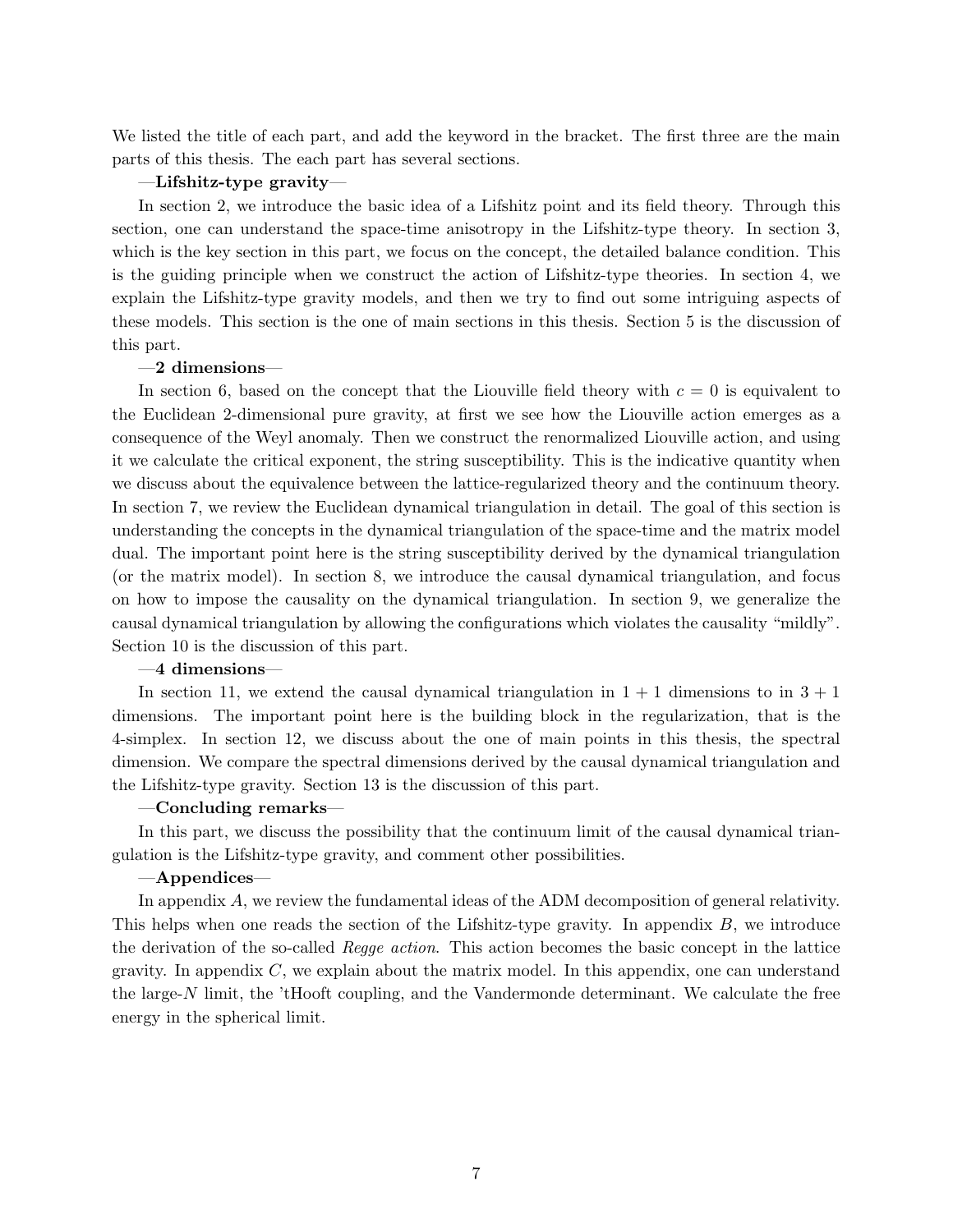## Part I Lifshitz-type gravity

## 2 Theories at Lifshitz point

First of all, we explain about the Lifshitz point [5] and its property based on the Landau theory in the condensed matter physics<sup>2</sup>. Then we will define the precise meaning of placing the theory at a Lifshitz point, which is the central idea of this section. As a consequence, the theory at a Lifshitz point is Lorentz violating one in general, which also can be seen at the end of this section.

#### 2.1 Lifshitz point

Before discussions, we would like to review some terminologies and concepts in phase transitions. To begin, we define the phase as the region of a thermodynamic system where its physical properties are uniform, and call its variation the phase transition. More precisely, the phase transition is some drastic change of the medium in the system. The phase transition occurs at the characteristic point called the critical point, and the temperature at this point is called the critical temperature,  $T_c$ . For instance, the water has three phases, the solid, the liquid, and the vapor. Of course the medium is  $H<sub>2</sub>O$ . In this case, the evaporation is one of the phase transition, and its critical temperature is about  $100^0C$ . Often but not always the phase transition occurs among phases with different symmetry. If we focus on one symmetry and consider two phases with and without the symmetry, then we call the phase with the symmetry *the ordered phase* and do *the disordered phase* for others. As for the liquid/solid transition in the water, the liquid phase corresponds to the disordered phase, and on the other hand the solid phase does the ordered phase. In such a case, the symmetry is the translational symmetry.

In the following, we concentrate only on this class of phase transitions. Now we would like to know how we can distinguish different phases. It can be done by introducing the order parameter. We call the thermodynamic average of some operator an *order parameter*  $\phi$  if it can distinguish the ordered phase from the disordered phase. Again for the water, the density is the order parameter. By using the order parameter, we can also classify the two types of phase transitions. The transition is called the second order if the order parameter rises continuously from zero in the variation of the temperature. Meanwhile the transition is called the first order if the order parameter jumps discontinuously to nonzero. Now let us step into the Landau theory. The basic concept of the Landau theory is expanding the free energy in terms of the order parameter in the sense that the order parameter is small, and according to the required symmetry of the phase we vary the coefficients of the order parameter. Nature is known to choose the lowest value of the free energy so that if we can know the value of the order parameter which gives the lowest free energy in each phase, then we can identify the different phases. This type of the free energy is called Landau phenomenological free energy because it can be determined phenomenologically.

The general form of this free energy (density) can be written as follows:

$$
F = a\phi^{2} + b\phi^{4} + c\phi^{6} + \dots + \alpha(\nabla\phi)^{2} + \beta(\nabla^{2}\phi)^{2} + \dots,
$$
\n(2.1)

<sup>&</sup>lt;sup>2</sup>Discussion is based on  $[6]$ .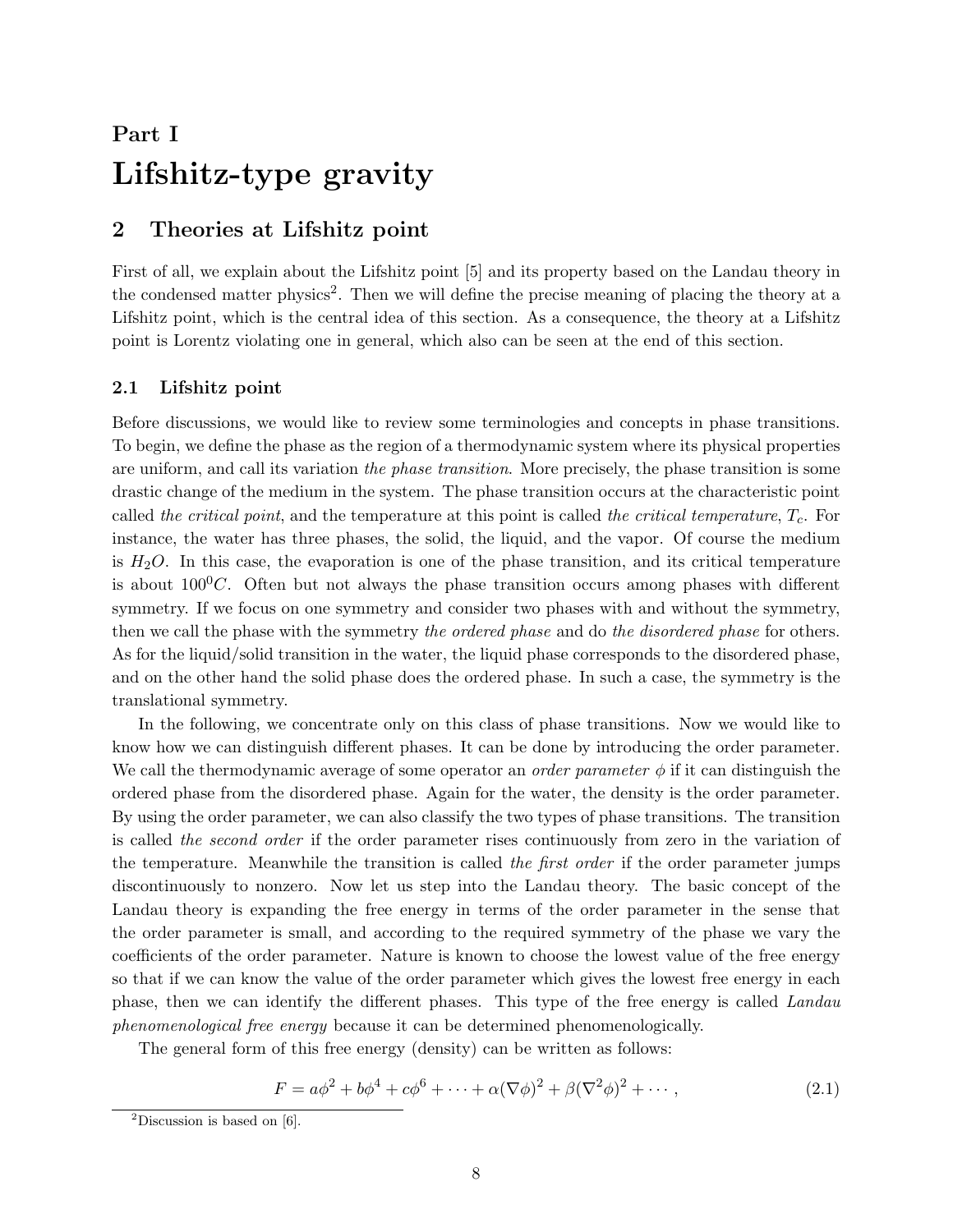

Figure 1: (A): The second order phase transition, (B): The first order phase transition

where  $\phi$  is the order parameter and  $\nabla \phi$  is its derivative. All coefficients are the function of the temperature. As for the second order phase transition, corresponding free energy can be written up to irrelevant terms such as

$$
F \sim a\phi^2 + b\phi^4,\tag{2.2}
$$

where b is greater than zero. In this case, the coefficient a can classify the phases. If we take  $\phi$ as the magnetization, the region  $a < 0$  shows the spontaneous magnetization whose free energy is the well know wine-bottle type.  $a = 0$  region stands for the critical point (criticality). Explaining



Figure 2: The spontenious magnetization

by words alone, in the first order case, the coefficient  $b$  plays a role of  $a$  in the second order case. We would like to introduce the Lifshitz point as the second example [5]. The Lifshitz point is the tricritical (end) point as to the vector-like (scalar-like) order parameter. The critical end point means that a line of the second order phase transition terminates by the first order line. In the Lifshitz type tricritical endpoint, the corresponding free energy is written by

$$
F \sim a\phi^2 + b\phi^4 + \alpha(\nabla\phi)^2 + \beta(\nabla^2\phi)^2.
$$
 (2.3)

where  $b > 0$  and  $\beta > 0$ . This type of the tricritical endpoint is obviously different from the standard tricritical endpoint. At the Lifshitz point, coefficients,  $a$  and  $\alpha$ , become zero so that the free energy at the Lifshitz point is

$$
F_{LS} \sim b\phi^4 + \beta(\nabla^2 \phi)^2. \tag{2.4}
$$

In high energies, the leading term of the above is  $\beta(\nabla^2 \phi)^2$ , and if we construct the action containing this term as the potential, then we will call such a manipulation placing the theory at a Lifshitz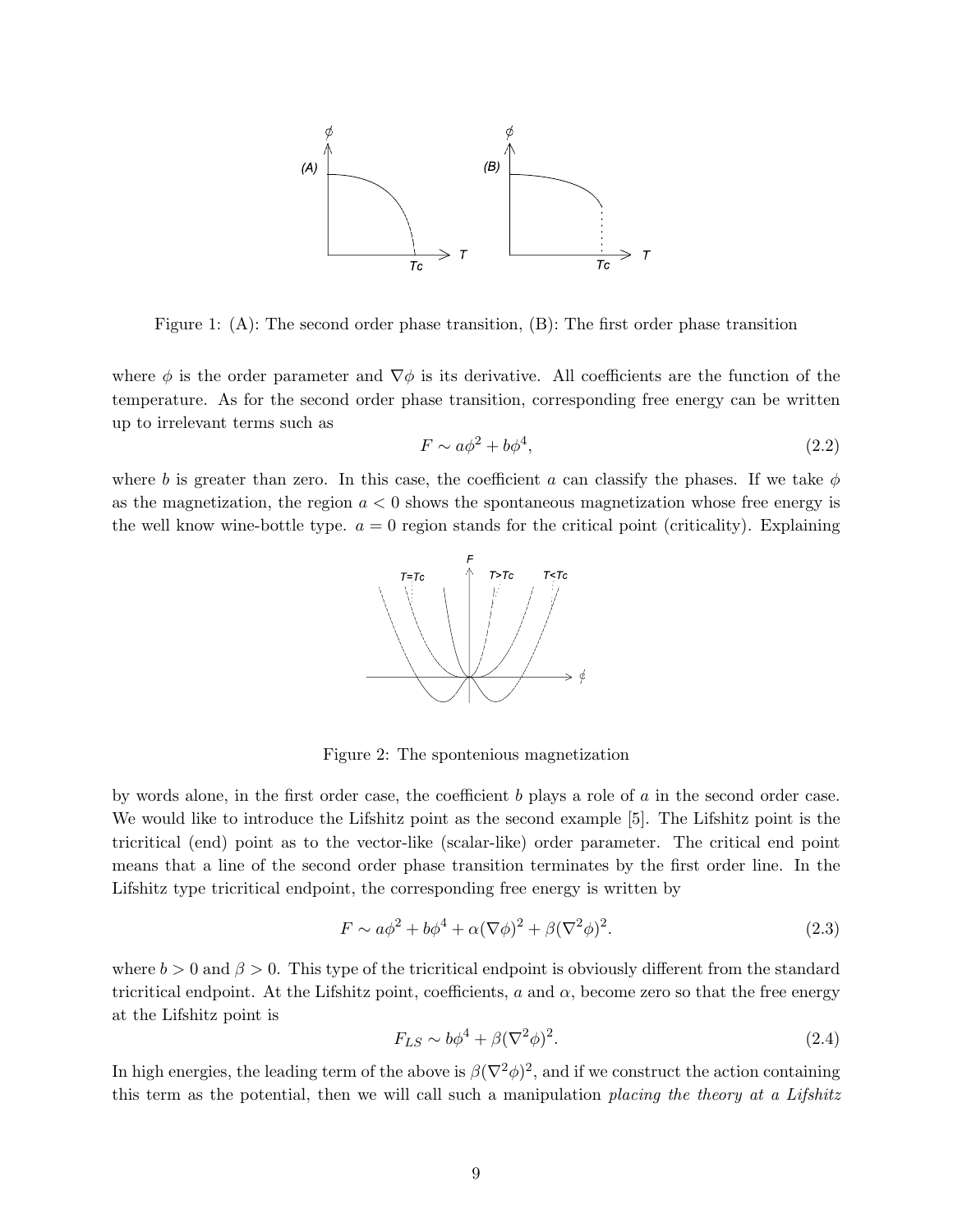point as a definition. For example, such a theory is written by the following action  $[6, 7]$ :

$$
S = -\frac{1}{2} \int d^D x dt \left[ \left( \partial_t \phi(x, t) \right)^2 - \left( \frac{1}{2} \partial_i \partial_i \phi(x, t) \right)^2 \right],
$$

where the space-time dimension is  $D+1$ . The scalar obeying the above action is often called the Lifshitz scalar.

#### 2.2 Space-time anisotropy

In this subsection, we would like to see that the theory at the Lifshitz point is anisotropic between space and time. We can carry it out easily by considering about the conformal dimension of the Lifshitz scalar. If we pick up the kinetic part of the Lifshitz scalar action:

$$
S = -\frac{1}{2} \int d^D x dt (\partial_t \phi(x, t))^2,
$$

and assuming the scalings of  $x^i$  and t like:

$$
x^i \to bx^i \quad t \to b^Z t,\tag{2.5}
$$

where  $b$  is some constant, and we call the constant  $Z$  the dynamical critical exponent, and then we can calculate the conformal dimension, or mass dimension of  $\phi$  by its kinetic term:

$$
0 = [dt] + [dD x] + 2[\partial_t] + 2[\phi] = -Z - D + 2Z + 2[\phi].
$$

Thus we get

$$
[\phi] = \frac{D - Z}{2}.\tag{2.6}
$$

Futhermore, if we add the potential term

$$
S = -\frac{1}{2} \int d^D x dt \left[ \left( \partial_t \phi(x, t) \right)^2 - \left( \frac{1}{2} \partial_i \partial_i \phi(x, t) \right)^2 \right], \tag{2.7}
$$

then we also calculate the conformal dimension of the adove action like this:

$$
0 = [dt] + [dD x] + 4[\partial_i] + 2[\phi] = -Z - D + 4 + 2\left(\frac{D - Z}{2}\right).
$$

Thus we determine the dynamical critical exponent Z:

$$
Z = 2.\t\t(2.8)
$$

This expresses the strong anisotropy between space and time. We can also understand that this anisotropy is originated from the Lifshitz type potential term as we mentioned before. It is also possible that we construct the more general Lifshitz type action by using the following potential:

$$
((\nabla)^Z \phi)^2. \tag{2.9}
$$

In this thesis, the action having the above potential is called the  $Z\; Lifshitz-type\;action.$  Of course,  $Z=1$  means Lorentzian theory. It is meaningful to mention about something intriguing at this point,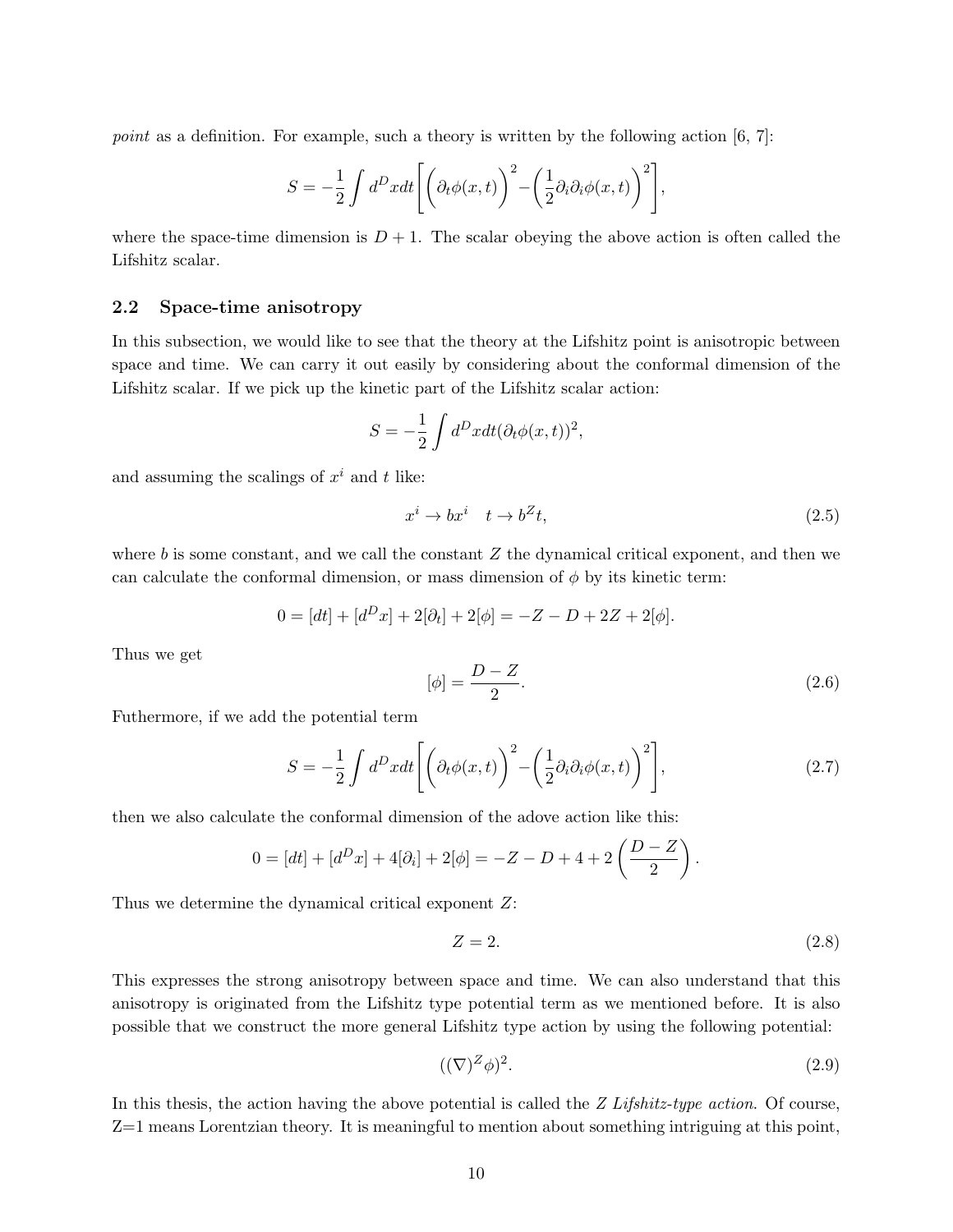namely we can get the general Z Lifshitz-type action by using the different way which is called detailed balance condition. Such a condition is closely related to the stochastic quantization, and this lets us understand that theories at a Lifshitz point are strongly disturbed by some "quantum" fluctuations as we will see in the later sections.

As the conclusion of this subsection, let us consider about the mechanism of the Lorentz symmetry breaking. One can remember the free energy at the Lifshitz point is

$$
F_{LS} \sim b\phi^4 + \beta(\nabla^2 \phi)^2,
$$

where  $b > 0$  and  $\beta > 0$  as before. If the Lorentz symmetry breaking were possible, it would turn into reality only at high energy, maybe at Planck scale. On the other hand, what about the low energy region? We can consider about this question from various points of view. One of them is the assumption that the system is getting away from a Lifshitz point as coming to the IR. This can be realized by restoring the terms vanishing at a Lifshitz point. Namely

$$
F \sim a\phi^2 + b\phi^4 + \alpha(\nabla\phi)^2 + \beta(\nabla^2\phi)^2.
$$

If we assume all the coefficients except for  $\beta$  are large enough to neglect the Lorentz-violating terms, then it seems to recover the Lorentz symmetry in the low energy region in the sense that the dynamical critical exponent is not two but one. But we do not have any tool to answer how and when coefficients are away from zero.

## 3 Detailed balance condition

What we would like to handle in this section is the detailed balance condition, which is closely related to the stochastic quantization<sup>3</sup>. At first, just by using the detailed balance condition without explaining its origin we try to relate the partition function in  $D$  flat dimensions with the density of the ground state wave functional in  $D+1$  dimensions. In the free scalar case, one can notice that the  $(D+1)$ -dimensional action is precisely the  $Z=2$  Lifshitz-type action. This procedure helps us to uncover the secrets of theories at a Lifshitz point. Then we would like to get all messy components together with the help of the stochastic quantization.

#### 3.1 Lifshitz scalar

We take the  $D$ -flat-dimensional Euclidean free scalar action as our setting:

$$
W = \frac{1}{2} \int d^D \mathbf{x} (\partial_i \phi \partial_i \phi), \qquad (3.1)
$$

where  $\mathbf{x} = (x_1, x_2, \dots, x_D)$ . The partition function of the above is

$$
\mathcal{Z} = \int \mathcal{D}\phi(\mathbf{x}) \exp(-W[\phi(\mathbf{x})]). \tag{3.2}
$$

Now we assume that the configuration space in some  $(D + 1)$ -dimensional theory coincides with the above all  $\phi(\mathbf{x})$ . Or in other words, by the above statement, we define the  $(D+1)$ -dimensional

<sup>&</sup>lt;sup>3</sup>This section is based on  $[2, 8, 9, 10]$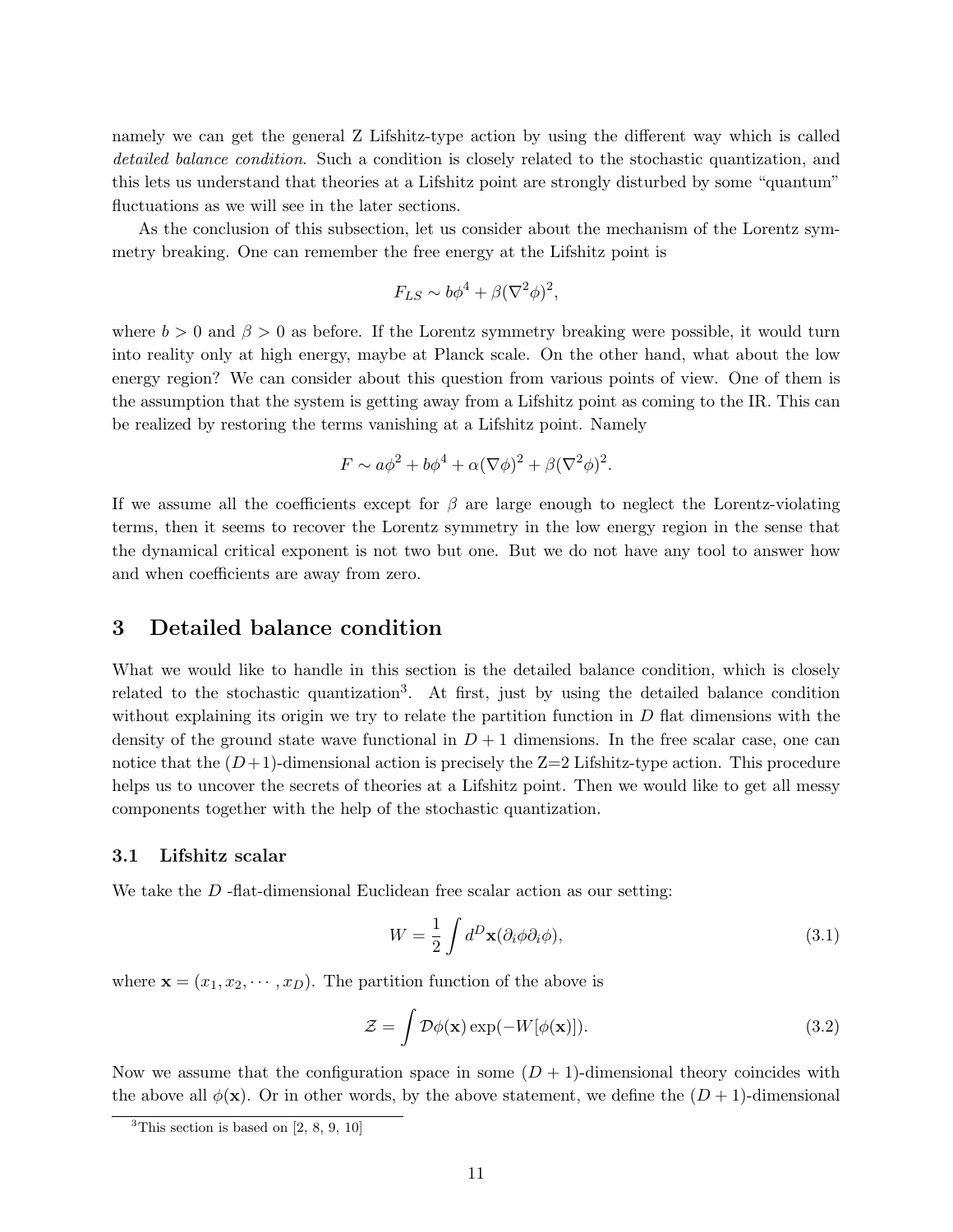theory. The wavefunctional of  $(D+1)$ -dimensional theory is denoted by  $\Psi[\phi(\mathbf{x},t)]$ . In this situation, we would like to assume that the ground state wave functional  $\Psi_0[\phi(\mathbf{x}, t)]$  reproduces the weight of the partition function at some fixed time, that is

$$
\exp(-W[\phi(\mathbf{x})]) = \Psi_0^*[\phi(\mathbf{x},t)]\Psi_0[\phi(\mathbf{x},t)].
$$
\n(3.3)

What is the  $(D+1)$ -dimensional theory which satisfies the above relation? We can answer this question by taking the  $(D+1)$ -dimensional action as

$$
S = \frac{1}{2} \int dt d^D \mathbf{x} \left[ (\dot{\phi})^2 - \frac{1}{4} (\Delta \phi)^2 \right],
$$
\n(3.4)

where  $\Delta = \partial_i \partial_i$ . This action is the Lifshitz-type action as we have seen. In addition, this action must satisfy the important condition

$$
\left(\frac{1}{4}\Delta\phi\right)^2 = \left(\frac{1}{2}\frac{\delta W}{\delta\phi(\mathbf{x})}\right)^2\bigg|_{\phi(\mathbf{x}) = \phi(\mathbf{x}, \mathbf{t})}.\tag{3.5}
$$

This condition is called *detailed balance condition* which causes the strong anisotropy between space and time. The rest of our work is that its ground state wave functional really reproduces the partition function in D dimensions. To make our work complete, we construct the  $(D + 1)$ dimensional Hamiltonian as:

$$
H = \frac{1}{2} \int d^D \mathbf{x} \left[ P^2 + \frac{1}{4} (\Delta \phi)^2 \right],\tag{3.6}
$$

where we take the representation of  $P$  as

$$
P(\mathbf{x},t) = -i\frac{\delta}{\delta\phi(\mathbf{x},t)},
$$
\n(3.7)

in an agreement with the equal-time canonical comutation relation:

$$
[\phi(\mathbf{x},t), P(\mathbf{y},t)] = i\delta^{(D)}(\mathbf{x}-\mathbf{y}).
$$
\n(3.8)

We take the somewhat mandatry procedure, that is that we set the operators like:

$$
Q(\mathbf{x},t) = iP(\mathbf{x},t) - \frac{1}{2}\Delta\phi(\mathbf{x},t),
$$
\n(3.9)

and its complex conjugate

$$
\bar{\mathcal{Q}}(\mathbf{x},t) = -i P(\mathbf{x},t) - \frac{1}{2} \Delta \phi(\mathbf{x},t).
$$
\n(3.10)

Then calculating the anticommutator of these leads

$$
\{\mathcal{Q}(\mathbf{x},t), \bar{\mathcal{Q}}(\mathbf{x},t)\} = 4 \left[ \frac{1}{2} \left( P^2 + \frac{1}{4} (\Delta \phi)^2 \right) \right]
$$
  
= 4\mathcal{H},

where  $H$  denotes the Hamiltonian density up to the UV divergent zero-point energy. Thus the Hamiltonian is

$$
H = \frac{1}{4} \int d^D \mathbf{x} \{ \mathcal{Q}(\mathbf{x}, t), \bar{\mathcal{Q}}(\mathbf{x}, t) \}.
$$
 (3.11)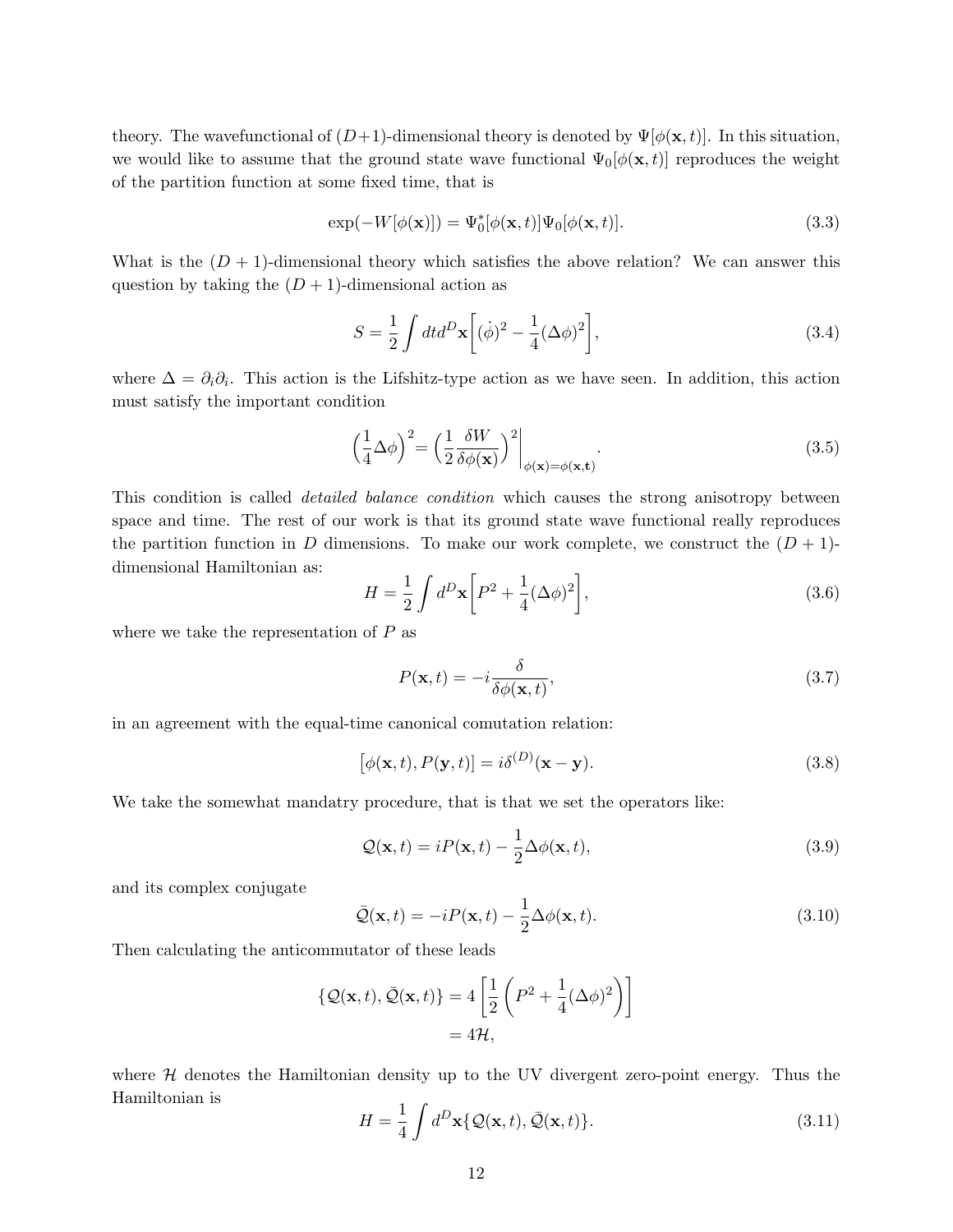We introduce the ground state wavefunctional  $\Psi_0[\phi(\mathbf{x}, t)]$  in the following sense:

$$
\mathcal{H}\Psi_0[\phi(\mathbf{x},t)] = \{\mathcal{Q}(\mathbf{x},t),\bar{\mathcal{Q}}(\mathbf{x},t)\}\Psi_0[\phi(\mathbf{x},t)] = 0.
$$
\n(3.12)

We can choose  $\mathcal{Q}\Psi_0[\phi]=0$  or  $\mathcal{Q}\Psi_0[\phi]=0$  as the answer. If we choose the former one, then we can derive the ground state as follows:

$$
\mathcal{Q}(\mathbf{x},t)\Psi_0[\phi(\mathbf{x},t)] = \left(\frac{\delta}{\delta\phi(\mathbf{x},t)} - \frac{1}{2}\Delta\phi(\mathbf{x},t)\right)\Psi_0[\phi(\mathbf{x},t)]
$$
  
= 0. (3.13)

Thus

$$
\frac{\delta\Psi_0[\phi(\mathbf{x},t)]}{\delta\phi(\mathbf{x},t)} = \frac{1}{2}\Delta\phi(\mathbf{x},t)\Psi_0[\phi(\mathbf{x},t)]
$$
  
=\pm\frac{1}{2}\frac{\delta W}{\delta\phi(\mathbf{x})}\Big|\_{\phi(\mathbf{x})=\phi(\mathbf{x},t)}\Psi\_0[\phi(\mathbf{x},t)]. \t(3.14)

In the last line, we have just used the detailed balance condition. The ambiguity of the sign is originated with the choice:  $\mathcal{Q}\Psi_0[\phi] = 0$  or  $\mathcal{Q}\Psi_0[\phi] = 0$ . If we choose the minus sign, then we get

$$
\Psi_0[\phi(\mathbf{x},t)] = \exp\left(-\frac{1}{4}\int d^D \mathbf{x}\partial_i \phi \partial_i \phi\right),\tag{3.15}
$$

up to some constant. This is exactly what we want, that is that this ground state wave functional can reproduce the weight of the partition function in  $D$  dimensions. The most important thing in this subsection is that the Lifshitz-type action can be constructed by the detailed balance condition, which relates the D-dimensional Euclidean theory with the  $(D+1)$ -dimensional Lifshitz-type theory. In the following subsection, we will see more precisely this profound relation.

#### 3.2 Stochastic quantization

In this subsection, we would like to see the detailed balance condition from the different point of view, that is the stochastic quantization. The interesting concept of this theory helps us to understand what the origin of the detailed dalance condition is, and gives us a reason why the detailed balance condition is related to the strong anisotropy between space and time to some extent.

The stochastic quantization was proposed by Parisi and Wu in 1981 [?]. The key idea of this theory is to take the Euclidean quantum field theory as the equilibrium limit of a statistical system coupled to a thermal reservoir. Namely, the dynamical motion of the Euclidean fields are disturbed by some random force originated from the heat reservoir. In the equilibrium limit, the stochastic averages over these fields are identified with the Euclidean vacuum expectation values. Namely, what we get in this process is equivalent to the one derived from the path-integral procedure. In the stochastic quantization, there are two types of formulations: the Langevin formulation and the Fokker-Plank formulation. In the following, we will concentrate on the former one, the Langevin formulation.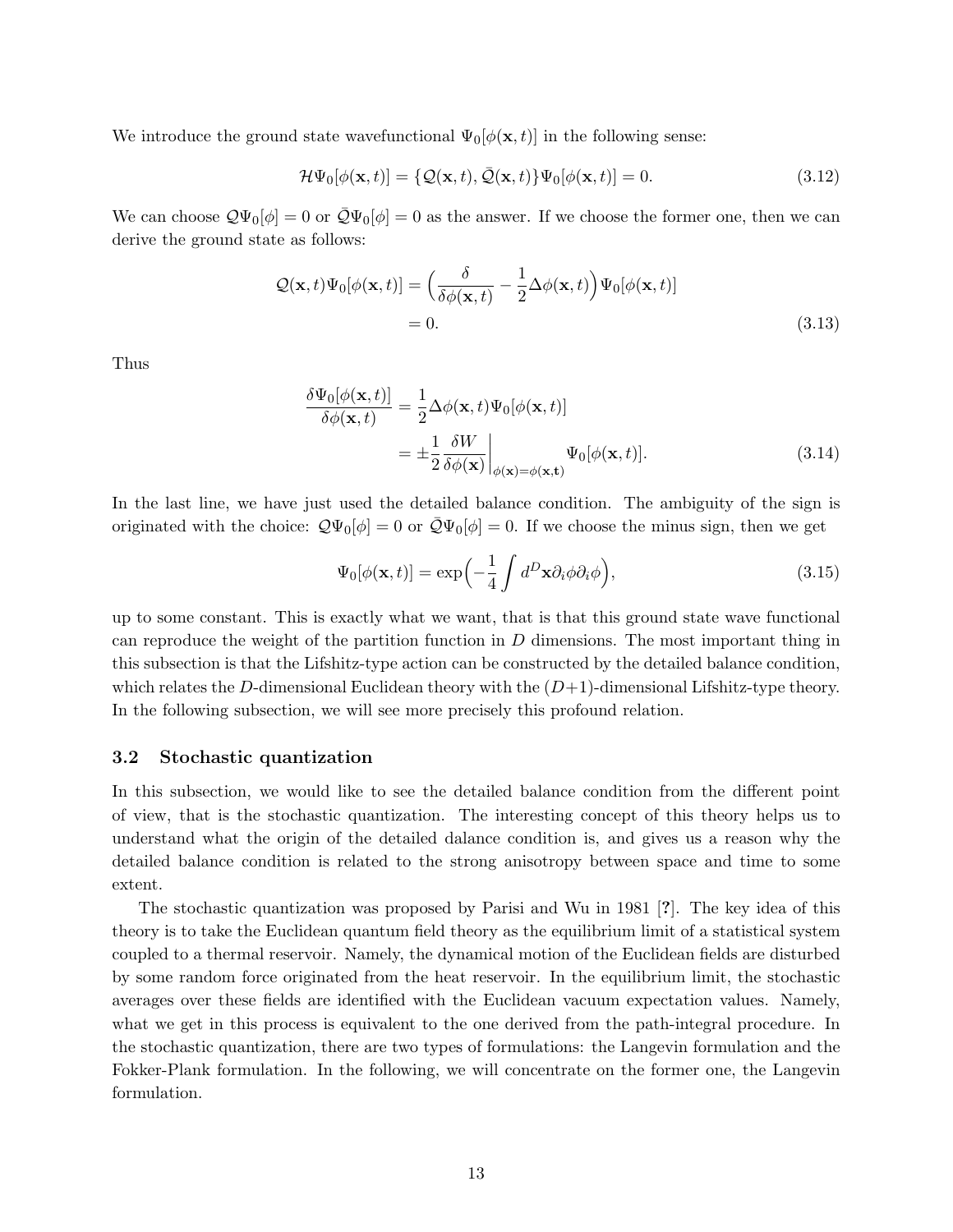#### 3.2.1 Langevin formulation

First of all though, we have to introduce three technical terms:

- Stochastic variable
- Stochastic process
- Markov process

First, the stochastic variable X is defined by its possible values x and the probability distribution over these values is written by  $P(x)$ , which often expresses the random fluctuation. The second one, the stochastic process is the process that depends on the stochastic variables and the time which is often called *fictitious time*. The third one, the Markov process is the stochastic process that the probability for the system to some state at some time depends not on the whole history but only on the most recent time.

One of interesting examples of the Markov process is the Brownian motion, which can be described by the Langevin equation:

$$
m\frac{d}{dt}\vec{v}(t) = -c\vec{v}(t) + \vec{\eta}(t),\tag{3.16}
$$

which expresses the particle of the mass  $m$  moves in a liquid with the friction coefficient c disturbed by the stochastic vector  $\vec{\eta}$  originated from the effect of the collision with other molecules.  $\eta$  is just the stochastic variable which is called *white Gaussian noise* because of the assumption that  $\eta$  has the Gaussian distribution.

Next, let us try to apply the above Langevin equation to the Euclidean field theory. The procedure is as follows. First, we prepare the field  $\phi(x)$  described by the classical D-dimensional Euclidean action  $W$ , and supplement them with an extra time  $t$ , the fictitious time, like:

$$
\phi(x) \to \phi(x, t). \tag{3.17}
$$

Then we assume that the field  $\phi(x, t)$  obeys the Langevin equation:

$$
\frac{\partial \phi(x,t)}{\partial t} = -\left(\frac{1}{2}\frac{\delta W}{\delta \phi}\right)\Big|_{\phi(x) = \phi(x,t)} + \eta(x,t). \tag{3.18}
$$

The first term in the right hand side is just the seed of the detailed balance condition. The correlations of the white Gaussian noise  $\eta$  are given by

$$
\langle \eta(x,t) \rangle_{\eta} = 0,
$$
  

$$
\langle \eta(x_1, t_1) \eta(x_2, t_2) \rangle_{\eta} = 2\delta(t_1 - t_2)\delta^{(D)}(x_1 - x_2).
$$
 (3.19)

In general, the correlations of the odd numbers of  $\eta$  vanish while those of the even numbers do not. Given some initial value  $t_0$ , we can get the *η*-dependent solution  $\phi_{\eta}(x, t)$ . We notice that the  $\phi_n(x, t)$  is also the stochastic variable. Then we can write down its correlation functions as follows:

$$
\langle \phi_{\eta}(x_1, t_1) \cdots \phi_{\eta}(x_m, t_m) \rangle_{\eta} = \frac{1}{\int \mathcal{D}\eta \exp(-\frac{1}{2} \int d^D x dt \; \eta^2(x, t))}
$$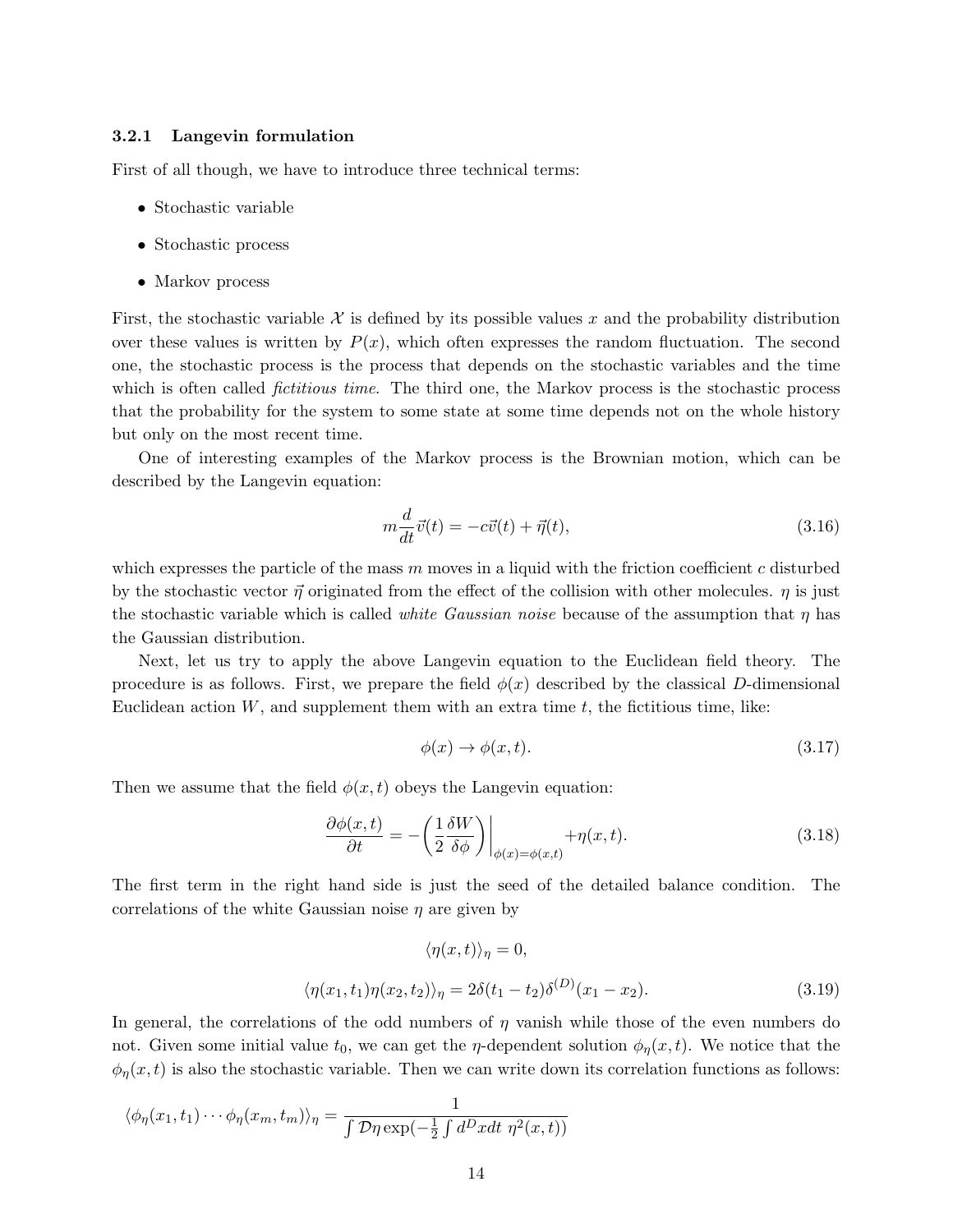$$
\times \int \mathcal{D}\eta \phi_{\eta}(x_1, t_1) \cdots \phi_{\eta}(x_m, t_m) \exp\left(-\frac{1}{2} \int d^D x dt \; \eta^2(x, t)\right). \tag{3.20}
$$

The main idea of the stochastic quantization is

$$
\langle \phi(x_1) \cdots \phi(x_m) \rangle = \lim_{t \to \infty} \langle \phi_\eta(x_1, t) \cdots \phi_\eta(x_m, t) \rangle_\eta. \tag{3.21}
$$

The left hand side is the correlation function of the D-dimensional Euclidean field theory. Applying this procedure to the Euclidean scalar field theory gives us the clear understanding of the relation between the stochastic quantization and the detailed balance condition so that in the following subsection we will discuss about the scalar field case.

#### 3.2.2 Application to scalar field

The purpose of this subsection is to see that in the context of the stochastic quantization the Lifshitz-type theory is strongly disturbed by random forces, and in the equilibrium limit this becomes a lower dimensional Euclidean theory at the level of correlation functions. Consider the action of the free scalar field in  $D$  flat dimensions with the Euclidean signature,

$$
W[\phi] = \frac{1}{2} \int d^D x \left[ \partial_i \phi(x) \partial_i \phi(x) \right]
$$
\n(3.22)

where  $i$  runs from 1 to D. Then what we need to do is supplementing the extra time  $t$ :

$$
\phi(x) \to \phi(x, t).
$$

We require this new field  $\phi(x, t)$  evolves in the fictious time direction, in other words, obeys the Langevin equation:

$$
\partial_t \phi(x,t) = -\left(\frac{1}{2} \frac{\delta W}{\delta \phi}\right)\Big|_{\phi(x) = \phi(x,t)} + \eta(x,t)
$$

$$
= \frac{1}{2} \partial_i \partial_i \phi(x,t) + \eta(x,t). \tag{3.23}
$$

The scalar field which satisfies the above equation is  $\eta$ -dependent-stochastic variable  $\phi_n(x, t)$ . In this line of arguments, we can describe the correlation function:

$$
\langle \phi_{\eta}(x_1, t_1) \cdots \phi_{\eta}(x_m, t_m) \rangle_{\eta} = \frac{1}{\mathcal{Z}} \int \mathcal{D}\eta \phi_{\eta}(x_1, t_1) \cdots \phi_{\eta}(x_m, t_m) \exp\left[-\frac{1}{2} \int d^D x dt \; \eta^2(x, t)\right], \quad (3.24)
$$

where the partition function  $\mathcal Z$  is

$$
\mathcal{Z} = \int \mathcal{D}\eta \exp\left(-\frac{1}{2} \int d^D x dt \ \eta^2(x, t)\right). \tag{3.25}
$$

This means that  $\phi$  is disturbed by the white Gaussian noise  $\eta$ . In the equilibrium limit, the Langevin equation is

$$
0 = \partial_t \phi(x, t) = \frac{1}{2} \partial_i \partial_i \phi(x, t) + \eta(x, t).
$$
\n(3.26)

Since  $\eta(x,t) = 0$  in the equilibrium limit, the equation of motion of the Euclidean D-dimensional theory (the free scalar) holds:

$$
\frac{\delta W}{\delta \phi} = -\partial_i \partial_i \phi(x, t) = 0. \tag{3.27}
$$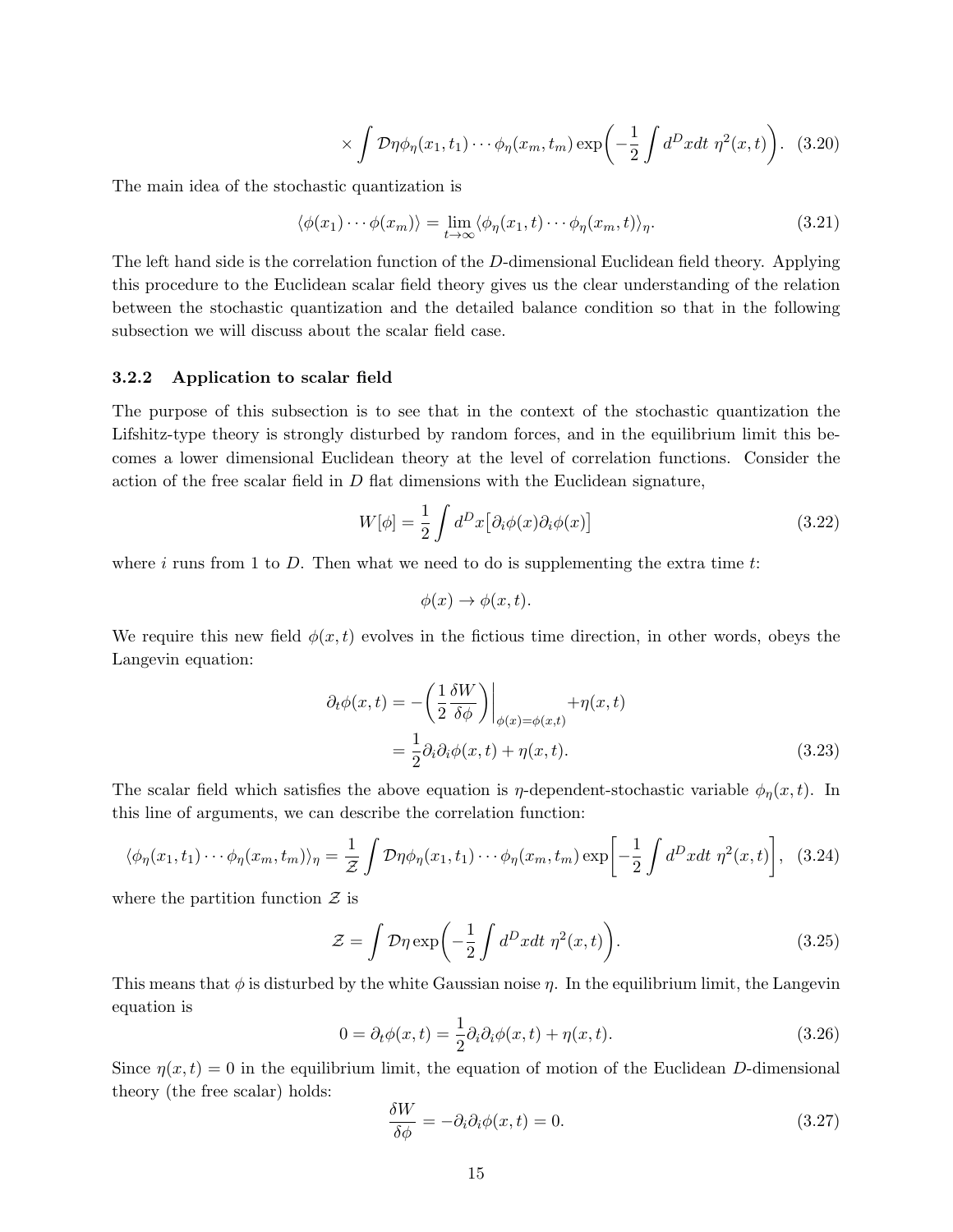Next, we consider the equal time correlator satisfying the following relation:

$$
\lim_{t \to \infty} \langle \phi_{\eta}(x_1, t) \cdots \phi_{\eta}(x_m, t) \rangle_{\eta} = \langle \phi(x_1) \cdots \phi(x_m) \rangle, \tag{3.28}
$$

which is the central idea of the stochastic quantization. For simplicity, we will just consider the partition function (3.25):

$$
\mathcal{Z} = \int \mathcal{D}\eta \exp\biggl[-\frac{1}{2}d^D x dt \ \eta^2(x,t)\biggr].
$$

If we change the variable from  $\eta$  to  $\phi$ , then we get

$$
\mathcal{Z} = \int \mathcal{D}\phi \, \det \left[ \frac{\delta \eta}{\delta \phi} \right] \Big|_{\eta = \partial_t \phi(x, t) - \frac{1}{2} \partial_i \partial_i \phi(x, t)} \exp \left( -\frac{1}{2} \int d^D x \, dt \left[ \partial_t \phi(x, t) - \left( \frac{1}{2} \partial_i \partial_i \phi(x, t) \right)^2 \right] \right)
$$
\n
$$
\equiv \int \mathcal{D}\phi \, \det \left[ \frac{\delta \eta}{\delta \phi} \right] \Big|_{\eta = \partial_t \phi(x, t) - \frac{1}{2} \partial_i \partial_i \phi(x, t)} \exp(-S). \tag{3.29}
$$

where the Jacobian is just the constant so that we can neglect it, and S is the  $(D+1)$ -dimensional action. We can read off the explicit form of S:

$$
S = -\frac{1}{2} \int d^D x dt \left( \partial_t \phi(x, t) - \frac{1}{2} \partial_i \partial_i \phi(x, t) \right)^2
$$
  
= 
$$
-\frac{1}{2} \int d^D x dt \left[ (\partial_t \phi(x, t))^2 + \left( \frac{1}{2} \partial_i \partial_i \phi(x, t) \right)^2 \right] \equiv S_L,
$$
 (3.30)

where we have used the fact that the cross-term,  $(\partial_t \phi) \partial_i \partial_i \phi$ , becomes the total derivative so that we have neglected it. We notice that the last form of the  $(D + 1)$ -dimensinal action obeys just  $Z=2$  Lifshitz-type action! One can check this exactly by rotating the fictitious time coordinate into Lorentzian one because the action derived by the stochastic quantization is just the  $(D+1)$ dimensional Euclidean action. Summing up all the calculations, we get

$$
\langle \phi(x_1) \cdots \phi(x_m) \rangle = \lim_{t \to \infty} \frac{1}{\mathcal{Z}} \int \mathcal{D}\phi \exp(-S_L) \phi_{\eta}(x_1, t) \cdots \phi_{\eta}(x_m, t), \tag{3.31}
$$

where we redefine the partition function as

$$
\mathcal{Z} = \int \mathcal{D}\phi \exp(-S_L). \tag{3.32}
$$

Consequently, we can understand that the random force causes the strong anisotropy between space and (fictitious) time. Namely, the stochastic field  $\phi_n(x, t)$  is disturbed by some "quantum" effects, and in the end, it reaches the equilibrium. In this situation, what the stochastic field obeys is the detailed balance condition. As we have seen before, the point where the field governed by this condition is the Lifshitz point.

Alternatively, we can put the fermion into the  $(D+1)$ -dimensional action  $S_L$ . It is achieved by using the Gaussian integration. Remembering the determinat emerged by changing the variable, and introducing two types of fermions, we get

$$
\det\left[\frac{\delta\eta}{\delta\phi}\right]\Big|_{\eta=\partial_t\phi(x,t)-\frac{1}{2}\partial_i\partial_i\phi(x,t)} = \int \mathcal{D}\psi \mathcal{D}\bar{\psi} \exp\left(-\int dt d^D x \ \bar{\psi}(x,t)(\partial_t - \frac{1}{2}\partial_i\partial_i)\psi(x,t)\right). \tag{3.33}
$$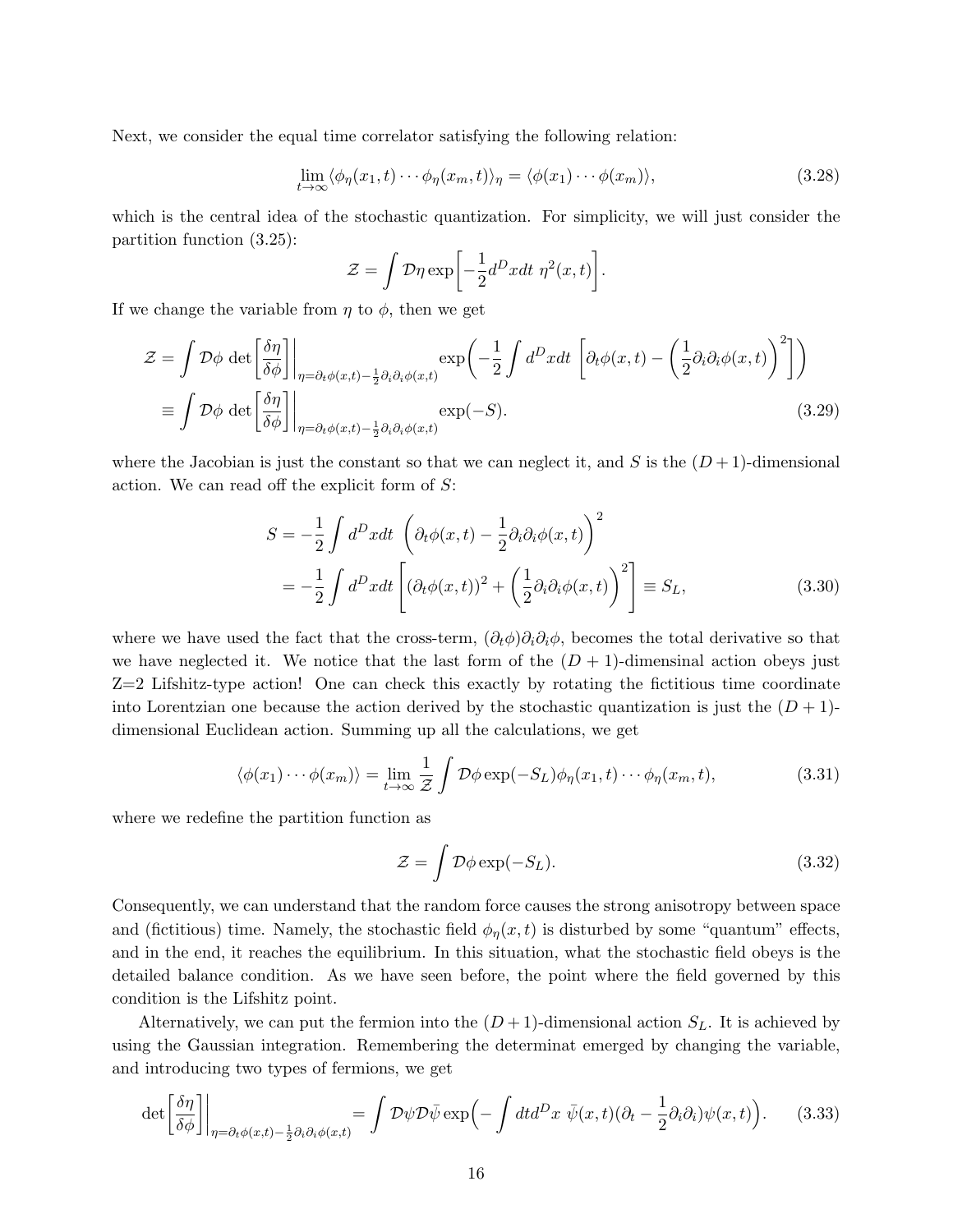In this case, we get the action below:

$$
S_L = \int d^D x dt \left[ -\frac{1}{2} (\partial_t \phi(x, t))^2 - \frac{1}{8} (\partial_i \partial_i \phi(x, t))^2 + \bar{\psi}(x, t) \left( \partial_t - \frac{1}{2} \partial_i \partial_i \right) \psi(x, t) \right]. \tag{3.34}
$$

Although adding fermions into the action is very interesting to argue, we do not treat it in this thesis.

### 4 Gravity at Lifshitz point

In this section, we place the gravity at a Lifshitz point  $[3]^4$ . To do that, it is good for us to remember the ADM-decomposed action in the general relativity:

$$
S_{EH} = \frac{2}{\kappa^2} \int dt d^3x \bigg[ N\sqrt{q} (\text{tr}K^2 - (\text{tr}K)^2 + R^{(3)}) + (\text{surface terms}) \bigg],
$$

where  $\kappa$  is the Einstein's gravitational constant. In the following discussions, we obey the conventions appeared in Appendix A. Just for simplicity, we would like to rewrite the above action by using the De Witt metric given by

$$
\mathcal{G}^{ijkl} \equiv \frac{1}{2} (q^{ik} q^{jl} + q^{il} q^{jk}) - q^{ij} q^{kl}.
$$
\n(4.1)

We can write down the action as follows:

$$
S_{EH} = \frac{2}{\kappa^2} \int dt d^3x \left[ N\sqrt{q} (K_{ij} \mathcal{G}^{ijkl} K_{kl} + R^{(3)}) + (\text{surface terms}) \right]. \tag{4.2}
$$

If we focus on the only compact topologies, we can omit the surface terms, and hereafter we will consider only on such compact topologies in this thesis. We call the first term in the action kinetic term, and potentail term for the second one because the first one has time derivatives and the second one does not. We are ready to place the gravity at a Lifshitz point. As in the case of ADM decomposition in the general relativity, we fix the space-time topology to the one which is diffeomorphic to  $S$  (space)  $\times R$  (time). We try to construct the D-dimensional Lifshits-type gravity action. The procedure is leaving the kinetic term as in the general relativity, and then replacing the potential term with the one which satisfies the detailed balance condition by using the lower dimensional action, that is

$$
S_{HL} = \int dt d^D x N \sqrt{q} \left[ \frac{2}{\kappa^2} K_{ij} \mathcal{G}^{ijkl} K_{kl} - \frac{\kappa^2}{8} \left( \frac{\delta W}{\sqrt{q} \delta q_{ij}} \right) \mathcal{G}_{ijkl} \left( \frac{\delta W}{\sqrt{q} \delta q_{kl}} \right) \right],
$$
(4.3)

where W is some  $(D-1)$ -dimensional Euclidean action. In fact, the kinetic term is not exactly the same as in the general relativity, namely the coupling constant  $\lambda$  is put into the De Witt metric such as

$$
\mathcal{G}^{ijkl} \equiv \frac{1}{2} (q^{ik} q^{jl} + q^{il} q^{jk}) - \lambda q^{ij} q^{kl}.
$$
\n(4.4)

The position of  $\lambda$  is arbitrary. Its inverse is defined by

$$
\mathcal{G}_{ijkl} \equiv \frac{1}{2} (q_{ik} q_{jl} + q_{il} q_{jk}) - \frac{\lambda}{D\lambda - 1} q_{ij} q_{kl},\tag{4.5}
$$

 ${}^{4}$ This section is based on [3].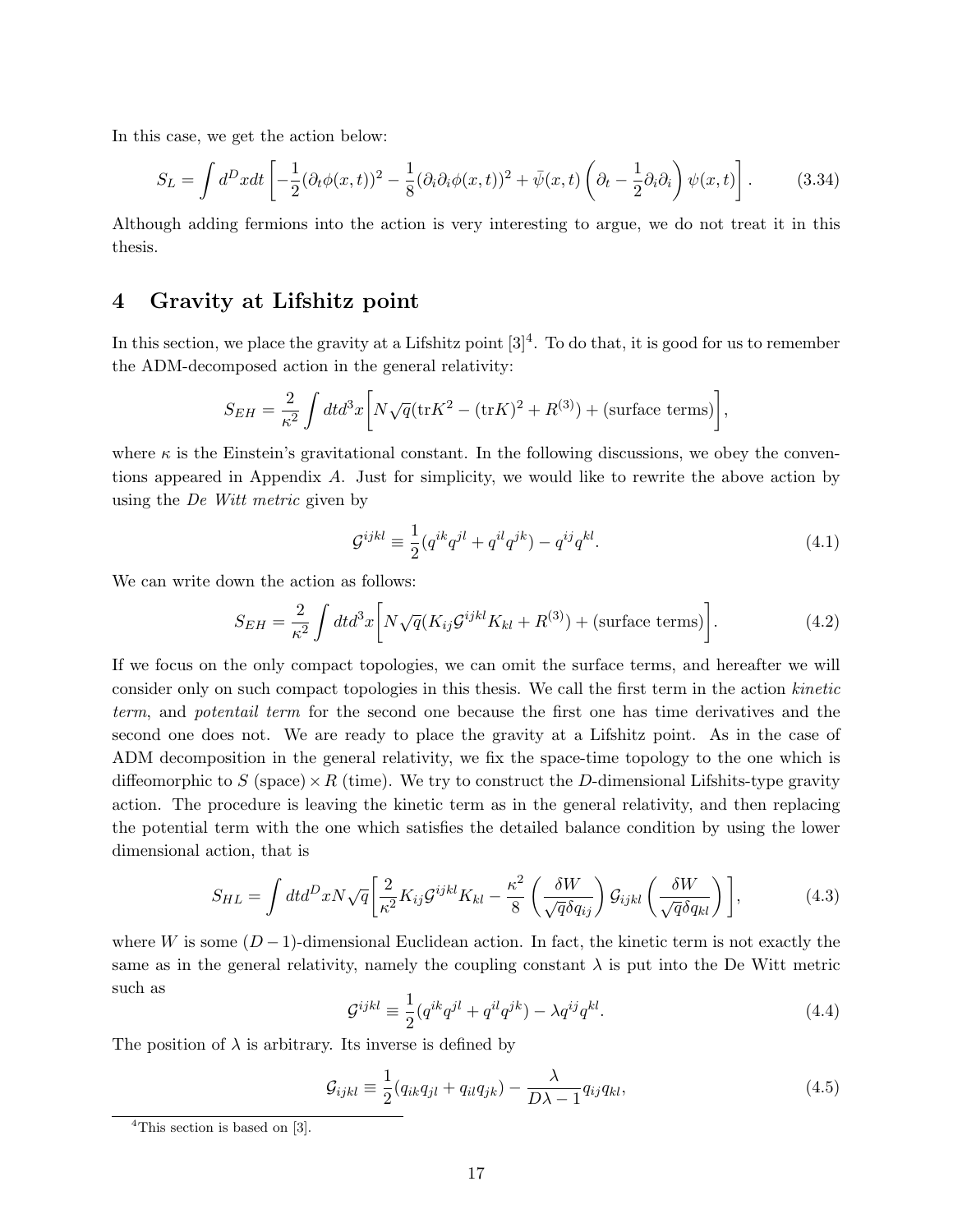in the following sense:

$$
\mathcal{G}^{ijmn}\mathcal{G}_{mnkl} = \frac{1}{2} (\delta^k_i \delta^l_j + \delta^l_i \delta^k_j). \tag{4.6}
$$

Our desire in this section is taking the Lifshitz type gravity as a candidate for the quantum gravity. In the following subsections, we would like to see the interesting properties of the Lifshitz type gravity theory.

#### 4.1  $Z = 2$  Lifshitz-type gravity in D dimensions

To begin with, we concentrate on the  $Z = 2$  Lifshitz-type gravity that is expected to have the 4th order derivative terms at most. If we remember the part of the potential term,  $\left(\frac{\delta W}{\sqrt{6}}\right)$  $\frac{\delta W}{\delta q_{ij}}) \mathcal{G}_{ijkl}(\frac{\delta W}{\sqrt{q}\delta q}$  $\frac{\delta W}{\overline{q}\delta q_{kl}}),$ we notice that the action  $W$  that has 2nd order derivative terms is the candidate. Remembering the interesting notion of the stochastic quantization, that is that the theory disturbed by random forces is related to the lower dimensional theory in the equilibrium, we can guess that the Lifshitz-type gravity is related to the Euclidean gravity in the equilibrium. This is very attractive and reasonable to some extent although it is merely an assumption. Thus we take  $W$  as  $D$ -dimensional Euclidean Einstein-Hilbert action:

$$
W = \frac{1}{\kappa_W^2} \int d^D x \sqrt{q} R^{(D)}.\tag{4.7}
$$

where  $\kappa_W^2$  is some coupling constant. The Ricci scalar really has the 2nd order derivative terms as we desire. We can calculate the functional derivative of W as to the spacial metric:

$$
\frac{\delta W}{\delta q_{ij}} = -\frac{1}{\kappa_W^2} (R^{(D)ij} - \frac{1}{2} R^{(D)} q^{ij}) \sqrt{q}.
$$
\n(4.8)

The quadratic term of this can be written by

$$
\begin{split}\n\left(\frac{\delta W}{\sqrt{q}\delta q_{ij}}\right) \mathcal{G}_{ijkl}\left(\frac{\delta W}{\sqrt{q}\delta q_{kl}}\right) &= \left[\frac{1}{\kappa_W^2} \left(R^{(D)ij} - \frac{1}{2}R^{(D)}q^{ij}\right)\right] \mathcal{G}_{ijkl}\left[\frac{1}{\kappa_W^2} \left(R^{(D)ij} - \frac{1}{2}R^{(D)}q^{kl}\right)\right] \\
&= \frac{1}{\kappa_W^4} R^{(D)ij} R^{(D)}_{ij} \\
&+ \frac{1}{\kappa_W^4} \frac{R^{(D)2}}{4} \left[\frac{\lambda}{D\lambda - 1}(-4 - D^2 + 4D) + (D - 4)\right] \\
&= \frac{1}{\kappa_W^4} R^{(D)ij} R^{(D)}_{ij} + \frac{1}{\kappa_W^4} \left[\frac{1 - \lambda - D/4}{D\lambda - 1}\right] R^{(D)2} \\
&\equiv \frac{1}{\kappa_W^4} \left[R^{(D)ij} R^{(D)}_{ij} + aR^{(D)2}\right].\n\end{split} \tag{4.9}
$$

In the later discussion, we omit the label,  $(D)$ . The total action is

$$
S_{HL} = \int dt L_{HL} = \int dt d^D x N \sqrt{q} \left[ \frac{2}{\kappa^2} K_{ij} \mathcal{G}^{ijkl} K_{kl} - \frac{\kappa^2}{8\kappa_W^4} \left( R^{ij} R_{ij} + a R^2 \right) \right]. \tag{4.10}
$$

Next we try to find the symmetry of this theory. In the case of the general relativity, the corresponding symmetry is the four dimensional diffeomorphism. However the Lifshitz-type action has only the spacial diffeomorphism at first sight. In fact, we can find the symmetry in  $D$  dimensions which extends the spacial diffeomorphism and narrows  $(D+1)$ -dimensional diffeomorphism. That is the foliation-preserving deffeomorphism.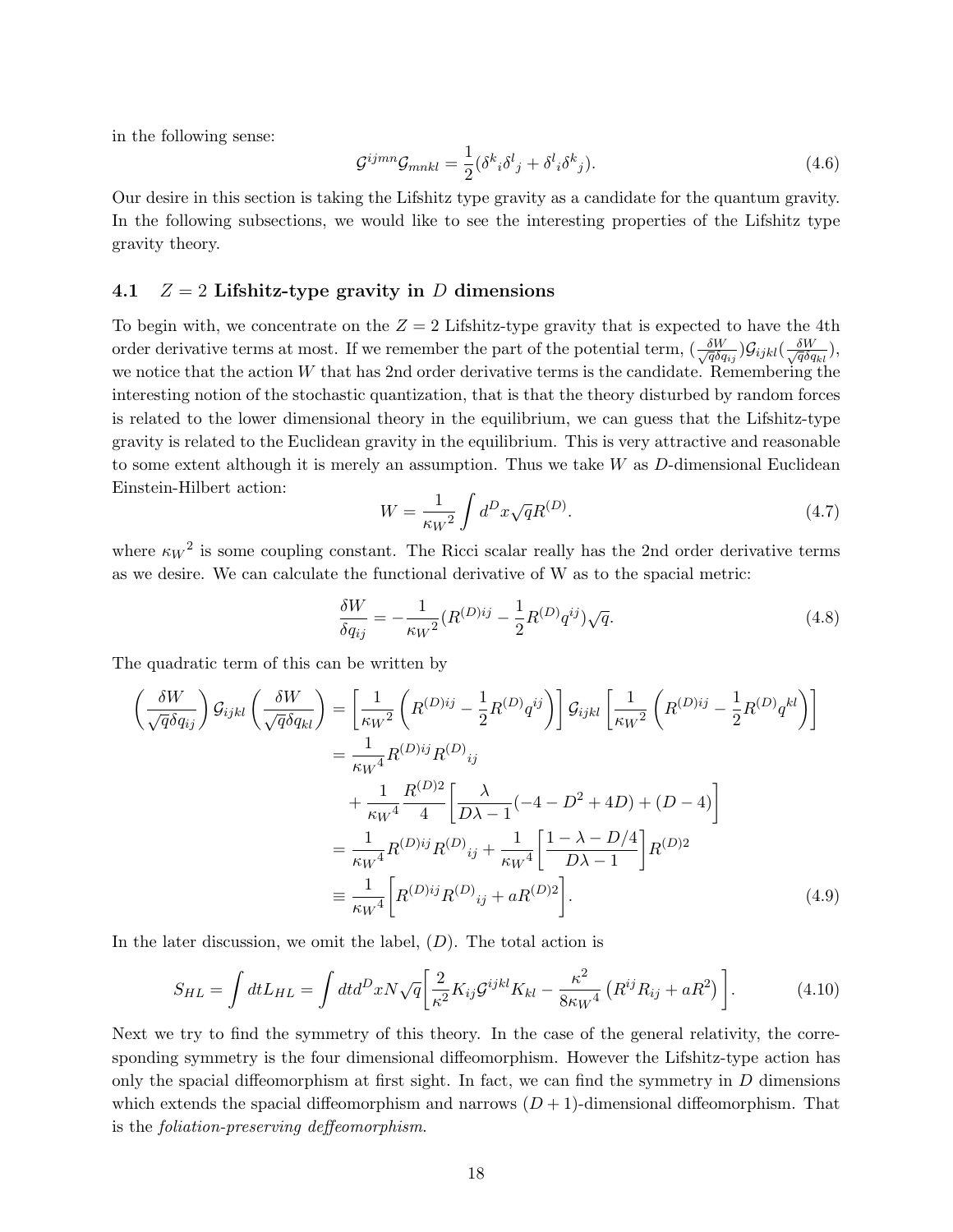#### 4.1.1 Foliation-preserving diffeomorphism

In the general relativity, the speed of light is a constant. Contraly to that, the Lifshitz-type theory has no support for it to be constant, that is that the speed of light may excess or diminish the value determined by the relativity. Thus it is interesting to restore the speed of light in the space-time metric in the general relativity and consider the diffeomorphism transformation of it where the light speed is close to infinity. The finite terms in this limit have the possibility to be the symmetry of the Lifshitz-type theory. At first, we restore the light speed  $c$  in the metric. If we relate the time  $t$ with the zero component of  $x^{\mu}$ 

$$
x^0 = ct,\tag{4.11}
$$

then we get

$$
g(\partial_0, \partial_0) = g(c^{-1}\partial_t, c^{-1}\partial_t)
$$
  
=  $g(c^{-1}N(cn) + c^{-1}N^m\partial_m, c^{-1}N(cn) + c^{-1}N^l\partial_l)$   
=  $-N^2 + \frac{1}{c^2}N^mN_m$ ,

and

$$
g(\partial_0, \partial_i) = g(c^{-1}\partial_t, \partial_i)
$$
  
=  $g(c^{-1}N(cn) + c^{-1}N^m\partial_m, \partial_i)$   
=  $\frac{1}{c}N_i$ .

Thus the space-time metric is

$$
g_{\mu\nu} = \begin{pmatrix} -N^2 + \frac{1}{c^2} N^m N_m & \frac{1}{c} N_i \\ \frac{1}{c} N_i & q_{ij} . \end{pmatrix}
$$
 (4.12)

Next, let us consider the space-time diffeomorphism

$$
t \to t + cf(t, x) + \mathcal{O}(1/c), \tag{4.13}
$$

$$
x^i \to x^i + \zeta(t, x) + \mathcal{O}(1/c^2),\tag{4.14}
$$

where f and  $\zeta$  are the generators along the time and the spacial directions respectively. Then the Lie derivative of the space-time metric can be written as follows:

$$
\mathcal{L}_{f,\zeta}g_{\mu\nu} = g_{\mu t}\partial_{\nu}f + g_{\mu i}\partial_{\nu}\zeta^{i} + g_{\nu t}\partial_{\mu}f + g_{\nu i}\partial_{\mu}\zeta^{i} + \partial_{t}g_{\mu\nu}f + \partial_{i}g_{\mu\nu}\zeta^{i}.
$$
\n(4.15)

We try to write down the components explicitly:

$$
\mathcal{L}_{f,\zeta}g_{ij} = \delta q_{ij}
$$
  
=  $(cf + \mathcal{O}(1/c))(1/c\partial_t) + (\zeta^l + \mathcal{O}(1/c^2))\partial_l g_{ij} + g_{i0}\partial_j(cf + \mathcal{O}(1/c))$   
+  $g_{il}\partial_j(\zeta^l + \mathcal{O}(1/c^2)) + g_{j0}\partial_i(cf + \mathcal{O}(1/c)) + g_{il}\partial_i(\zeta^l + \mathcal{O}(1/c^2)),$ \n
$$
(4.16)
$$

 $\mathcal{L}_{f,\zeta}g_{0i} = \delta(1/cN_i)$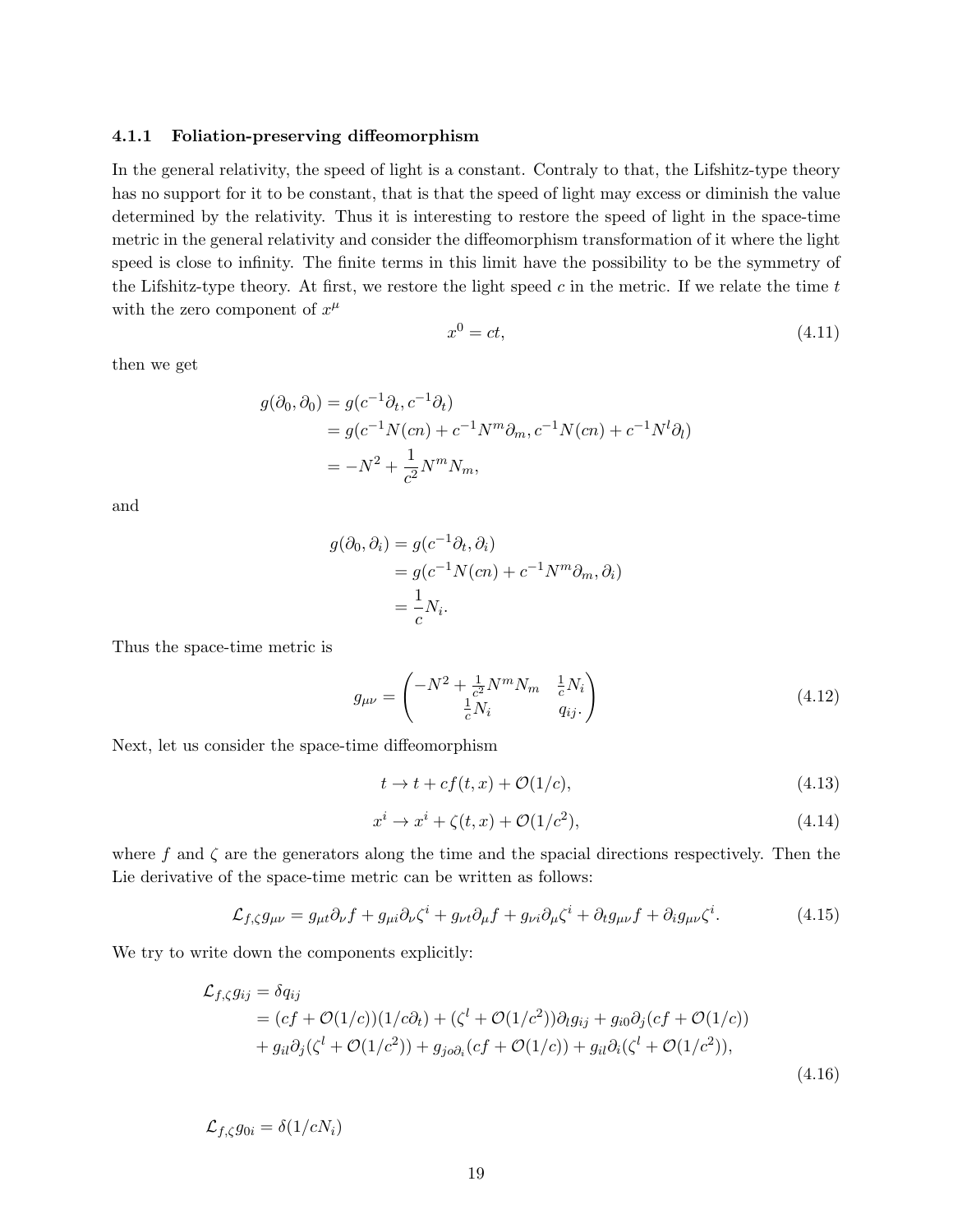$$
= (cf + \mathcal{O}(1/c))(1/c\partial_t)(1/c\partial_t) + (\zeta^l + \mathcal{O}(1/c^2))\partial_l(1/cN_i) + (-N^2 + 1/c^2 N^m N_m)\partial_i(cf + \mathcal{O}(1/c)) + (1/cN_l)\partial_i(\zeta^l + \mathcal{O}(1/c^2)) + N_i/c(1/c\partial_t)(cf + \mathcal{O}(1/c)) + g_{il}(1/c\partial_t)(\zeta^l + \mathcal{O}(1/c^2)),
$$
\n(4.17)

$$
\mathcal{L}_{f,\zeta}g_{00} = \delta(-N^2 + 1/c^2 N^m N_m)
$$
  
=  $(cf + \mathcal{O}(1/c))(1/c\partial_t)(-N^2 + 1/c^2 N^m N_m)$   
+  $(-N^2 + 1/c^2 N^m N_m)(1/c\partial_t)(cf + \mathcal{O}(1/c))$   
+  $(1/cN_i)(1/c\partial_t)(\zeta^l + \mathcal{O}(1/c^2))$   
+  $(-N^2 + 1/c^2 N^m N_m)(1/c\partial_t)(cf + \mathcal{O}(1/c))$   
+  $N_i/c(1/c\partial_t)(\zeta^i + \mathcal{O}(1/c^2)) + (\zeta^i + \mathcal{O}(1/c^2))\partial_i(-N^2 + 1/c^2 N^m N_m).$  (4.18)

If the generator along the time direction depends only on the time

$$
t \to t + cf(t) + \mathcal{O}(1/c), \tag{4.19}
$$

then these transformations converge in  $c \to \infty$ . In this situation, by summing up all results we can define the restricted diffeomorphism which is finite in  $c \to \infty$ :

$$
\delta q_{ij} \equiv \lim_{c \to \infty} \delta_{f,\zeta} q_{ij} = f \partial_t q_{ij} + \zeta^l \partial_l q_{ij} + q_{il} \partial_j \zeta^l + q_{jl} \partial_i \zeta^l, \tag{4.20}
$$

$$
\delta N_i \equiv \lim_{c \to \infty} \delta_{f,\zeta} N_i = f \partial_t N_i + \zeta^l \partial_l N_i + N_l \partial_i \zeta^l + N_i \partial_t f + q_{il} \partial_t \zeta^l, \tag{4.21}
$$

$$
\delta N \equiv \lim_{c \to \infty} \delta_{f,\zeta} N = f \partial_t N + \zeta^l \partial_l N + N \partial_t f. \tag{4.22}
$$

These restricted diffeomorphisms are called foliation-preserving diffeomorphisms. We can show that the Lifshitz-type gravity action is invariant under the foliation-preserving diffeomorphism up to total derivatives. Additionally, we pose the projectability condition on the lapse function, that is that we take the lapse function that depends only on the time,  $N = N(t)$ . This is because we would like to avoid lots of problems which are caused in the case of  $N = N(t, x)$ . The projectability condition is equivalent to taking the gauge condition  $\partial_i N = 0$  in some (unknown) theory that is invariant under the diffeomorphism. Thus the projectability condition is merely the gauge fixing condition so that it is reasonable for us to impose this condition on the Lifshitz-type gravity.

#### 4.1.2 Hamiltonian formalism

The Hamiltonian formalism breaks the covariance of space and time explicitly so that we can assume that the Lifshitz-type gravity with anisotropic scaling between space and time is suitable for the Hamiltonian formalism. Under this thought, we try to investigate the Hamiltonian and the structure of constraints which is very different from that of the Einstein's general relativity. What we need to do first is constructing the conjugate momentum of the spacial metric.

$$
p^{ij} \equiv \frac{\delta L_{HL}}{\delta(\partial_t q_{ij})} = \frac{2\sqrt{q}}{\kappa^2} G^{ijkl} K_{kl}.
$$
\n(4.23)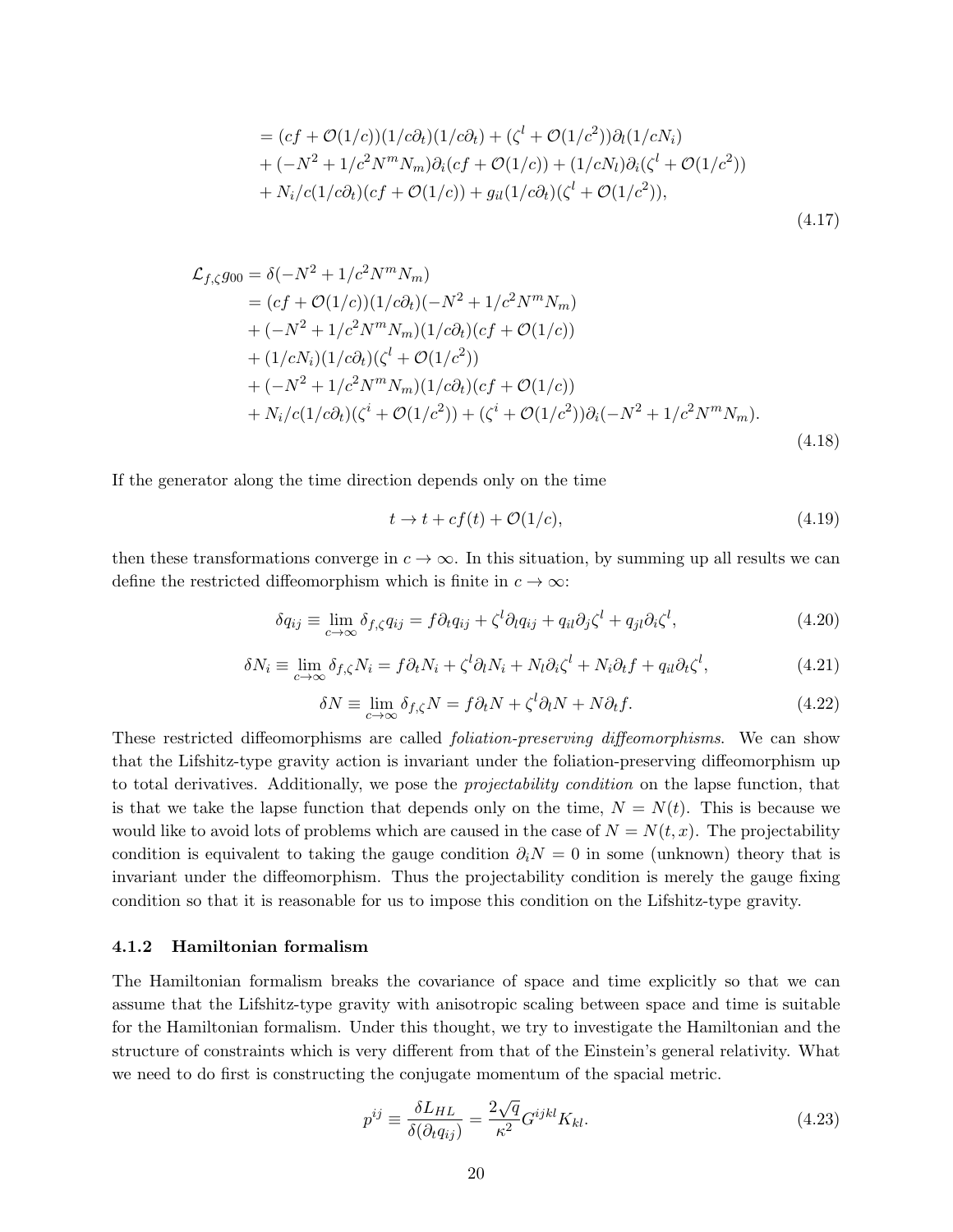The momenta conjugate to  $N(t)$  and  $N^{i}(t, x)$  are zero because the time derivative as to these variables do not exist in the Lagrangian. Thus these momenta are the primary constraints:

$$
p_N \equiv \frac{\delta L_{HL}}{\delta(\partial_t N)} = 0, \qquad p_{\vec{N}}^i \equiv \frac{\delta L_{HL}}{\delta(\partial_t \vec{N})} = 0. \tag{4.24}
$$

Then what we need to do is imposing the consistency condition of above constraints as to the time evolution. To do that, we define the Hamiltonian density  $\mathcal{H}_{HL}$  by the Legendre transformation of the Lagrangian density  $\mathcal{L}_{HL}$ :

$$
\mathcal{H}_{HL} \equiv p^{ij} \partial_t q_{kl} - \mathcal{L}_{HL}
$$
\n
$$
= 2N p^{ij} K_{ij} + 2p^{ij} \nabla_i N_j - N p^{ij} K_{ij} + \frac{\sqrt{q} N \kappa^2}{8 \kappa_W^4} \left( R^{ij} - \frac{1}{2} R q^{ij} \right) \mathcal{G}_{ijkl} \left( R^{kl} - \frac{1}{2} q^{kl} \right)
$$
\n
$$
= N \left[ \frac{\kappa^2}{2 \sqrt{q}} p^{ij} \mathcal{G}_{ijkl} p^{kl} + \frac{\sqrt{q}}{8 \kappa_W^4} \left( R^{ij} - \frac{1}{2} R q^{ij} \right) \mathcal{G}_{ijkl} \left( R^{kl} - \frac{1}{2} q^{kl} \right) \right]
$$
\n
$$
+ N_j \left[ -2 \nabla_i p^{ij} \right] + (\text{a total derivative})
$$
\n
$$
\equiv N C + N_l C^l + (\text{a total derivative}). \tag{4.25}
$$

In the third equality, we used the fact that the momentum  $p_{ij}$  had the determinant  $\sqrt{q}$ , that is that we got the total derivative term, and we also used the relation  $K_{ij} = \frac{\kappa^2}{2\sqrt{3}}$  $\frac{\kappa^2}{2\sqrt{q}}p^{kl}\mathcal{G}_{klij}$ . We set the Poisson brackets as follows:

$$
\{q_{ij}(x), p^{kl}(y)\}_{PB} = \frac{1}{2} (\delta_i^k \delta_j^l + \delta_j^k \delta_i^l) \delta^{(D)}(x - y),
$$
\n(4.26)

$$
\{N, p_N\}_{PB} = 1,\tag{4.27}
$$

$$
\{N_i(x), p_N^j(y)\}_{PB} = \delta_i^j \delta^{(D)}(x - y). \tag{4.28}
$$

Now let us impose the consistency conditions of the primary constraints as to the time evolution:

$$
\frac{d}{dt}p_N = \{p_N, \int d^Dx \mathcal{H}_{HL}\}_{PB} = \int d^Dx C \approx 0,\tag{4.29}
$$

and

$$
\frac{d}{dt}p_{\vec{N}}{}^{i}(x) = \{p_{\vec{N}}{}^{i}(x), \int d^{D}x \mathcal{H}_{HL}\}_{PB} = -C^{i} \approx 0.
$$
\n(4.30)

We notice the interesting thing that the constraint  $C$  is non-local, which is caused by the projectability condition,  $N = N(t)$ . The constraint  $C<sup>i</sup>$  takes the same form in the general relativity so that we can get the constraint algebras by using the analogy in the general relativity:

$$
\left\{ \int d^D x C(x), \int d^D y C(y) \right\}_{PB} = 0,
$$
\n(4.31)

$$
\left\{ \int d^D x C^i N_i(x), \int d^D y C(y) \right\}_{PB} = 0,
$$
\n(4.32)

$$
\left\{\int d^D x C^i N_i(x), \int d^D y C^j M_j(y)\right\}_{PB} = \int d^D x (N^i \partial_i M^j - M^i \partial_i N^j) C_j(x). \tag{4.33}
$$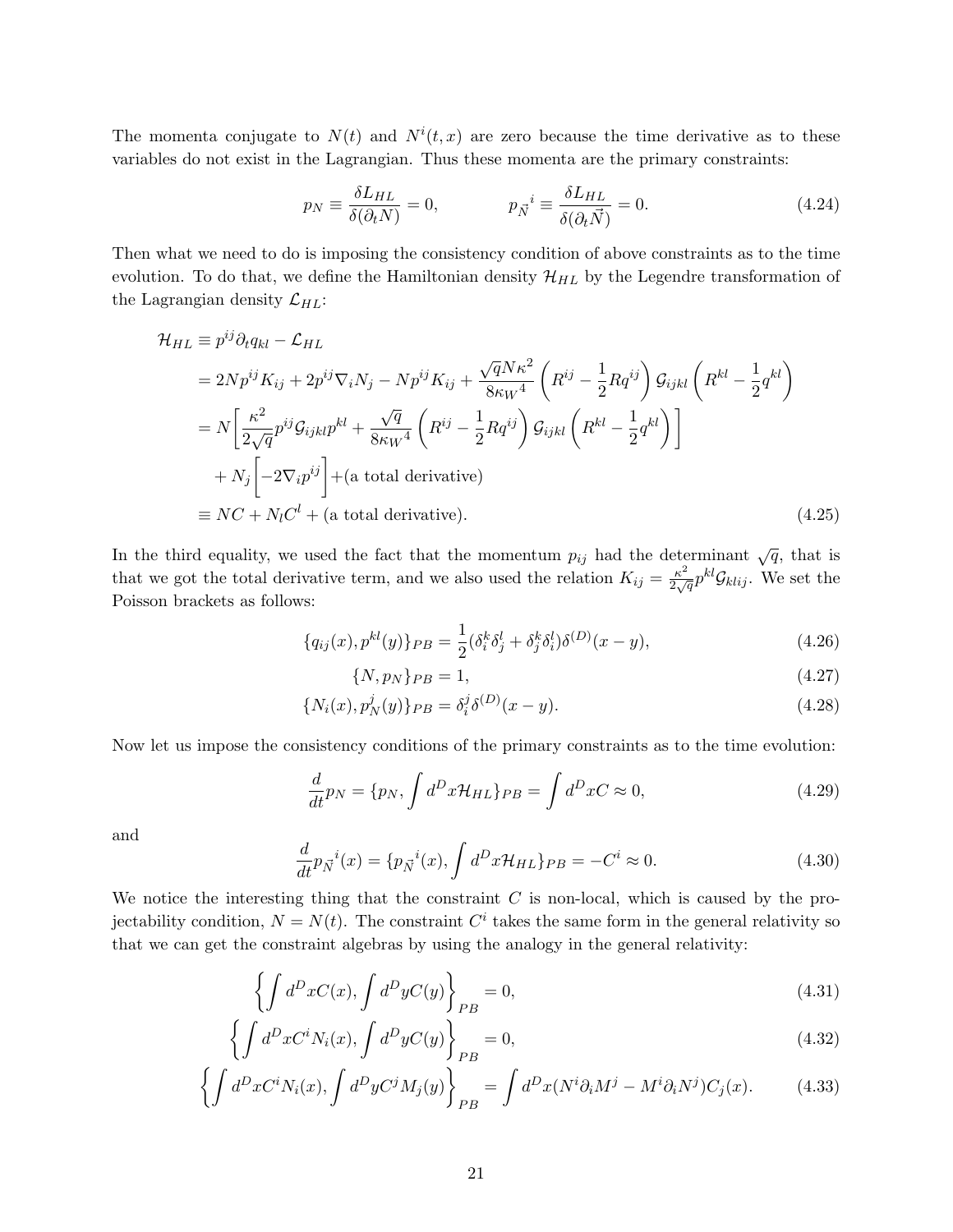Thus the secondary constraints form the closed Lie algebras. Additionally, we can understand that these constraints are consistent with the time evolution like

$$
\frac{d}{dt} \int d^D x C(x) = \left\{ \int d^D x C(x), H_{HL} \right\}_{PB} \approx 0,
$$
\n(4.34)

$$
\frac{d}{dt} \int d^D x C^i N_i(x) = \left\{ \int d^D x C^i N_i(x), H_{HL} \right\}_{PB} \approx 0.
$$
\n(4.35)

The above equations mean that there is no extra constraint. Thus we get the all constraints in the Z=2 Lifshitz-type gravity.

#### 4.1.3 Linear approximation

We try to understand the physical degrees of freedom in the  $Z=2$  Lifshitz-type gravity. It can be assumed that there exists extra physical degrees of freedom compared to that of the general relativity because the symmetry in the Lifshitz-type gravity is the foliation-preserving diffeomorphism which is smaller than in the general relativity. For preparation to check the degrees of freedom, we expand the theory around the Minkowski bacground with perturbations like:

$$
q_{ij} = \delta_{ij} + \kappa_W h_{ij}, \quad N = 1, \quad N_i = 0,
$$
\n
$$
(4.36)
$$

where the perturbation  $h_{ij}$  is small. As a convention, we define the ratio of two coupling constants,  $\kappa$  and  $\kappa_W$  as

$$
\gamma \equiv \frac{\kappa}{\kappa_W}.\tag{4.37}
$$

In this situation, if we take the linear terms as to  $h_{ij}$ , then the kinetic term in the action is

$$
S_{HL(K)} = \frac{1}{2\gamma^2} \int d^D x \left[ (\partial_t h_{ij})^2 - \lambda (\partial_t h)^2 \right],\tag{4.38}
$$

where  $h = h_{ii}$ . Under the linear approximation, we use the equality,  $=$ , up to the higher order terms of  $h_{ij}$ . We need to fix the residual guage, that is the time-independent spacial diffeomorphism. At some fixed time surface, we impose the following constraint:

$$
\partial_i h_{ij} - \lambda \partial_j h = 0. \tag{4.39}
$$

This gauge choice must be consistent with the time evolution so that we also require:

$$
\partial_i \partial_t h_{ij} - \lambda \partial_j \partial_t h = 0,\tag{4.40}
$$

which can be given by the  $N_i$ 's equation of motion of the full Lifshitz-type gravity action with  $N_i = 0$ . We can check this easily:

$$
\frac{\delta S_{HL}}{\delta N_l(y)} = \frac{1}{2} \int dt d^D x \frac{1}{\gamma^2} \left[ 2 \left\{ -\partial_i (\delta_j^l \delta^{(D+1)}(x-y)) - \partial_j (\delta_i^l \delta^{(D+1)}(x-y)) \right\} \right]
$$

$$
\times (\partial_t h_{ij} - \partial_i N_j - \partial_j N_i) - 2\lambda \partial_l (\partial h - 2\partial_i N^i) \right]
$$

$$
= \frac{2}{\gamma^2} \left[ \partial_i (\partial_t h_{il} - \partial_i N_l - \partial_l N_i) - \lambda \partial_l (\partial_t h - 2\partial_i N^i) \right] = 0.
$$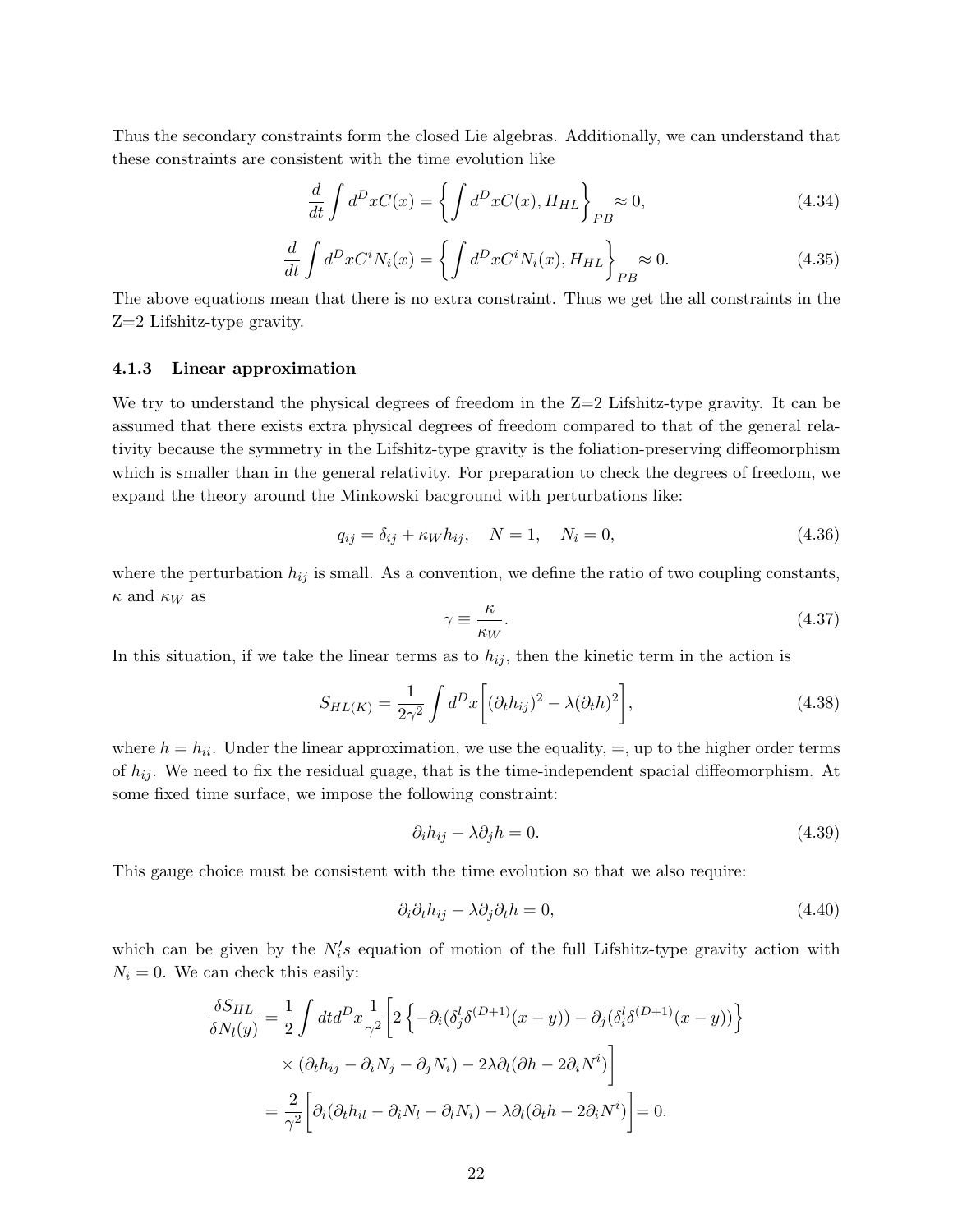For  $N_i = 0$  gauge, we get

$$
\partial_i \partial_t h_{ij} - \lambda \partial_j \partial_t h = 0.
$$

In  $\lambda = 1$  case, we cannot impose the gauge fixing condition,  $\partial_i h_{ij} - \lambda \partial_j h = 0$ , because the linearized Ricci scalar can be written as follows.

$$
-\kappa_W \partial_i(\partial_j h_{ij} - \partial_i h) = R. \tag{4.41}
$$

It is impossible to take  $R = 0$  by the gauge transformation. We can check the above equation as follows:

$$
R_{ij} = R_{ikj}^k
$$
  
=  $\partial_i \Gamma_{kj}^k - \partial_k \Gamma_{ij}^k + \Gamma_{im}^k \Gamma_{kj}^m - \Gamma_{km}^k \Gamma_{ij}^m$   
=  $\frac{\kappa_W}{2} (\partial_i \partial_j h - \partial_i \partial_k h_{kj} - \partial_j \partial_k h_{ki} + \partial_k \partial_k h_{ij}),$  (4.42)

where  $\Gamma^i_{jk}$  is the spacial Christoffel symbol. In the last equality, we used

$$
\Gamma^i_{jk} = \frac{\kappa_W}{2} \delta_{kl} (\partial_i h_{lj} + \partial_j h_{li} - \partial_l h_{ij}).
$$

Thus we get the relation (4.41). We introduce the new variable as:

$$
H_{ij} = h_{ij} - \lambda \delta_{ij} h. \tag{4.43}
$$

By using  $H_{ij}$ , we can rewrite the residual gauge fixing condition as follows.

$$
\partial_i H_{ij} = 0. \tag{4.44}
$$

This condition is consistent with the time evolution as we mentioned. Thus we can understand that  $H_{ij}$  is transverse. Next, let us decompose  $H_{ij}$  into the traceless mode  $\tilde{H}_{ij}$  and the trace mode  $H$ :

$$
H_{ij} = \tilde{H}_{ij} + \frac{1}{D-1} \left( \delta_{ij} - \frac{\partial_i \partial_j}{\partial^2} \right) H.
$$
\n(4.45)

Under this decomposition, we get

$$
\partial_i \tilde{H}_{ij} = 0, \quad h = \frac{H}{1 - \lambda D},\tag{4.46}
$$

where  $H = H_{ii}$ . What we can understand from the above expressions is that  $H_{ij}$  is the transverse traceless mode so that the physical degrees of freedom of  $H_{ij}$  is

$$
DoF[\tilde{H}_{ij}] = {}_{D}C_2 - 1 = \frac{(D+1)(D-2)}{2}.
$$
\n(4.47)

This is exactly the same with the degrees of freedom of the graviton in the general relativity. In addition to that, there exists the spinless particle  $H$  in the Lifshitz-type gravity originated from the restricted deffeomorphism. By combining above results, we can write down the graviton  $h_{ij}$ :

$$
h_{ij} = \tilde{H}_{ij} + \frac{1}{D-1} \left( \delta_{ij} - \frac{\partial_i \partial_j}{\partial^2} \right) H + \lambda \frac{H}{1 - \lambda D} \delta_{ij}
$$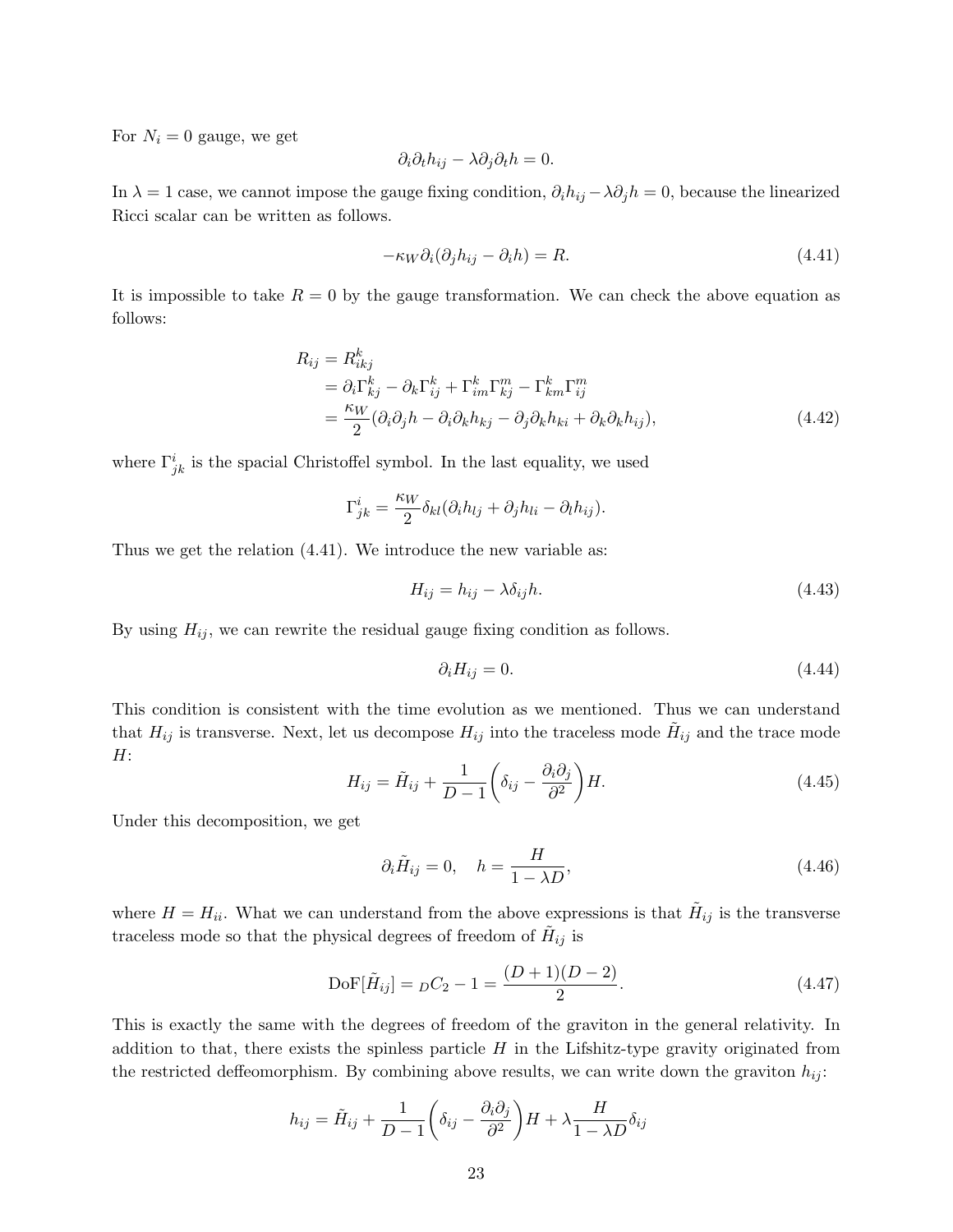$$
= \tilde{H}_{ij} - \frac{1}{D-1} \frac{\partial_i \partial_j}{\partial^2} H + \frac{1-\lambda}{(D-1)(1-\lambda D)} \delta_{ij} H.
$$
\n(4.48)

In the limit,  $\lambda \to 1$ , which can be the case of the general relativity, the scalar graviton H takes the form of the pure gauge. Of course, we can not take  $\lambda = 0$  in this gauge as we mentioned. Next let us rewrite the kinetic term in terms of  $\tilde{H}_{ij}$  and H:

$$
S_{HL(K)} = \frac{1}{2\gamma^2} \int dt d^D x \left[ (\partial_t H_{ij} + \lambda \delta_{ij} \partial_t h)^2 - \lambda (\partial_t h)^2 \right]
$$
  
= 
$$
\frac{1}{2\gamma^2} \int dt d^D x \left[ (\partial_t \tilde{H}_{ij})^2 + \frac{(\partial_t H)^2}{D - 1} + 2\lambda (\partial_t H)(\partial_t h) + (D\lambda - 1)\lambda (\partial_t h)^2 \right]
$$
  
= 
$$
\frac{1}{2\gamma^2} \int dt d^D x \left[ (\partial_t \tilde{H}_{ij})^2 + \frac{\lambda - 1}{(D - 1)(D\lambda - 1)} (\partial_t H)^2 \right].
$$
 (4.49)

We can notice that the coefficient of  $(\partial_t H)^2$  has the possibility to be negative. The negative sign in front of the kinetic term means the negative energy, and the particle with negative energy is the ghost. It is worthwhile to investigate the physical region of the scalar graviton in terms of the parameter region of  $\lambda$ . Assuming  $D > 1$ , H is physical in the regions,  $\lambda > 1$  and  $\lambda < 1/D$ . On the other hand, in the region,  $1/D < \lambda < 1$ , H is the ghost (See Figure 3).



Figure 3: The range of  $\lambda$ 

Next we would like to know the dispersion relations. To get them, we introduce the potential part in the linearized Lifshitz-type gravity without showing explicit calculation:

$$
S_{HL(P)} = \frac{\gamma^2}{32} \int dt d^D x \left[ \partial^2 \tilde{H}_{ij} \partial^2 \tilde{H}_{ij} + \frac{(D-2)^2 (\lambda - 1)^3}{(D-1)(D\lambda - 1)^3} (\partial^2 H)^2 \right].
$$
 (4.50)

We can write down the action of the transverse traceless mode  $\tilde{H}_{ij}$ 

$$
S_{HL(\tilde{H}_{ij})} = \frac{1}{2\gamma^2} \int dt d^D x \left[ (\partial_t \tilde{H}_{ij})^2 - \frac{\gamma^4}{16} \partial^2 \tilde{H}_{ij} \partial^2 \tilde{H}_{ij} \right],\tag{4.51}
$$

and its equation of motion is

$$
\left[ (\partial_t)^2 + \frac{\gamma^4}{16} (\partial^2)^2 \right] \tilde{H}_{ij} = 0. \tag{4.52}
$$

We introduce the spacial momentum k and the the angular velocity  $\omega$ , and take  $\tilde{H}_{ij}$  as the Fouriertransformed one:

$$
\tilde{H}_{ij}(t,x) = \int \frac{d\omega d^D k}{(2\pi)^{D+1}} e^{i(kx - \omega t)} \tilde{H}'_{ij}(\omega, k). \tag{4.53}
$$

If we put them into the equation of motion, then we get

$$
\omega^2 = \frac{\gamma^4}{16} (k^2)^2. \tag{4.54}
$$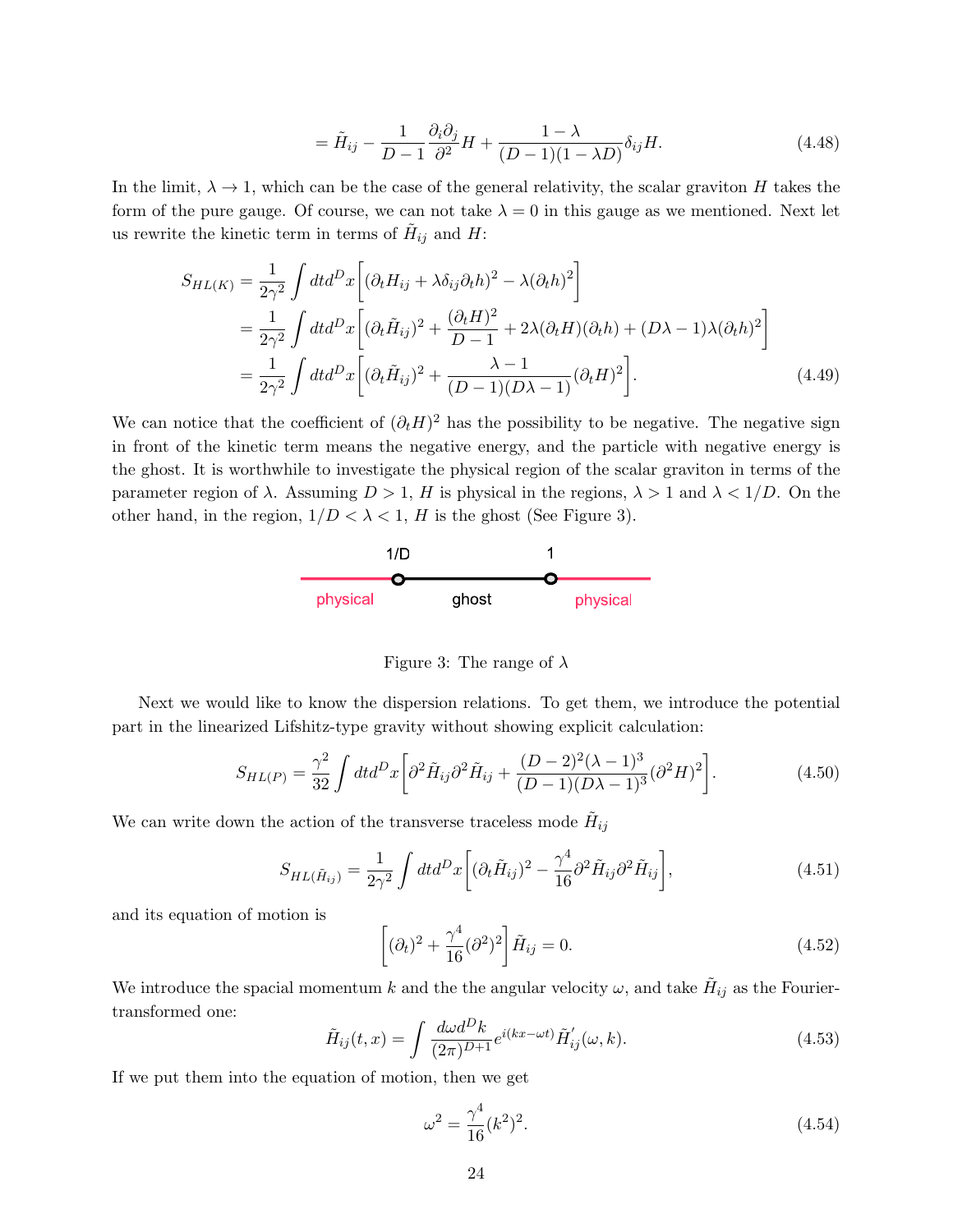This is the dispersion relation for the transverse traceless graviton. Similar to the above procedure, we can get the dispersion relation for the scalar graviton, that is

$$
\omega^2 = \frac{\Gamma^4}{16} (k^2)^2, \tag{4.55}
$$

where

$$
\Gamma^{4} = \frac{(D-2)^{2}(\lambda - 1)^{2}}{(D\lambda - 1)^{2}} \gamma^{4}.
$$
\n(4.56)

#### 4.1.4 Relevant deformation

We would like to construct the theory which is nonrelativistic in the ultraviolet region and would-be relativistic in the infrared region. Without breaking the detailed balance condition, we can carry it out by adding the cosmological constant to the  $D$ -dimensional-Euclidean action W that is lifted by the detailed balance condition. The explicit form of  $W$  is

$$
W = \frac{1}{\kappa_W^2} \int dx^D \sqrt{q} (R - 2\Lambda_W), \qquad (4.57)
$$

where  $\Lambda_W$  is the cosmological constant in D dimension. Let us calculate a part of the potential term as follows.

$$
\left(\frac{\delta W}{\sqrt{q}\delta q_{ij}}\right) \mathcal{G}_{ijkl} \left(\frac{\delta W}{\sqrt{q}\delta q_{kl}}\right) = \left[\frac{1}{\kappa_W^2} \left(R^{ij} - \frac{1}{2} Rq^{ij}\right) + \Lambda_W q^{ij}\right] \times \mathcal{G}_{ijkl} \left[\frac{1}{\kappa_W^2} \left(R^{ij} - \frac{1}{2} Rq^{kl} + \Lambda_W q^{kl}\right)\right] \n= \frac{1}{\kappa_W^4} \left[R^{ij} R_{ij} + aR^2 + \Lambda_W \left(-2\frac{R}{D\lambda - 1} + \frac{DR}{D\lambda - 1}\right) + \Lambda_W^2 \left(-\frac{D}{D\lambda - 1}\right)\right] \n= \frac{1}{\kappa_W^4} \left[R^{ij} R_{ij} + aR^2 - M^2 R + \frac{D(1 - D\lambda)}{(D - 2)^2} M^4\right],
$$
\n(4.58)

where M is some scale defined by  $M^2 \equiv \frac{D-2}{1-D\lambda}\Lambda_W$  which is a scale of this theory, and a is same as before. The total  $Z=2$  Lifshitz-type action is

$$
S_{HL} = \int dt d^D x N \sqrt{q} \left[ \frac{2}{\kappa^2} K_{ij} \mathcal{G}^{ijkl} K_{kl} - \frac{\kappa^2}{8\kappa_W^4} \left( R^{ij} R_{ij} - a R^2 - M^2 R + \frac{D(1 - D\lambda)}{(D - 2)^2} M^4 \right) \right]. \tag{4.59}
$$

At a glance, the action above seems to be the Einstein-Hilbert action in the low energy limit as we desired. However if we try to identify the above as the Einstein-Hilbert action, we are forced to vary the God-given units. We can see such a deformation of constants by restoring the speed of light c and the Newton constant  $G_D$  in the Einstein-Hilbert action with the cosmological constant Λ:

$$
S_{EH} = \frac{1}{16G_N} \int cdt d^D x N \sqrt{q} \left[ \frac{1}{c^2} K_{ij} \mathcal{G}^{ijkl} K_{kl} + R - 2\Lambda \right]
$$

By comparing the above one and the  $Z=2$  Lifshitz-type gravity action with the relevant deformation, we can get the three effective constants:

$$
c = \frac{\gamma^2}{4}M,\tag{4.60}
$$

.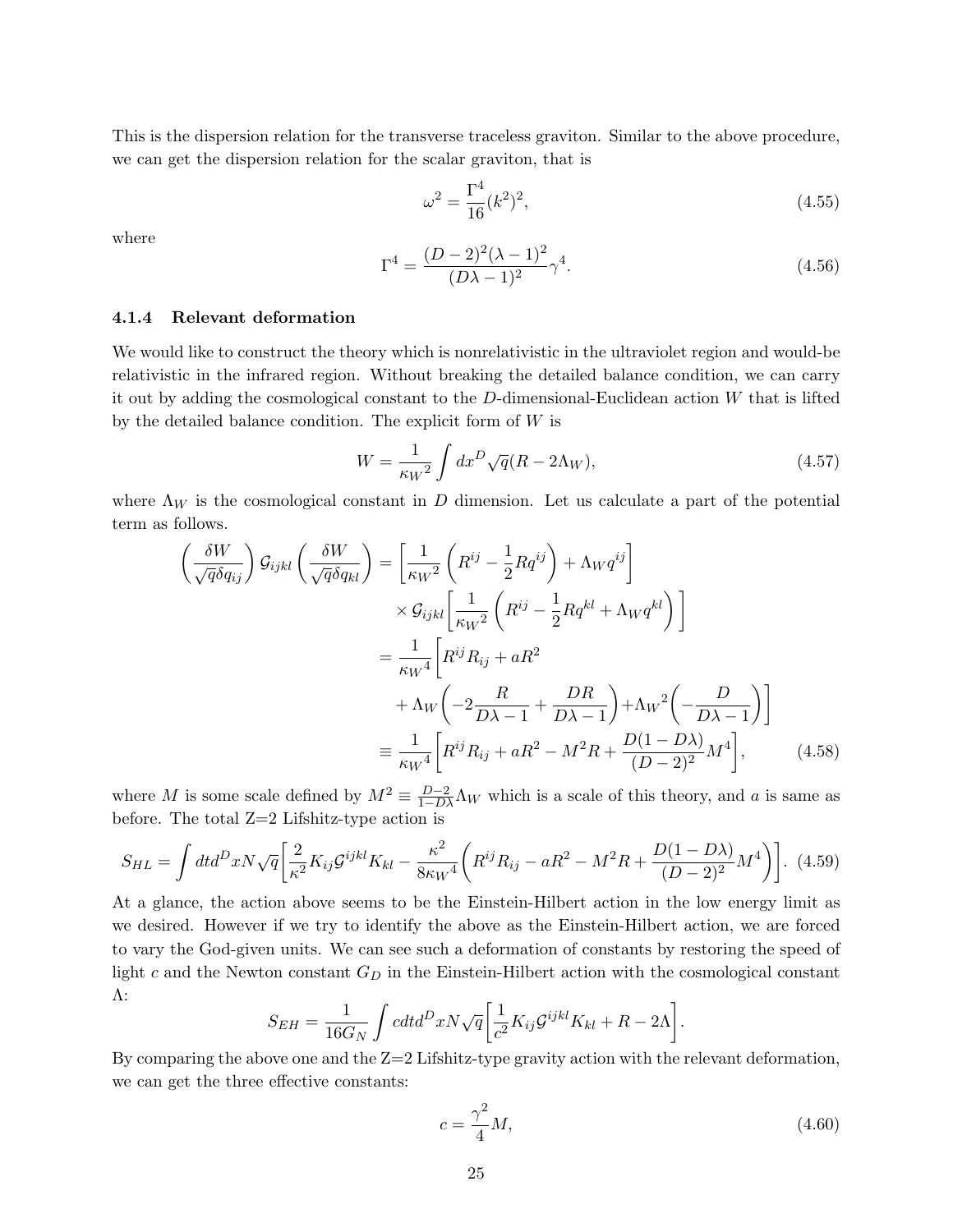$$
G_N = \frac{\kappa_W^2}{8\pi M},\tag{4.61}
$$

$$
\Lambda = \frac{1}{2} \frac{D}{D - 2} \Lambda_W. \tag{4.62}
$$

Putting aside the consideration of the above deformed constants, let us count the mass dimension of those couplings. In the Z=2 Lifshitz-type gravity, there exists three coupling constants,  $\kappa$ ,  $\kappa_W$ , and  $\lambda$ . To get the mass dimension of the three, we need to check the mass dimension of fields:

$$
[q_{ij}] = 0, \quad [N_i] = 1, \quad [N] = 0.
$$
\n
$$
(4.63)
$$

This is because the mass dimension of the  $D+1$ -dimensional metric is zero. By using the above and the fact that the action must be dimensionless, we can get the mass dimension of couplings:

$$
[\kappa] = \frac{2 - D}{2}, \quad [\kappa_W] = \frac{2 - D}{2}, \quad [\lambda] = 0.
$$
 (4.64)

In  $D = 2$ , all coupling constants become marginal so that the  $Z=2$  Lifshitz-type gravity in  $2+1$ dimensions is renormalizable. However, unfortunately this theory cannot be a candidate of the  $(2 + 1)$ -dimensional Einstein gravity in the infrared region. One can understand this by noticing that a scale of this theory M is zero at  $D = 2$  so that there exists no relevant potential term. If this theory had the general-relativity-like terms, we do not know whether or not  $\lambda$  naturally flows to 1 at the low energy fixed point for now. But the  $Z=2$  Lifshitz-type gravity with Lifshitz scalers in  $2 + 1$  dimensions has very interesting features in the context of quantizing membranes[2], which we do not consider in this thesis. In dimensions greater than two, coupling constants have negative mass dimensions, that is that it is hard to consider the  $Z = 2$ -type theory as a candidate of the quantum gravity.

The discussion above is based on the relevant deformation with preserving the detailed balance. If we break this condition "softly", we can get the non-vanishing Einstein gravity like terms, which preserves the scaling dimension of the time. We use the word, softly, in the sense that the theory breaking the detailed balance softly does not satisfy the detailed balance at the infrared region but satisfies at the ultraviolet region. Such a theory can be written by

$$
S_{HL} = \int dt d^D x N \sqrt{q} \left[ \frac{2}{\kappa^2} K_{ij} \mathcal{G}^{ijkl} K_{kl} - \frac{\kappa^2}{8\kappa_W^4} (R^{ij} R_{ij} - aR^2) \right] + \int dt d^D x N \sqrt{q} (-M^{D+2} + \mu^D R), \tag{4.65}
$$

where M and  $\mu$  are couplings with unit mass dimension. The former part of the action is the one derived by the detailed balance condition of the D dimensional Einstein-Hilbert action. Additionally, if we take

$$
\mu^D \equiv \frac{\kappa^2}{8\kappa_W^4} (\tilde{\mu})^2, \quad M^{D+2} \equiv \frac{\kappa^2}{8\kappa_W^4} (\tilde{M})^4,\tag{4.66}
$$

then the action can be rewritten by

$$
S_{HL} = \int dt d^D x N \sqrt{q} \left[ \frac{2}{\kappa^2} K_{ij} \mathcal{G}^{ijkl} K_{kl} - \frac{\kappa^2}{8\kappa_W^4} (R^{ij} R_{ij} - aR^2 - \tilde{\mu}^2 R + \tilde{M}^4) \right]. \tag{4.67}
$$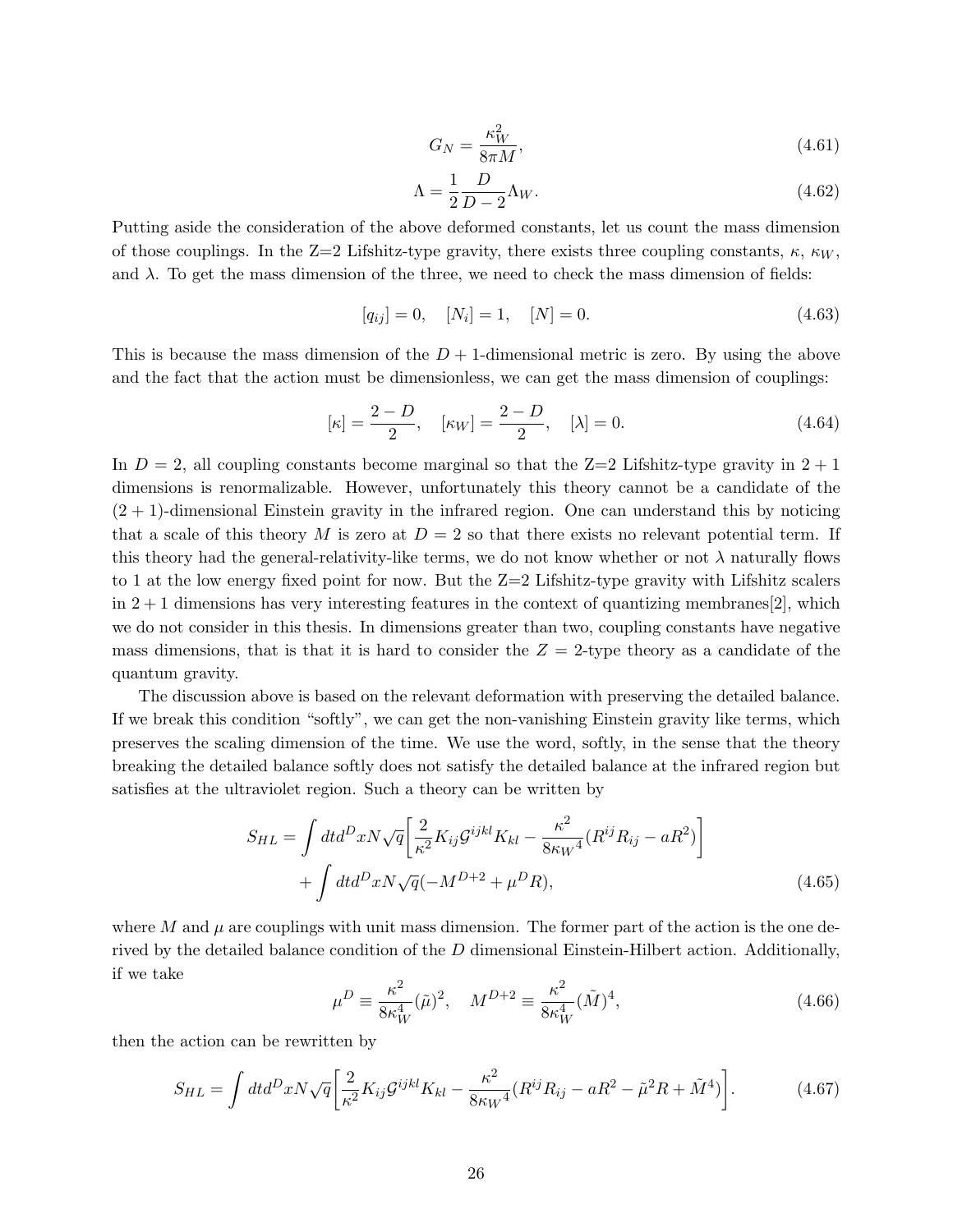The speed of light, the Newton constant and the cosmological constant are

$$
c = \frac{\gamma^2}{4}\tilde{\mu}, \quad G_N = \frac{\kappa_W^2}{8\pi\tilde{\mu}}, \quad \Lambda = \frac{\tilde{M}^4}{2\tilde{\mu}^2}.
$$
\n(4.68)

The mass dimension of the coupling constants are  $[\kappa] = \frac{2-D}{2}$ ,  $[\kappa_W] = \frac{2-D}{2}$  and  $[\lambda] = 0$  so that in  $D = 2$  we can get the renormalizable theory.

We can consider the other possibility, breaking the detailed balance. It actually runs off the concept of this thesis so that we do not follow this possibility any longer.

#### 4.2  $Z = 3$  Lifshitz-type gravity in  $3 + 1$  dimensions

As we have seen above, the  $(2 + 1)$ -dimensional  $Z = 2$  Lifshitz-type gravity with the softly broken detailed balance condition is a candidate to the quantum gravity in the sense that it is powercounting renormalizable. What we would like to seek next is a  $(3 + 1)$ -dimensional candidate. To derive such a theory, it is natural to consider about the critical exponent Z greater than two because the higher spacial derivative terms may lead to the good convergence of the graviton propergator. Thus we will construct the theory with the next higher value of Z, that is 3. Now let us place the gravity at  $aZ = 3$  Lifshitz point, which can be done by lifting the 3-dimensional Euclidean action:

$$
W = \frac{1}{\omega^2} \int d^3x \epsilon^{ijk} \left[ \Gamma_{il}^m \partial_j \Gamma_{km}^l + \frac{2}{3} \Gamma_{il}^n \Gamma_{jm}^l \Gamma_{kn}^m \right] \tag{4.69}
$$

where  $\omega^2$  is the dimensionless positive coupling constant, and  $\Gamma^i_{jk}$  is the Christoffel symbol compatible with  $\nabla_i q_{ik} = 0$ . This action is known as the gravitational Chern-Simons action. This has the third order derivative terms so that we can construct the  $Z=3$  Lifshitz-type gravity by lifting up W. Varying  $W$  in terms of the Christoffel symbol, we get

$$
\delta W = \frac{1}{\omega^2} \int d^3x \epsilon^{ijk} 2\delta \Gamma_{il}^n \left( \partial_j \Gamma_{kn}^l + \Gamma_{jm}^l \Gamma_{kn}^m \right)
$$

$$
= \frac{1}{\omega^2} \int d^3x \epsilon^{ijk} \delta \Gamma_{il}^n R_{jkn}^l,
$$

If we consider the variation  $\delta\Gamma$  in terms of the variation of the metric  $\delta q$ , then we get

$$
\delta W = \frac{1}{\omega^2} \int d^3x \epsilon^{ijk} R^l_{jkn} \left[ \frac{1}{2} q^{nm} (\nabla_i \delta q_{ml} + \nabla_l \delta q_{mi} - \nabla_m \delta q_{il}) \right].
$$

Before evaluating the above variation, we need to know an interesting property of the Riemann tensor in 3 dimensions. The Riemann tensor can be decomposed into its symmetric Ricci trace  $R_{ij} = R_{ikj}^k$  and its traceless Weyl tensor  $C_{ikj}^l$ . In 3 dimensions, the Weyl tensor vanishes identically because the Riemann tensor and the Ricci tensor have the same degrees of freedom, 6, and these two are equivalent like below:

$$
R_{ijkl} = q_{ik}\tilde{R}_{jl} + q_{jl}\tilde{R}_{ik} - q_{il}\tilde{R}_{jk} - q_{jk}\tilde{R}_{il},
$$
\n(4.70)

where

$$
\tilde{R}_{ij} \equiv R_{ij} - \frac{1}{4} q_{ij} R. \tag{4.71}
$$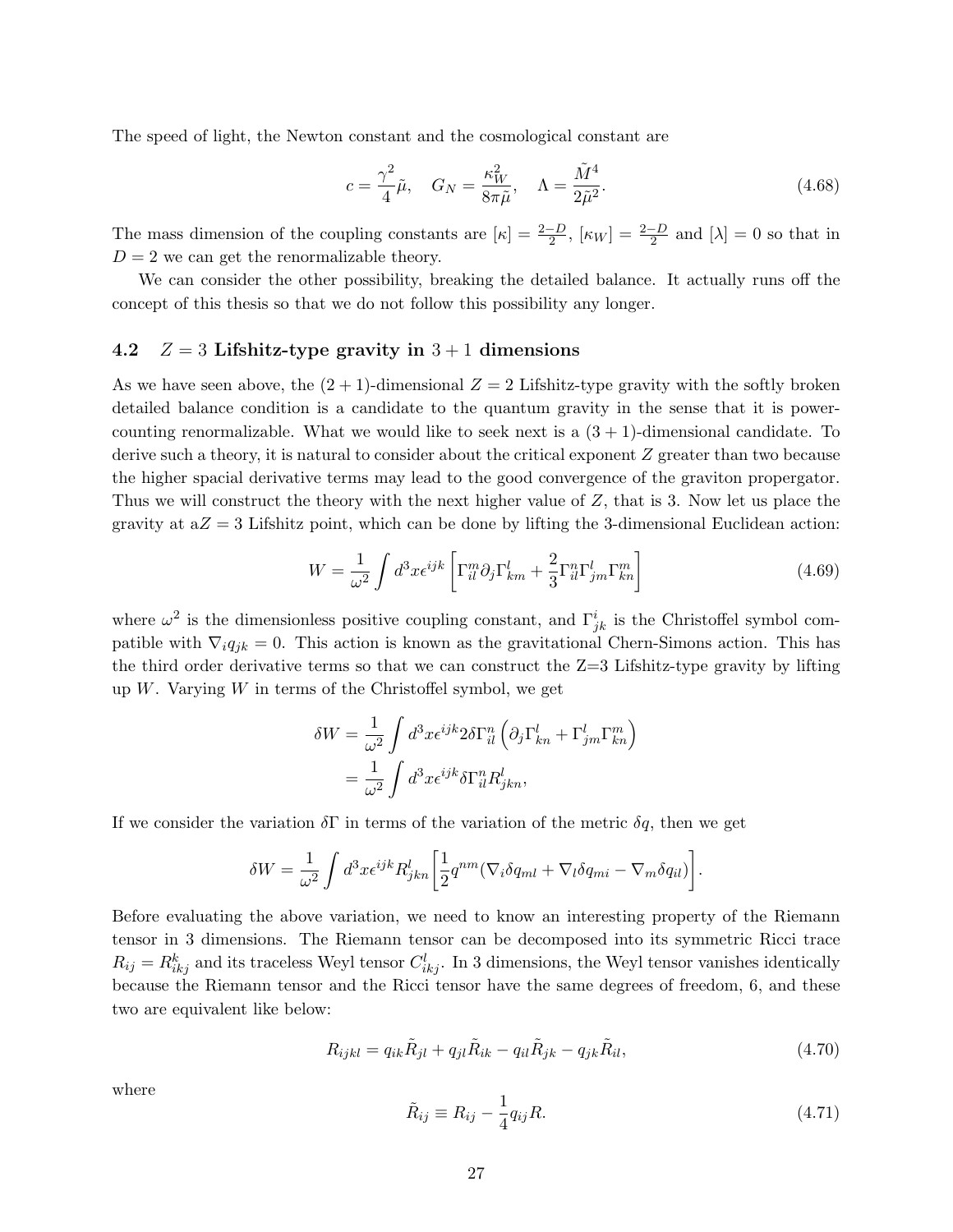By using this property, we can evaluate the variation of W:

$$
\delta W = \frac{1}{\omega^2} \int d^3x \epsilon^{ijk} (\delta_k^l \tilde{R}_{jn} + q_{jn} \tilde{R}_k^l - \delta_n^l \tilde{R}_{jk} - q_{jk} \tilde{R}_n^l) \left[ \frac{1}{2} q^{nm} (\nabla_i \delta q_{ml} + \nabla_l \delta q_{mi} - \nabla_m \delta q_{il}) \right]
$$
  
\n
$$
= \frac{1}{\omega^2} \int d^3x \epsilon^{ijk} (\tilde{R}_j^m \nabla_k \delta q_{mi})
$$
  
\n
$$
= \frac{1}{\omega^2} \int d^3x \nabla_k (\epsilon^{ijk} \tilde{R}_j^m \delta q_{mi}) - \frac{1}{\omega^2} \int d^3x \epsilon^{ijk} (\nabla_k \tilde{R}_j^m) \delta q_{mi}
$$
  
\n
$$
= \frac{1}{\omega^2} \int d^3x \epsilon^{ijk} (\nabla_j \tilde{R}_k^m) \delta q_{mi}.
$$

Thus we get

$$
\frac{1}{\sqrt{q}} \frac{\delta W}{\delta q_{im}} = \frac{1}{\omega^2} \left( \frac{1}{\sqrt{q}} \epsilon^{ijk} \nabla_j \tilde{R}_k^m \right) \equiv \frac{1}{\omega^2} C^{im}.
$$
\n(4.72)

 $C^{im}$  is called *Cotton-York tensor*. This tensor has the pretty interesting features. It is symmetric and traceless:

$$
C^{ij} = C^{ji}, \quad q_{ij} C^{ij} = 0,\tag{4.73}
$$

and it is covariantly conserved:

$$
\nabla_i C^{ij} = 0. \tag{4.74}
$$

Now we can write down the  $Z=3$  Lifshitz-type gravity action explicitly:

$$
S_{HL} = \int dt d^3x N \sqrt{q} \left[ \frac{2}{\kappa^2} K_{ij} \mathcal{G}^{ijkl} K_{kl} - \frac{\kappa^2}{2} \left( \frac{\delta W}{\sqrt{q} \delta q_{ij}} \right) \mathcal{G}_{ijkl} \left( \frac{\delta W}{\sqrt{q} \delta q_{kl}} \right) \right] .
$$
  
= 
$$
\int dt d^3x N \sqrt{q} \left[ \frac{2}{\kappa^2} K_{ij} \mathcal{G}^{ijkl} K_{kl} - \frac{\kappa^2}{2\omega^4} C_{ij} C^{ij} \right].
$$

We can write  $C_{ij}C^{ij}$  more explicitly:

$$
C_{ij}C^{ij} = \left[\epsilon^{ikl}\nabla_k \left(R_l^j - \frac{1}{4}R\delta_l^j\right)\right] \left[\epsilon_{imn}\nabla^m \left(R_j^n - \frac{1}{4}R\delta_j^n\right)\right]
$$
  
\n
$$
= (\delta_m^k \delta_n^l - \delta_n^k \delta_m^l) \left[\nabla_k \left(R_l^j - \frac{1}{4}R\delta_l^j\right)\nabla^m \left(R_j^n - \frac{1}{4}R\delta_j^n\right)\right]
$$
  
\n
$$
= -\frac{1}{8}(\nabla_m R)(\nabla^m R) + (\nabla_i R_{jk})(\nabla^i R^{jk}) - (\nabla_n R_{mj})(\nabla^m R^{jn})
$$
  
\n
$$
+ \frac{1}{2}\nabla^m R \nabla_n (R_m^n - \frac{1}{2}\delta_m^n R)
$$
  
\n
$$
= -\frac{1}{8}(\nabla_m R)(\nabla^m R) + (\nabla_i R_{jk})(\nabla^i R^{jk}) - (\nabla_n R_{mj})(\nabla^m R^{jn}).
$$

In the last line, we used the fact that  $\nabla_n (R_m^n - \frac{1}{2})$  $\frac{1}{2}\delta_m^n R$  = 0. Thus the total action is

$$
S_{HL} = \int dt d^3x N \sqrt{q} \left[ \frac{2}{\kappa^2} K_{ij} \mathcal{G}^{ijkl} K_{kl} - \frac{\kappa^2}{2\omega^4} \left( -\frac{1}{8} \nabla_m R \nabla^m R + \nabla_i R_{jk} \nabla^i R^{jk} - \nabla_n R_{mj} \nabla^m R^{jn} \right) \right].
$$
 (4.75)

One can notice that the potential terms have the sixth order spacial derivatives, which means that this action is exactly at a Z=3 type Lifshitz point. The symmetry of the above action is again the foliation-preserving diffeomorphism.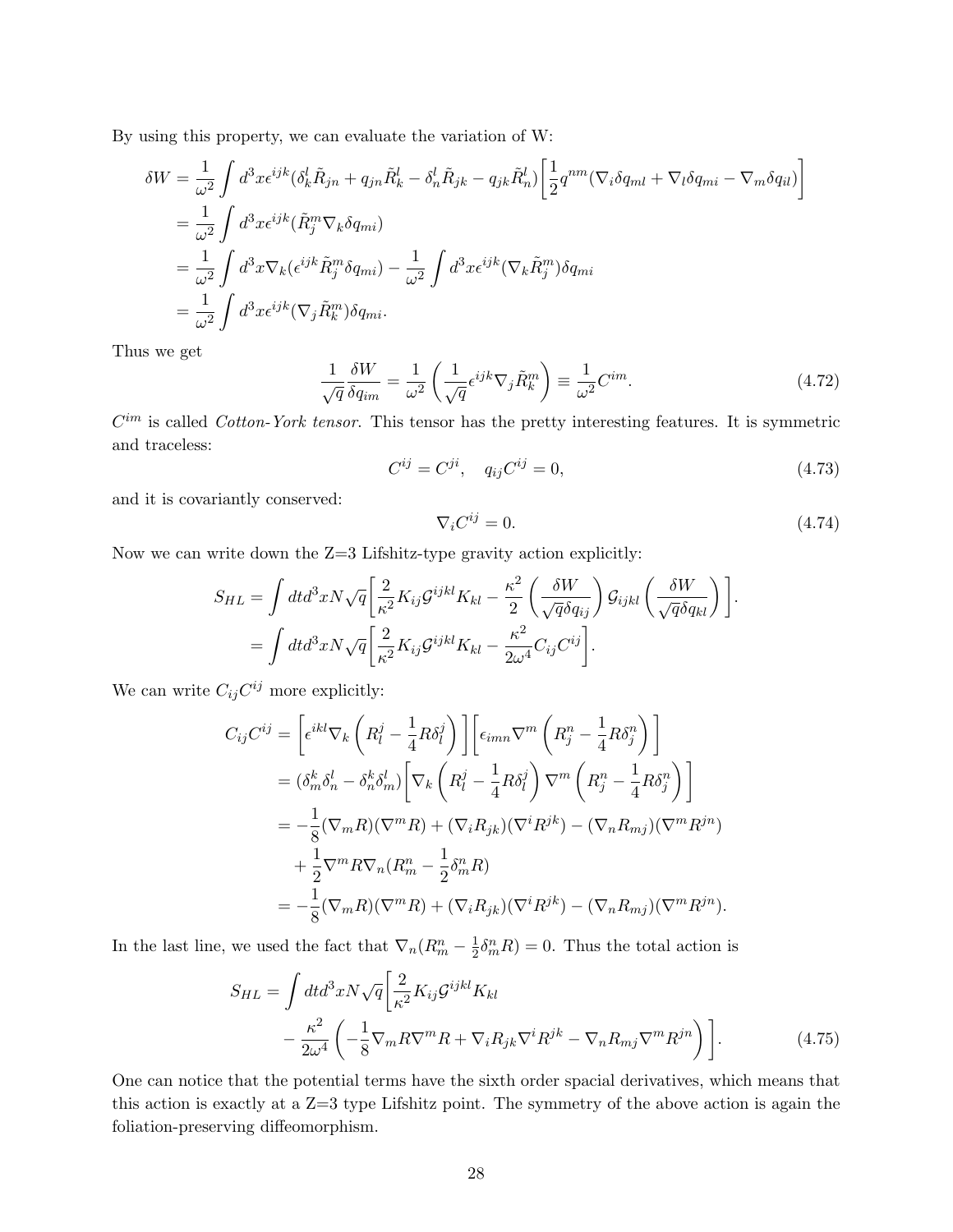#### 4.2.1 Linear approximation

We can investigate the linear approximation of the  $Z = 3$  Lifshitz-type theory by almost the same way as in  $Z = 2$ . To begin with, expanding the field around the Minkowski background with perturbations

$$
q_{ij} = \delta_{ij} + \omega h_{ij}, \quad N = 1, \quad N_i = 0.
$$
\n(4.76)

If we take the same gauge fixing conditions as in the case of the  $Z=2$ , then we get the kinetic term of the Z=3 Lifshitz-type gravity as:

$$
S_{HL(K)} = \frac{1}{2\gamma^2} \int dt d^3x \left[ (\partial_t \tilde{H}_{ij})^2 + \frac{\lambda - 1}{2(3\lambda - 1)} (\partial_t H)^2 \right],\tag{4.77}
$$

where  $\gamma = \frac{\kappa}{\omega}$  $\frac{\kappa}{\omega}$ . This is exactly the same form as the  $Z = 2$  case because the form of the kinetic term is universal. Thus we can do the same argument in the  $Z = 2$  case about the physical degrees of freedom of the graviton so that we do not follow the same discussion in this thesis. The different thing is the potential term, which implies the different dispersion relation. Without showing the explicit calculation, we shall write down the potential term in the linear approximation:

$$
S_{HL(P)} = -\frac{\gamma^2}{8} \int dt d^3x \left[ \tilde{H}_{ij} (\partial^2)^3 \tilde{H}_{ij} \right]. \tag{4.78}
$$

The scalar graviton vanishes in the above potential part because of the conformal properties of the Cotton-York tensor. The action of  $\tilde{H}_{ij}$  is as follows:

$$
S_{HL(\tilde{H}_{ij})} = \int dt d^3x \left[ \frac{1}{2\gamma^2} (\partial_t \tilde{H}_{ij})^2 + \frac{\gamma^2}{8} \tilde{H}_{ij} (\partial^2)^3 \tilde{H}_{ij} \right]. \tag{4.79}
$$

The equation of motion is

$$
\left[\frac{1}{\gamma^2}(\partial_t)^2 - \frac{\gamma^2}{4}(\partial^2)^3\right] \tilde{H}_{ij} = 0.
$$
\n(4.80)

Putting the Fourier transformed field  $\tilde{H}_{ij}(\omega, k)$  into the equation of motion as before, we get the dispersion relation:

$$
\omega^2 = \frac{\gamma^4}{4} (k^2)^3. \tag{4.81}
$$

#### 4.2.2 Relevant deformation

As in the case of  $Z = 2$ , we would like to construct the theory that is expected to flow to the Einstein gravity at low energy region and be a candidate to the quantum gravity in the sense of ultraviolet complete theory. At first, we try to construct such an action with preserving the detailed balance condition. It is natural to add the Einstein-Hilbert action with the cosmological constant to the Chern-Simons action:

$$
W = \frac{1}{\omega^2} \int \omega_3(\Gamma) + \mu \int d^3x \sqrt{q} (R - 2\Lambda_W), \qquad (4.82)
$$

where

$$
\omega_3(\Gamma) \equiv d^3x \epsilon^{ijk} \left( \Gamma_{il}^m \partial_j \Gamma_{km}^l + \frac{2}{3} \Gamma_{il}^n \Gamma_{jm}^l \Gamma_{kn}^m \right). \tag{4.83}
$$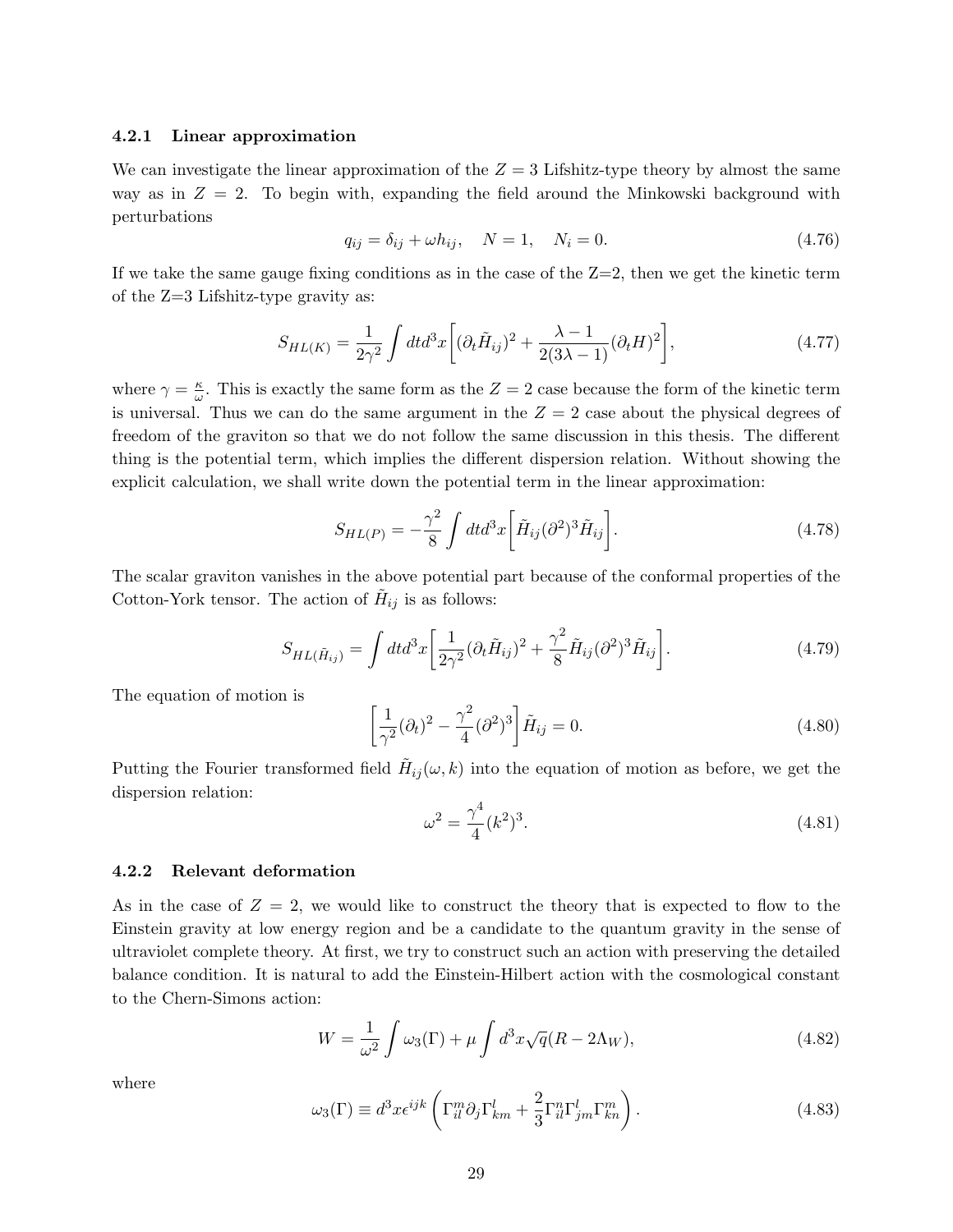$\mu$  is the coupling constant with the unit mass dimension, and  $\Lambda_W$  is the cosmological constant whose mass dimension is 2. The potential term can be calculated like:

$$
\begin{split}\n&-\frac{\kappa^2}{2}\left(\frac{\delta W}{\sqrt{q}\delta q_{ij}}\right)\mathcal{G}_{ijkl}\left(\frac{\delta W}{\sqrt{q}\delta q_{kl}}\right) \\
&=-\frac{\kappa^2}{2}\bigg[\bigg\{\frac{1}{\omega^2}C^{ji}-\frac{\mu}{2}\left(R^{ij}-\frac{1}{2}q^{ij}R+\Lambda_Wq^{ij}\right)\bigg\} \\
&\times\mathcal{G}_{ijkl}\left\{\frac{1}{\omega^2}C^{kl}-\frac{\mu}{2}\left(R^{kl}-\frac{1}{2}q^{kl}R+\Lambda_Wq^{kl}\right)\right\}\bigg] \\
&=-\frac{\kappa^2}{2\omega^4}C^{ij}C_{ij}-\frac{\kappa^2\mu^2}{8}\left(R^{ij}R_{ij}+\frac{\lambda+1/4}{1-3\lambda}R^2+\frac{1}{3\lambda-1}\Lambda_WR-\frac{3}{3\lambda-1}\Lambda_W^2\right) \\
&+\frac{\kappa^2\mu}{2\omega^2}(R^{ij}-\frac{1}{2}q^{ij}R+\Lambda_Wq^{ij})\mathcal{G}_{ijkl}C^{kl}.\n\end{split}
$$

The last term can be evaluated by using the antisymmetric property of  $\epsilon^{ijk}$ , that is

$$
\frac{\kappa^2 \mu}{2\omega^2} \left( R^{ij} - \frac{1}{2} q^{ij} R + \Lambda_W q^{ij} \right) \mathcal{G}_{ijkl} C^{kl} = \frac{\kappa^2 \mu}{2\omega^2} \epsilon^{imn} \left( \nabla_m R_n^j - \frac{1}{4} \nabla_m R \delta_n^j \right) \times \left( R_{ij} - \frac{1}{2} q_{ij} R + \Lambda_W q_{ij} \right) \n= \frac{\kappa^2 \mu}{2\omega^2} \epsilon^{imn} \nabla_m R_n^j R_{ij}.
$$

Summing up all the results, we get the  $Z=3$  Lifshitz-type gravity action with relevant deformation:

$$
S_{HL} = \int dt d^3x N \sqrt{q} \left[ \frac{2}{\kappa^2} K_{ij} \mathcal{G}^{ijkl} K_{kl} - \frac{\kappa^2}{2\omega^4} C^{ij} C_{ij} \right. \\ - \left. \frac{\kappa^2 \mu^2}{8} \left( R^{ij} R_{ij} + \frac{\lambda + 1/4}{1 - 3\lambda} R^2 + \frac{1}{3\lambda - 1} \Lambda_W R - \frac{3}{3\lambda - 1} \Lambda_W^2 \right) + \frac{\kappa^2 \mu}{2\omega^2} \epsilon^{imn} \nabla_m R_n^j R_{ij} \right]. \tag{4.84}
$$

To match the terms relevant in the low energy with those of the general relativity, we need to redefine three constants as before. First, the effective Newton constant is derived by the comparison among kinetic terms, that is

$$
G_N = \frac{\kappa^2}{32\pi c}.\tag{4.85}
$$

If we compare among  $R$  terms, we get the effective speed of light:

$$
c = \frac{\kappa^2 \mu}{4} \sqrt{\frac{\Lambda_W}{1 - 3\lambda}}.\tag{4.86}
$$

From the no derivative terms, we get the effective cosmological constant:

$$
\Lambda = \frac{3}{2}\Lambda_W. \tag{4.87}
$$

If the coupling  $\lambda$  flows to 1 at low energy fixed point, then this action seems to be the Einstein-Hilbert action in the infrared region. What we need to do next is counting the dimensions of the couplings. From the dimensional analysis as to the kinetic term, we can calculate the mass dimension of  $\kappa$ :

$$
[\kappa] = 0.\tag{4.88}
$$

Thus this theory is power-counting renormalizable so that the  $Z=3$  Lifshitz-type gravity with relevant deformation is a candidate to the quantum gravity.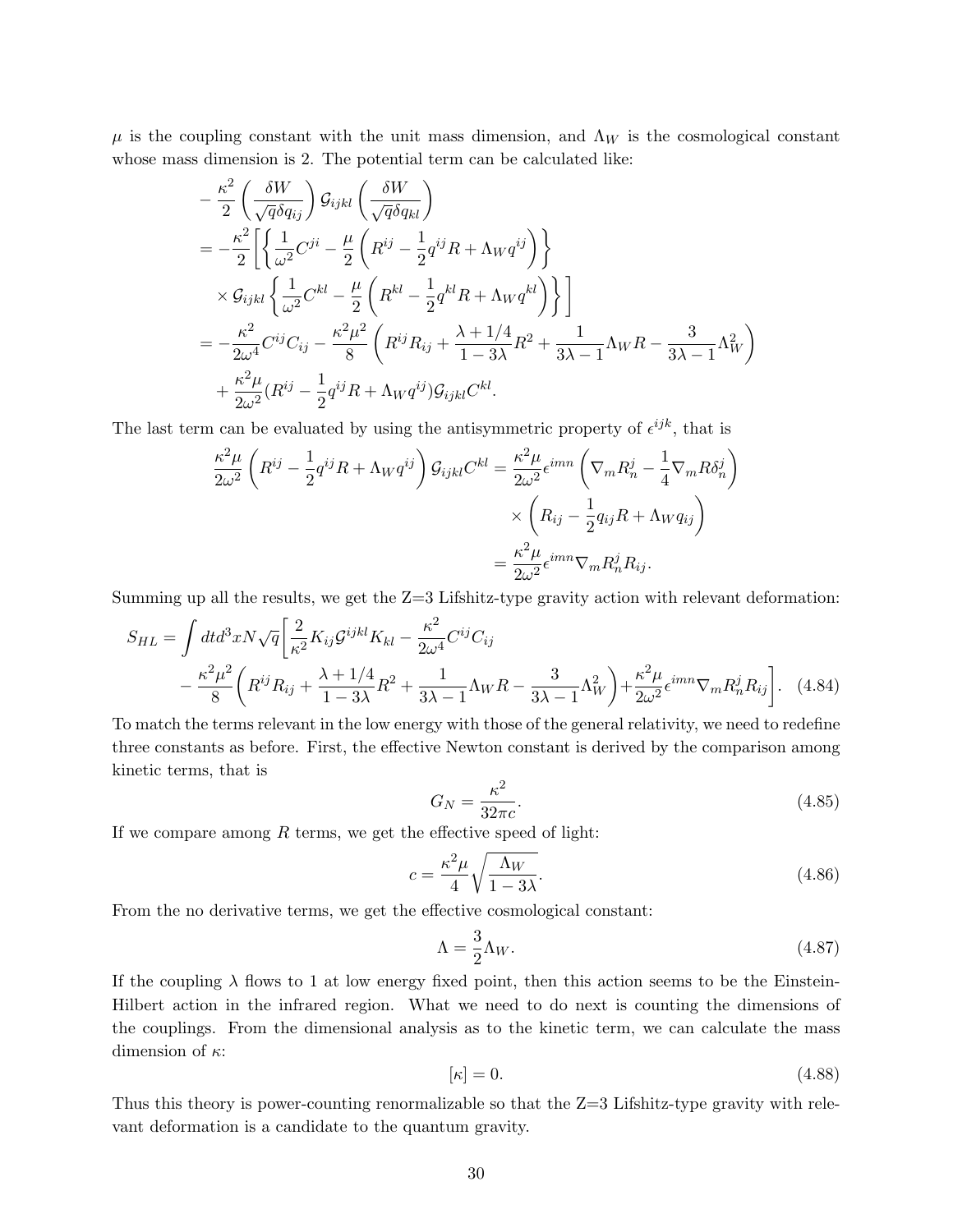### 5 Discussions

Let us sum up key ideas in the Lifshitz-type theory. There are three prominent features, those are

- Detailed balance condition
	- $\rightarrow$  Explain the origin of the anisotropy
- Foliation-preserving diffeomorphism (only for gravity)  $\rightarrow$  Extra scalar DoF
- Projectability condition (only for gravity)  $\rightarrow$  Closed constraint algebra

In the following, we coment on the above three. To begin, we box up ideas of the detailed balance condition. As we have seen, the detailed balance condition is some kind of duality in the sense that it connects the D-dimensional theory and the  $(D+1)$ -dimensional theory. Namely, imposing the detailed balance condition, the  $(D + 1)$ -dimensional theory with anisotropic scaling can be naturally derived by the stochastic quantization of the D-dimensional theory. Thus with the help of the detailed balance condition, we can understand that the origin of the anisotropy between space and time is some "quantum" fluctuations induced by the white Gaussian noise. Although one can construct the Lifshit-type theory without the detailed balance condition, in that case we can say nothing about the origin of the anisotropy. Noting that this anisotropy is quite important especially for the Lifshitz-type gravity. This is because the most fruitful outcome of putting the gravity at a Lifshitz point is the power-counting renormalizability, which is originated with the anisotropic scaling labeled by the critical exponent Z. In the present stage, we can not make a decision on the importance of the detailed balance condition in the context of the Lifshitztype gravity, though. The next one is the foliation-preserving diffeomorphism. This is the symmetry of the Lifshitz-type gravity. Compared to the general relativity, the total diffeomorphism is clearly restricted in the Lifshitz-type gravity, and this fact causes an extra degree of freedom, the scalar graviton. The last one is the **projectability condition**. Unless we impose this condition on the Lifshitz-type gravity, the Poisson bracket of constraints does not form a closed algebra and further it creates the extra second-class constraints. In such a situation, iterating the calculus until we derive the closed algebra, all the derived second-class constraints become over-constraints, 0 physical degree of freedom (See [11] and for the simplified model [12]). Thus for the consistent Lifshitz-type gravity we must pose the projectability condition on it. Then what is the physical meaning of the projectability condition? In fact we can consider it as the gauge fixing condition as we have mentioned before. Namely speaking, the Lifshitz-type gravity is supposed to be the theory with the fixed gauge as  $N(x, t) = N(t)$  against some bigger theory.

The Lifshitz-type theory has tremendously interesting concepts. However considering it as the true quantum gravity we need to check lots of facts such as

- Does the coupling constant  $\lambda$  really flows to 1 in the low-energy region?  $\rightarrow$  closely related to the unitarity of the scalar graviton.
- Does the speed of light and some other fundamental "constants" truly shift those values?
- Does the "power-counting renormalizability" valid in the theory with the anisotropic scaling?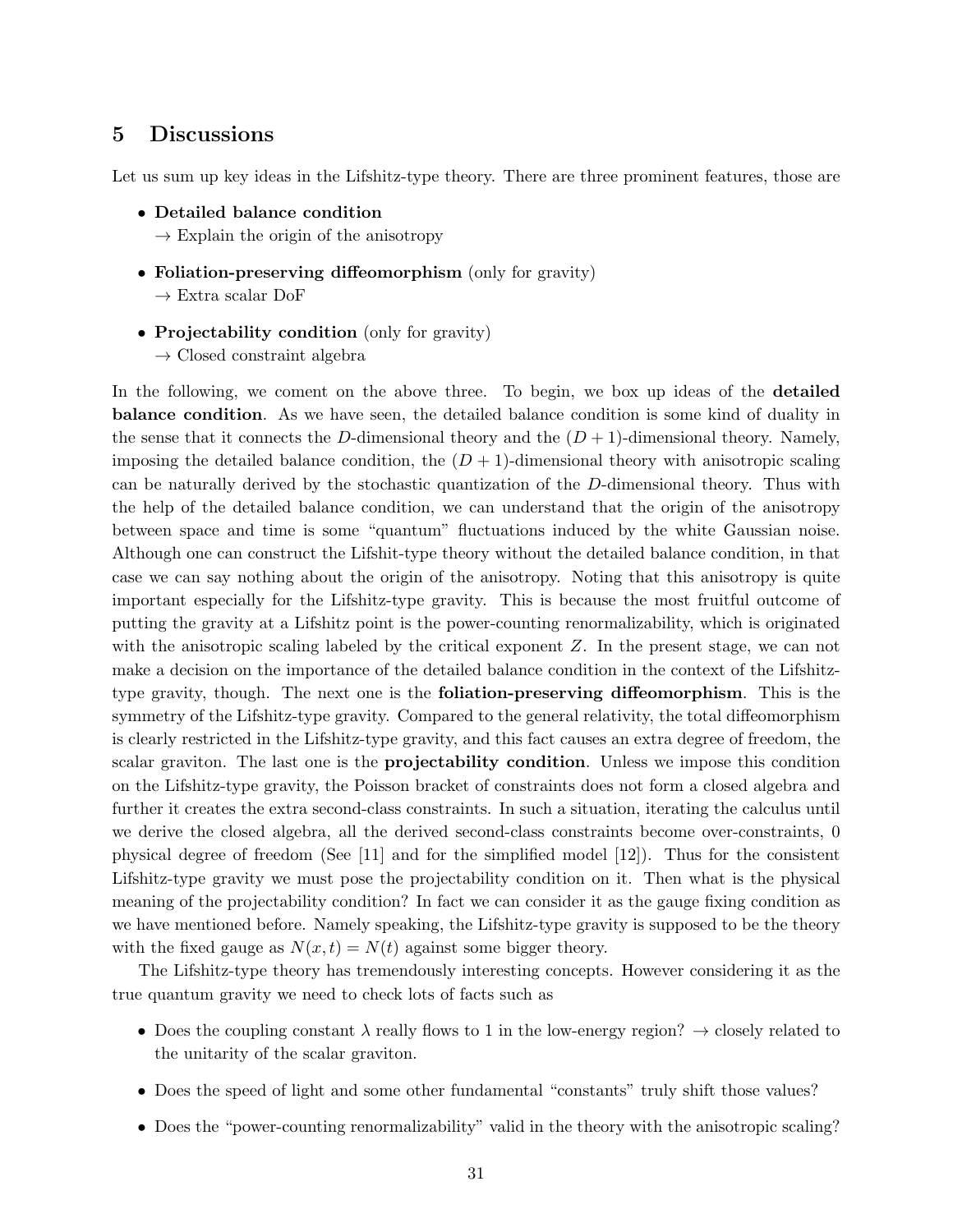There exists some more jobs to be done. At this stage, the Lifshtz-type gravity is still the developing model.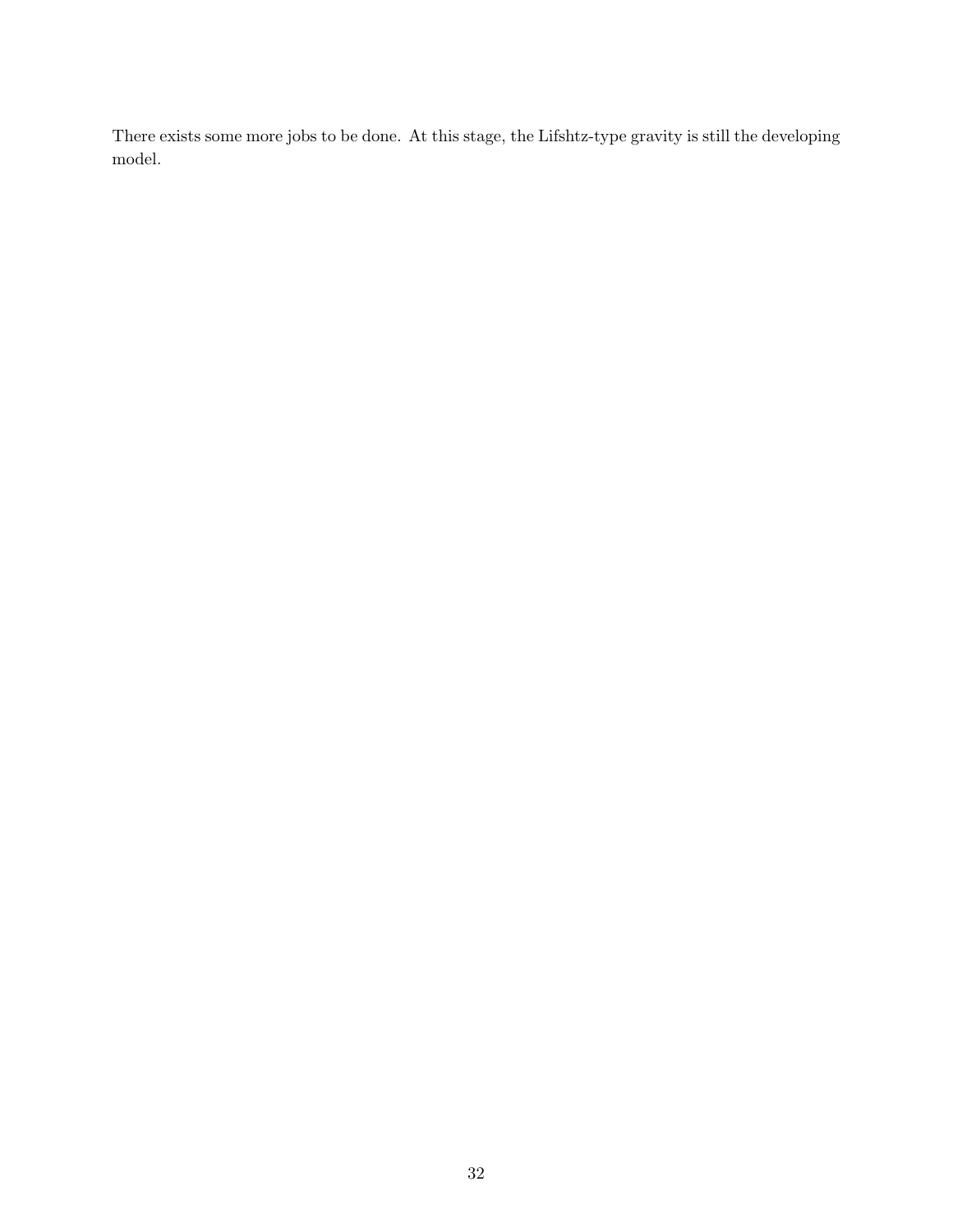## Part II 2 dimensions

## 6 Liouville field theory

In this section, we will discuss about the Liouville field theory somewhat briefly<sup>5</sup>. Our goal is the derivation of the string susceptibility in the context of the Liouville field theory. Right from the start, we would like to show how the Liouville action can emerge in the bosonic string theory. What we would like to make a point here is that the dimension of the target space in the string theory can be taken as the number of matters in the 2-dimensional gravity. In this sense, the so-called string susceptibility has been calculated in the conformal gauge by Distler and Kawai [13] (independently by David [14]), which we will follow in this section.

#### 6.1 Emergence of Liouville action

At first, we introduce the Euclidean bosonic string action in d dimensions:

$$
S_X(X; g) = \frac{1}{8\pi} \int d^2\xi \sqrt{g} g^{ab} \partial_a X^I \partial_b X^I,\tag{6.1}
$$

where the small letter runs 1 to 2, and the capital one does 1 to d. Here  $X<sup>I</sup>$  are the coordinates of the bosonic string as usual. This theory is the conformal field theory so that the action is invariant under the world-sheet diffeomorphism and the Weyl transformation. The corresponding partition function is

$$
Z = \frac{1}{V(G)} \int [\mathcal{D}g][\mathcal{D}_g X] e^{-S_X(X;g)}, \tag{6.2}
$$

where  $V(G)$  is the volume of the symmetry group. The integral measure  $[\mathcal{D}_qX]$  is defined by the Gaussian integration of its fluctuation:

$$
\int [\mathcal{D}_g \delta X] e^{-\|\delta X\|_g^2} \equiv 1,\tag{6.3}
$$

where

$$
\|\delta X\|_g^2 = \int d^2\xi \sqrt{g} \delta X^I \delta X^I. \tag{6.4}
$$

Similarly the integration measure  $[\mathcal{D}q]$  can be defined by using the norm:

$$
\|\delta g\|_g^2 = \int d^2\xi \sqrt{g} (g^{ac} g^{bd} + u g^{ab} g^{cd}) \delta g_{ab} \delta g_{cd},\tag{6.5}
$$

where  $u$  is a non-negative constant. The action is invariant under the diffeomorphism and the Weyl scaling as we have mentioned. Thus if we change the metric  $g$  by using the Weyl rescaling,

$$
g_{ab} \to \tilde{g}_{ab} = e^{\phi} g_{ab},\tag{6.6}
$$

where  $\phi$  is some field with an argument  $\xi$ , then the action (6.1) is invariant. However, the integration measure  $[\mathcal{D}_q X]$  is not invariat under the Weyl rescaling, which is known as the Weyl anomaly. To

<sup>&</sup>lt;sup>5</sup>This section is based on [13, 14, 15, 16, 17].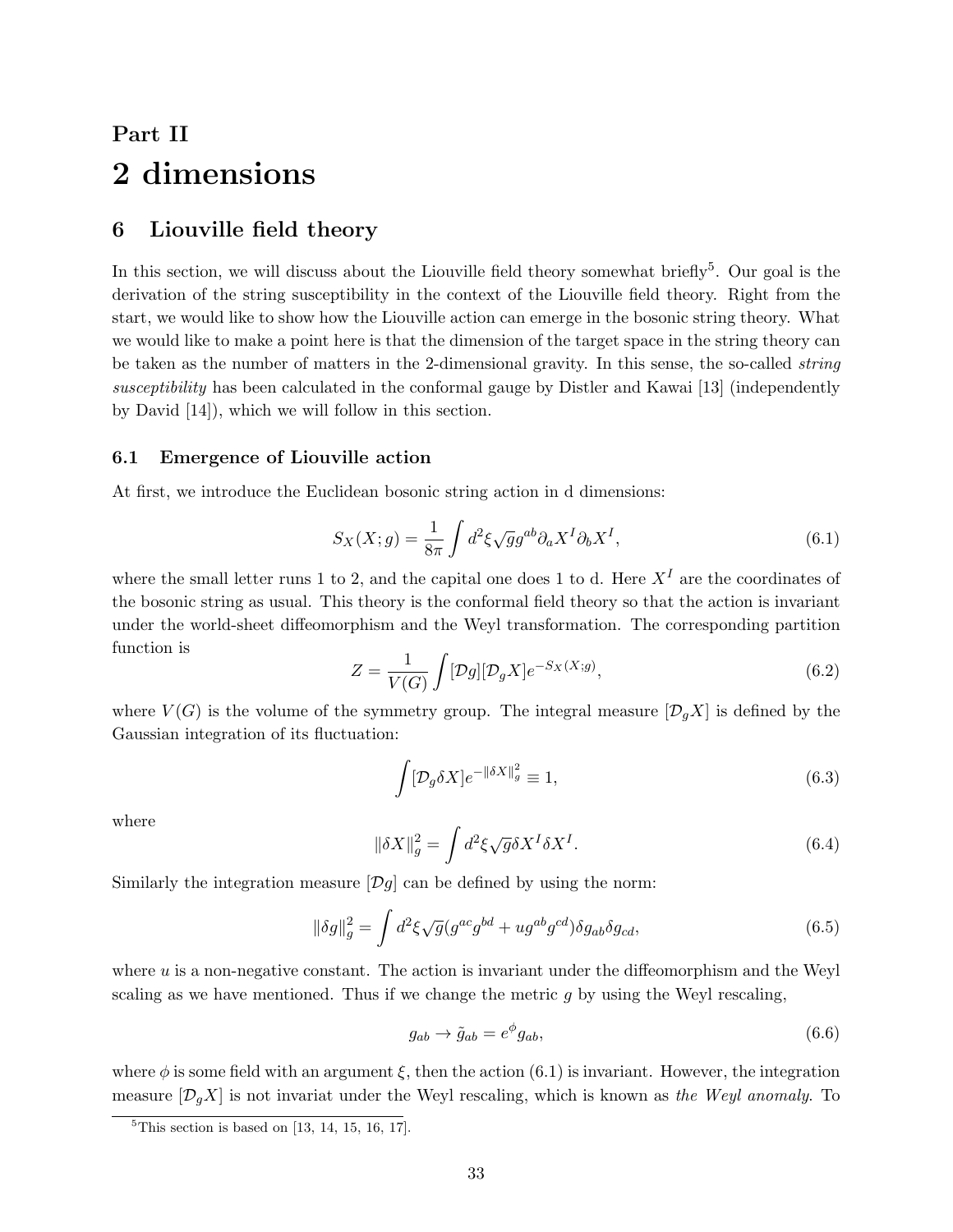see how it occurs, we use the well-known trick, and its procedure is as follows. At first, we define the function,  $W$ :

$$
W = \int [\mathcal{D}_g X] e^{-S_X(X;g)}.
$$
\n(6.7)

Then we implement the Weyl rescaling:

$$
W \rightarrow \tilde{W} = \int [\mathcal{D}_{\tilde{g}} X] e^{-S_X(X; \tilde{g})}
$$
  
= 
$$
\int [\mathcal{D}_{\tilde{g}} X] e^{-S_X(X; g)}
$$
  

$$
\equiv e^{-F(\phi; g)} \int [\mathcal{D}_g X] e^{-S_X(X; g)}
$$
  
= 
$$
e^{-F} W.
$$
 (6.8)

For preparation we introduce the expectation value of the energy-momentum tensor and something important around that:

$$
\langle T_{ab}\rangle_{\tilde{g}} \equiv -\frac{4\pi}{\sqrt{\tilde{g}}}\frac{\delta}{\delta \tilde{g}^{ab}}F.
$$
\n(6.9)

The only possible form of the trace part of the energy-momentum tensor is

$$
\langle T_a^a \rangle_{\tilde{g}} = -\frac{d}{12}\tilde{R}(\xi) + a,\tag{6.10}
$$

where  $\tilde{R}(\xi)$  is the Ricci scalar defined by  $\tilde{g}$ , d is the dimension of the target space and a is some constant. This is known as the trace anomaly relation. The last one we need is the Weyl-transformed form of the Einstein-Hilbert term:

$$
\tilde{R}\sqrt{\tilde{g}} = \sqrt{g}(R - \nabla^2 \phi). \tag{6.11}
$$

Let us consider the variation of F under the fluctuation of  $\phi$ :

$$
-\delta F = \frac{\delta \tilde{W}}{\tilde{W}}.\tag{6.12}
$$

The left hand side is

$$
-\delta F = -\int d^2\xi \left(\frac{\delta F}{\delta \tilde{g}^{ab}}\right) \delta \tilde{g}^{ab}
$$
  
\n
$$
= \frac{1}{4\pi} \int d^2\xi \sqrt{\tilde{g}} \delta \tilde{g}^{ab} \langle T_{ab} \rangle_{\tilde{g}}
$$
  
\n
$$
= -\frac{1}{4\pi} \int d^2\xi \sqrt{\tilde{g}} \langle T_a^a \rangle_{\tilde{g}} \delta \phi \quad (\because \tilde{g}^{ab} = e^{-\phi} g^{ab})
$$
  
\n
$$
= -\frac{1}{4\pi} \int d^2\xi \sqrt{\tilde{g}} \left(-\frac{d}{12} \tilde{R} + a\right) \delta \phi
$$
  
\n
$$
= -\frac{1}{4\pi} \int d^2\xi \left[-\frac{d}{12} \sqrt{g} (R - \nabla^2 \phi) \delta \phi + a \sqrt{g} e^{\phi} \delta \phi\right]
$$
  
\n
$$
= \delta \left[\frac{d}{48\pi} \int d^2\xi \sqrt{g} \left(\frac{1}{2} g^{ab} \partial_a \phi \partial_b \phi + \phi R - \frac{12a}{d} e^{\phi}\right)\right].
$$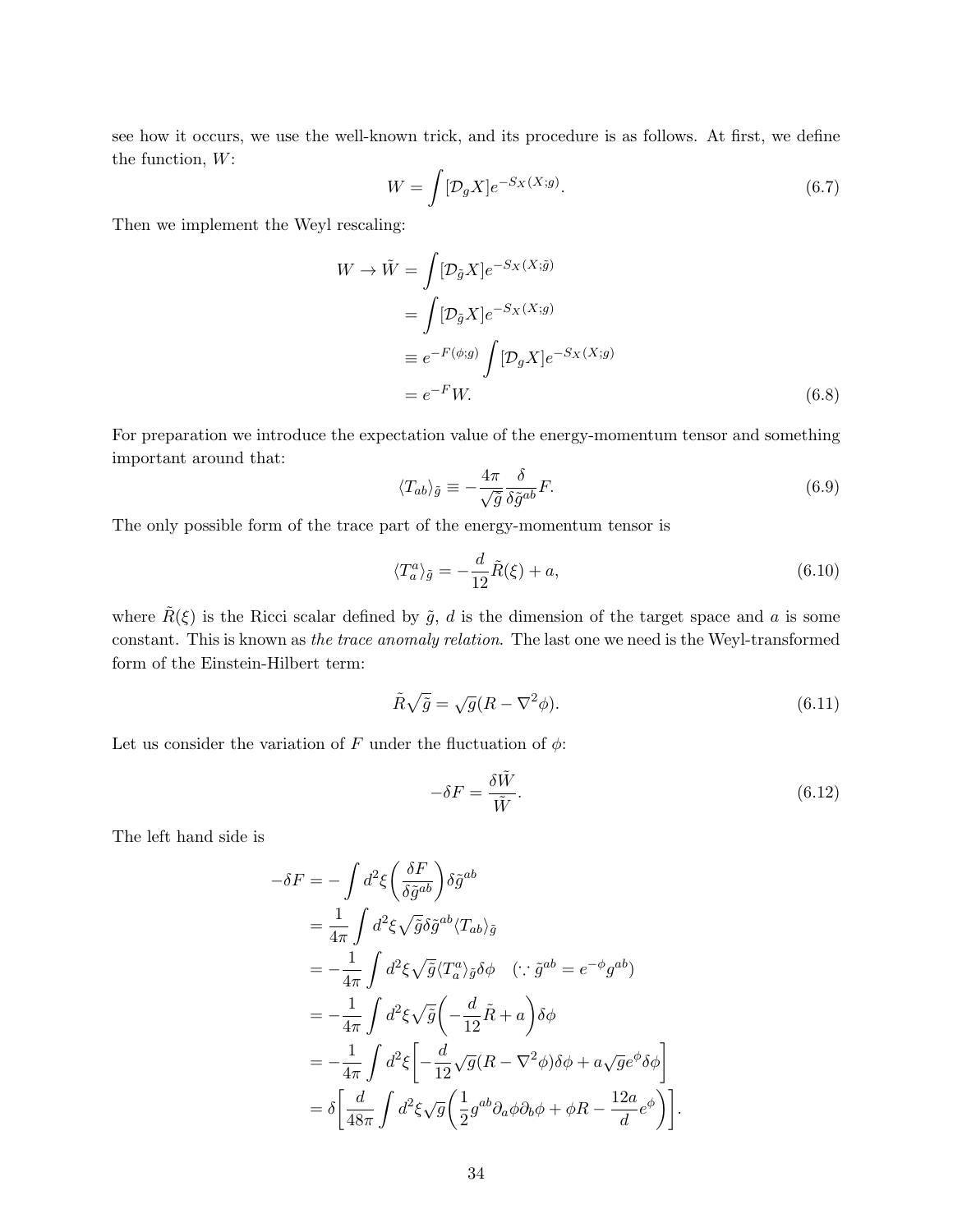Thus we get

$$
F = -\frac{d}{48\pi} \int d^2\xi \sqrt{g} \left( \frac{1}{2} g^{ab} \partial_a \phi \partial_b \phi + \phi R - \frac{12a}{d} e^{\phi} \right) \equiv -\frac{d}{48\pi} S_L. \tag{6.13}
$$

The reason we denote F as  $S_L$  daringly is that the above action is called *Liouville action*. Letting the discussion go, we parametrize the metric g by a diffeomorphism f and a Weyl scaling  $\omega$ :

$$
f^*g = e^{\omega}\hat{g},\tag{6.14}
$$

where  $f^*$  is an action of a diffeomorphism, and  $\hat{g}$  is the fiducial metric parametrized by the moduli. This gauge is the so-called *conformal gauge*. We introduce the ghost fields,  $b$  and  $c$ , as the Jacobian  $J(b, c)$  when we trade the integration over the metric  $g_{ab}$  for the integration over the infinitesimal generator of a diffeomorphism  $\epsilon_a$  and a Weyl scaling  $\omega$ :

$$
[\mathcal{D}g] = [\mathcal{D}_g \omega][\mathcal{D}_g \epsilon]J(b, c) = [\mathcal{D}_g \omega][\mathcal{D}_g \epsilon]([\mathcal{D}_g b][\mathcal{D}_g c]e^{-S_{gh}(b, c; g)}),
$$
\n(6.15)

where  $S_{gh}$  is the ghost action. As in the case of the matter field X, the ghost action is invariant under a Weyl rescaling,  $g \to \tilde{g} = e^{\phi}g$ . However, the measure does not, that is

$$
[\mathcal{D}_{\tilde{g}}b][\mathcal{D}_{\tilde{g}}c]e^{-S_{gh}(b,c;\tilde{g})} = e^{-\frac{26}{48\pi}S_L}[\mathcal{D}_g b][\mathcal{D}_g c]e^{-S_{gh}(b,c;g)}.
$$
\n
$$
(6.16)
$$

As a consequence, we find:

$$
[\mathcal{D}\tilde{g}][\mathcal{D}_{\tilde{g}}X] = e^{\frac{d-26}{48\pi}S_L}[\mathcal{D}_gX][\mathcal{D}_gb][\mathcal{D}_gc][\mathcal{D}_{\tilde{g}}\omega][\mathcal{D}_{\tilde{g}}\epsilon]e^{-S_{gh}(b,c;g)}.
$$
\n(6.17)

This is pretty interesting. We can divide the diffeomorphism group corresponding to  $[\mathcal{D}_{\tilde{\sigma}}\epsilon]$  because no term depends on  $\epsilon$ . If the dimension of the target space is 26, which is the critical string, then no term shows up under Weyl rescalings so that we can also devide the Weyl symmetry group corresponding to  $|\mathcal{D}_{\tilde{q}}\omega|$ . However if d is not equivalent to 26, then we can not divide the Weyl symmetry group. Namely, we must integrate over  $\omega$ . Thus when the dimension of the target space is not 26 (,which is the so-called *noncritical string*), the partition function is

$$
Z = \int [\mathcal{D}_g \omega][\mathcal{D}_g b][\mathcal{D}_g c][\mathcal{D}_g X] e^{-S_{gh}(b,c;g) - S_X(X;g)}.
$$
\n(6.18)

At first sight, it seems that in  $d \neq 26$  there exists no Weyl symmetry at the level of the quantum mechanics. But in fact, the Weyl anomaly is cancelled by the miraculous way. We will see this fact in the next subsection. As a conclusion of this subsection, we add some comments. In the above discussions we have neglected the integration of the moduli parameter  $\tau$ . But this treatment does not hurt the discussion because the measure of  $\tau$  is independent of  $\omega$ .

#### 6.2 Renormalized Liouville action

In this subsection, we focus on the noncritical string  $(d \neq 26)$  with the conformal gauge  $(g = e^{\omega}\hat{g})$ . For the later discussion, let us introduce an extra term breaking the Weyl symmetry explicitly, that is the bulk cosmological constant term. The partition function is

$$
Z = \int [\mathcal{D}_g \omega][\mathcal{D}_g b][\mathcal{D}_g c][\mathcal{D}_g X] \exp\left[-\left(S_X(X;g) + S_{gh}(b,c;g) + \frac{\mu}{2\pi} \int d^2\xi \sqrt{g}\right)\right],\tag{6.19}
$$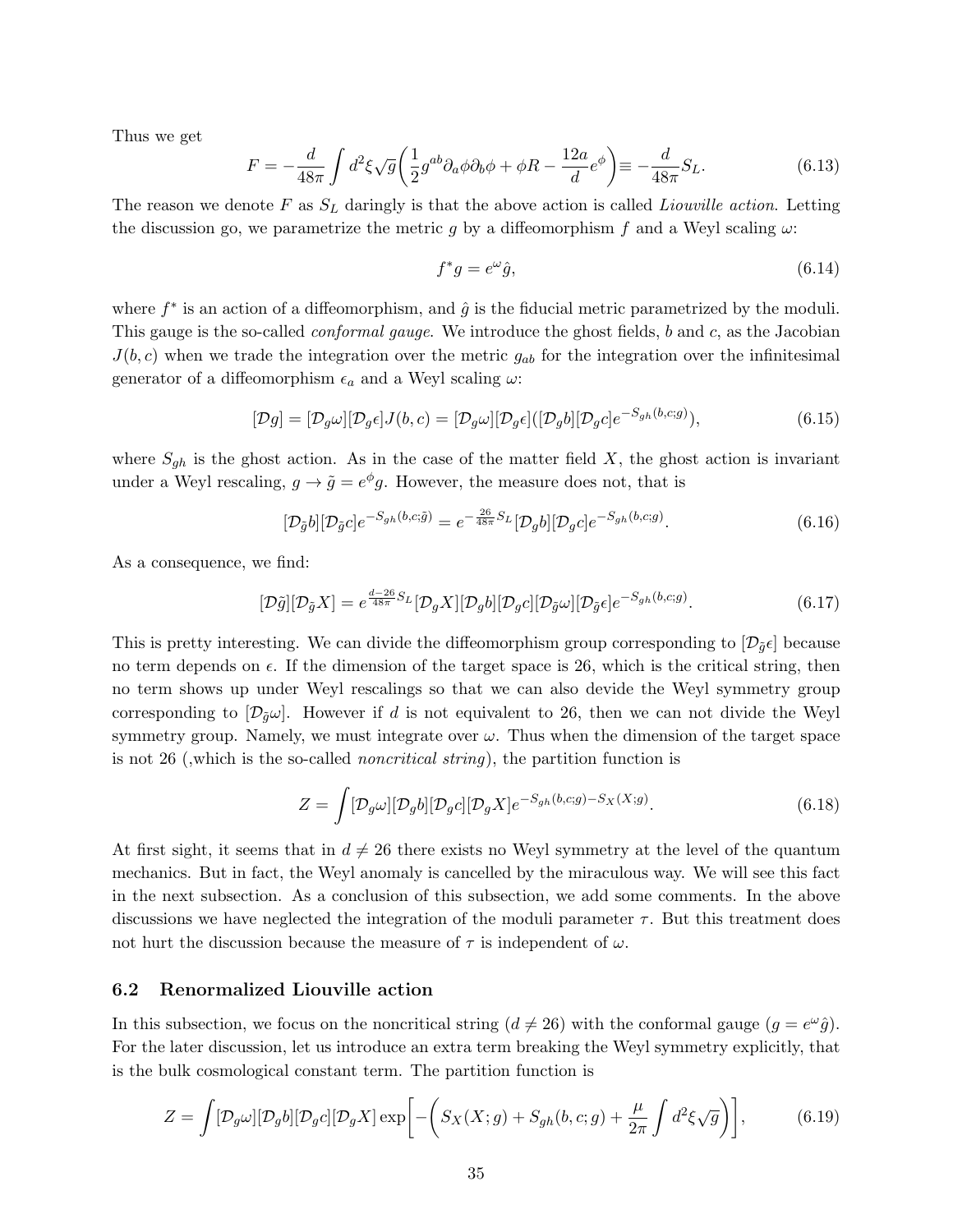where  $\mu$  is the cosmological constant, and again we have omitted the integration over the moduli. The biggest problem is the measure  $[\mathcal{D}_q\omega]$ . To see this, it is good to write down the norm for  $\delta\omega$ .

$$
\|\delta\omega\|_g^2 = \int d^2\xi \sqrt{g} (\delta\omega)^2 = \int d^2\xi \sqrt{\hat{g}} e^{\omega} (\delta\omega)^2.
$$
 (6.20)

The measure defined above is very hard to handle because the dependence of  $\omega$  is complex, not Gaussian. To save this situation, we introduce the new field  $\Phi$  given by

$$
\|\delta\Phi\|_{\hat{g}}^2 = \int d^2\xi \sqrt{\hat{g}} (\delta\Phi)^2.
$$
\n(6.21)

This form is good to use. Additionally we change the all  $g_{ab}$  in the measure into  $\hat{g}_{ab}$ , and pick up the Jacobian:

$$
[\mathcal{D}_g \omega][\mathcal{D}_g b][\mathcal{D}_g c][\mathcal{D}_g X] = [\mathcal{D}_{\hat{g}} \Phi][\mathcal{D}_{\hat{g}} b][\mathcal{D}_{\hat{g}} c][\mathcal{D}_{\hat{g}} X] J(\Phi, \hat{g}). \tag{6.22}
$$

We assume that the Jacobian may be written by the action with the properties, the locality and the general coordinate invariance:

$$
S(\Phi; \hat{g}) = \frac{1}{8\pi} \int d^2 \xi \sqrt{\hat{g}} (\hat{g}^{ab} \partial_a \Phi \partial_b \Phi - Q \hat{R} \Phi + 4\lambda e^{\alpha \Phi}), \tag{6.23}
$$

where  $Q$ ,  $\lambda$ , and  $\alpha$  are some constants. This action is the same form as the Liouville action up to coefficients. Now we relate the two metrics:

$$
g_{ab} = e^{\alpha \Phi} \hat{g}_{ab}.\tag{6.24}
$$

Under this setting, what we would like to do is determining the coefficients,  $Q$ ,  $\lambda$ , and  $\alpha$  satisfying that the total central charge is zero! First, we adjust  $\lambda$  to cancel  $\mu$ . Then we can notice that the original theory is invariant under the shift:

$$
\hat{g}_{ab} \to e^{\sigma} \hat{g}_{ab} , \quad \Phi \to \Phi - \sigma/\alpha.
$$
 (6.25)

This shift must be taken simultaneously because such a combination can let  $g_{ab}$  be invariant. In the following, we use a kind of magic. This simultaneous shift leads to the equality:

$$
[\mathcal{D}_{e^{\sigma}\hat{g}}\Phi][\mathcal{D}_{e^{\sigma}\hat{g}}b][\mathcal{D}_{e^{\sigma}\hat{g}}c][\mathcal{D}_{e^{\sigma}\hat{g}}X]e^{-S(\Phi-\sigma/\alpha)e^{\sigma}\hat{g}} = [\mathcal{D}_{\hat{g}}\Phi][\mathcal{D}_{\hat{g}}b][\mathcal{D}_{\hat{g}}c][\mathcal{D}_{\hat{g}}X]e^{-S(\Phi;\hat{g})}.
$$
(6.26)

The variable of integration  $\Phi - \sigma/\alpha$  is a dummy one so that we can rename it  $\Phi^*$ , and furthermore we can call it Φ. This means very surprising result that the total conformal anomaly is vanished! In other words, the total central charge is vanished. We already know the central charge as to the  $matter + the ghost, that is$ 

$$
c_{(X+gh)} = d - 26.\t\t(6.27)
$$

Thus the central charge of  $\Phi$ -system  $c_{(\Phi)}$  has the following relation:

$$
0 = c_{(X+gh)} + c_{(\Phi)} = d - 26 + c_{(\Phi)},
$$
\n(6.28)

We can also calculate  $c_{(\Phi)}$  using the OPE among the two energy-momentum tensors. For deriving it, we try to calculate the energy-momentum tensor with respect to the action:

$$
S(\Phi; \hat{g}) = \frac{1}{8\pi} \int d^2 \xi \sqrt{\hat{g}} (\hat{g}^{ab} \partial_a \Phi \partial_b \Phi - Q \hat{R} \Phi). \tag{6.29}
$$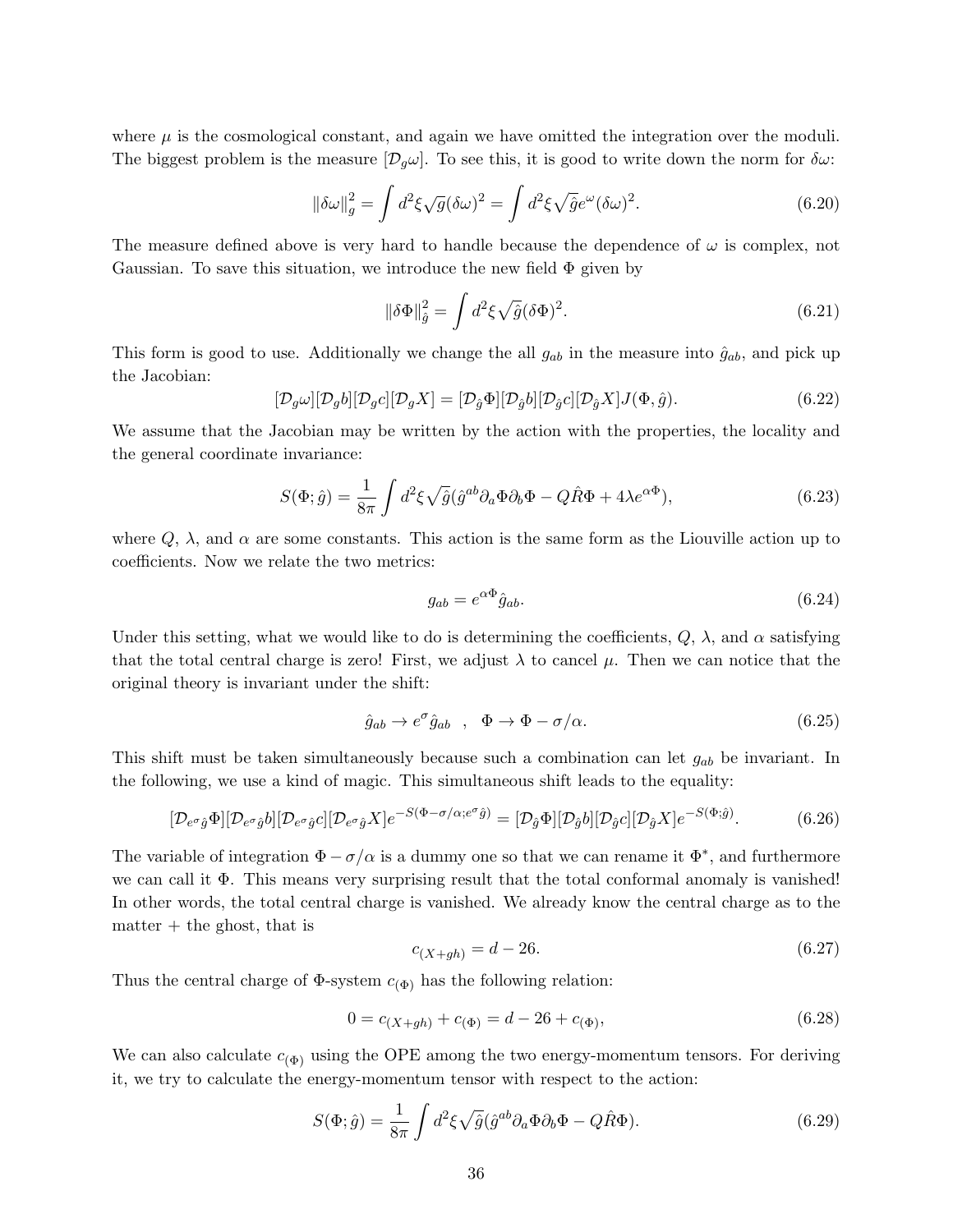We use the convenient expressions:

$$
\hat{G}^{ab} \equiv \hat{R}^{ab} - \frac{1}{2} \hat{g}^{ab} \hat{R},\tag{6.30}
$$

and

$$
\hat{w}_a \equiv \hat{g}^{cd}\hat{\nabla}_a \delta \hat{g}_{cd} - \hat{\nabla}^b \delta \hat{g}_{ab}.
$$
\n(6.31)

The variation of  $S(\Phi; \hat{g})$  with respect to  $\hat{g}_{ab}$  is as follows:

$$
\delta S(\Phi; \hat{g}) = \frac{1}{8\pi} \int d^2\xi \sqrt{\hat{g}} \delta \hat{g}_{cd} \left( -\partial^c \Phi \partial^d \Phi + \frac{1}{2} \hat{g}^{cd} \partial_a \Phi \partial_a \Phi \right) \n+ \frac{1}{8\pi} \int d^2\xi \sqrt{\hat{g}} \delta \hat{g}_{cd} Q(\hat{G}^{cd}) + \frac{1}{8\pi} \int d^2\xi \sqrt{\hat{g}} Q(\hat{\nabla}^a \hat{w}_a) \n= \frac{1}{8\pi} \int d^2\xi \sqrt{\hat{g}} \delta \hat{g}_{cd} \left[ -\partial^c \Phi \partial^d \Phi + \frac{1}{2} \hat{g}^{cd} \partial_a \Phi \partial_a \Phi + Q \hat{G}^{cd} \Phi + Q(\hat{g}^{cd} \partial^2 \Phi - \partial^c \partial^d \Phi) \right].
$$
\n(6.32)

This leads the classical the energy-momentum tensor like:

$$
T^{cd}(\xi) \equiv \frac{4\pi}{\sqrt{\hat{g}}} \frac{\delta}{\delta \hat{g}_{cd}} S
$$
  
=  $\frac{1}{2} \left( -\partial^c \Phi \partial^d \Phi + \frac{1}{2} \hat{g}^{cd} \partial_a \Phi \partial_a \Phi + Q \hat{G}^{cd} \Phi + Q (\hat{g}^{cd} \partial^2 \Phi - \partial^c \partial^d \Phi) \right).$  (6.33)

To compute the OPE, we introduce the complex coordinates:

$$
z = \xi^1 + i\xi^2 \quad , \quad \bar{z} = \xi^1 - i\xi^2. \tag{6.34}
$$

Adopting this coordinate, we can get the holomorphic part of the energy-momentum tensor:

$$
T_{zz}(z) = -\left(\frac{1}{2}\partial\Phi\partial\Phi + Q\partial\partial\Phi\right),\tag{6.35}
$$

where  $\partial = \partial_z$ . For simplicity, we write  $T_{zz}(z)$  as  $T(z)$ . Of course, we can also get the antiholomorphic part. Now we take the normal ordering and the OPE given by

$$
\mathcal{F} \mathcal{F} \mathcal{F} \mathcal{F} \mathcal{F} = \exp\left(-\frac{1}{2}\int d^2 z_1 d^2 z_2 \log|z_1 - z_2|^2 \frac{\delta}{\delta \Phi_L(z_1, \bar{z}_1)} \frac{\delta}{\delta \Phi_R(z_2, \bar{z}_2)}\right) : \mathcal{F}\mathcal{J} \; ; \tag{6.36}
$$

for some operators F and J.  $\frac{\delta}{\delta \Phi_{\text{S}}(z)}$  $\frac{\delta}{\delta \Phi_L(z_1,\bar{z}_1)}$  acts on the left hand side of the operator, and  $\frac{\delta}{\delta \Phi_R(z_2,\bar{z}_2)}$ does on the right. In this manner, we can calculate the OPE among energy-momentum tensors:

$$
: T(z_1) :: T(z_2) : \sim \frac{1}{2} (1 + 3Q^2) \frac{1}{(z_1 - z_2)^4} - \frac{Q}{(z_1 - z_2)^3} : \partial \Phi(z_2) : - \frac{Q}{(z_1 - z_2)^2} : \partial^2 \Phi(z_2) : .
$$
\n(6.37)

Thus we can read off the central charge  $c_{(\Phi)}$ :

$$
c_{(\Phi)} = 1 + 3Q^2. \tag{6.38}
$$

Comparing with the one derived above, we get

$$
Q = \sqrt{(25 - d)/3}.\tag{6.39}
$$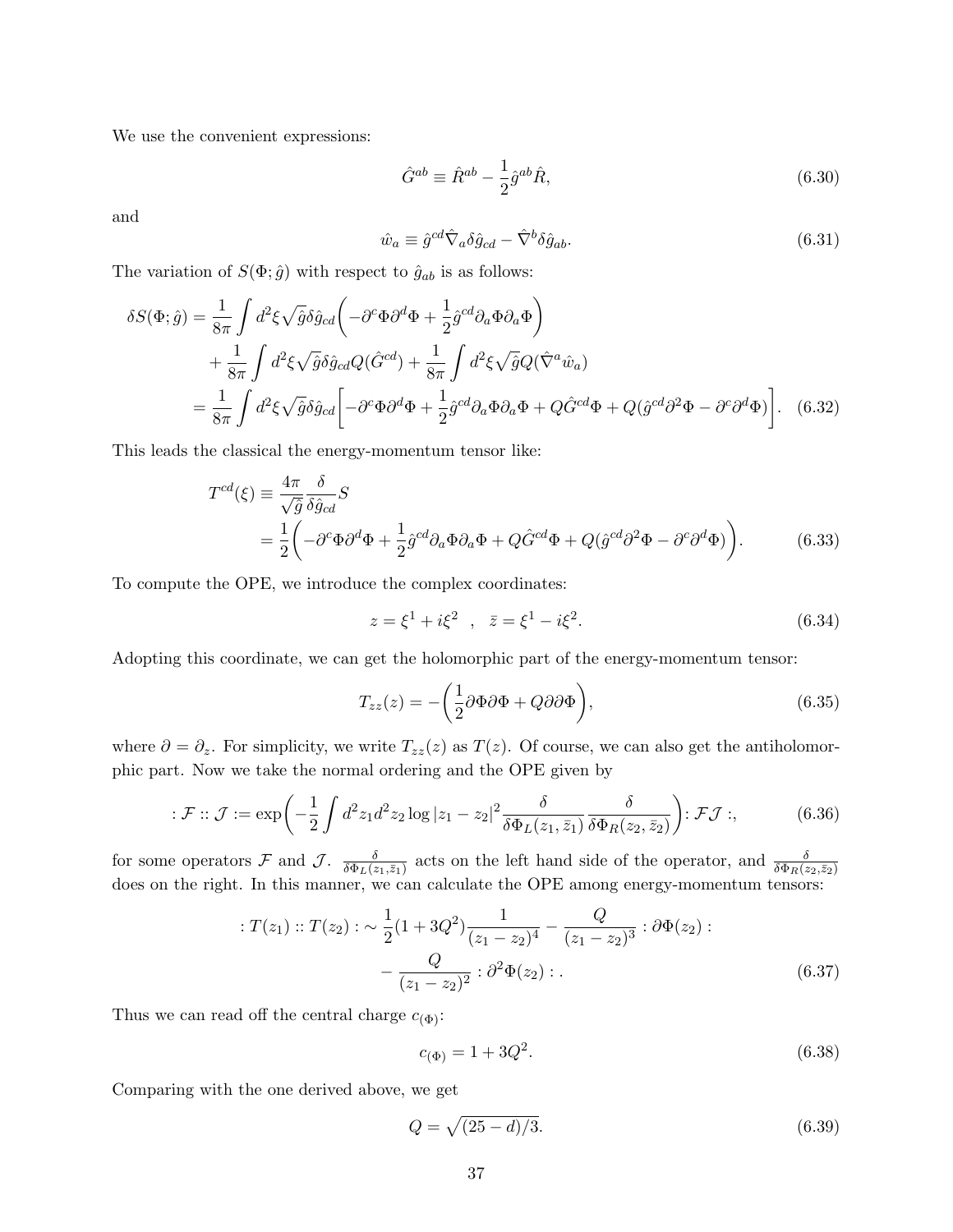It does not matter if we take  $Q = \sqrt{(25 - d)/3}$  or  $Q = -\sqrt{(25 - d)/3}$  because we can absorb it into the field redefinition. The last thing to be determined is  $\alpha$ . To do this, we set the conformal weight of  $e^{\alpha \Phi}$  is (1, 1). Let us derive the conformal weight of  $e^{\alpha \Phi}$  in a different manner, and set it one. This can be done by evaluating the OPE:

$$
: T(z_1) :: e^{\alpha \Phi}(z_2) : \sim -\frac{1}{2}\alpha(\alpha + Q)\frac{1}{(z_1 - z_2)^2} : e^{\alpha \Phi}(z_2) : .
$$
 (6.40)

Now we take the conformal weight as one,  $1 = -\frac{1}{2}$  $\frac{1}{2}\alpha(\alpha+Q)$  which leads

$$
\alpha^2 + Q\alpha + 2 = 0.\tag{6.41}
$$

This can be easily calculated, and the solutions are

$$
\alpha_{\pm} = -\frac{1}{2\sqrt{3}} \left( \sqrt{25 - d} \mp \sqrt{1 - d} \right). \tag{6.42}
$$

We would like to understand  $\alpha$  is real or pure imaginary because we think of  $e^{\alpha\Phi}$  as the Weyl scaling. The allowed region under this restriction is

$$
d \ge 25 \quad , \quad d \le 1. \tag{6.43}
$$

Especially for the range  $d \geq 25$ , Q and  $\alpha$  both become pure imaginary, and to make  $\alpha$  real we need to shift  $\Phi \to i\Phi$ . This redefinition causes the negative sign of the kinetic term which means the breaking down of the unitarity. We therefore restrict the dimension of the target-space as  $d \leq 1$ .

## 6.3 String susceptibility

In this subsection, we try to derive the string susceptibility in the context of the Liouville field theory. To do this, we restrict the Riemann surface to the one with the area A, and this prescription can be done by introducing the partial partition function:

$$
Z(A) = \int [\mathcal{D}_{\hat{g}} \Phi][\mathcal{D}_{\hat{g}} X][\mathcal{D}_{\hat{g}} b][\mathcal{D}_{\hat{g}} c] e^{-S} \delta \left( \int e^{\alpha \Phi} \sqrt{\hat{g}} d^2 \xi - A \right).
$$
 (6.44)

The string susceptibility  $\gamma_{str}$  is defined by

$$
Z(A) \sim Z(1)A^{\gamma_{str}-3}.\tag{6.45}
$$

In the following, we evaluate  $\gamma_{str}$  by the scaling discussion. Considering the shift of the field like:

$$
\Phi \to \Phi + \rho/\alpha,\tag{6.46}
$$

where  $\rho$  is some constant. The part being affected by this shift in the action is just one, and its change is

$$
\begin{split} S &\rightarrow S - \frac{Q\rho}{8\pi\alpha} \biggl( \int d^2\xi \sqrt{\hat{g}} \hat{R} \biggr) \\ & = S - \frac{Q\rho}{2\alpha}(\chi) \end{split}
$$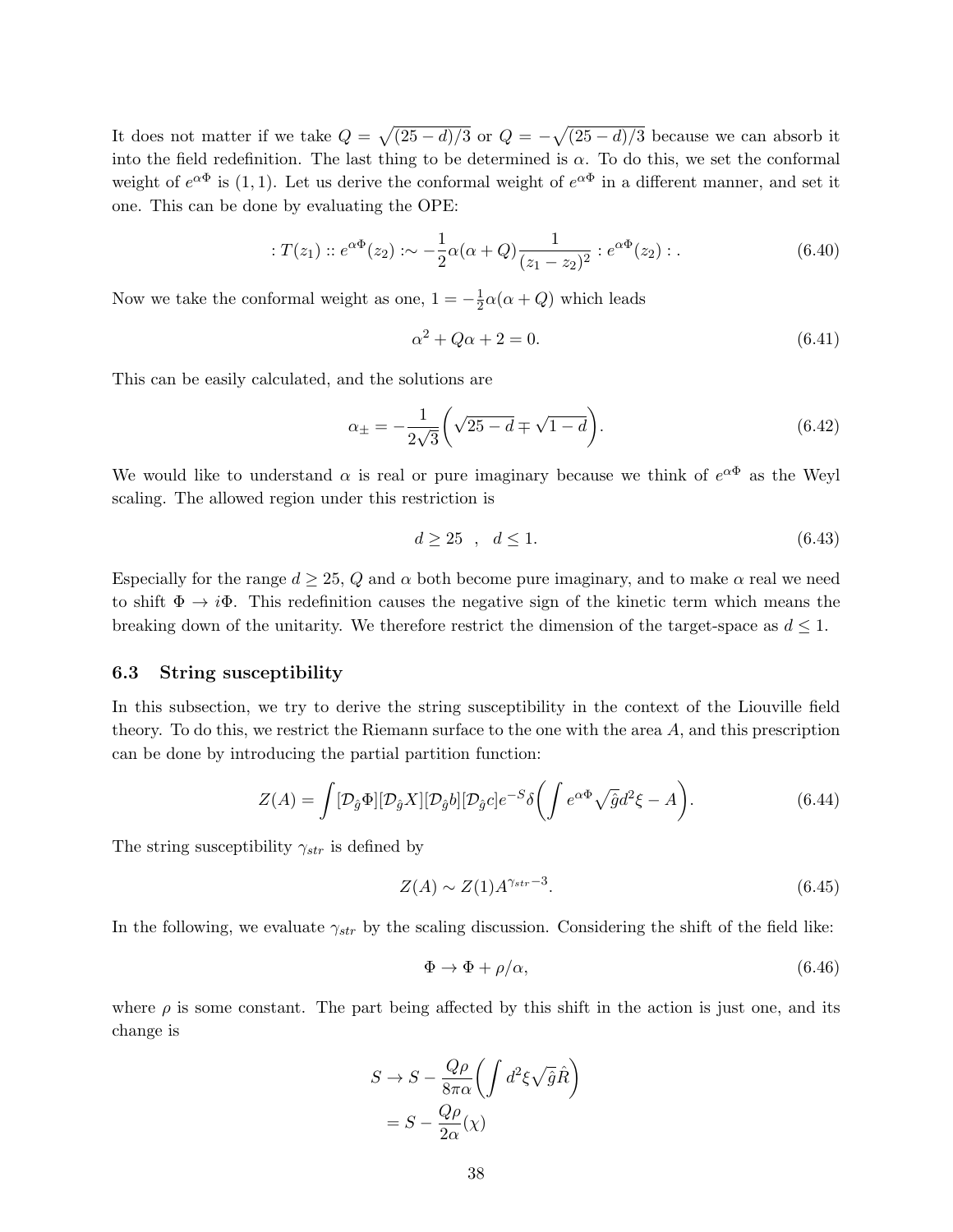$$
= S - \frac{\rho}{\alpha} Q(1 - h), \tag{6.47}
$$

where  $\chi$  is the Euler character, and h is the number of genus. In the second line, we used the Gauss-Bonnet's theorem:

$$
\int d^2\xi \sqrt{\hat{g}} \hat{R} = 4\pi \chi = 4\pi (2 - 2h).
$$
 (6.48)

The  $\delta$ -function is also shifted:

$$
\delta \left( \int e^{\alpha \Phi} \sqrt{\hat{g}} d^2 \xi - A \right) \to e^{-\rho} \delta \left( \int e^{\alpha \Phi} \sqrt{\hat{g}} d^2 \xi - e^{-\rho} A \right) \tag{6.49}
$$

As for the measures, if we redefine  $\Phi + \rho/\alpha \equiv \Phi$  as before, then the measures are invariant. Thus we get

$$
Z(A) = (e^{-\rho})^{-[Q(1-h)/\alpha - 1]} Z(e^{-\rho} A)
$$
\n(6.50)

Adjusting  $\rho$  to satisfy  $e^{-\rho}A = 1$ ,  $Z(A)$  can be written as

$$
Z(A) = A^{[(Q(1-h)/\alpha+2)-3]}Z(1)
$$
\n(6.51)

By comparing the definition, finally we can find the string susceptibility:

$$
\gamma_{str} = \frac{Q(1-h)}{\alpha} + 2
$$
  
=  $(1-h)[d-25-\sqrt{(25-d)(1-d)}]/12+2$  (6.52)

# 7 2-dimensional dynamical triangulation

Now we would like to see how the discretized 2-dimensional quantum gravity can be constructed, and furthermore we do uncover a variety of meaningful traits <sup>6</sup>.

# 7.1 Continuum theory

To carry out our plan, at first we introduce the Euclidean continuum 2-dimensional gravitational action, and especially, we restrict our attention to the compact, connected and orientable surface with  $b$  boundaries. We denote such a manifold  $M$ . The action is

$$
S = -\frac{1}{4\pi G_N} \left( \int_M d^2 \xi \sqrt{g} R + \sum_{i=1}^b \oint_{\partial_i M} ds(\xi) 2k_g \right) + \Lambda \int_M d^2 \xi \sqrt{g} + \sum_{i=1}^b Z_i \oint_{\partial_i M} ds(\xi). \tag{7.1}
$$

There are three coupling constants in the above action,  $G_N$ ,  $\Lambda$ , and  $Z_i$ . Those are the gravitational coupling constant, the cosmological constant, and the cosmological constant of the ith boundary, respectively. We denote R is the Ricci scalar based on the metric g,  $k_g$  is the geodesic curvature. The explicit form of the geodesic curvature is given by  $k_g = (T^a \nabla_a T^b) n_b$  where  $T^a$  is the vector field along the closed boundaries, and  $n^b$  is the vector field being nomal to the geodesic. The last portion of the action is introduced because we fix the boundary lengths. Noting that boundary loops must be contractible. This is because unless the boundary loop is contractible, such a loop breaks up the genus of the surface (See Figure 4 and 5).

 $6$ This section is based on [18, 19, 20, 21, 22, 23, 24, 25, 26]. In particular, dynamical triangulations have been introduced in [28].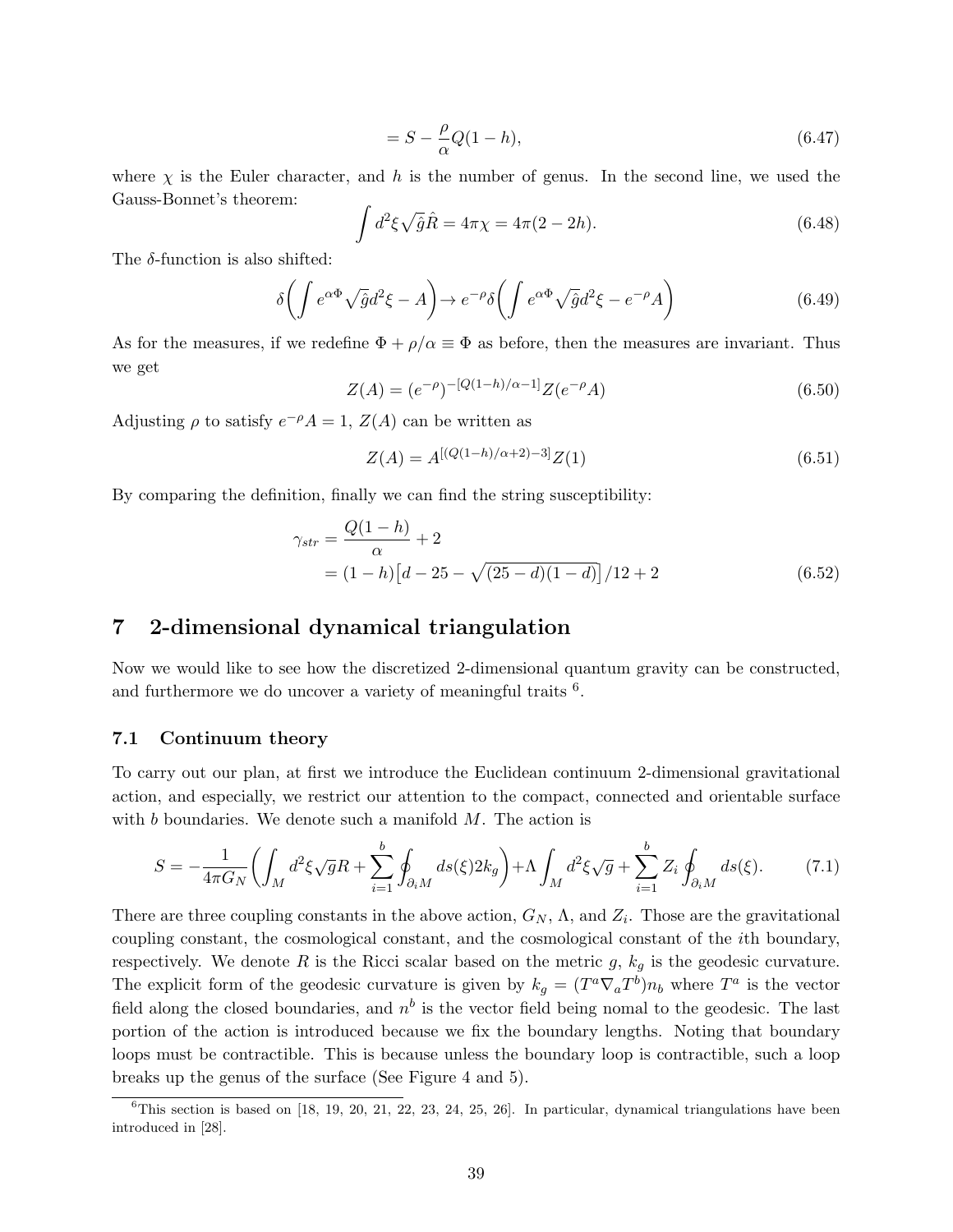

Figure 4: The surface with contractible boundary Figure 5: The surface with uncontractible boundloops ary loops

What a great remarkable thing in 2-dimensional gravity is its topological feature. Although the curvature is locally flat, globally it is not because of the Gauss-Bonnet's theorem:

$$
\int_M d^2\xi \sqrt{g}R + \sum_{i=1}^b \oint_{\partial_i M} ds(\xi) 2k_g = 4\pi\chi,\tag{7.2}
$$

where  $\chi$  is the Euler character defined by the genus h and the number of boundaries b;  $\chi = 2-\frac{2h-b}{h}$ . The action can be rewritten in the following form:

$$
S_{\chi} = -\frac{\chi}{G_N} + \Lambda V_g + \sum_{i=1}^{b} Z_i L_{i(g)},
$$
\n(7.3)

where

$$
V_g \equiv \int_{M_h} d^2 \xi \sqrt{g},\tag{7.4}
$$

and

$$
L_{i(g)} \equiv \oint_{\partial_i M} ds(\xi). \tag{7.5}
$$

 $L_{i(g)}$  is the length of the i th boundary. The quantization of the 2-dimensional surface can be done by path-integral over all the metric fluctuations and all the genus contributions. Thus the partition function is

$$
Z(G_N, \Lambda) = \sum_{h=0}^{\infty} e^{\frac{\chi}{G_N}} Z_{\chi}(\Lambda), \qquad (7.6)
$$

where

$$
Z_{\chi}(\Lambda) = \int \frac{[Dg(\tau_{\chi})]}{V(\text{diff})} \exp\left[-\Lambda V_g\right].\tag{7.7}
$$

 $\tau_{\chi}$  is a set of the moduli parameters of the surface with the Euler character  $\chi$ , and  $V(\text{diff})$  is the gauge volume with respect to the diffeomorphism. The generating functional for boundary loops is

$$
W(G_N, \Lambda; Z_1, \cdots, Z_b) = \sum_{\chi} e^{\frac{\chi}{G_N}} \int \frac{[Dg(\tau_\chi)]}{V(diff)} \exp\left[-\Lambda V_g - \sum_{i=1}^b Z_i L_{i(g)}\right].
$$
 (7.8)

Of course the length of the boundary  $L_{i(g)}$  is the dynamical variable, and there exists the diffeomorphism equivalence class with respect to  $L_{i(g)}$ . In short, we need to fix this gauge. To conduct this, it is good for us to introduce the so-called Hartle-Hawking wave functional [19]:

$$
\tilde{W}(G_N, \Lambda; L_1, \cdots, L_b) = \sum_{\chi} e^{\frac{\chi}{G_N}} \int \frac{[Dg(\tau_{\chi})]}{V(\text{diff}')} \exp\left[-\Lambda V_g\right] \prod_{i=1}^b \delta(L_i - L_{i(g)}),\tag{7.9}
$$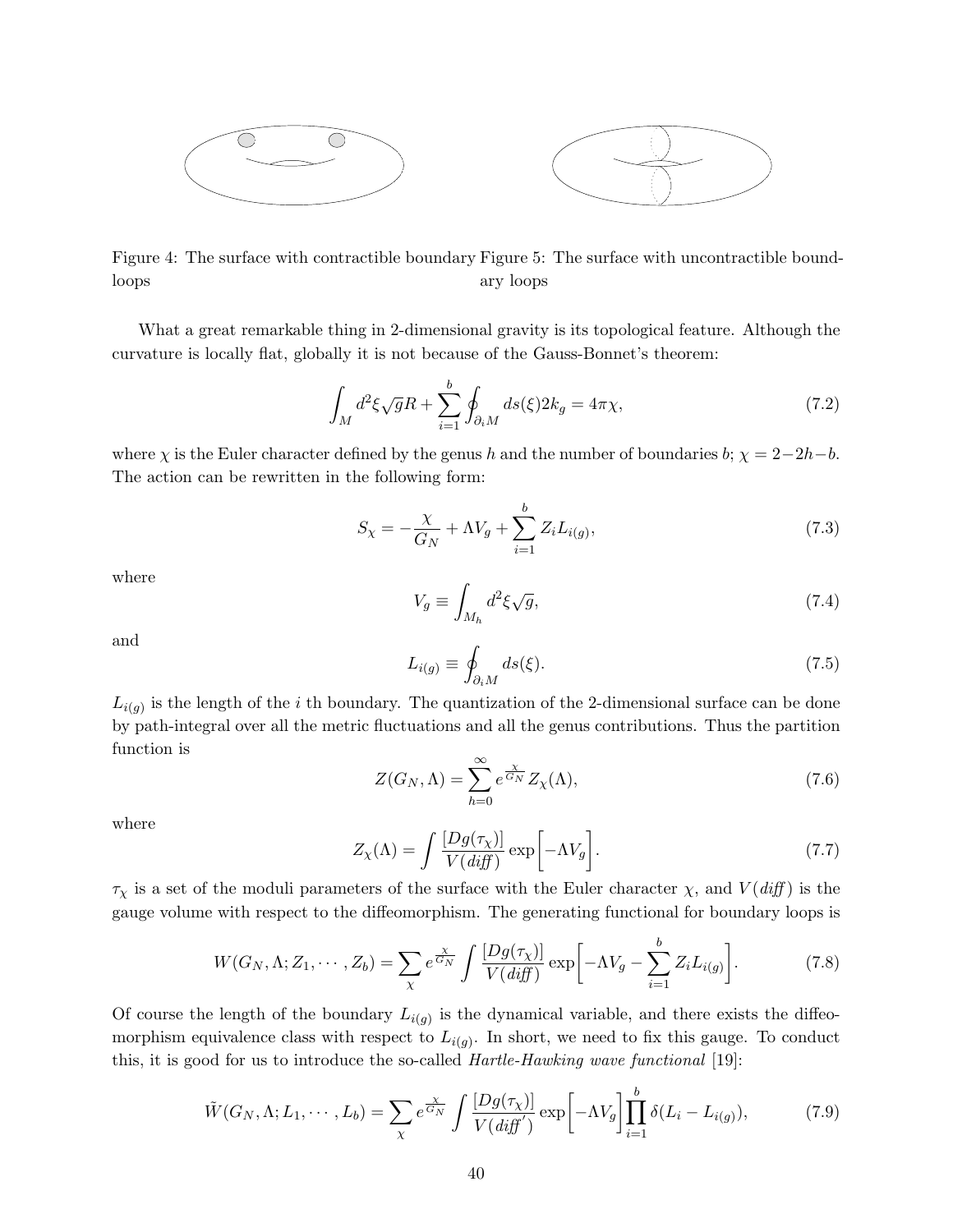where  $V(df')$  is the volume of the residual gauge. The Laplace transformation of this Hartle-Hawking wave functional leads

$$
W(G_N, \Lambda; Z_1, \cdots, Z_b) = \int_0^\infty \prod_{i=1}^b dL_i e^{-Z_i L_i} \tilde{W}(G_N, \Lambda; L_1, \cdots, L_b).
$$
 (7.10)

As a result, we can get the generating functional of the 2-dimensional gravity.

# 7.2 Discretized theory

Let us try to construct the discretized theory of Euclidean gravity in 2 dimensions. At first, we would like to approximate the 2-dimensional surface by equilateral piecewise linear triangles. A piecewise linear triangle is not a curved but a flat triangle. By such a treatment, we can construct the gravity theory without coordinates. Namely, the dynamical variable is the number of ways that we connect triangles, which is called *triangulation*. Such a theory is called *dynamical triangulation*. Contrary to that, if we fix the triangulation, then the length of the edge (or in other words, the link) of triangles becomes the dynamical variable. Such a formalism is called Regge calculus [18]. In this thesis, we focus not on the Regge calculus but on the dynamical triangulation.

| Dynamical      | Fixed          | Classes of lattice gravities |
|----------------|----------------|------------------------------|
| Links          | Triangulations | The Regge calculus           |
| Triangulations | Links          | The dynamical triangulation  |

Table 1: The classification of the lattice gravity

How can we get the triangulated gravitational action? A good way to know it is taking advantage of the continuum action, that is

$$
S_{\chi} = -\frac{\chi}{G_N} + \Lambda V_g + \sum_{i=1}^{b} Z_i L_{i(g)}.
$$

We define the triangulation as  $T$ . Let us try to investigate terms in the above action one by one. First, the curvature term,  $-\frac{\chi}{G}$  $\frac{\chi}{G_N}$ , already reduces to the topological quantity. But we would like to see how this quantity can be realized in the dynamical triangulation. To do that, we rewrite the Euler character  $\chi$ . For preparation, we introduce the number of vertices V, the number of edges E, and the number of faces  $F$ . Additionally, we also introduce the number of triangles at *i*th vertex  $N_i$ . We can notice the two ralations:

$$
2E = \sum_{i} N_i,\tag{7.11}
$$

$$
3F = 2E.\t(7.12)
$$

Adding to that, we introduce the Euler's theorem  $\chi = V - E + F$ . Using these relations, we can rewrite the Euler character:

$$
\chi = V - E + F
$$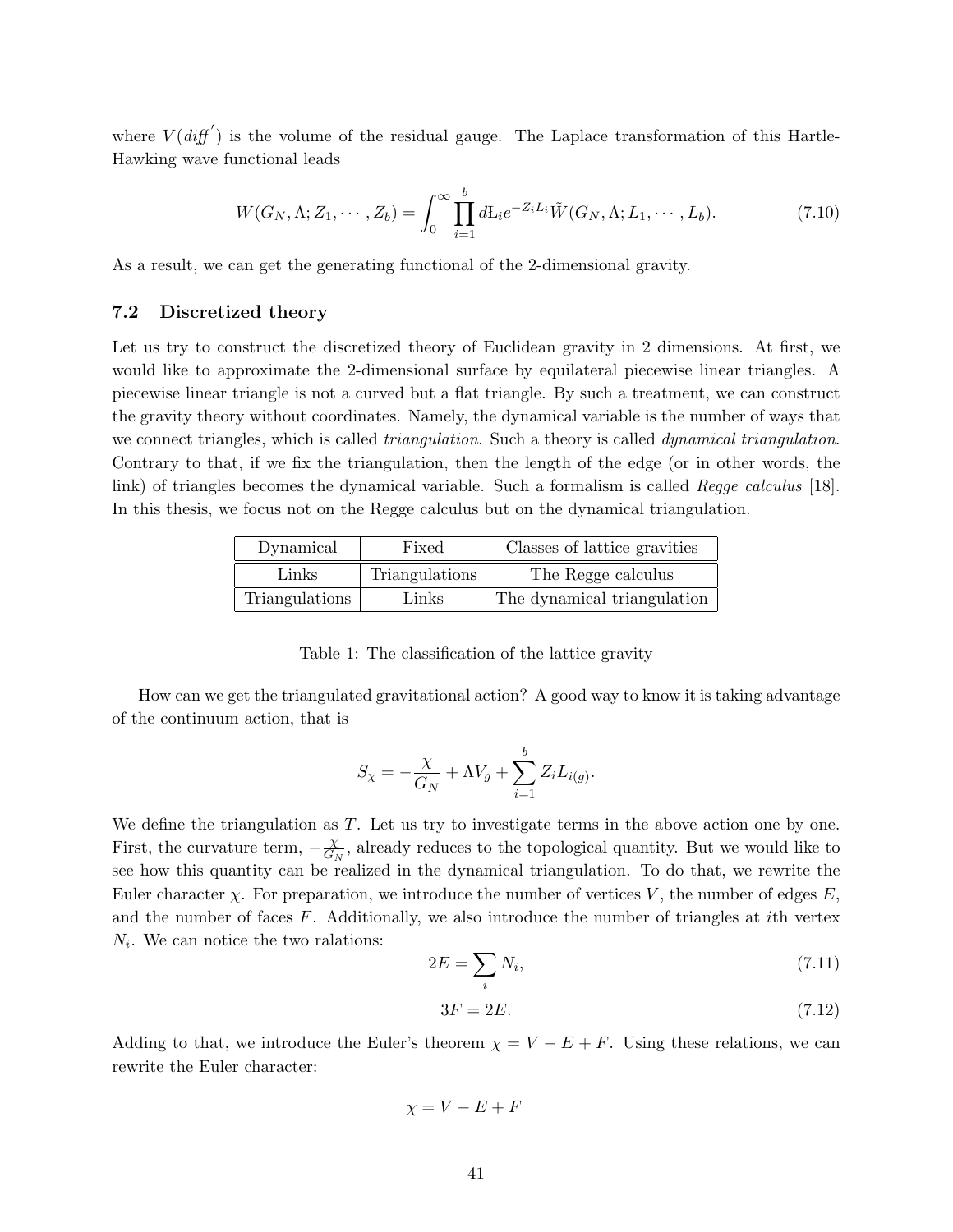$$
= \sum_{i} \left( 1 - \frac{E}{3} \right)
$$
  
= 
$$
\sum_{i} \left( 1 - \frac{N_i}{6} \right).
$$

This equation shows

$$
-\frac{\chi}{G_N} = -\frac{1}{G_N} \sum_i \left(1 - \frac{N_i}{6}\right). \tag{7.13}
$$

We can understand that a curvature term is really a curvature. If  $N_i = 6$ , the curvature at the *i*th vertex is zero (Figure 6). Similarly,  $N_i < 6$  is the positive curvature (Figure 8), and  $N_i > 6$  is the negative curvature (Figure 7). Next, we need to find out the counter part of the volume element



Figure 6:  $N_i = 6$ 

 $V<sub>g</sub>$  in the discretized context. It can be done easily by setting that each triangle has the unit area. In this situation, the number of triangles in T,  $N_t \equiv \sum_i N_i$ , becomes the total area of the surface. The last one is also easily found if we set the  $i<sup>th</sup>$  length of the boundary to the number of links lined along the boundary which is denoted by  $l_i$ . Summing up all the results, we can write down the action of the dynamically triangulated surface:

$$
S_T(G_N, \mu, \lambda_1, \cdots, \lambda_b) = -\frac{1}{G_N} \sum_i \left( 1 - \frac{N_i}{6} \right) + \mu N_t + \sum_{i=1}^b \lambda_i l_i
$$
  
= 
$$
-\frac{\chi}{G_N} + \mu N_t + \sum_{i=1}^b \lambda_i l_i,
$$
 (7.14)

where  $\mu$  and  $\lambda_i$  are the bare cosmological constant of the bulk and the *i*th bare cosmological constant of the boundary component. In fact, we can always adjust the area and the length of edges per triangle by changing the value of couplings. In the following discussion, just for simplicity, we fix the topology of the surface as  $S^2$  with b boundaries which we denote  $S_b^2$ . Under this situation, the Euler character is just the number, so that we neglect it and rewrite the action as

$$
S_T(\mu, \lambda_1, \cdots, \lambda_b) = \mu N_t + \sum_{i=1}^b \lambda_i l_i.
$$
 (7.15)

Let us introduce the partition function as

$$
Z(\mu) = \sum_{T \in \mathcal{T}} \frac{1}{C_T} e^{-S_T(\mu)} = \sum_{T \in \mathcal{T}} \frac{1}{C_T} e^{-\mu N_t} \equiv \sum_{k=0}^{\infty} e^{-\mu k} \left( \sum_{T \in \mathcal{T}, N_t = k} \frac{1}{C_T} \right)
$$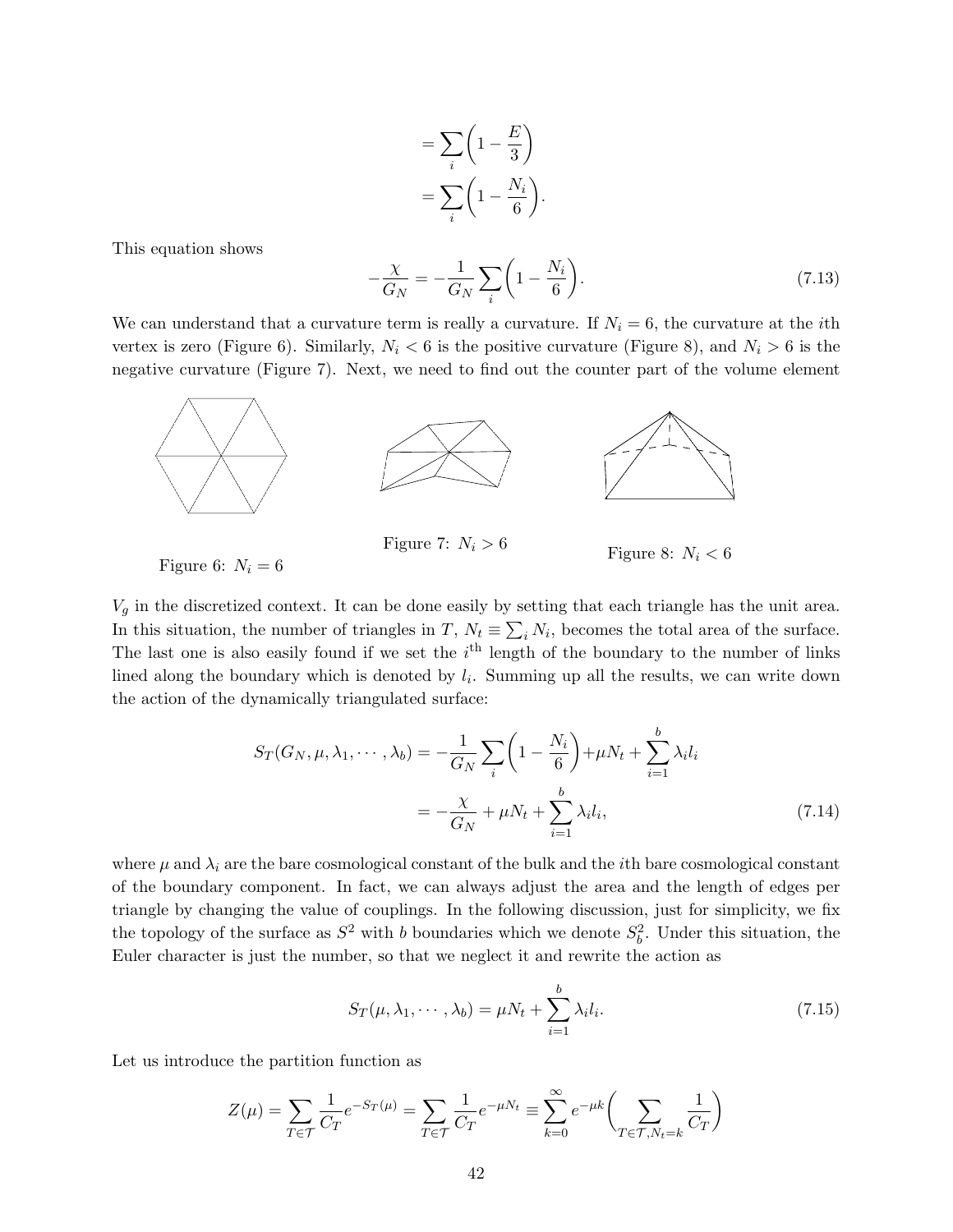$$
\equiv \sum_{k=0}^{\infty} e^{-\mu k} Z(k),\tag{7.16}
$$

where  $C_T$  is the symmetry factor of T in T whose continuum analog is the volume of the isometry group. In the discretized theory, of course there exists no diffeomorphism invariance. However, the discrete symmetries which keep triangulation invariant exist, and its duplication (or order) is  $C_T$ . Additionally, we can change the length of the boundary so that we also have to fix its degrees of freedom. In the statistical-mechanical point of view,  $Z(\mu)$  looks like the ground canonical partition function, and on the other hand,  $Z(k)$  is the canonical partition function because k means the number of triangles so that  $\mu$  seems to be the chemical potential for creating one triangle. We introduce the generating function by summing up all the triangulations:

$$
w(\mu, \lambda_1, \cdots, \lambda_b) = \sum_{l_1, \cdots, l_b} \sum_{T \in \mathcal{T}(l_1, \cdots, l_b)} \frac{1}{C_T} e^{-S_T(\mu, \lambda_1, \cdots, \lambda_b)}.
$$
 (7.17)

We call this function *loop function* because this has the same form of the loop function in the matrix model as we will see. Of couse, in the above loop function, there exists the degrees of freedom changing the length of boundaries. Analogous to the continuum case, we can introduce the regularized Hartle-Hawking wave function to fix this gauge:

$$
w(\mu, l_1, \cdots, l_b) = \sum_{T \in \mathcal{T}(l_1, \cdots, l_b)} \frac{1}{C_T} e^{-S_T(\mu)} \equiv \sum_k e^{-\mu k} w_{k, l_1, \cdots, l_b},\tag{7.18}
$$

where  $w_{k,l_1,\dots,l_b}$  is the number of triangulations in  $\mathcal{T}(l_1,\dots,l_b)$  with k triangles. Thus the Laplace transformation of the above leads

$$
w(\mu, \lambda_1, \cdots, \lambda_b) = \sum_{l_1, \cdots, l_b} w(\mu, l_1, \cdots, l_b) e^{-\sum_{i=1}^b \lambda_i l_i}
$$
  
= 
$$
\sum_{k, l_1, \cdots, l_b} w_{k, l_1, \cdots, l_b} e^{-\mu k} e^{-\sum_{i=1}^b \lambda_i l_i}
$$
  
= 
$$
\sum_{k, l_1, \cdots, l_b} w_{k, l_1, \cdots, l_b} g^k z_1^{-l_1} \cdots z_b^{-l_b},
$$
 (7.19)

where

$$
g \equiv e^{-\mu}, \quad z_i \equiv e^{\lambda_i}.\tag{7.20}
$$

If there is no *i*th boundary component,  $l_i = 0$ , then *i*th boundary shrinks to a point. Letting the shrinked boundary have the weight  $\frac{1}{z_i}$ , we add such factors into  $w(\mu, \lambda_1, \dots, \lambda_b)$ , and we redefine  $it^7$  by

$$
w(g, z_1, \cdots, z_b) = \sum_{k, l_1, \cdots, l_b} w_{k, l_1, \cdots, l_b} g^k z_1^{-l_1 - 1} \cdots z_b^{-l_b - 1}.
$$
 (7.21)

We take this expression of the loop function as our starting point.

<sup>&</sup>lt;sup>7</sup>The redefinition is done because we would like to construct the same loop function derived by the matrix model.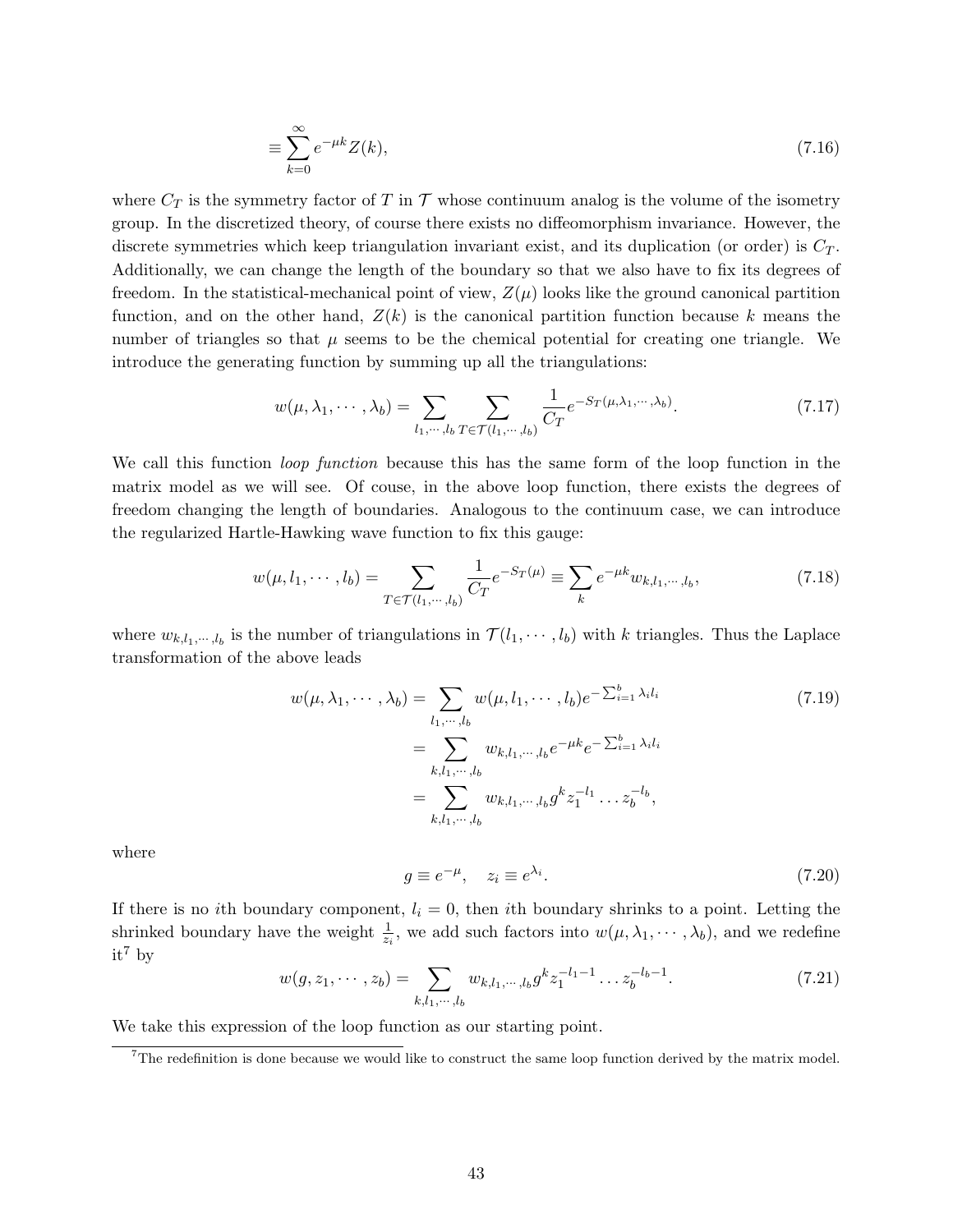## 7.3 Loop equation as recursion relation

If we can calculate the value  $w(\mu, \lambda_1, \dots, \lambda_b)$ , we can get much information about this regularized theory of gravity. There exists a pretty good way to do that, that is the loop equation. To let our discussion go, we need to mention about something more about the discretized surface. We can think about the two types of triangulations, the regular triangulation and the unrestricted triangulation (see Figure 9). The regular triangulation means the surface is constructed only by triangles. On the other hand, the unrestricted triangulation has the infinitesimally narrow double  $\text{links}^8$  in addition to triangles as the building blocks. These two classes of the triangulation in fact are in the same universality class at the continuum limit. As for the unrestricted triangulation, we can also obtain from the matrix model so that in the following discussions we will focus on the unrestricted triangulation and compare the two.



Figure 9: Randomly triangulated surfaces: The left is the regular triangulation, and the right is the unrestricted triangulation.

Now we think about the one boundary  $case<sup>9</sup>$ . The generating function is

$$
w(g, z) = \sum_{k=0}^{\infty} \sum_{l=0}^{\infty} w_{k,l} g^k z^{-(l+1)} \equiv \sum_{l=0}^{\infty} \frac{w_l(g)}{z^{l+1}}.
$$
 (7.22)

We normalize the loop function with respect to one point as  $\frac{1}{z}$ , or in other words:

$$
w_0(g) \equiv 1. \tag{7.23}
$$

Now we would like to find the recursion relation as for the coefficients of  $w(q, z)$ . This can be done by considering all possible triangulations of the surface with one marked point. Marked point makes us avoid over-counting the graphs. If we do not mark a point, then we need to product  $1/l$ to the surface graph.

We focus on the one link marked by a point. This marked link may belong to two possible origins, those are the triangle and the double link. We can read off by the graphical representation of the recursion relation. The possible number of triangulations corresponds to the coefficient of the

<sup>&</sup>lt;sup>8</sup>The double link is the 2-gon gluing no triangle so that the double link can only be the boundary.

 $<sup>9</sup>$ Since the recursion formula with one boundary can be derived somewhat easily, we take a look at the one boundary</sup> case. However, more general multi-boundary case can also be derived by digging holes by the loop insertion operator, as we will see in the later discussion.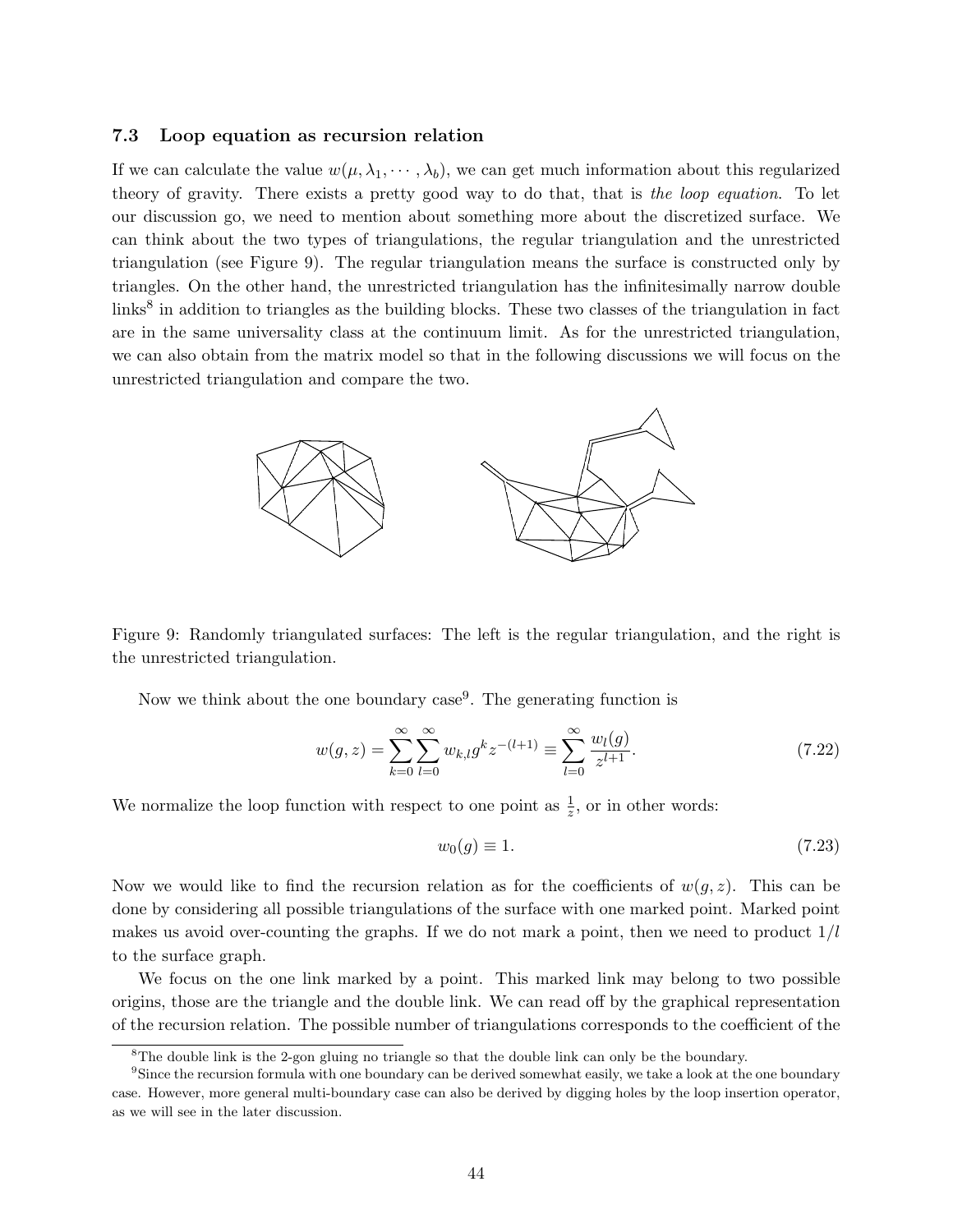

Figure 10: All possible triangulations with one boundary: one of boundary links is marked by a point.



Figure 11: The graphical recursion relation

loop function which is denoted by  $[w(g, z)]_{k,l}$ . In this notation, we can get the recursion equation explicitly in the following form.

$$
\[w(g,z) - \frac{w_0(g)}{z}\]_{k,l} = \left[gz\bigg(w(g,z) - \frac{w_0(g)}{z} - \frac{w_1(g)}{z^2}\bigg)\right]_{k,l} + \left[\frac{1}{z}w^2(g,z)\right]_{k,l}.\tag{7.24}
$$

The left hand side can be understood by noticing that if there exists no link, only one point, then this line of thought breaks down so that we remove one point in advance. As for the first one in the right hand side, one can notice that if we remove one triangle from the surface, which is equivalent to removing the two links, then the surface need to have the two links at least. Thus we remove a point and a link, that is  $w(g, z) - \frac{w_0(g)}{z} - \frac{w_1(g)}{z^2}$  $\frac{1(g)}{z^2}$ . After getting rid of a triangle, the residual surface must have one less triangle and one more link, which can be expressed by multiplying  $gz$ . More precisely,

$$
gzw(g, z) = \sum_{k,l} w_{k,l} \frac{g^{k+1}}{z^{(l+1)-1}}
$$
  
= 
$$
\sum_{k',l'} w_{k'-1,l'+1} \frac{g^{k'}}{z^{l'+1}}.
$$

The second term in the right hand side is from the notion that the residual surface has the two less links, which can be checked like:

$$
\frac{1}{z}w^2(g,z) = \left(\sum_{k,l} w_{k,l} \frac{g^k}{z^{(l+1)+1}}\right) \left(\sum_{k',l'} w_{k',l'} \frac{g^{k'}}{z^{l'+1}}\right)
$$

$$
= \sum_{k,l} \sum_{k',l''} w_{k,l} w_{k',l''-2} \frac{g^{k+k'}}{z^{(l+l'')+1}}.
$$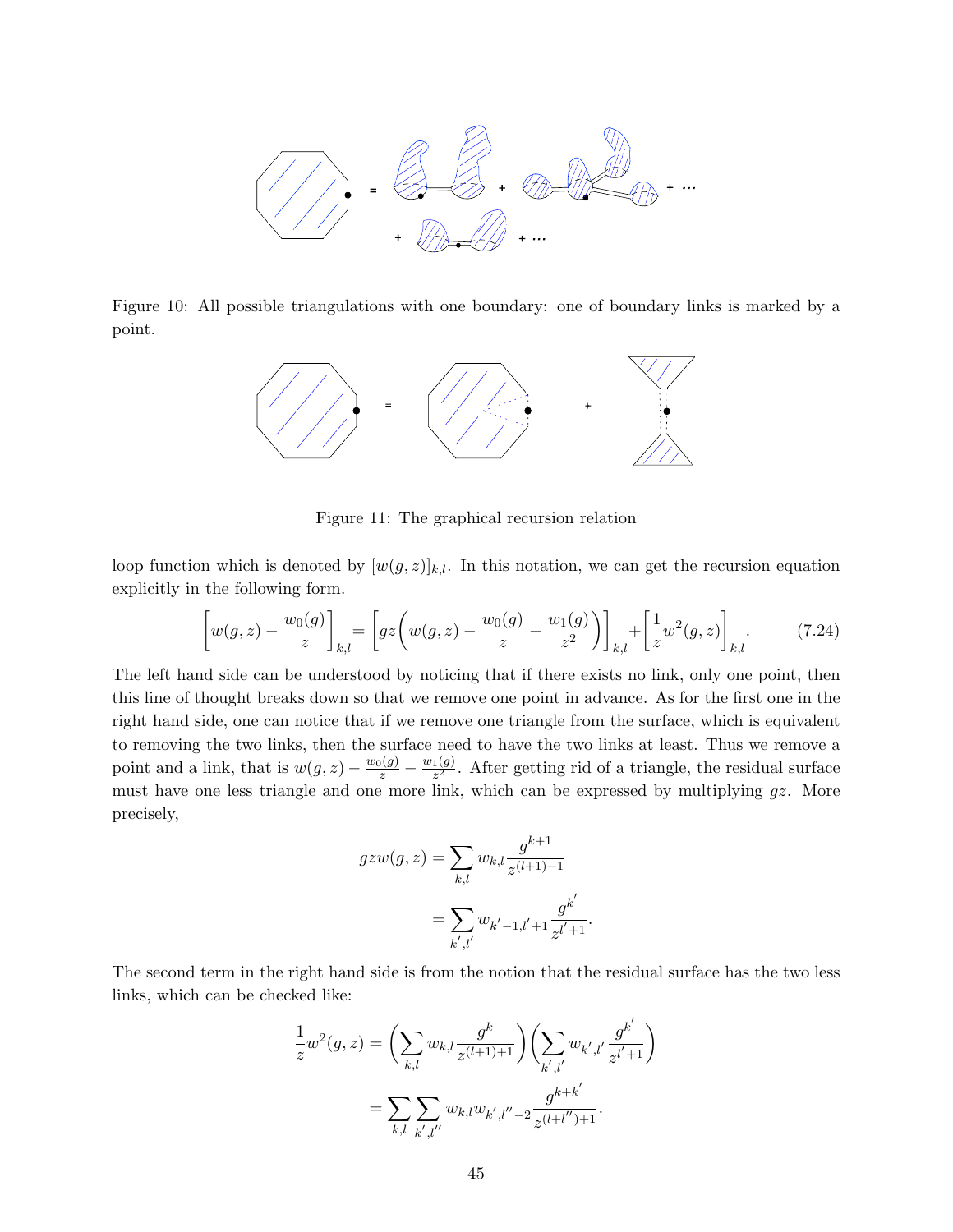In the last case, we need not to remove any object from the surface because  $w^2(g, z)$  has  $\frac{1}{z^2}$  term at least. From the recursion relation, we can get the so-called loop equation for the generating function:

$$
w^{2}(g, z) - (z - gz^{2})w(g, z) + [1 - g(w_{1}(g) + z)] = 0.
$$
\n(7.25)

## 7.4 Loop equation via matrix model

In fact, the loop equation for the generating function in 2-dimensional discretized gravity has the same form with the one for the resolvent in the matrix model. This coincidence is nontrivial, and furthermore it would be the one of evidence about the duality between the 2-dimensional discretized gravity and the matrix model. We would like to see how the loop equation can emerge in the matrix model at least spherical topology with one boundary, and whether it has really the same form with the one we have derived above. What we need to do is constructing the closed (compact and no-boundary) and connected surface from the matrix model. Then we would like to find out the way of digging holes. This process leads us to get the discrete Hartle-Hawking wave-function in the matrix model context. Taking the correct t'Hooft coupling, we can make the discussion clear (See Appendix C). Thus we take the matrix model action in terms of the  $N \times N$  Hermitian matrix M and the t'Hooft couplings  $g_n$  like:

$$
S_M = -\sum_{n=1}^{\infty} \frac{g_n}{nN^{n/2 - 1}} \text{tr}(M^n) \equiv \text{tr}[V(M)],\tag{7.26}
$$

where  $g_2 < 0$ , and for other couplings  $g_n > 0$ . In this form, the diagram has the same factor  $N^{\chi}$  at any perturbative order. To factor out  $N$  as the overall one, we redefine the matrix as

$$
M \to \sqrt{N}M. \tag{7.27}
$$

The action can be

$$
S_M = N \text{tr}[V(M)]. \tag{7.28}
$$

We denote the partition function like:

$$
Z(g_1, g_2, \cdots) = \int d^{N^2} M e^{-N \text{tr}[V(M)]}. \tag{7.29}
$$

This partition function has actually disconnected components. For picking up the only connected components, what we need to do is taking the logarithm of Z.

Getting off the point a little bit, we would like to see how the matrix model corresponds to the 2 dimensional discretized gravity. If we take the matrix model potential like  $V(M) = \frac{1}{2}M^2 - \frac{g}{3\sqrt{2}}$  $\frac{g}{3\sqrt{N}}M^3$ with a positive coupling constant  $g$ , then from the perturbative expansion of  $Z$ , we can lead

$$
\int d^{N^2} M e^{-\frac{1}{2}\text{tr}(M)^2} \frac{1}{k!} \left[ \frac{g}{3\sqrt{N}} \text{tr} M^3 \right]^k.
$$
 (7.30)

Remember the following Gaussian integral:

$$
\int d^{N^2} M e^{-\frac{1}{2}\text{tr}(M)^2} M_i \,^j M_k \,^l = \delta_i^l \delta_k^j = \sum_{j}^{n} \sum_{j}^{k} . \tag{7.31}
$$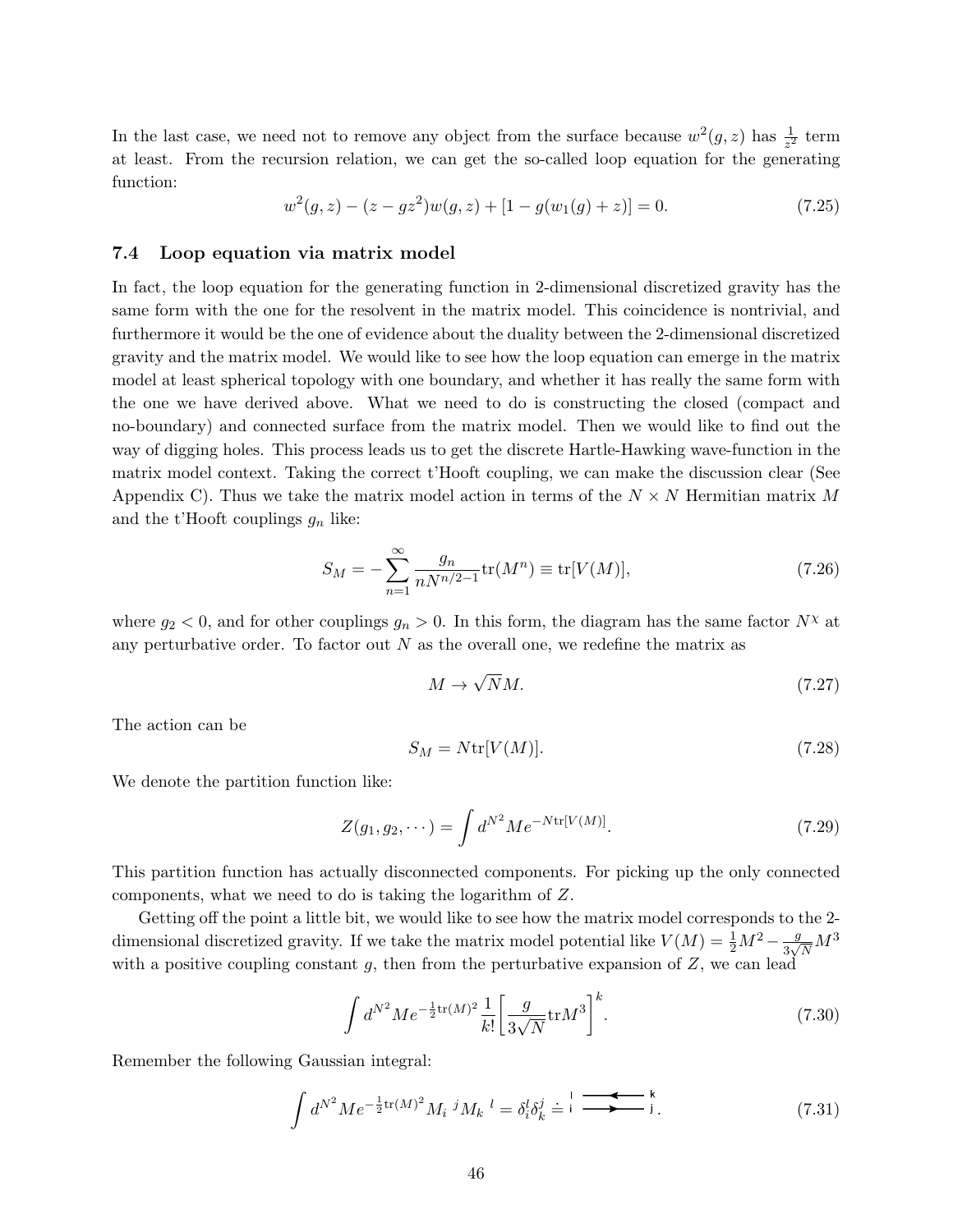By using this as Wick contraction, we can write the (connected or disconnected) vacuum diagrams. 1  $\frac{1}{k!}$  cancels the number of where to put vertices, and  $\frac{1}{n}$  cancels the number of contraction patterns. If we take the one of connected diagrams, then it can be

$$
\int d^{N^2} M e^{-\text{tr}(M)^2} \frac{1}{k!} \left[ \frac{g}{3\sqrt{N}} \text{tr} M^3 \right]^k \bigg|_{conn.} \sim g^k N^{\chi} C_T. \tag{7.32}
$$

where  $C_T$  is the symmetry factor of the diagram. Once we describe the Feynman diagram, we notice



Figure 12: The dual graph

that there is a one-to-one correspondense among the triangulated surface and the Feynman diagram in the double line notation (See Figure 12). More precisely, the number of loops  $\mathcal{I}$ , propagators  $P$ , and vertices V in the matrix model correspond to the number of vertices V, edges E, and faces  $F$  in the 2-dimensional dynamical triangulation, respectively. The Feynman diagrams written by the matrix model picture have the originated from the fact that the matrix  $M$  is hermite so that propagators have an orientation. Thus in the dual picture, this orientation must be taken over, which does not conflict with our setting that in the continuum limit the surface must be orientable.  $C_T$  corresponds to the symmetry factor of a triangulation T. As we have seen, the duality of the matrix model and the 2-dimensional discretized gravity seems to be true at the graphical level. In fact, by the following discussion, we will see the duality also seems to be true as to the loop equation.

Now, turning our attention to the primary discussion. We define the expectation value of arbitrary observable as

$$
\langle \mathcal{O}(M) \rangle \equiv \frac{1}{Z} \int d^{N^2} M e^{-N \text{tr}[V(M)]} \mathcal{O}(M). \tag{7.33}
$$

The merit of considering the general potential  $tr[V(M)]$  is that we can take the coupling  $g_n$  as the source of  $tr M<sup>n</sup>$ . That is

$$
\frac{d}{dg_n} \log Z(g_1, g_2, \cdots) = \frac{N}{n} \langle \text{tr} M^n \rangle.
$$
 (7.34)

Of course  $\langle \text{tr} M^n \rangle$  has only connected graphs. The reason why we consider such an expectation value is that  $\langle \frac{1}{N} \rangle$  $\frac{1}{N}$ tr $M^n$  creates the all possible surfaces with one boundary which consists of n edges (or links). For instance, taking a look at the graph of  $V = 10$  ( $F = 10$ ) with one boundary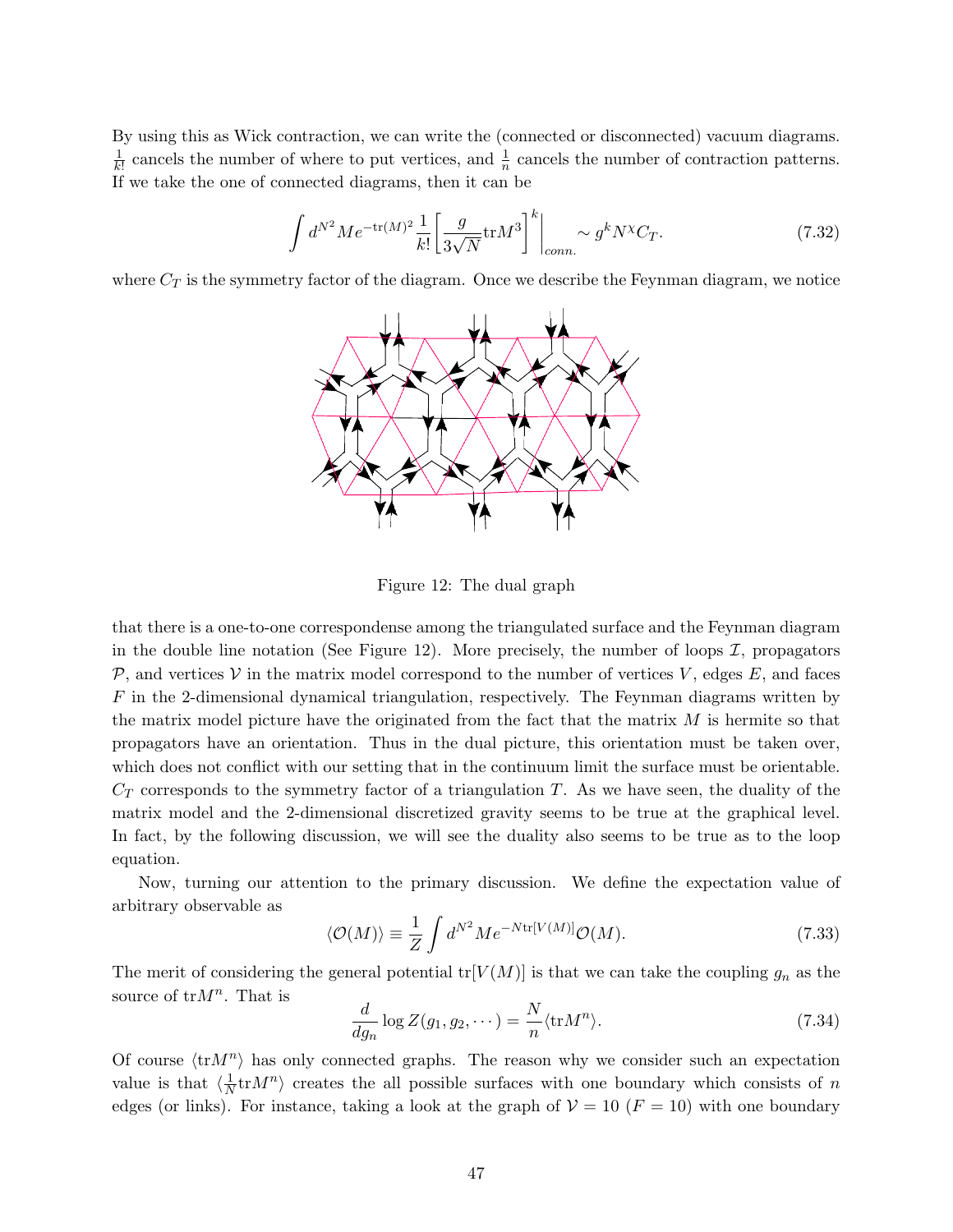(corresponds to removing the 8-sided polygons from the discretized surface). For simplicity, we take the potential as  $V(M) = N(\frac{1}{2}M^2 - \frac{g}{3}M^3)$ . That is

$$
\frac{1}{Z} \int d^{N^2} M e^{-\frac{1}{2} N \text{tr}(M)^2} \frac{1}{10!} \left[ \frac{gN}{3} \text{tr}(M)^3 \right]^{10} \left[ \frac{1}{N} \text{tr}(M^8) \right]. \tag{7.35}
$$

The graphical expression can be seen in Figure 13. Similarly, we can add one more boundary:



Figure 13: The triangulated surface with one boundary

$$
\frac{1}{N^2} \langle \text{tr} M^m \text{tr} M^n \rangle.
$$

But this has disconnected parts. The connected parts can be derived by

$$
\frac{1}{N^2} \langle \text{tr} M^m \text{tr} M^n \rangle_{conn.} = \frac{1}{N^2} \langle \text{tr} M^m \text{tr} M^n \rangle - \frac{1}{N^2} \langle \text{tr} M^m \rangle \langle \text{tr} M^n \rangle. \tag{7.36}
$$

In fact, this is just the discrete analogue of the Hartle-Hawking wave functional with 2 boundaries. In general, we can define the generating function for the b-boundary correlators:

$$
w(z_1, \dots, z_b) \equiv N^{b-2} \sum_{m_1, \dots, m_b = 0}^{\infty} \frac{\langle \text{tr} M^{m_1} \dots \text{tr} M^{m_b} \rangle_{conn.}}{z_1^{m_1 + 1} \dots z_b^{m_b + 1}}
$$

$$
= N^{b-2} \left\langle \text{tr} \frac{1}{z_1 - M} \dots \text{tr} \frac{1}{z_b - M} \right\rangle_{conn.} \tag{7.37}
$$

We introduce the complex  $z_i$  because it is good for us to take the analytic continuation when we calculate the generating function. The above one is the general form of the discrete analogue of the Laplace-transformed Hartle-Hawking wave functional. Now we try to get the loop equation for one boundary case. The generating function for one-boundary correlator is

$$
w(z) = \frac{1}{N} \left\langle \text{tr} \frac{1}{z - M} \right\rangle = \frac{1}{N} \sum_{i=1}^{N} \left\langle \frac{1}{z - \lambda_i} \right\rangle,\tag{7.38}
$$

where  $\lambda_i$  is the eigenvalue of M. This is often called *resolvent* of the matrix M. We also introduce the density of the eigenvalue  $\lambda_i$  of M:

$$
\rho(\lambda) = \frac{1}{N} \left\langle \sum_{i=1}^{N} \delta(\lambda - \lambda_i) \right\rangle, \tag{7.39}
$$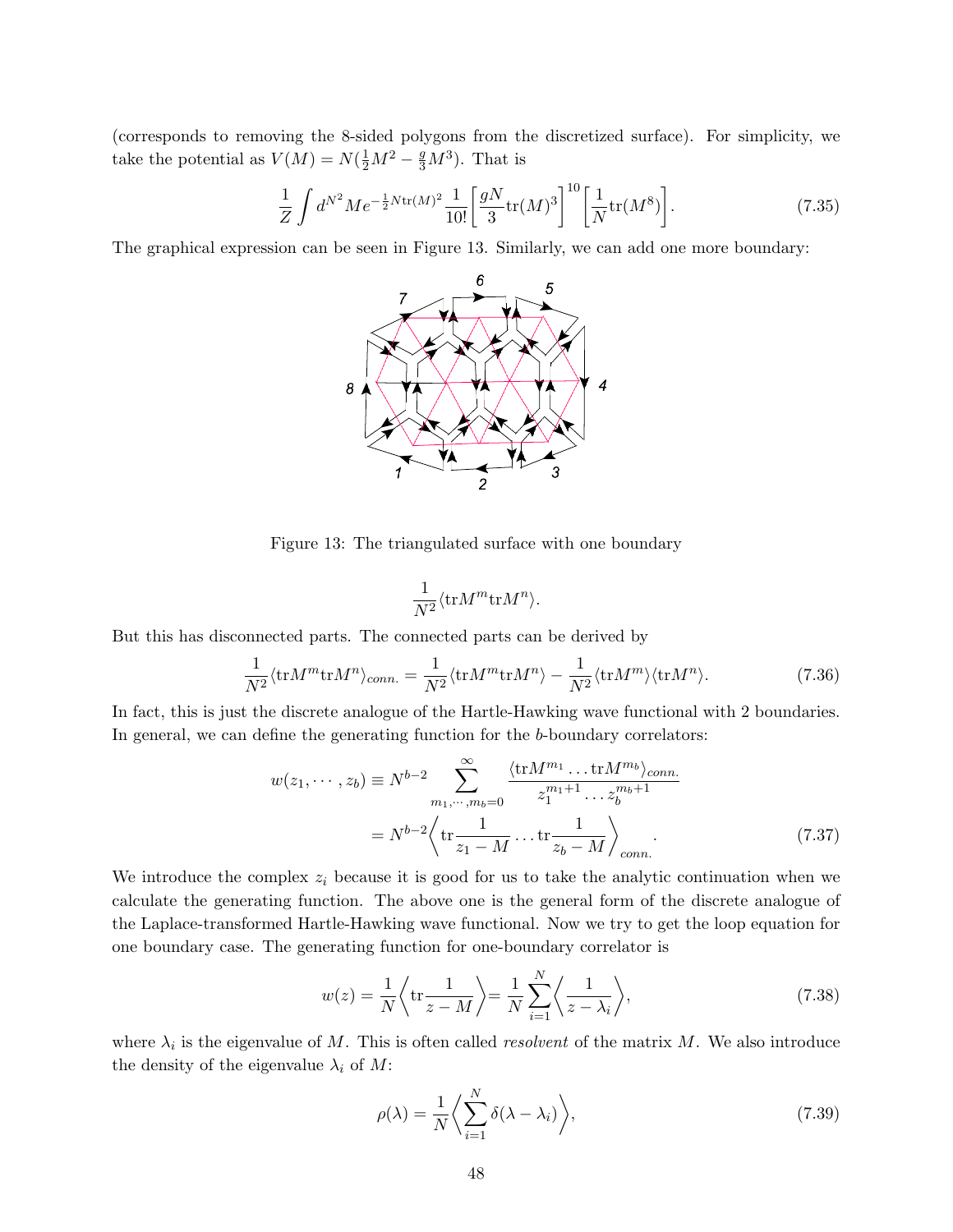where

$$
1 \equiv \int_{-\infty}^{\infty} d\lambda \rho(\lambda). \tag{7.40}
$$

By using this density, the resolvent can be written by

$$
w(z) = \int_{-\infty}^{\infty} d\lambda \frac{\rho(\lambda)}{z - \lambda}.
$$
 (7.41)

In the following discussion, we take the potential as

$$
V(M) = N \left[ \frac{1}{2} M^2 - \frac{g}{n} M^n \right].
$$
 (7.42)

For convenience, we factor out the 'tHooft coupling, and the correct shift is

$$
M \to g^{\frac{1}{2-n}} M. \tag{7.43}
$$

This leads

$$
S_M = \frac{N}{g^{\frac{2}{n-2}}} \left[ \frac{1}{2} \text{tr}(M^2) - \frac{1}{n} \text{tr}(M^n) \right] \tag{7.44}
$$

$$
\equiv \frac{N}{g^{\frac{2}{n-2}}}[\text{tr}V(M)].\tag{7.45}
$$

The partition function is then

$$
Z(g) = \int d^{N^2} M e^{-S_M}
$$
  
= 
$$
\int \prod_i d\lambda_i \left[ \prod_{i < j} (\lambda_i - \lambda_j)^2 \right] \exp \left[ -\frac{N}{g^{\frac{2}{n-2}}} \text{tr} V(M) \right]
$$
  
= 
$$
\int \prod_i d\lambda_i \exp \left[ -\frac{N}{g^{\frac{2}{n-2}}} \text{tr} V(M) + \sum_{i \neq j} \log |\lambda_i - \lambda_j| \right]
$$
  
\equiv 
$$
\int \prod_i d\lambda_i e^{S_{eff}}.
$$
 (7.46)

Our interest is about the spherical topology (genus 0), and such a condition is equivalent to the planar limit in the matrix model. Thus we take the large-N limit, and the leading contribution can be evaluated by the saddle point method, that is  $\frac{dS_{eff}}{d\lambda_i} = 0$ .  $1/N$  expansion in the large-N matrix model corresponds to  $\hbar$  expansion in the quantum mechanics so that this saddle point approximation can be called WKB approximation. This leads

$$
\frac{1}{g^{\frac{2}{n-2}}}V'(\lambda_i) = \frac{2}{N} \sum_{j \neq i} \frac{1}{\lambda_i - \lambda_j},\tag{7.47}
$$

where  $V'(\lambda_i)$  is the derivative of  $V(\lambda_i)$  with respect to  $\lambda_i$ . We try to rewrite this equation of motion into the more useful form. To do that, multiplying the equation of motion by  $\frac{1}{N}$  $\frac{1}{\lambda_i - z}$ , and summing up with respect to  $i$ , we get

$$
\frac{1}{Ng^{\frac{2}{n-2}}} \sum_{i} \frac{V'(\lambda_i)}{\lambda_i - z} = \frac{2}{N^2} \sum_{i} \sum_{j \neq i} \frac{1}{\lambda_i - z} \frac{1}{\lambda_i - \lambda_j}.
$$
 (7.48)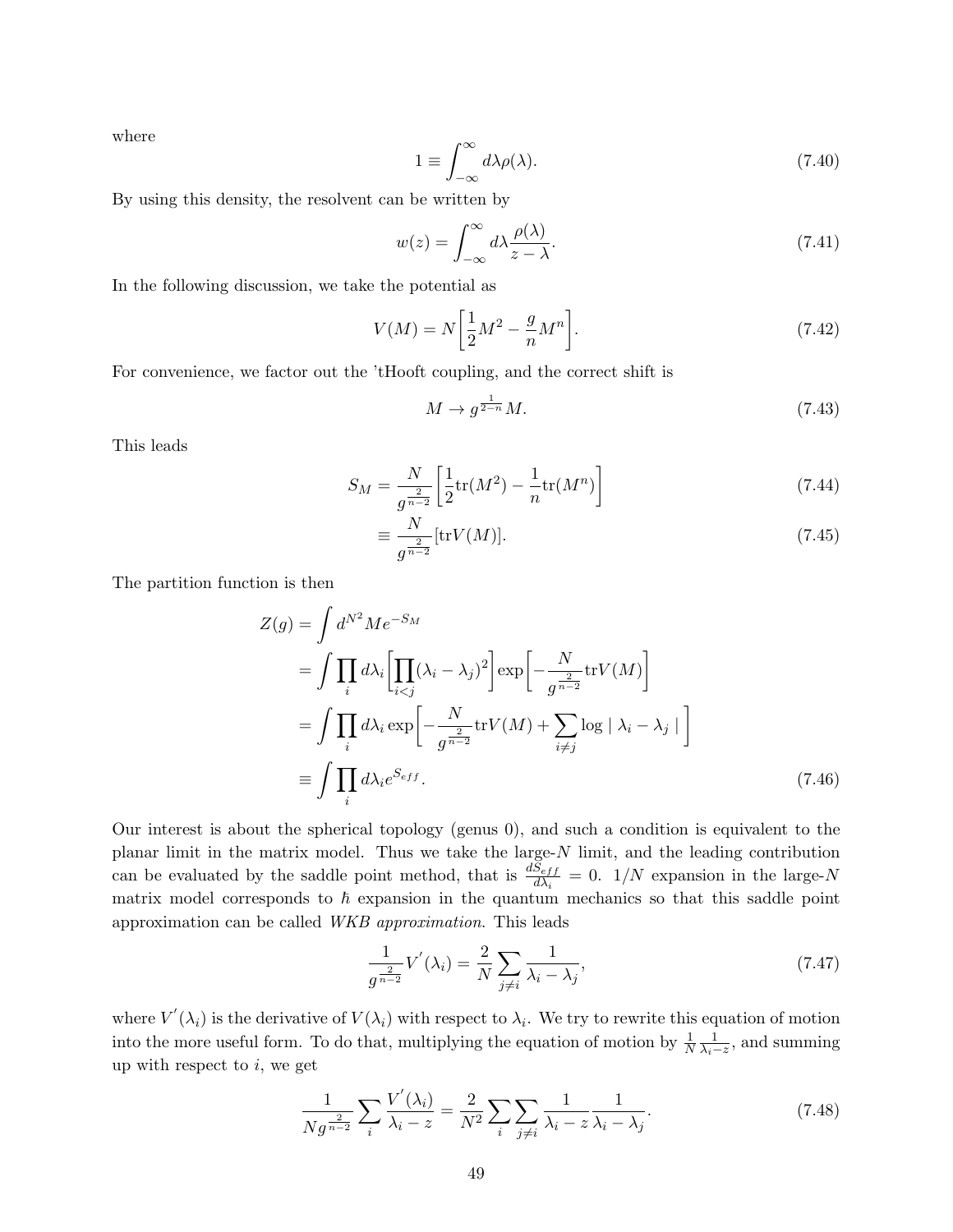The left hand side is

$$
\frac{1}{Ng^{\frac{2}{n-2}}} \sum_{i} \frac{V'(\lambda_i)}{\lambda_i - z} = -\frac{1}{Ng^{\frac{2}{n-2}}} \sum_{i} \left( \frac{V'(\lambda_i)}{z - \lambda_i} - \frac{V'(z)}{z - \lambda_i} \right) - \frac{1}{Ng^{\frac{2}{n-2}}} \sum_{i} \frac{V'(z)}{z - \lambda_i}
$$

$$
= -\frac{1}{Ng^{\frac{2}{n-2}}} \sum_{i} \frac{V'(\lambda_i) - V'(z)}{z - \lambda_i} - \frac{1}{g^{\frac{2}{n-2}}} w(z) V'(z).
$$

The right hand side is

$$
\frac{2}{N^2} \sum_{i} \sum_{j \neq i} \frac{1}{\lambda_i - z} \frac{1}{\lambda_i - \lambda_j} = \frac{1}{N^2} \sum_{i} \sum_{j \neq i} \left( \frac{1}{\lambda_i - z} \frac{1}{\lambda_i - \lambda_j} - \frac{1}{\lambda_j - z} \frac{1}{\lambda_i - \lambda_j} \right)
$$

$$
= -\frac{1}{N^2} \sum_{i} \sum_{j \neq i} \frac{1}{(\lambda_i - z)(\lambda_j - z)}
$$

$$
= -\frac{1}{N^2} \left[ \sum_{i,j} \frac{1}{(\lambda_i - z)(\lambda_j - z)} - \sum_{i=i} \frac{1}{(\lambda_i - z)^2} \right]
$$

$$
= -w^2(z) + \frac{1}{N} w'(z).
$$

Combining the above results, we get the loop equation for the resolvent in the matrix model:

$$
w^{2}(z) - \frac{1}{N}w^{'}(z) - \frac{1}{g^{\frac{2}{n-2}}}w(z)V'(z) + \frac{1}{Ng^{\frac{2}{n-2}}} \sum_{i} \frac{V'(z) - V'(\lambda_{i})}{z - \lambda_{i}} = 0.
$$
 (7.49)

If we use the density of eigenvalues, then we also have

$$
w^{2}(z) - \frac{1}{N}w^{'}(z) - \frac{1}{g^{\frac{2}{n-2}}}w(z)V^{'}(z) + \frac{1}{g^{\frac{2}{n-2}}}\int d\lambda \rho(\lambda)\frac{V^{'}(z) - V^{'}(\lambda)}{z - \lambda} = 0.
$$
 (7.50)

For instance, let us calculate  $n = 3$  case,  $V(M) = \frac{1}{2}M^2 - \frac{1}{3}M^3$ , in the large-N limit. Under the shift,  $z \to gz$  and  $\lambda \to g\lambda$ , the loop equation becomes

$$
w^{2}(z) - (z - gz^{2})w(z) + \left[1 - g\left(\int d\lambda \rho(\lambda)(\lambda + z)\right)\right] = 0.
$$
 (7.51)

We can also notice

$$
\int d\lambda \rho(\lambda) \lambda = \frac{1}{N} \sum_{i=1}^{N} \langle \lambda_i \rangle = \frac{1}{N} \langle \text{tr} M \rangle.
$$
 (7.52)

We have already known that  $\frac{1}{N} \langle \text{tr}M \rangle$  shows the all possible connected and discretized surfaces with one boundary. Remember the loop equation for the generating function in the 2-dimensional discretized gravity (7.25):

$$
w^{2}(g, z) - (z - gz^{2})w(g, z) + [1 - g(w_{1}(g) + z)] = 0.
$$

Comparing the two, if

$$
w_1(g) = \frac{1}{N} \langle \text{tr} M \rangle,
$$

then the two loop equations are exactly the same. Of course we can understand that the above equality is true. Thus at last we can see the two loop equations derived by different roots are just the same form at the level of genus 0 and one boundary. This is the strong evidence of the duality between the 2-dimensional discretized gravity and the matrix model.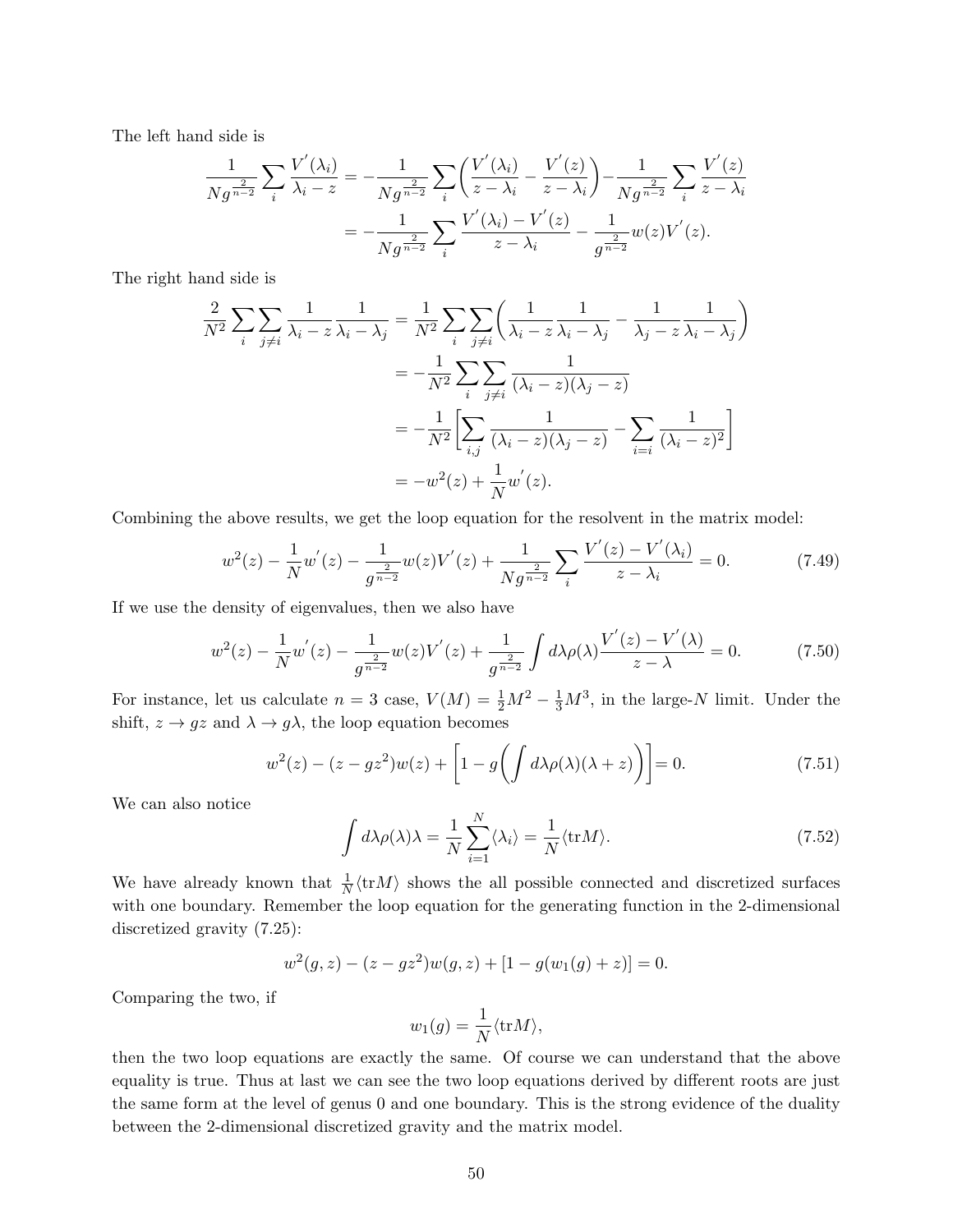## 7.5 Loop insertion operator

Once we can solve the generating function for one-boundary correlator, we can derive the generating function for any boundary correlators via *the loop insertion operator*. In other words, we can punch any number of holes on the surface as we desire. Such a great operator can be defined by

$$
\frac{d}{dV(z)} \equiv \sum_{k=1}^{\infty} \frac{k}{z^{k+1}} \frac{d}{dg_k}.
$$
\n(7.53)

The resolvent can be written down as follows:

$$
w(z_1) = \frac{1}{N} \sum_{k_1=0}^{\infty} \frac{\langle \text{tr} M^{k_1} \rangle}{z_1^{k_1+1}}
$$
  
=  $\frac{1}{N} \frac{1}{Z(g_1, g_2, \dots)} \sum_{k_1=0}^{\infty} \left[ \int \frac{d^{N^2} M}{z_1^{k_1+1}} e^{-\frac{1}{2}M^2} \sum_{l_1, l_2, \dots}^{\infty} \left\{ \frac{1}{l_1!} (\sqrt{N} g_1 \text{tr} M)^{l_1} \right\} \left\{ \frac{1}{l_2!} \left( \frac{g_2}{2} \text{tr} M^2 \right)^{l_2} \right\}$   
 $\times \dots \times \left\{ \frac{1}{l_m!} \left( \frac{g_m}{m N^{m/2-1}} \text{tr} M^m \right)^{l_m} \right\} \times \dots (\text{tr} M^{k_1}) \right].$  (7.54)

Then we act the loop insertion operator to  $w(z_1)$ :

$$
\frac{d}{dV(z_2)}w(z_1) = \frac{1}{N} \frac{1}{Z(g_1, g_2, \cdots)} \sum_{k_1=0}^{\infty} \left[ \int \frac{d^{N^2}M}{z_1^{k_1+1}} e^{-\frac{1}{2}M^2} \times \sum_{l_1, l_2, \cdots}^{\infty} \left\{ \frac{1}{l_1!} (l_1 g_1^{l_1-1}) (\sqrt{N} \text{tr} M)^{l_1} \right\} \frac{1}{z_2} \cdots (\text{tr} M^{k_1}) \right] + \cdots \n+ \frac{1}{N} \frac{1}{Z(g_1, g_2, \cdots)} \sum_{k_1=0}^{\infty} \left[ \int \frac{d^{N^2}M}{z_1^{k_1+1}} e^{-\frac{1}{2}M^2} \sum_{l_1, l_2, \cdots}^{\infty} \cdots \right. \n\left. \times \left\{ \frac{1}{l_m!} (l_m g_m^{l_m-1}) \left( \frac{1}{mN^{m/2-1}} \text{tr} M^m \right)^{l_m} \right\} \frac{m}{z_2^m} \times \cdots (\text{tr} M^{k_1}) \right] \n= \sum_{k_1=0}^{\infty} \frac{1}{N z_1^{k_1+1}} \left\{ \left[ \frac{\sqrt{N} \text{tr} M}{z_2} + \frac{\text{tr} M^2}{z_2^2} + \cdots + \frac{\text{tr} M^m}{N^{m/2-1} z_2^m} + \cdots \right] (\text{tr} M^{k_1}) \right\}_{conn.} \n= \sum_{k_1, k_2=0}^{\infty} \left\langle \frac{\text{tr} M^{k_1} \text{tr} M^{k_2}}{z_1^{k_1+1} z_2^{k_2+1}} \right\rangle_{conn.}
$$
\n(7.55)

In the last line, we have shifted,  $M \rightarrow$ √  $\overline{N}M$  and  $z_1 \to N^{\frac{k_1}{k_1+1}}z_1$ . We derive the surface with two boundaries from the connected surface with one boundary so that derived surface is also connected. By the same discussion, we can get the generating function for any numbers of loops:

$$
w(z_1, \dots, z_b) = \frac{d}{dV(z_b)} \frac{d}{dV(z_{b-1})} \dots \frac{d}{dV(z_2)} w(z_1).
$$
 (7.56)

We would like to dwell on the relation between  $w(z)$  in the matrix model and  $w(g, z)$  in the 2-dimensional discretized gravity. For now we know

$$
w(z) = \frac{1}{N} \left\langle \text{tr} \frac{1}{z - M} \right\rangle = \sum_{k,l=0}^{\infty} w_{k,l} \frac{g^k}{z^{l+1}} = w(g, z). \tag{7.57}
$$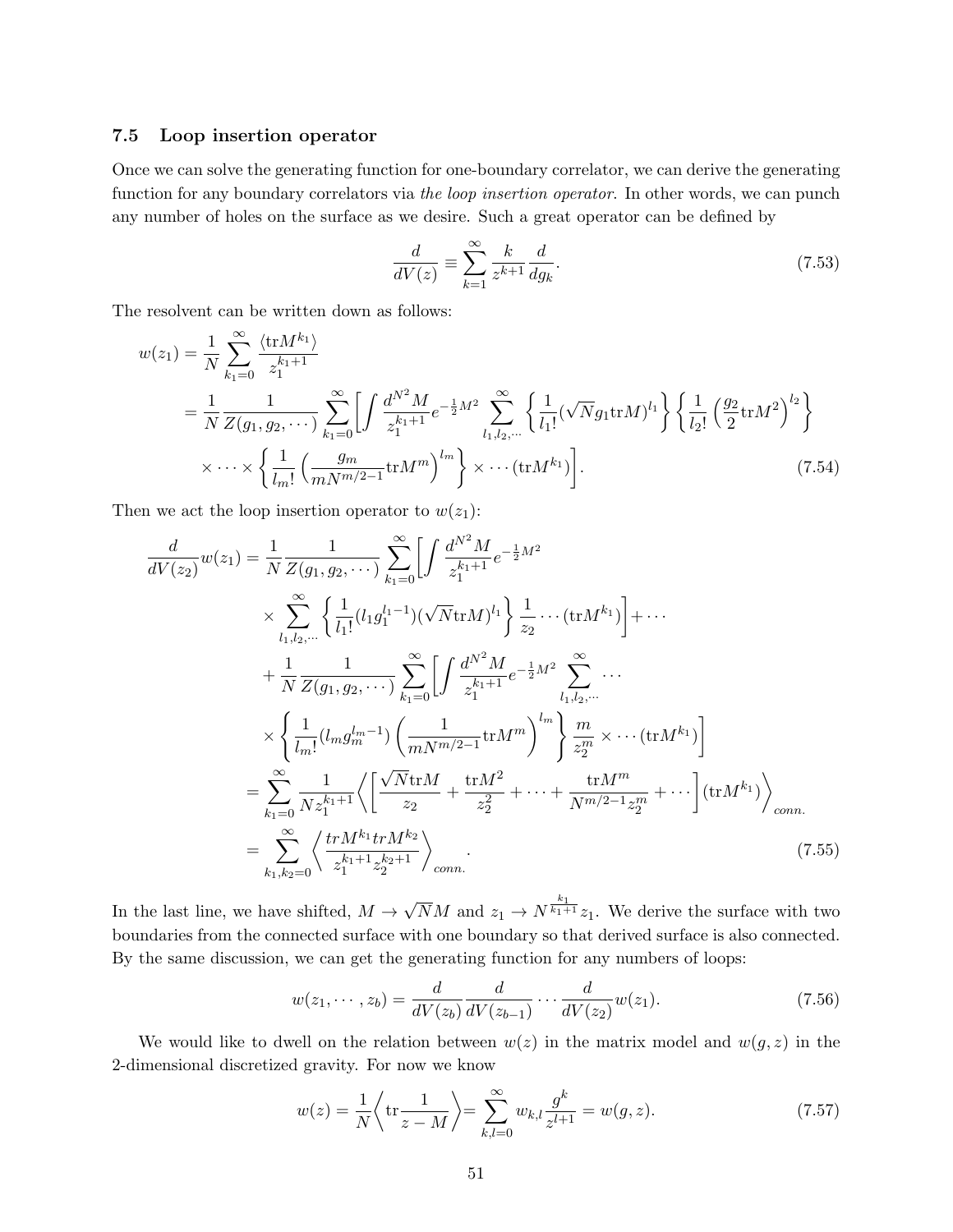where the potential of the matrix model is  $\frac{1}{2}M^2 - \frac{g}{\sqrt{N}}M^3$ . How about the case with arbitrary boundary? To check this, operating the loop insertion operator to  $w(g, z)$ , we would like to consider about the outcome. However if we try to construct the multi-boundary case  $w(q, z_1, \dots, z_b)$  via the loop insertion operator, then we are forced to extend our unrestricted triangulation to the more general form. Namely, we discretize the surface with not only triangles and the double links but also multi-polygons. To make this procedure go, we redefine the generating function in the 2-dimensional discretized gravity like:

$$
w(g, z) \equiv \sum_{l, k_1, \dots, k_n = 0}^{\infty} w_{\{k_j\}, l} \frac{\prod_{j=1}^{\infty} g_j^{k_j}}{z^{l+1}},
$$
\n(7.58)

where  $g_i$  means the coupling constant of  $i$ -gon. In this case, we find

$$
\frac{d}{dV(z_2)}w(g, z_1) = \sum_{j=1}^j \frac{j}{z_2^{j+1}} \frac{d}{dg_j} w(g, z_1)
$$
\n
$$
= \sum_{l, \{k_j\}} \sum_j \frac{j}{z_2^{j+1}} \frac{k_j}{z_1^{l+1}} \left[ \prod_{i \neq j}^{\infty} g_i^{k_i} \right] g_j^{k_j - 1} w_{\{k_j\}, l}.
$$
\n(7.59)

This can be lead as follows. Acting the loop insertion operator corresponds to removing the jgon from the  $k_j$  possible j-gons and choosing the marked link from the j possible links. Thus d  $\frac{d}{dV(z_2)}w(g, z_1)$  is really deserved to  $w(g, z_1, z_2)$ . By the recursive procedure, we get that the generating function of the multi-boundaries can be derived by the loop insertion operator. From this consequence, it is valid to suppose that

$$
w(z_1, \dots, z_b) = N^{b-2} \left\langle \text{tr} \frac{1}{z_1 - M} \dots \text{tr} \frac{1}{z_b - M} \right\rangle_{conn.}
$$
  
= 
$$
\sum_{\{l_j\}, \{k_j\}} \left[ \prod_{i=1}^b \frac{1}{z_i^{l_i+1}} \right] \left[ \prod_{m=1}^\infty g_m^{k_m} \right] w_{\{l_j\}, \{k_j\}} = w(g, z_1, \dots, z_b).
$$
 (7.60)

## 7.6 Solving the loop equation

We would like to uncover the secrets embedded in the structure of the loop equation. At first, we focus on the spherical topology with one boundary. As we have seen, the loop equation of the 2-dimensional dynamical triangulation has the same form as that of the matrix model with the potential  $V(M) = \frac{1}{2}M^2 - \frac{g}{3\sqrt{2}}$  $\frac{g}{3\sqrt{N}}M^3$ . In fact, in the continuum limit, the solution of the loop equation does not depend on what types of polygons we use in the regularized theory, the universality. Although one may feel a kind of uneasy, we try to solve the loop equation for the 2-dimensional gravity regularized by m-gons  $(\frac{g_m}{m}M^m)$  and the double links  $(\frac{1}{2}M^2)$  by using the matrix model. As the conclusion, we will get to know the continuum limit is truely universal. This time, we explicitly distinguish the propagator  $\frac{1}{2}M^2$  and the 2-point interaction  $\frac{g_2}{2}M^2$ . As our starting action we take

$$
S_M = N \left[ \frac{1}{2} \text{tr} M^2 - \sum_{i=1}^n \frac{g_n}{n} \text{tr} M^n \right] \equiv N \text{tr}[V(M)].
$$

In this setting, the loop equation in the large N-limit is

 $\iota$ 

$$
v^{2}(z) - V'(z)w(z) + Q(z) = 0,
$$
\n(7.61)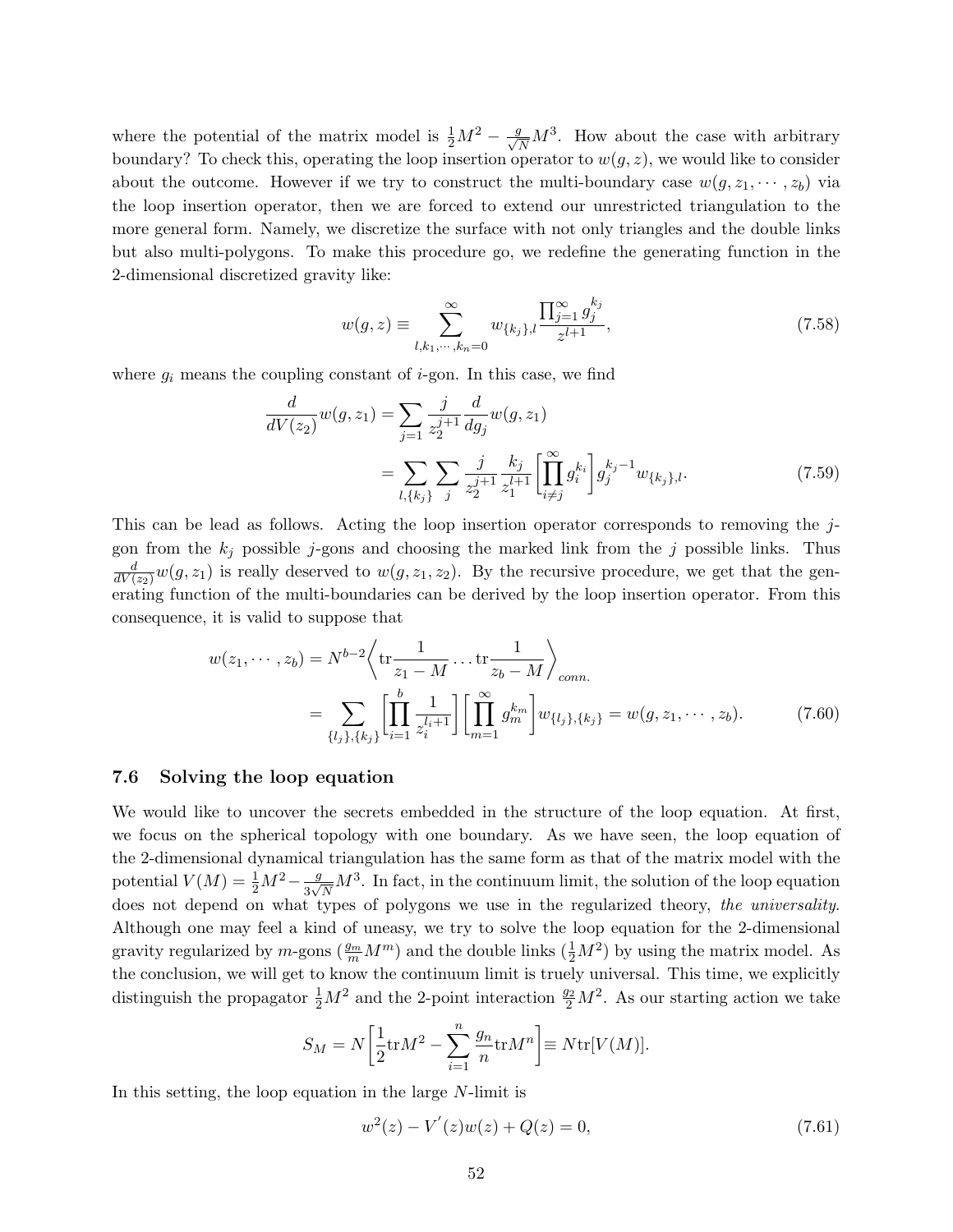where

$$
Q(z) = \frac{1}{N} \sum_{i=1}^{N} \frac{V'(z) - V'(\lambda_i)}{z - \lambda_i}.
$$
 (7.62)

Sinse in the large-N limit we can ignore the differential of  $w(z)$ , the abstract solution is easily derived by

$$
w(z) = \frac{1}{2} \left( V'(z) \pm \sigma(z) \right),\tag{7.63}
$$

where

$$
\sigma(z) = \sqrt{V'^2(z) - 4Q(z)}.
$$
\n(7.64)

There are three points when we get the explicit form of the above solution:

- $\sigma^2(z)$  is the polynomial of degree  $2(n-1)$ .
- $w(z)$  is analytic in the complex z-plane except for the vicinities of cuts and infinity.
- $\bullet \ w(z) \sim \frac{1}{z}$  $\frac{1}{z}$  in the large z.

Above three items are the key ideas for the determination of the solution.

Let us see the first one. We can notice that  $V^{'2}(z)$  is the polynomial of degree  $2(n-1)$ , and  $Q(z)$  is also polynomial of degree  $n-2$ . Thus we get

$$
\sigma^{2}(z) = V'^{2}(z) - 4Q(z)
$$
  
=  $A_{1}z^{2(n-1)} + A_{2}z^{2(n-2)} + \dots + f_{1}z^{n-2} + f_{2}z^{n-3} + \dots,$  (7.65)

where  $A_i$ s and  $f_i$ s are the coefficients. This tells us the very interesting feature:

$$
\sigma(z) \equiv C \sqrt{\prod_{i=1}^{n-1} (z - c_{i+})(z - c_{i-})}
$$
\n(7.66)

$$
\equiv D(z) \sqrt{\prod_{i=1}^{n-2} (z - c_{i+})(z - c_{i-})}
$$
\n(7.67)

:  
\n
$$
\equiv M(z)\sqrt{(z-c_{+})(z-c_{-})}.
$$
\n(7.68)

where C is some constant,  $D(z)$  is the polynomial of degree one, and  $M(z)$  is the polynomial of degree  $n-2$ . That is to say, we can adjust the number of branch points( $z = c_+$ ,  $c_-$ ) by hand. In the following discussion, we treat only with the one-cut solutions.

Next, if the support of  $\rho(\lambda)$  is confined to a finite interval  $[c_-, c_+]$ , then  $w(z)$  is the analytic function in the complex z-plane except the vicinity of cuts and infinity. This can be checked as follows. We introduce the formula of the  $\delta$ -function:

$$
\delta(\lambda - \lambda_i) = \frac{1}{2\pi i} \left( \frac{1}{\lambda_i - \lambda - i0} - \frac{1}{\lambda_i - \lambda + i0} \right).
$$
 (7.69)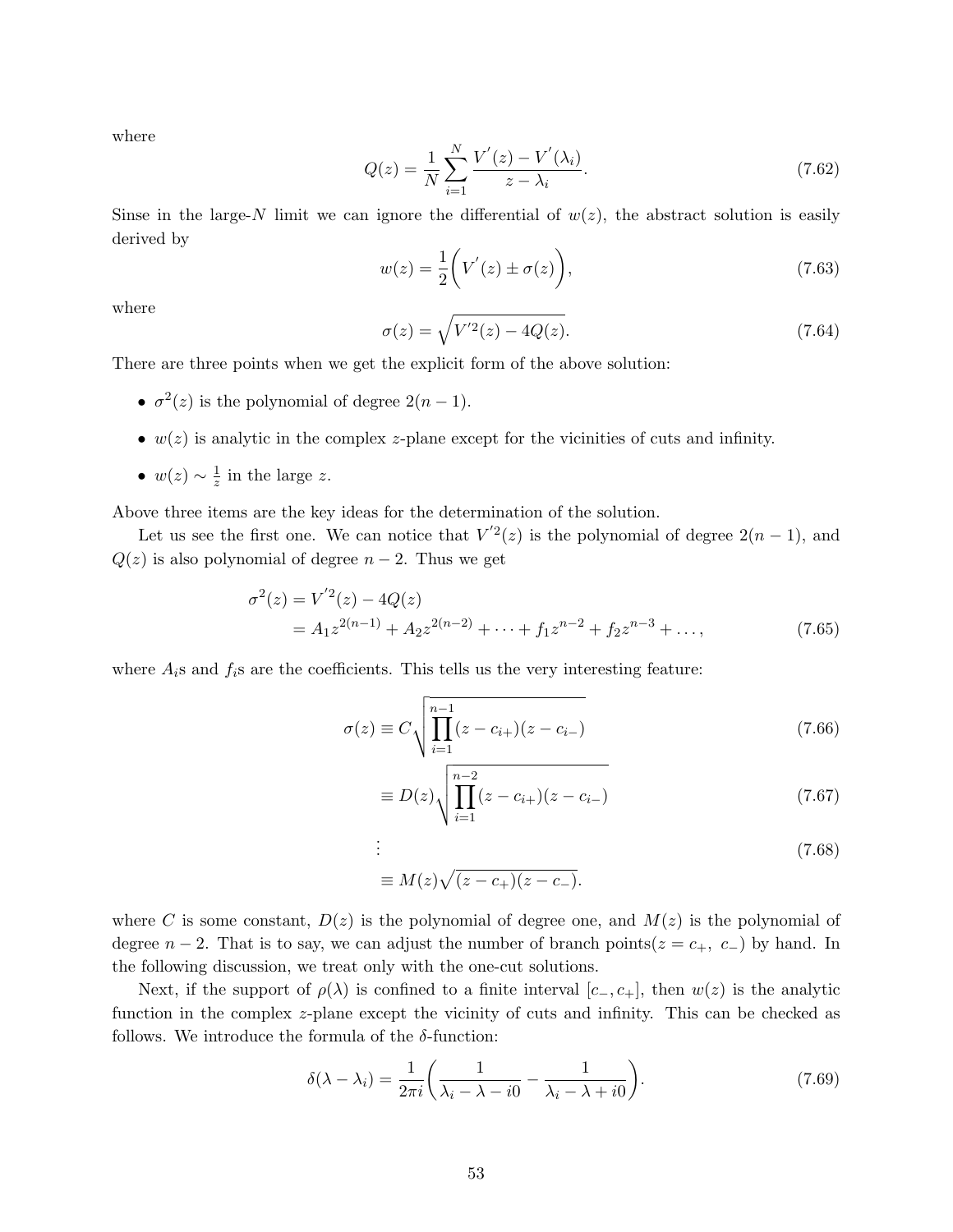Using this formula, the density can be rewritten by

$$
\rho(\lambda) = \frac{1}{N} \left\langle \sum_{i=1}^{N} \delta(\lambda - \lambda_i) \right\rangle
$$
  
= 
$$
\frac{1}{2\pi i} \int d\lambda' \left( \frac{\rho(\lambda')}{\lambda' - \lambda - i0} - \frac{\rho(\lambda')}{\lambda' - \lambda + i0} \right)
$$
  
= 
$$
\frac{1}{2\pi i} [w(\lambda + i0) - w(\lambda - i0)].
$$
 (7.70)

Thus  $w(z)$  really has the discontinuity near the eigenvalues.

The last, if we expand  $w(z)$  around  $|z| \gg |c_{\pm}|$ , then we get

$$
w(z) = \int_{-\infty}^{\infty} \rho(\lambda) \frac{d\lambda}{z - \lambda}
$$
  
=  $\frac{1}{z} \int_{-\infty}^{\infty} \rho(\lambda) \left(1 - \frac{\lambda}{z}\right)^{-1} d\lambda$   
=  $\frac{1}{z} + \frac{1}{z^2} \frac{1}{N} \langle trM \rangle + \mathcal{O}\left(\frac{1}{z^3}\right).$  (7.71)

In fact, this condition restricts sign in front of  $\sigma(z)$  to minus one, and the structure of it as we will see.



Figure 14: The one-cut graphical relation for  $n = 4$ 

In this thesis, we focus on the 1-cut solution as we mentioned before. As a starter, we try to find out the structure of  $M(z)$ , which is the great useful tool when we take the continuum limit. First, we would like to introduce three types of paths in the complex  $\omega$ -plane. Those are  $c_1, c_2$ , and  $c_3$ , which are the contour along the cut, the one around  $z$ , and the one to infinity, respectively.

Going off a tangent a little bit, by using the contour argument, we rewrite the loop equation. Remembering the loop equation in the large-N limit:

$$
w^{2}(z) - V'(z)w(z) + Q(z) = 0,
$$

and its solution:

$$
w(z) = \frac{1}{2} \bigg( V'(z) - M(z) \sqrt{(z - c_+)(z - c_-)} \bigg),
$$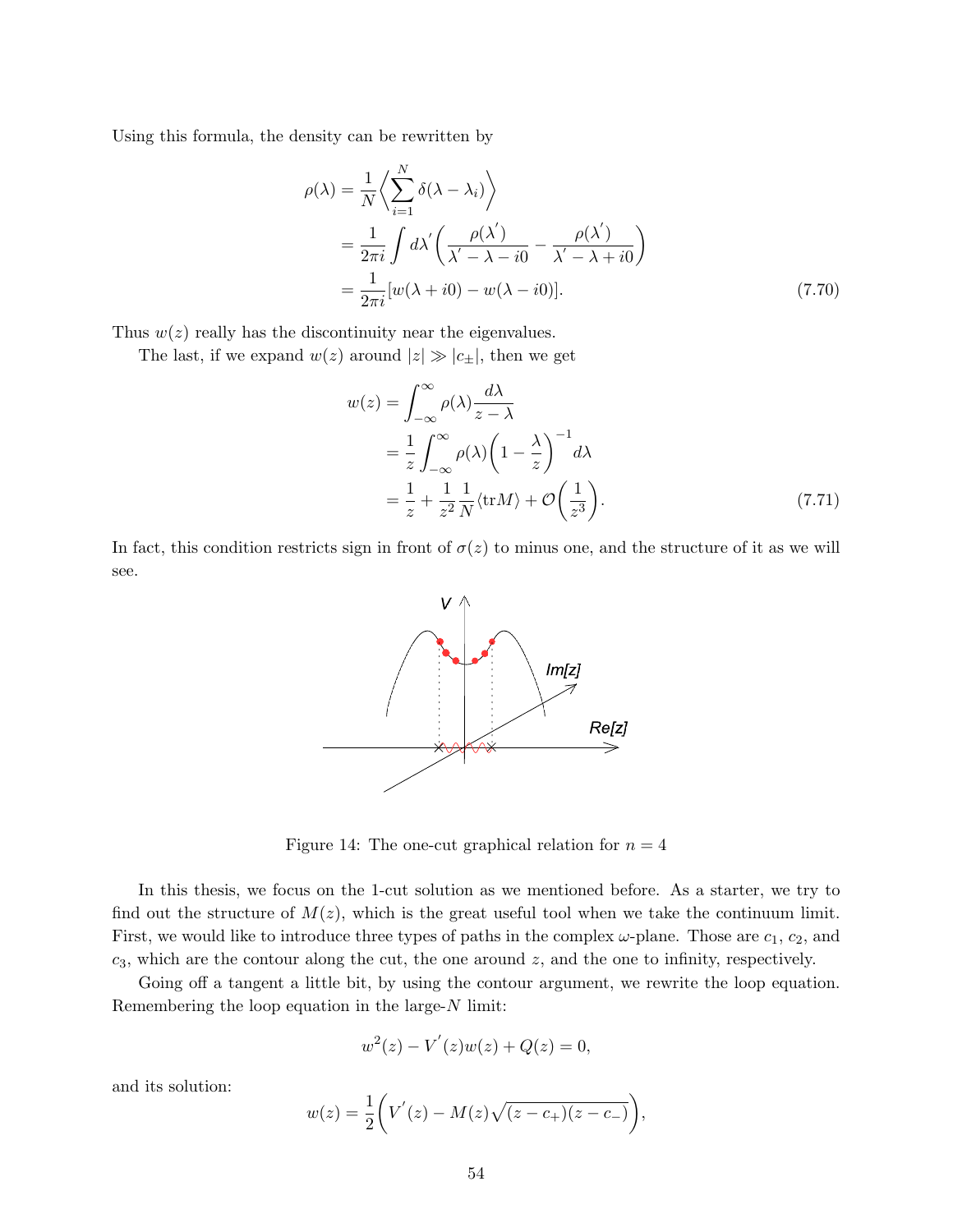

Figure 15: Three paths in the complex  $\omega$ -plane

where we take the minus sign in front of  $M(z)$ , in short we shift the ambiguity of the sign to  $M(z)$ , then we can notice that  $\prime$ 

$$
\oint_{c_1} \frac{d\omega}{2\pi i} \frac{V'(\omega)}{z - \omega} w(\omega) = w^2(z). \tag{7.72}
$$

This is because

$$
\oint_{c_1} \frac{d\omega}{2\pi i} \frac{V'(\omega)}{z - \omega} w(\omega) = \oint_{c_3 - c_2} \frac{d\omega}{2\pi i} \frac{V'(\omega)}{z - \omega} w(\omega)
$$
\n
$$
= V'(z)w(z) + \oint_{c_3} \frac{d\omega}{2\pi i} \frac{V'(\omega)}{z - \omega} w(\omega)
$$
\n
$$
\sim V'(z)w(z) + \oint_{c_3} \frac{d\omega}{2\pi i} \frac{V'(\omega)}{z - \omega} \left[ \frac{Q(\omega)}{V'(\omega)} \right]
$$
\n
$$
= V'(z)w(z) - Q(z). \tag{7.73}
$$

The above equation is the another form of the loop equation in the large-N limit.

Now let us find out the more detailed form of  $M(z)$  [20]. If we transpose the solution of  $w(z)$ in  $|z|\gg |c_\pm|,$  we get

$$
M(z) = \frac{-2w(z) + V'(z)}{\sqrt{(z - c_{+})(z - c_{-})}}
$$

$$
\sim \frac{V'(z)}{\sqrt{(z - c_{+})(z - c_{-})}}.
$$

Using this, we find

$$
M(z) = \oint_{c_3} \frac{d\omega}{2\pi i} \frac{M(\omega)}{\omega - z} \sim \oint_{c_3} \frac{d\omega}{2\pi i} \frac{1}{\omega - z} \left( \frac{V'(\omega)}{\sqrt{(\omega - c_+)(\omega - c_-)}} \right).
$$
 (7.74)

In the following, we treat above  $\sim$  as =. It is good for us to introduce two new functions:

$$
M_k(c_-,c_+,g) \equiv \oint_{c_1} \frac{d\omega}{2\pi i} \frac{V'(\omega)}{(\omega - c_+)^{k+1/2}(\omega - c_-)^{1/2}},\tag{7.75}
$$

$$
J_k(c_-,c_+,g) \equiv \oint_{c_1} \frac{d\omega}{2\pi i} \frac{V'(\omega)}{(\omega - c_+)^{1/2}(\omega - c_-)^{k+1/2}},\tag{7.76}
$$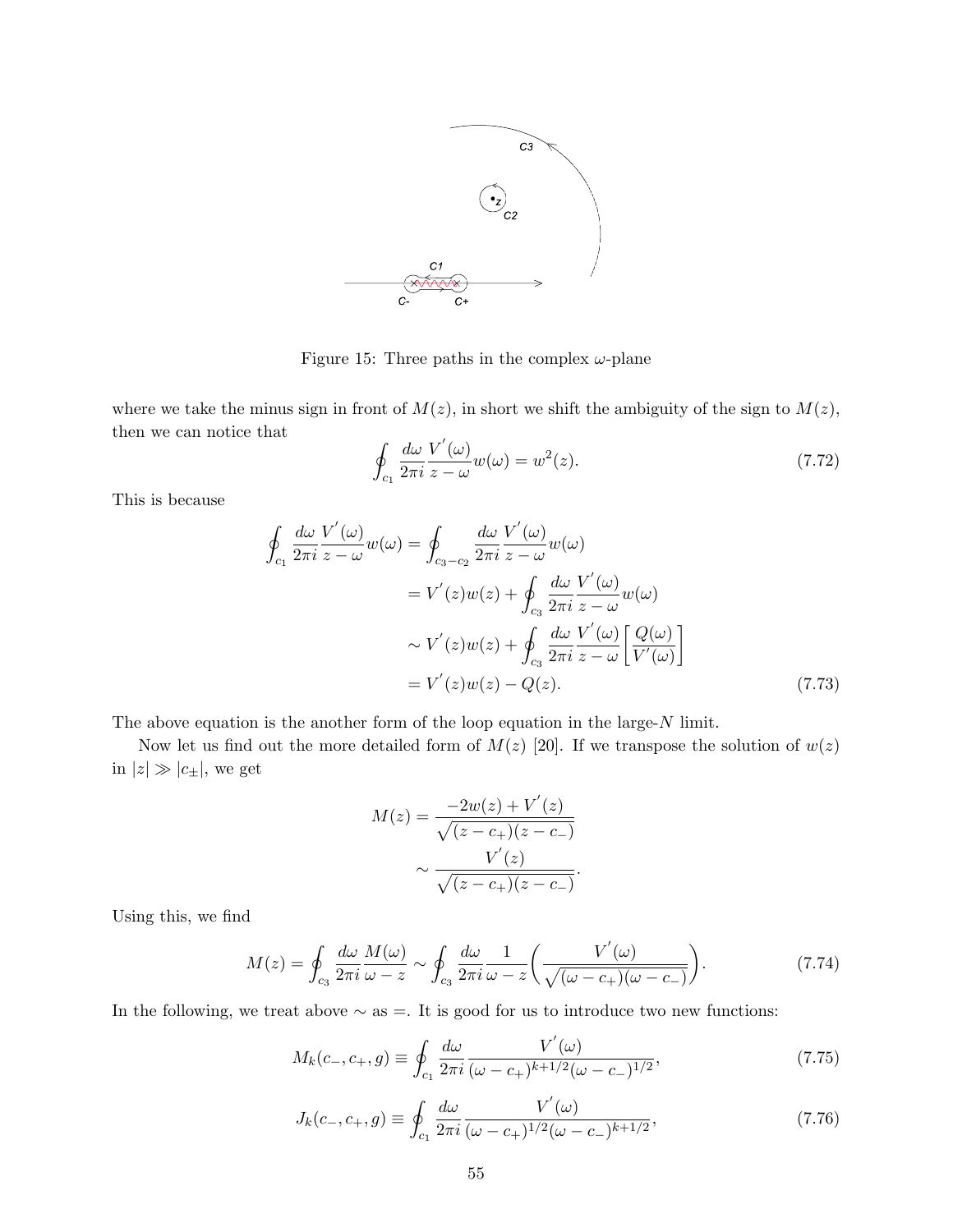where  $g_i \equiv gt_i$  with some variable  $t_i$ . These functions are called *moments*. By using  $M_k$  and  $J_k$ , we can write down  $w(z)$ :

$$
\sum_{k=1}^{n-1} M_k (z - c_+)^{k-1} = \oint_{c_1} \frac{d\omega}{2\pi i} \frac{V'(\omega)}{\sqrt{(\omega - c_+)(\omega - c_-)}} \left[ \sum_{k=1}^{n-1} \frac{1}{\omega - c_+} \left( \frac{z - c_+}{\omega - c_+} \right)^{k-1} \right]
$$
  
= 
$$
\oint_{c_1} \frac{d\omega}{2\pi i} \frac{V'(\omega)}{\sqrt{(\omega - c_+)(\omega - c_-)}} \left[ \frac{1}{\omega - z} \left( 1 - \left( \frac{z - c_+}{\omega - c_+} \right)^{n-1} \right) \right]
$$
  
= 
$$
\oint_{c_3} \frac{d\omega}{2\pi i} \frac{V'(\omega)}{\omega - z} \frac{1}{\sqrt{(\omega - c_+)(\omega - c_-)}}
$$
  
= 
$$
M(z), \tag{7.77}
$$

and

$$
\sum_{k=1}^{n-1} J_k(z - c_-)^{k-1} = M(z).
$$
\n(7.78)

Finally, we get

$$
w(z) = \frac{1}{2} \left( V'(z) - \sum_{k=1}^{n-1} M_k (z - c_+)^{k-1} \sqrt{(z - c_+)(z - c_-)} \right)
$$
(7.79)

$$
= \frac{1}{2} \left( V'(z) - \sum_{k=1}^{n-1} J_k(z - c_-)^{k-1} \sqrt{(z - c_+)(z - c_-)} \right).
$$
 (7.80)

Further we can combine the two:

$$
w(z) = \frac{1}{2} \left( V'(z) - \sum_{k=1}^{n-1} \sqrt{(z - c_+)(z - c_-)} \left[ M_k (z - c_+)^{k-1} + J_k (z - c_-)^{k-1} \right] \right). \tag{7.81}
$$

We need to determine  $M_k$  and  $J_k$  to scale  $\frac{1}{z}$  at  $z \gg |c_{\pm}|$ . To carry it out, we need to rewrite  $w(z)$ in the different form. First, we notice

$$
M(z)\sqrt{(z-c_+)(z-c_-)} = \oint_{c_3} \frac{d\omega}{2\pi i} \frac{V'(\omega)}{\omega - z} \left(\frac{\sqrt{(z-c_+)(z-c_-)}}{\sqrt{(\omega - c_+)(\omega - c_-)}}\right)
$$

$$
= \oint_{c_1} \frac{d\omega}{2\pi i} \frac{V'(\omega)}{\omega - z} \left(\frac{\sqrt{(z-c_+)(z-c_-)}}{\sqrt{(\omega - c_+)(\omega - c_-)}}\right) + V'(z).
$$

In the second line, we changed the contour from  $c_3$  to  $c_1$  and  $c_2$ , and  $V'(z)$  is the residue at z. Putting this into the solution of  $w(z)$ , we get

$$
w(z) = \frac{1}{2} \oint_{c_1} \frac{d\omega}{2\pi i} \frac{V'(\omega)}{z - \omega} \left( \frac{\sqrt{(z - c_+)(z - c_-)}}{\sqrt{(\omega - c_+)(\omega - c_-)}} \right).
$$
 (7.82)

We can also notice

$$
\frac{\sqrt{(z-c_{+})(z-c_{-})}}{z-w} = 1 + \frac{1}{z} \left[ (w-c_{+}) + (w-c_{-}) \right] + \mathcal{O}\left(\frac{1}{z^{2}}\right). \tag{7.83}
$$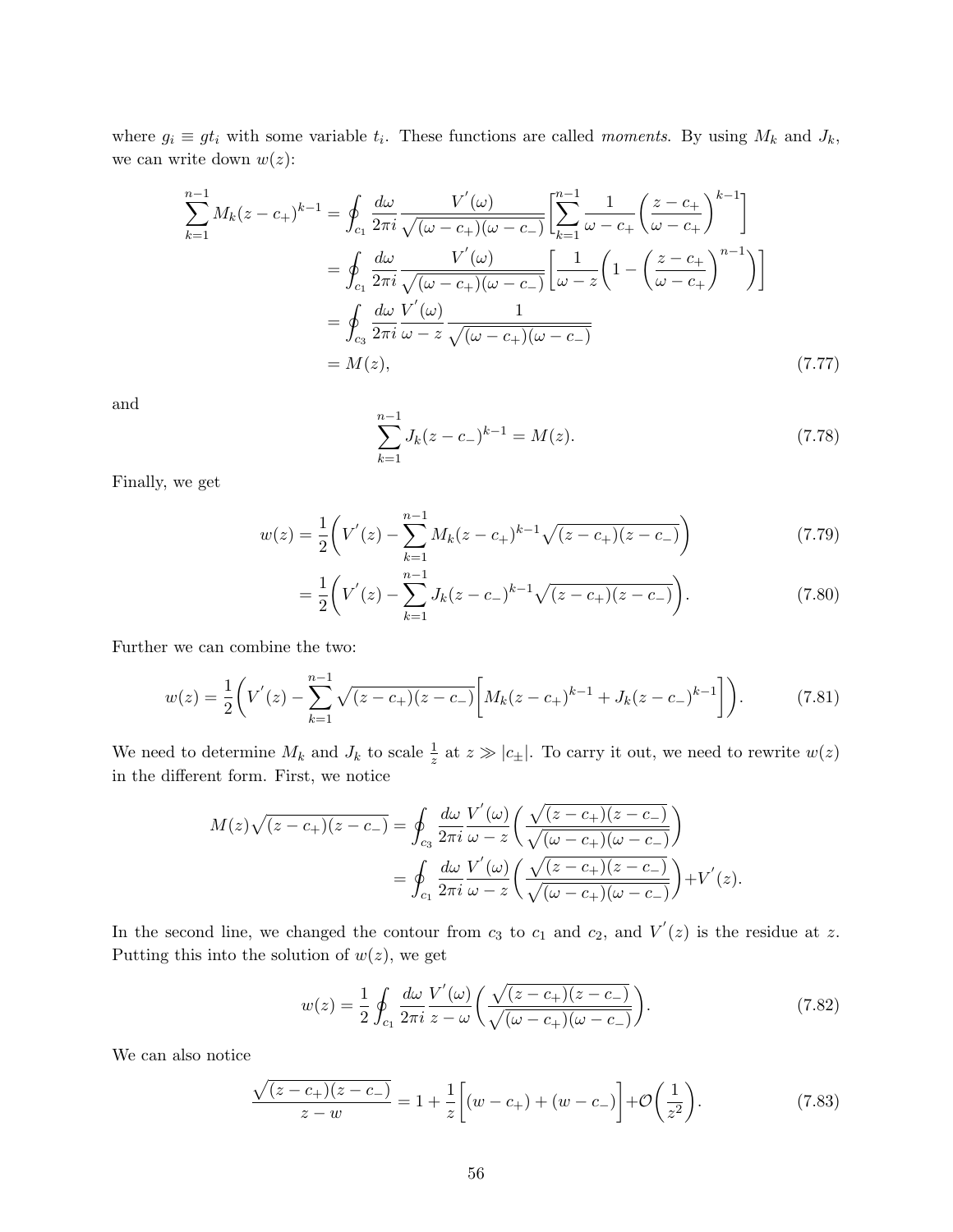Using this, we get

$$
w(z) = \frac{1}{2}M_0 + \frac{1}{z} \left( \frac{M_{-1}}{4} + \frac{J_{-1}}{4} \right) + \mathcal{O}\left(\frac{1}{z^2}\right).
$$
 (7.84)

Letting  $w(z)$  be asymptotically  $\frac{1}{z}$  in  $z \gg |c_{\pm}|$ , for example we should take

$$
M_0 = 0, \quad M_{-1} = J_{-1} = 2. \tag{7.85}
$$

In the subsequent discussions, we would like to see three interesting solutions, and figure out its physics.

#### 7.6.1 No-interaction case -branched polymer-

What is the universe with no surface? Such a universe is often called *branched polymer*. This can be generated by the following action:

$$
S_M = N \left[ \frac{1}{2} \text{tr} M^2 \right]. \tag{7.86}
$$

The corresponding loop equation in the spherical limit is

$$
w^2(z) - zw(z) + 1 = 0.
$$
\n(7.87)

This expression may be somewhat confusing because the generating function is just the same expression  $w(z)$  in the matrix model and the 2-dimensional discretized gravity. Thus we emphasize that  $w(z)$  means the generating function with no interaction in the matrix model. The solution is

$$
w(z) = \frac{1}{2} \left( z - \sqrt{(z - 2)(z + 2)} \right),\tag{7.88}
$$

where we choose the minus sign in front of  $\sqrt{(z-2)(z+2)}$  because of the asymptotic behavior,  $z \sim 1/z$  in  $z \gg 1$ . If we change the variable  $x \equiv 1/z^2$ , then we get

$$
w(z) = \frac{1}{\sqrt{x}} \left[ \frac{1 - \sqrt{1 - 4x}}{x} \right]
$$

$$
= \frac{1}{\sqrt{x}} \sum_{l=0}^{\infty} C_l x^l,
$$
(7.89)

where

$$
C_l \equiv \frac{(2l)!}{(l+1)!l!}.\tag{7.90}
$$

 $C_l$  is called *Catalan number*. The number l now represents the number of links. Let us consider the meaning of  $C_l$ . For example we can take the Catalan number as the number of possible ways to go from  $A$  to  $B$  in the lower-triangular region (see Figure 16). By using the combinations of  $U$ and  $R$  in Figure 17, we can generate the all possible branched polymers based on the double links if we assign R with going down the dotted line by one in Figure 18, similarly U with going up. Thus we can understand  $C_l = w_{2l}$  where  $w_{2l}$  means the possible ways of branched polymers. We again rewrite  $w(x)$  in the z coordinate, then we get

$$
w(z) = \sum_{l=0}^{\infty} w_{2l} \frac{1}{z^{2l+1}}.
$$
\n(7.91)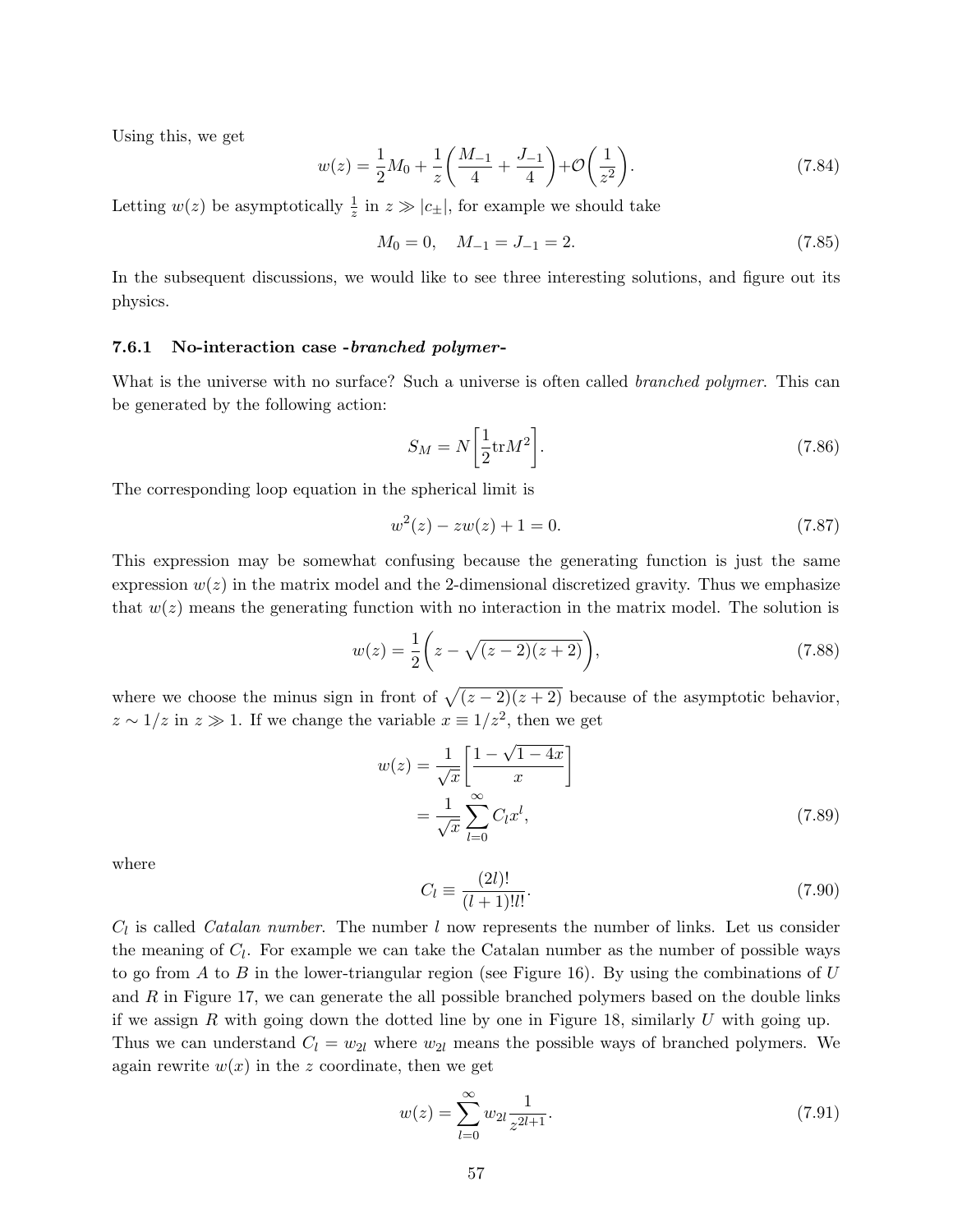

Figure 16: The graphical interpretation of the Catalan number with  $l = 4$ 



Figure 17: UURRURUR-type branched polymer with  $2l=8$ 



Figure 18: URURURUR-type branched polymer with  $2l = 8$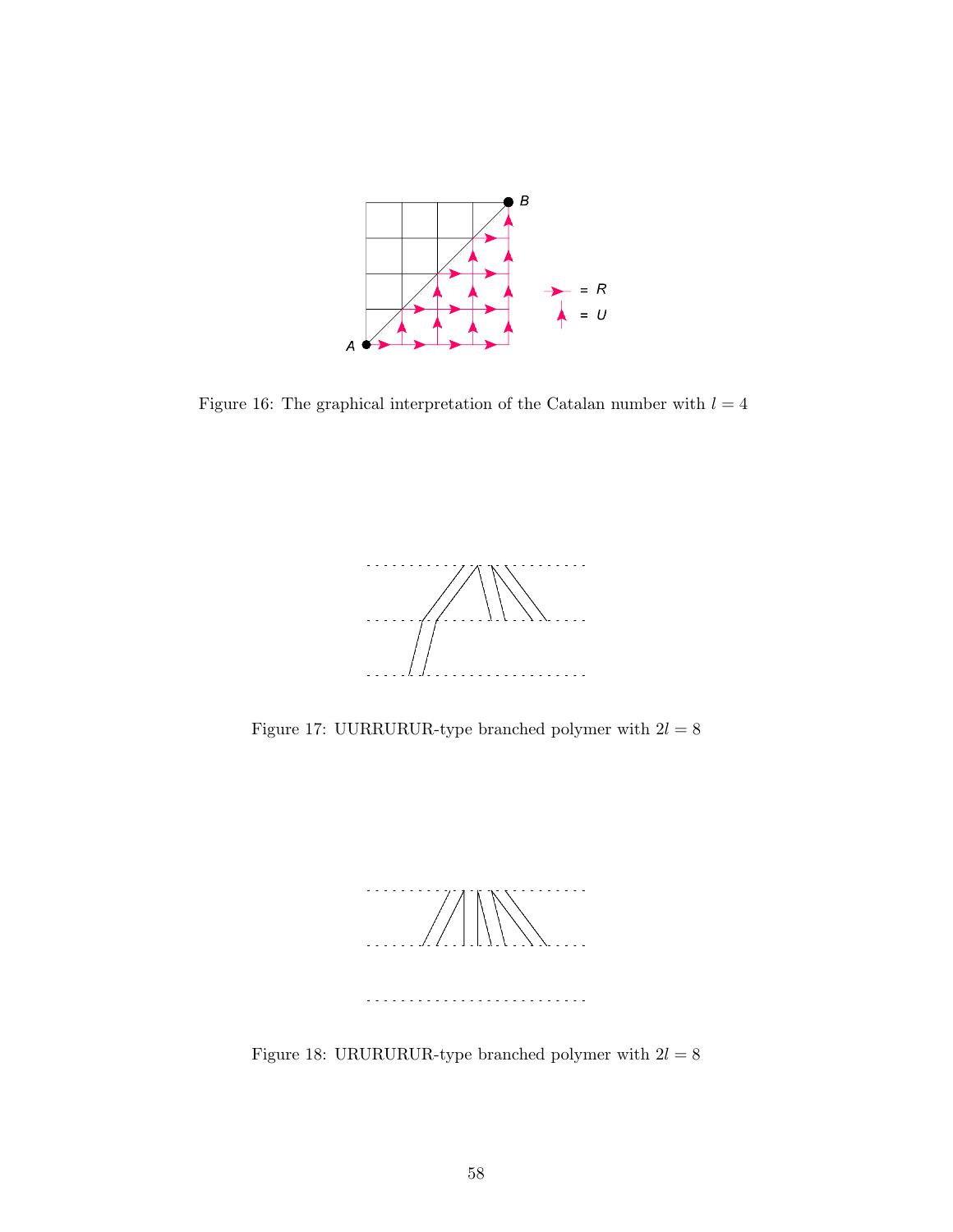From the discussion of the Catalan number, we can notice that in advance we need to choose the one link so that the graphical representation of the branched polymer must have the one marked link (see Figure 18). The double links in the branched polymer must be infinitesimaly narrow



Figure 19: The general branched polymer

because the branched polymer is just the boundary so that all the links must be connected.

#### 7.6.2 Surface induced by quartic vertices

This time, by using the quartic potential we would like to see how we can solve the loop equation as to the one-boundary case. Furthermore, we try to investigate what happens at the critical point through this example. We take our action as:

$$
S_M = N \left[ \frac{1}{2} M^2 - \frac{g}{4} M^4 \right].
$$

The general solution derived before is

$$
w(z) = \frac{1}{2} \left( V'(z) - \sum_{k=1}^{n-1} M_k (z - c_+)^{k-1} \sqrt{(z - c_+)(z - c_-)} \right).
$$

We introduce the finite size eigenvalue distribution like  $c \equiv c_+ = -c_- > 0$ . Using this information and expanding around the large  $|z|$  region, we have

$$
w(z) \sim \frac{1}{2} \left[ z^3(-g - M_3) + z^2(-M_2 + 2cM_3) + z \left( 1 - M_1 + M_2c - \frac{c^2}{2} M_3 \right) + \left( \frac{c^2}{2} M_2 - M_3c^3 \right) + \frac{1}{z} \left( \frac{c^2}{2} M_1 - \frac{c^3}{2} M_2 + \frac{5c^4}{8} M_3 \right) \right].
$$
 (7.92)

What we need to impose on this solution is  $w(z) \sim \frac{1}{z}$  $\frac{1}{z}$  in  $|z| \gg |c_{\pm}|$ . From the vanishment of cubic terms,

$$
M_3 = -g.\t\t(7.93)
$$

From quadratic terms

$$
M_2 = -2cg.\t\t(7.94)
$$

This does not contradict with the vanishment of zero-th terms. From linear terms

$$
M_1 = -\frac{3}{2}c^2g + 1.\tag{7.95}
$$

Plugging these values, we get

$$
w(z) = \frac{1}{2} \left[ z - gz^3 + \left( \frac{1}{2} c^2 g + gz^2 - 1 \right) \sqrt{z^2 - c^2} \right].
$$
 (7.96)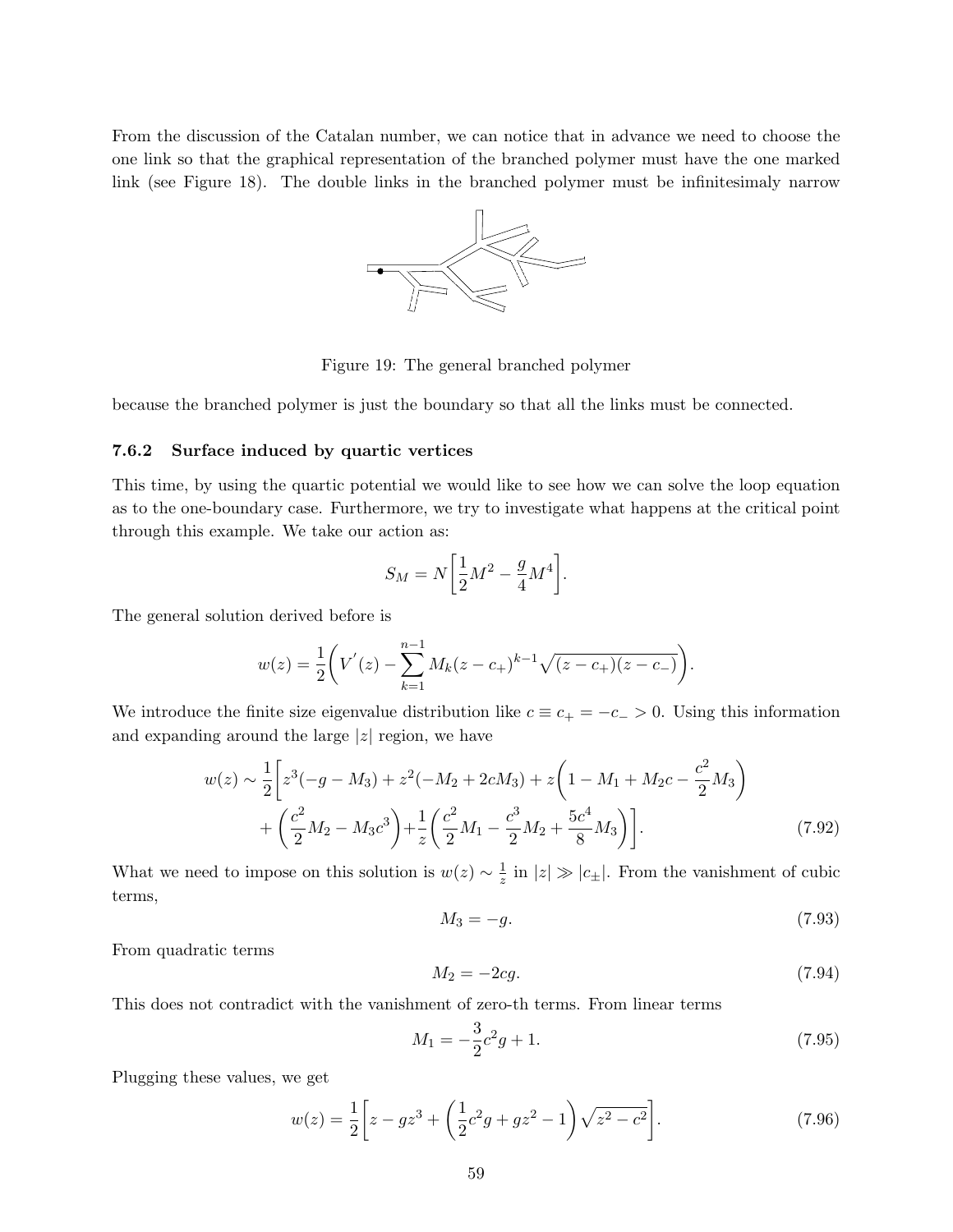The last requirement that the coefficient of  $1/z$  is one restricts the above solution by

$$
3gc^4 - 4c^2 + 16 = 0.\t(7.97)
$$

We can solve this with respect to  $c^2$ , and the solution is

$$
c^2 = \frac{2 - 2\sqrt{1 - 12g}}{3g}.\tag{7.98}
$$

In the above, we have taken the signature of the singular part of  $c^2$  to be analytic at  $g = 0$  (Thr branched polymer) where the branched polymer phase exists. From this result, we can understand that the resolvent  $w(z)$  is analytic in the vicinity of  $g = 0$ , and this becomes singular at

$$
g_c = \frac{1}{12}.\tag{7.99}
$$

This is the coupling constant at the critical point. Such a singularity is originated with  $c^2(g)$ . We know that the value  $\pm c(g_c)$  means the branch point, the end of the cut, and the value is

$$
c_c \equiv c(g_c) = \sqrt{\frac{2}{3g_c}} = 2\sqrt{2}.
$$
\n(7.100)

Let us clarify what happens at this critical point more precisely. At the critical point,  $M_1$  becomes

$$
M_1(g_c) = 0.\t\t(7.101)
$$

This implies that the analytic structure of  $w(z)$  changes at the critical point:

$$
w(z(g_c)) = \frac{1}{2} \left[ z - g_c z^3 + g_c (z^2 - c_c^2)^{3/2} \right].
$$
\n(7.102)

For any potential, this does take place. Namely, at the critical point  $M_1$  becomes zero, which means that the variation of the fractional power in  $w(z)$ . If we go over the critical value  $g_c$ , then the end of the cut  $c(g)$  turns to be imaginary, that is that eigenvalues have no more real support.

#### 7.6.3 Even-sided-multi-boundary case

The last example is about the surface discretized by the even-sided polygons. First we derive the one-boundary case, and then by using the loop insertion operator we find out the multi-boundary case. We choose the one cut as  $c_{+} = -c_{-} = c$ . In this case, we find

$$
w(z) = \frac{1}{2} \left( V'(z) - M(z) \sqrt{z^2 - c^2} \right),
$$
\n(7.103)

where

$$
M(z) = \oint_{c_3} \frac{d\omega}{2\pi i} \frac{1}{\omega - z} \left( \frac{V'(\omega)}{\sqrt{\omega^2 - c^2}} \right)
$$

$$
\sim \oint_{c_3} \frac{d\omega}{2\pi i} \frac{V'(\omega)}{\omega^2 - z^2} \frac{\omega}{\sqrt{\omega^2 - c^2}}.
$$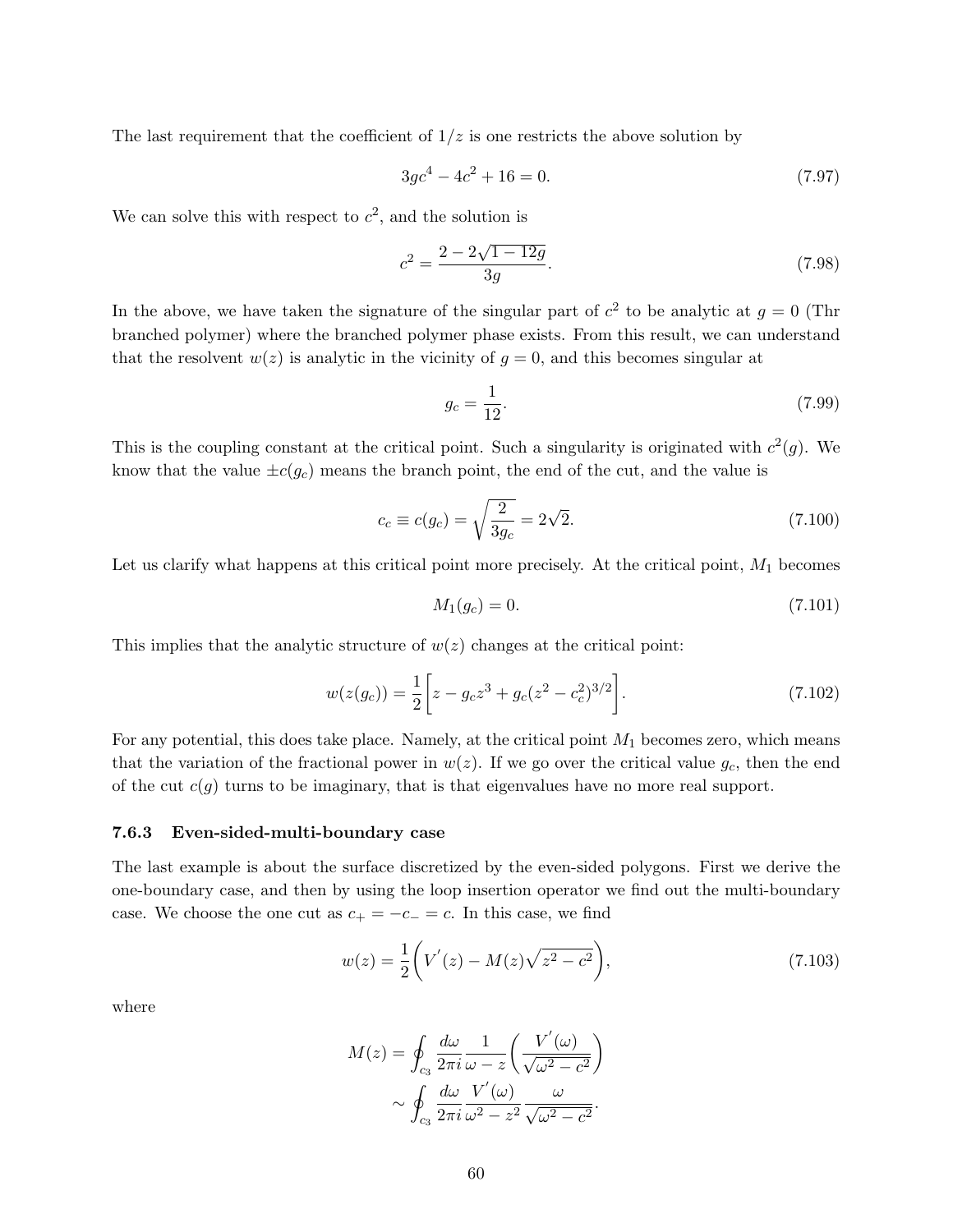Again, we take  $\sim$  as = in the following discussion. If we notice

$$
\frac{1}{\omega^2 - c^2} \sum_{k=0}^{\infty} \left( \frac{z^2 - c^2}{\omega^2 - c^2} \right)^k = \frac{1}{\omega^2 - z^2},
$$

then we get

$$
M(z) = \sum_{k=1}^{\infty} \oint_{c_1} \frac{d\omega}{2\pi i} (z^2 - c^2)^{k-1} \frac{\omega V'(\omega)}{(\omega^2 - c^2)^{k+1/2}}
$$
  
= 
$$
\sum_{k=1}^{\infty} \tilde{M}_k(c^2, g) (z^2 - c^2)^{k-1},
$$
 (7.104)

where

$$
\tilde{M}_k(c^2, g) \equiv \oint_{c_1} \frac{d\omega}{2\pi i} \frac{\omega V'(\omega)}{(\omega^2 - c^2)^{k+1/2}}.
$$
\n(7.105)

We must determine some value of  $\tilde{M}_k$  for  $w(z)$  to be  $1/z$  in  $z \gg |c|$  as before. By using the similar way as before, we get

$$
w(z) = \frac{1}{2} \oint_{c_1} \frac{d\omega}{2\pi i} \frac{\omega V'(\omega)}{z^2 - \omega^2} \sqrt{\frac{z^2 - c^2}{\omega^2 - c^2}}.
$$
 (7.106)

If we notice

$$
\frac{\sqrt{z^2 - c^2}}{z^2 - \omega^2} = \frac{1}{z} + \mathcal{O}\left(\frac{1}{z^2}\right),\tag{7.107}
$$

then we find

$$
w(z) = \frac{1}{z} \left( \frac{\tilde{M}_0(c^2, g)}{2} \right) + \mathcal{O}\left(\frac{1}{z^2}\right).
$$
 (7.108)

This must be equivalent to  $1/z + \mathcal{O}(1/z^2)$ . Thus we can find

$$
\tilde{M}_0(c^2, g) = 2.\t(7.109)
$$

Next we would like to construct the multi-boundary case by using the loop insertion operator. To begin with, we rewrite the loop insertion operator into the more useful form:

$$
\frac{d}{dV(z)} = \sum_{j=1}^{\infty} \frac{2j}{z^{2j+1}} \frac{d}{d\theta_{2j}} = \frac{\partial}{\partial V(z)} + \frac{dc^2}{dV(z)} \frac{\partial}{\partial c^2},\tag{7.110}
$$

where

$$
\frac{\partial}{\partial V(z)} = \sum_{j=1}^{\infty} \frac{2j}{z^{2j+1}} \frac{\partial}{\partial g_{2j}}.
$$
\n(7.111)

For preparation, we derive some quantities for a while. Now we take the potential as  $\frac{1}{2}M^2$  –  $\sum_j$  $\frac{g_{2j}}{2j}M^{2j}$ , which leads

$$
\frac{\partial V'(\omega)}{\partial V(z)} = -\frac{2}{z\omega} \left[ \sum_{j=i}^{\infty} j \left( \frac{\omega}{z} \right)^{2j} \right]
$$

$$
= \frac{-2z\omega}{(z^2 - \omega^2)^2}.
$$
(7.112)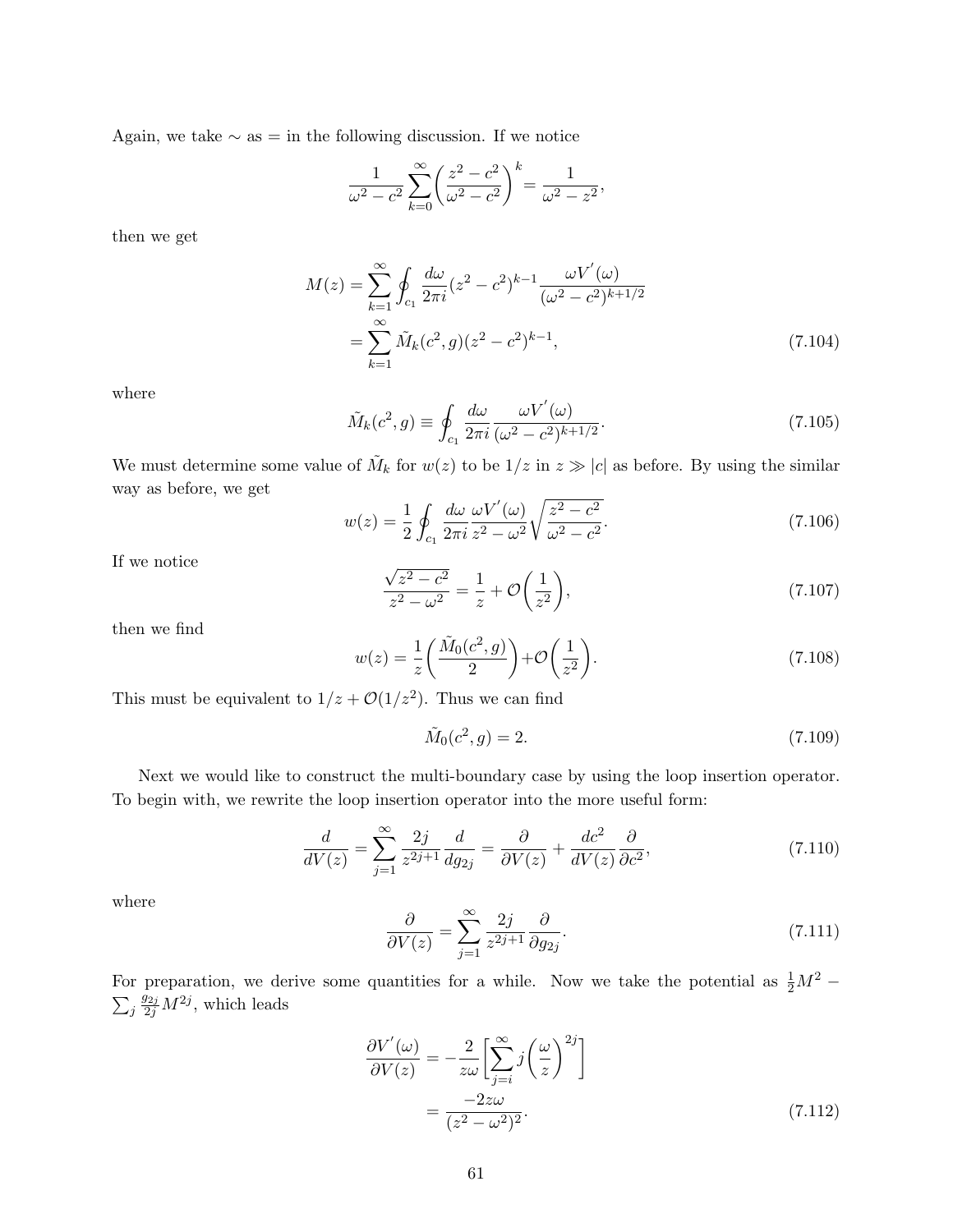In the similar manner, we get

$$
\frac{\partial \tilde{M}_k}{\partial V(z)} = \frac{\partial}{\partial z} \left[ \frac{-z}{(z^2 - c^2)^{k+1/2}} \right].
$$
\n(7.113)

From the definition of  $\tilde{M}_k$ , we get

$$
\frac{\partial}{\partial V(z)}\tilde{M}_k = (k+1)\oint_{c_3}\frac{d\omega}{2\pi i}\frac{\omega V'(\omega)}{(\omega^2 - c^2)^{k+3/2}}.
$$

This leads the recursion relation:

$$
\frac{\partial}{\partial V(z)}\tilde{M}_k = (k+1)\tilde{M}_{k+1}.
$$
\n(7.114)

By using the above equations, we get

$$
\frac{dc^2}{dV(z)} = \left(\frac{\partial \tilde{M}_0}{\partial c^2}\right)^{-1} \left(\frac{\partial \tilde{M}_0}{\partial V(z)}\right)
$$

$$
= \frac{2}{\tilde{M}_1} \frac{\partial}{\partial z} \left(\frac{-z}{\sqrt{z^2 - c^2}}\right)
$$

$$
= \frac{2}{\tilde{M}_1} \frac{c^2}{(z^2 - c^2)^{3/2}}.
$$
(7.115)

Thus the loop insertion operator can be expressed by

$$
\frac{d}{dV(z)} = \frac{\partial}{\partial V(z)} + \frac{2}{\tilde{M}_1} \frac{c^2}{(z^2 - c^2)^{3/2}} \frac{\partial}{\partial c^2}.
$$
\n(7.116)

Now we are ready to calculate the multi-boundary case. First, we try to get the 2-boundary case:

$$
w(z_1, z_2) = \frac{d}{dV(z_2)} w(z_1)
$$
  
= 
$$
\frac{1}{2(z_1^2 - z_2^2)^2} \left[ 2z_1 z_2 + z_2^2 \sqrt{\frac{z_1^2 - c^2}{z_2^2 - c^2}} + z_1^2 \sqrt{\frac{z_2^2 - c^2}{z_1^2 - c^2}} \right].
$$
 (7.117)

In the above calculation, we took a kind of technical deformation:

$$
\sum_{k=1}^{\infty} \left[ (k + \frac{1}{2}) \tilde{M}_{k+1} (z_1^2 - c^2)^{k - \frac{1}{2}} - (k - \frac{1}{2}) \tilde{M}_k (z_1^2 - c^2)^{k - \frac{3}{2}} \right]
$$
  
= 
$$
\sum_{k=1}^{\infty} \left[ (k - \frac{1}{2}) \tilde{M}_k (z_1^2 - c^2)^{k - \frac{3}{2}} - (k - \frac{1}{2}) \tilde{M}_k (z_1^2 - c^2)^{k - \frac{3}{2}} \right] + \frac{1}{2} (z_1^2 - c^2)^{-\frac{1}{2}}
$$
  
= 
$$
\frac{1}{2(z_1^2 - c^2)^{\frac{1}{2}}}.
$$
 (7.118)

Similarly we get the 3-boundary case:

$$
w(z_1, z_2, z_3) = \frac{c^4}{2\tilde{M}_1(c^2)} \left[ \frac{1}{(z_1^2 - c^2)(z_2^2 - c^2)(z_3^2 - c^2)} \right]^{3/2}.
$$
 (7.119)

By the induction, we can find the  $b$ -boundary case  $[20]$ :

$$
w(z_1, \dots, z_b) = \left(\frac{2}{\tilde{M}_1(c^2)} \frac{d}{dc^2}\right)^{b-3} \frac{1}{2c^2 \tilde{M}_1(c^2)} \prod_{k=1}^b \frac{c^2}{(z_k^2 - c^2)^{3/2}}.
$$
 (7.120)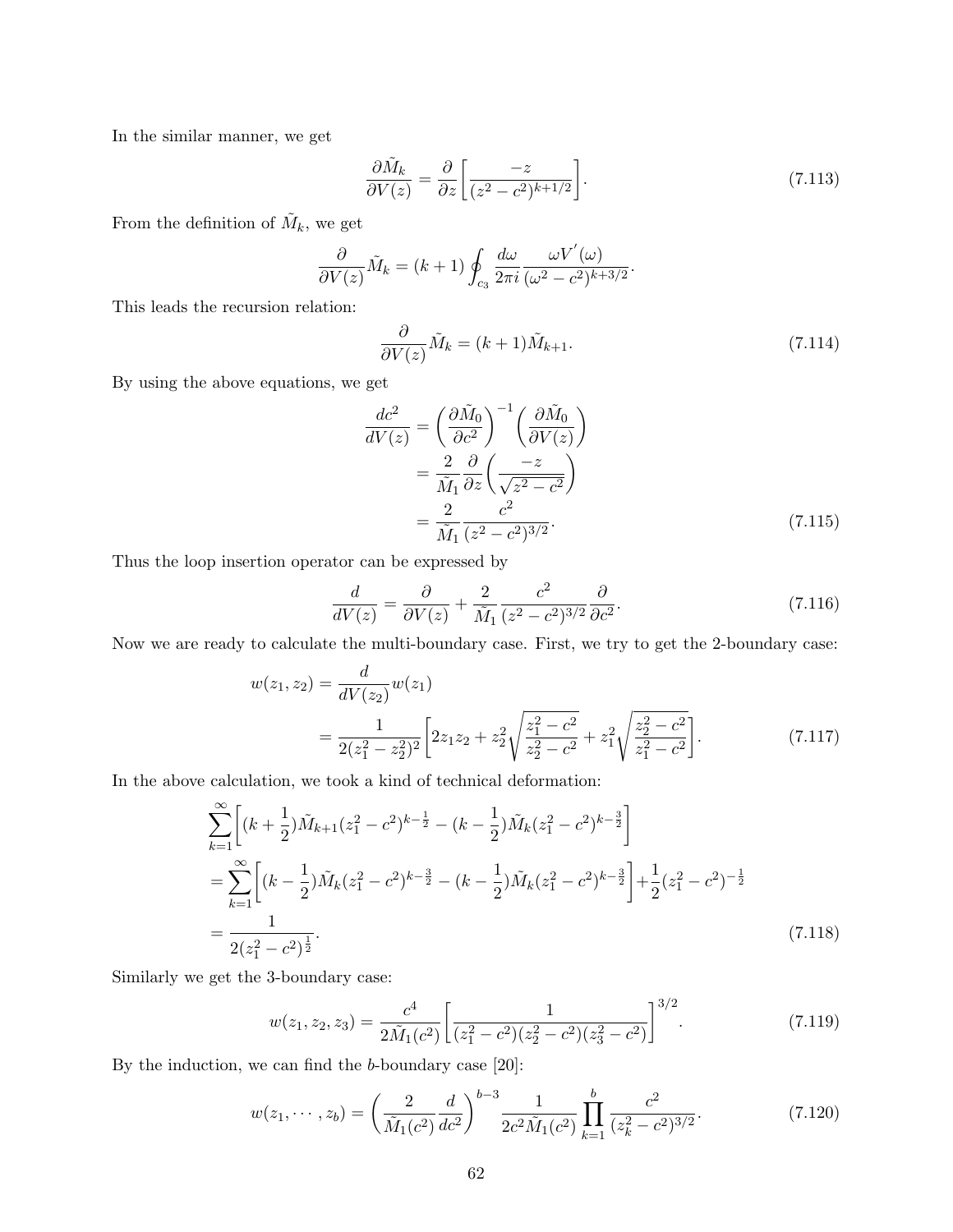# 7.7 Structure of singularity

As we have seen in the case of the surface discretized by the even-sided polygons, the singularity of the generating function is originated from  $\tilde{M}_1 = 0$ , or equivalently from the non-analyticity of eigenvales  $\pm c$ . This is because the derivative of  $c^2$  with respect to  $V(z)$  diverge for  $\tilde{M}_1 = 0$ , which implies that there exists the first order phase transition with respect to eigenvalues. Since  $\tilde{M}_1 = \tilde{M}_1(g, c^2(g))$ , there must be some critical coupling  $g_c$  satisfying  $\tilde{M}_1(g_c, c(g_c)) = 0$ . To figure out the singularity structure of the generating function (of the surface discretized by the even-sided polygons) at the critical point mentioned above, we define

$$
\Delta g \equiv g_c - g, \quad \Delta c^2 \equiv c_c^2 - c^2(g), \quad \tilde{M}_2^c \equiv \tilde{M}_2(g_c, c_c^2). \tag{7.121}
$$

First, we expand  $\tilde{M}_1(g, c^2)$  around the critical values:

$$
\tilde{M}_1(g, c^2) = \tilde{M}_1(g_c, c_c^2) - \frac{\partial \tilde{M}_1(g, c^2)}{\partial c^2} \Big|_{c=c_c} \Delta c^2 - \frac{\partial \tilde{M}_1(g, c^2)}{\partial g} \Big|_{g=g_c} \Delta g + \dots
$$
\n
$$
= -\frac{3}{2} \tilde{M}_2^c \Delta c^2 + \mathcal{O}(\Delta g). \tag{7.122}
$$

In the last line, we used the recursion relation  $\frac{\partial}{\partial V(z)} \tilde{M}_k = (k+1)\tilde{M}_{k+1}$ , and  $\tilde{M}_1(g_c, c(g_c)) = 0$ . Subsequently, expanding  $\tilde{M}_0(g_c, c_0^2)$ , we get

$$
\tilde{M}_0(g_c, c_c^2) = \tilde{M}_0(g + \Delta g, c^2 + \Delta c^2)
$$
\n
$$
= \tilde{M}_0(g, c^2) + \frac{\partial \tilde{M}_0(g + \Delta g, c^2 + \Delta c^2)}{\partial g} \Big|_{\Delta g = 0} \Delta g
$$
\n
$$
+ \frac{\partial \tilde{M}_0(g + \Delta g, c^2 + \Delta c^2)}{\partial c^2} \Big|_{\Delta c^2 = 0} \Delta c^2 + \dots
$$

Noticing  $\tilde{M}_0 = 2$  at any argument, we get

$$
\frac{\partial \tilde{M}_0(g, c^2)}{\partial g} \Delta g + \frac{\partial \tilde{M}_0(g, c^2)}{\partial c^2} \Delta c^2 \sim 0. \tag{7.123}
$$

Now let us evaluate the above relation. As for the second term on the left-hand side, by using the recursion relation and the value of  $\tilde{M}_1(g, c^2)$ , we can rewrite:

$$
\frac{\partial \tilde{M}_0(g, c^2)}{\partial c^2} = \tilde{M}_1(g, c^2) \Delta c^2
$$
  
= 
$$
-\frac{3}{4} \tilde{M}_2^c (\Delta c^2)^2 + \mathcal{O}(\Delta g \Delta c^2).
$$
 (7.124)

Additionally, the explicit form of  $\tilde{M}_0(g_c, c_c^2)$  can be

$$
2 = \tilde{M}_0(g_c, c_c^2)
$$
  
= 
$$
\oint_{c_1} \frac{d\omega}{2\pi i} \frac{\omega}{(\omega^2 - c_c^2)^{1/2}} \left[ \omega - \sum_{j=1}^n g_c t_j \omega^{j-1} \right].
$$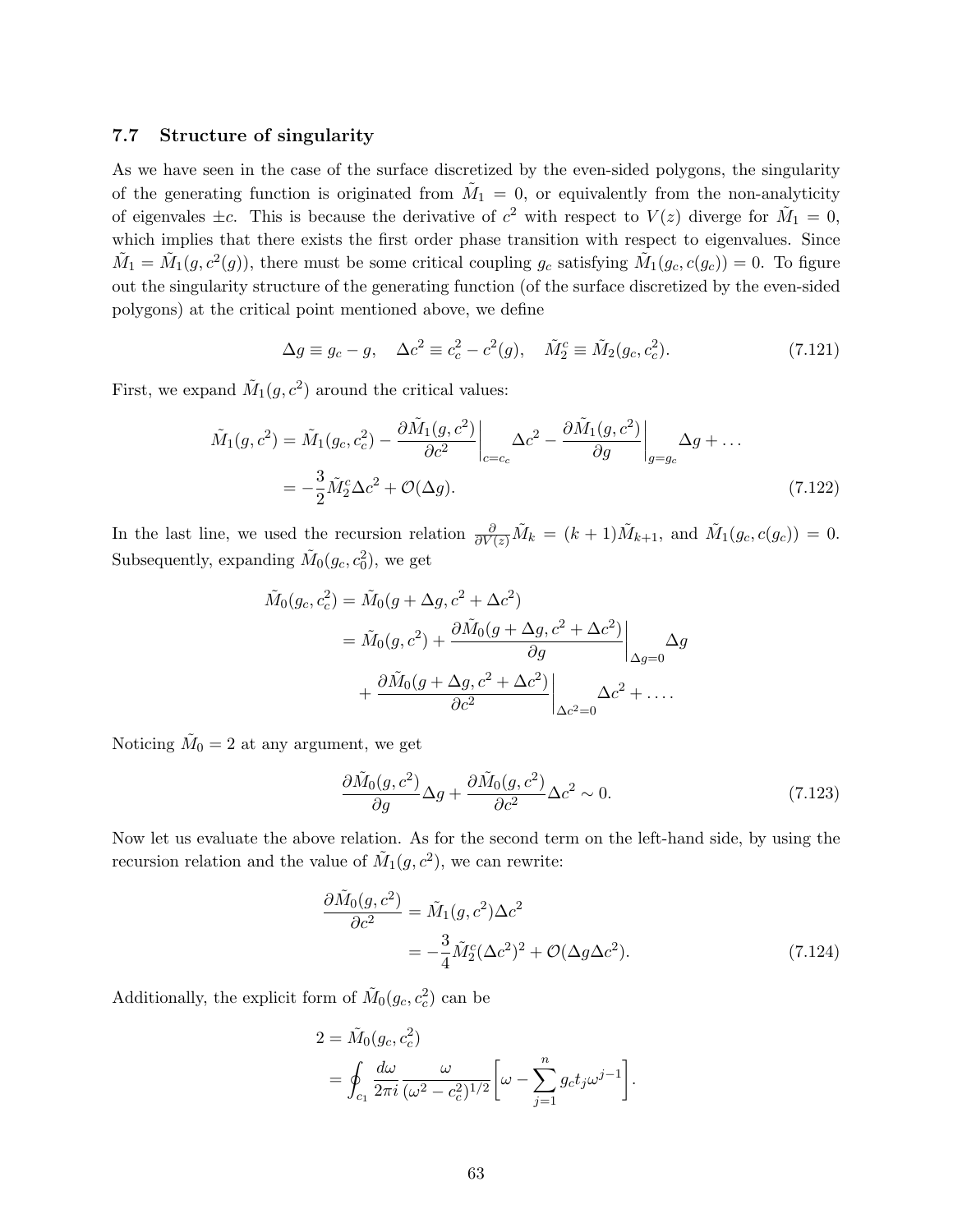Or equivalently,

$$
\oint_{c_1} \frac{d\omega}{2\pi i} \frac{\omega^2}{(\omega^2 - c_c^2)^{1/2}} = 2 + \sum_{j=1}^n \oint_{c_1} \frac{d\omega}{2\pi i} \frac{g_c t_j \omega^j}{(\omega^2 - c_c^2)^{1/2}}.
$$

The left-hand side is

$$
\oint_{c_1} \frac{d\omega}{2\pi i} \frac{\omega^2}{(\omega^2 - c_c^2)^{1/2}} = \oint_{c_3} \frac{d\omega}{2\pi i} \frac{\omega^2}{(\omega^2 - c_c^2)^{1/2}} \sim \oint_{c_3} \frac{d\omega}{2\pi i} \left(\omega + \frac{1}{2} \frac{c_c^2}{\omega}\right)
$$
\n
$$
= \frac{c_c^2}{2}.
$$

Thus we get

$$
\sum_{j=1}^{n} \oint_{c_1} \frac{d\omega}{2\pi i} \frac{t_j \omega^j}{(\omega^2 - c_c^2)^{1/2}} = \frac{1}{2g_c} (c_c^2 - 4).
$$

Using this, we have

$$
\frac{\partial \tilde{M}_0(g, c^2)}{\partial g} \Delta g = \frac{\partial \tilde{M}_0(g_c, c_c^2)}{\partial g} + \mathcal{O}((\Delta g)^2)
$$

$$
\sim -\sum_{j=1}^n \oint_{c_1} \frac{d\omega}{2\pi i} \frac{t_j \omega^j}{(\omega^2 - c_c^2)^{1/2}}
$$

$$
= -\frac{1}{2g_c}(c_c^2 - 4). \tag{7.125}
$$

Putting all the results into  $\frac{\partial \tilde{M}_0(g,c^2)}{\partial g} \Delta g + \frac{\partial \tilde{M}_0(g,c^2)}{\partial c^2} \Delta c^2 \sim 0$ , we get

$$
(\Delta c^2)^2 = -\frac{2}{3\tilde{M}_2^c}(c_c^2 - 4)\left(\frac{\Delta g}{g_c}\right) + \mathcal{O}(\Delta g). \tag{7.126}
$$

This leads

$$
\tilde{M}_1(g, c^2) = \sqrt{\frac{3}{2} |\tilde{M}_2^c|(c_c^2 - 4)} \sqrt{\frac{\Delta g}{g_c}} + \mathcal{O}(\sqrt{\Delta g}).
$$
\n(7.127)

Next we would like to find out the singular part of  $w(z_1, \dots, z_b)$  in the limit,  $g \to g_c$ . Remembering

$$
w(z_1,\dots, z_b) = \left(\frac{2}{\tilde{M}_1(c^2)}\frac{d}{dc^2}\right)^{b-3} \frac{1}{2c^2 \tilde{M}_1(c^2)} \prod_{k=1}^b \frac{c^2}{(z_k^2 - c^2)^{3/2}},
$$

the most singular part is

$$
\left(\frac{1}{\tilde{M}_1}\frac{d}{dc^2}\right)^{b-3}\frac{1}{\tilde{M}_1} \sim \left(\Delta g\right)^{\frac{3-b}{2}} \left(\frac{1}{\tilde{M}_1}\right)^{b-2} \frac{\partial \tilde{M}_1}{\partial c^2} \sim \left(\frac{1}{\Delta g}\right)^{b-\frac{5}{2}}.\tag{7.128}
$$

More precisely,

$$
\left(\frac{1}{\Delta g}\right)^{b-\frac{5}{2}} = g_c^{\frac{5}{2}-b} \sum_{k=0}^{\infty} \left[ a_{-\frac{7}{2}+k} C_k \right] \left(\frac{g}{g_c}\right)^k \equiv g_c^{\frac{5}{2}-b} \sum_{k=0}^{\infty} g^k \mathcal{D}_k,
$$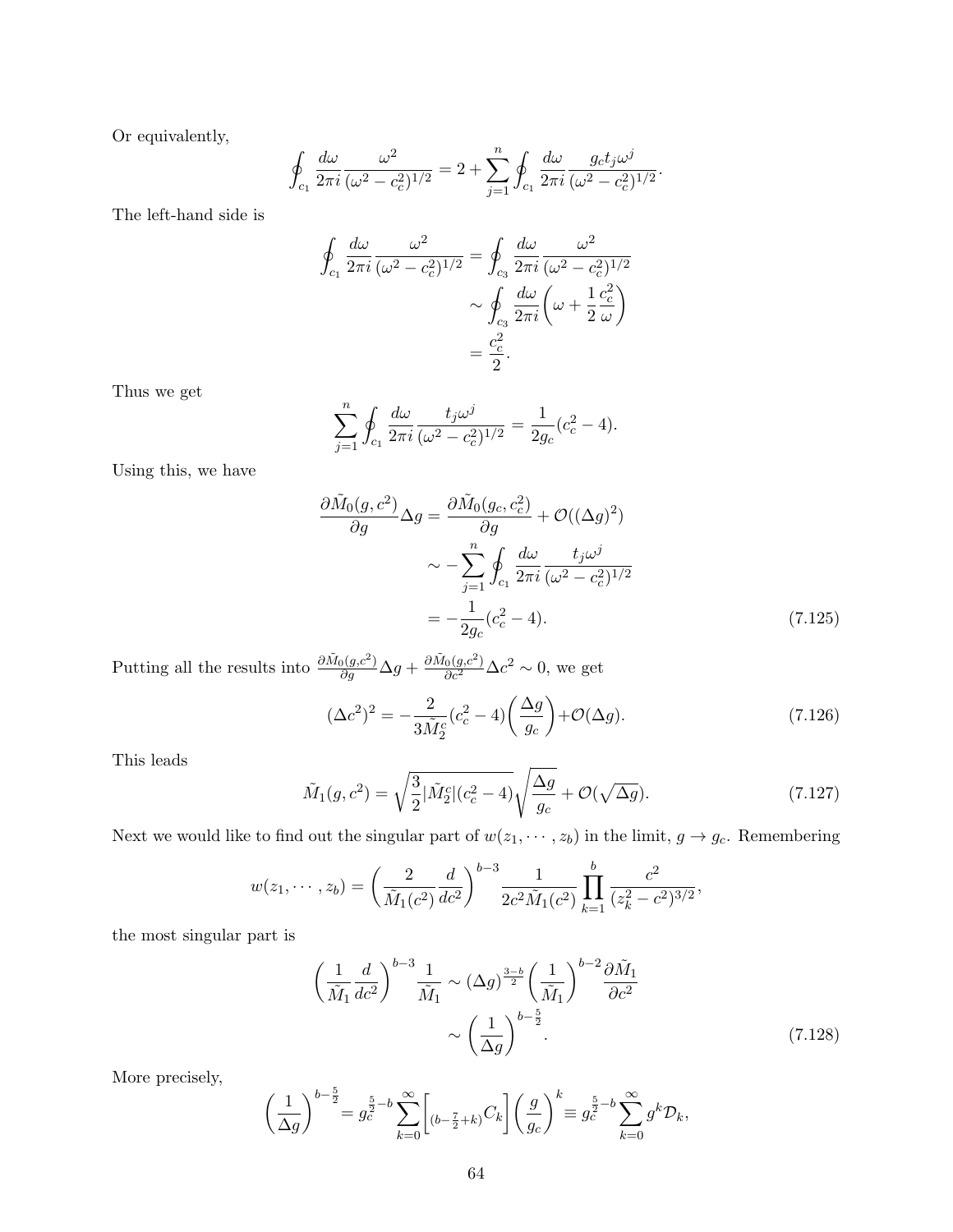where we have used  $_{(-n)}C_r = (-1)^r {}_{(n+r-1)}C_r$  for  $n > 0$ . If we take some diagram with fixed links  $l_i$  and with the limit  $k \to \infty$ , then by using the Stirling's formula,  $N! \sim N^N$  for  $N \gg 1$ , we get

$$
\mathcal{D}_k \sim k^{b - \frac{7}{2}} \left(\frac{1}{g_c}\right)^k. \tag{7.129}
$$

In the context of the 2-dimensional gravity, the asymptotic value of  $\mathcal{D}_k$  is supposed to be the asymptotic value of  $w_{k,l_1,\dots,l_b}$  which represents the number of polygonizations, that is

$$
w_{k,l_1,\dots,l_b} \sim k^{b-\frac{7}{2}} \left(\frac{1}{g_c}\right)^k = A^{b-\frac{7}{2}} \left(\frac{1}{g_c}\right)^A,\tag{7.130}
$$

where we have used the fact that the value  $k$  is the total area  $A$  if the each polygon has the unit area. In fact, letting g close to  $g_c$  with taking the limit  $k \to \infty$  corresponds to taking the continuum limit of the discretized theory as we will see more detail. Even at this stage, we can read off the string susceptibility  $\gamma_{str}$ :

$$
A^{b-\frac{7}{2}} = A^{\gamma_{str}-3}.\tag{7.131}
$$

In the zero-boundary case, we have

$$
\gamma_{str} = -\frac{1}{2}.\tag{7.132}
$$

This result does agree with the one derived by the Liouville field theory  $((6.52)$  with  $h = 0$  and  $d = 0$ ! By this striking coincidence, we can confirm that the matrix model is a non-perturbative formulation of the 2-dimensional quantum gravity.

# 7.8 Continuum limit

We would like to take the continuum limit. To perform this conduct, we need to know the critical hyper surface. In fact the continuum limit is the lattice-spacing-zero limit,  $a \to 0$ , in the fixed volume, which is equal to the coarse graining of the lattice spacing corresponding to the expansion of the volume. In the renormalization group theory, the one-step coarse graining means the one-timerenormalization-group transformation. To make the infinite coarse graining possible, we must move the coupling constants closer to their critical values. Now let us find out the critical hyper surface. For simplicity, we consider the surface regularized by tetragons with one boundary. However the choice of building blocks is independent of quantities in the continuum limit so that our choice does not loss of generality. First, we define the average of the volume in 2-dimensional discretized surface:

$$
\langle N_t \rangle \equiv \frac{1}{w(z)} \bigg[ g \frac{d}{dg} w(z) \bigg]. \tag{7.133}
$$

where  $w(z)$  is the resolvent, and q is the coupling constant. This is because the power of the coupling constant is the number of tetragons which is just the volume of the surface. At the critical point,  $\langle N_t \rangle$  must go to the infinity. We have already derived  $w(z)$  before so that we can read off such a point satisfying

$$
1 - 12g = 0.\t(7.134)
$$

In the above calculation, the singular part is from  $\frac{dc^2}{dg}$  in the root if that helps. We can check that the critical coupling  $g_c$  is  $\frac{1}{12}$  as we have said before. The critical value of z must be the edge of the branch point:

$$
z_c \equiv c(g_c) = 2\sqrt{2}.\tag{7.135}
$$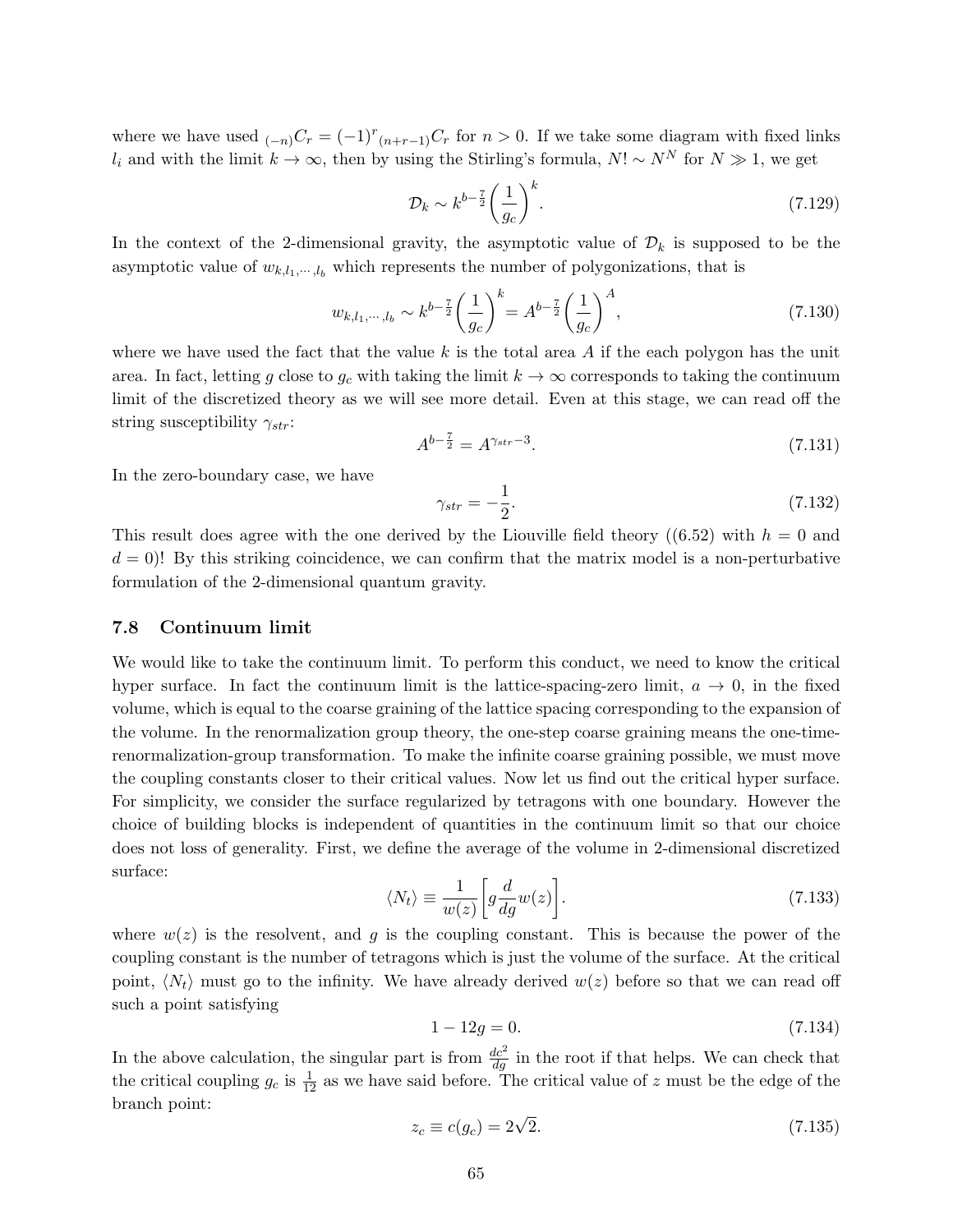We assume the canonical scaling:

$$
g = g_c e^{-\Lambda a^2} \to \frac{1}{12} (1 - \Lambda a^2),
$$
\n(7.136)

and

$$
z = z_c e^{aX} \to 2\sqrt{2}\left(1 + \frac{a}{2}X\right),\tag{7.137}
$$

where  $\Lambda$  is the renormalized bulk cosmological constant and X is the renormalized boundary cosmological constant. The arrow means the redefinition of cosmological constants. Remembering

$$
w(z) = \frac{1}{2} \left[ z - gz^3 + \left( \frac{1}{2} c^2 g + gz^2 - 1 \right) \sqrt{z^2 - c^2} \right],
$$

and putting the canonical scalings into  $w(z)$ , we get

$$
w(z) = \frac{1}{2} \left[ z - gz^3 + \frac{4}{3} a^{3/2} W_{\Lambda} + \mathcal{O}(a^{5/2}) \right],
$$
\n(7.138)

where

$$
W_{\Lambda} \equiv (X - \sqrt{\Lambda})\sqrt{X + \sqrt{\Lambda}}.\tag{7.139}
$$

This is because

$$
\sqrt{z^2 - c^2} = 2\sqrt{2}a^{1/2}\sqrt{X + \sqrt{\Lambda}} + \mathcal{O}(a),\tag{7.140}
$$

and

$$
\frac{1}{2}c^2g + gz^2 - 1 = \frac{2}{3}a(X - \sqrt{\Lambda}) + \mathcal{O}(a^2).
$$
 (7.141)

The leading non-analytic contribution comes from  $a^{3/2}$ . Differentiating  $w(z)$  two times with respect to a, we find a divergence in the limit,  $a \to 0$ . Therefore, the continuum generating function is really  $W_\Lambda(X)$ . The Hartle-Hawking wave function  $W_\Lambda(L)$  can also be derived by the inverse Laplace transformation:

$$
W_{\Lambda}(L) = \frac{1}{2\pi i} \int_{-i\infty}^{i\infty} e^{XL} W_{\Lambda}(X) \equiv \mathcal{L}^{-1}[W_{\Lambda}(X)].
$$
\n(7.142)

Calculating by parts:

$$
\mathcal{L}^{-1}\left[\sqrt{X+\sqrt{\Lambda}}\right] = -\frac{2}{3} \frac{L^{-3/2}}{\Gamma(-3/2)} e^{-\sqrt{\Lambda}L} \theta(L),\tag{7.143}
$$

and

$$
\mathcal{L}^{-1}\left[ (X+\sqrt{\Lambda})\sqrt{X+\sqrt{\Lambda}} \right] = \frac{L^{-5/2}}{\Gamma(-3/2)} e^{-\sqrt{\Lambda}L} \theta(L). \tag{7.144}
$$

where  $\theta(L)$  is the Heaviside step function. Using the above, we get

$$
W_{\Lambda}(L) = \mathcal{L}^{-1}[W_{\Lambda}(X)]
$$
  
= 
$$
\mathcal{L}^{-1}\left[ (X + \sqrt{\Lambda})\sqrt{X + \sqrt{\Lambda}} \right] - \frac{3}{2}\sqrt{\Lambda}\mathcal{L}^{-1}\left[ \sqrt{X + \sqrt{\Lambda}} \right]
$$
  
= 
$$
\left( \frac{\theta(L)}{\Gamma(-3/2)} \right) \frac{1}{L^{5/2}} (1 + \sqrt{\Lambda}L)e^{-\sqrt{\Lambda}L}.
$$
 (7.145)

This is the Hartle-Hawking wave function for the spherical topology with one boundary.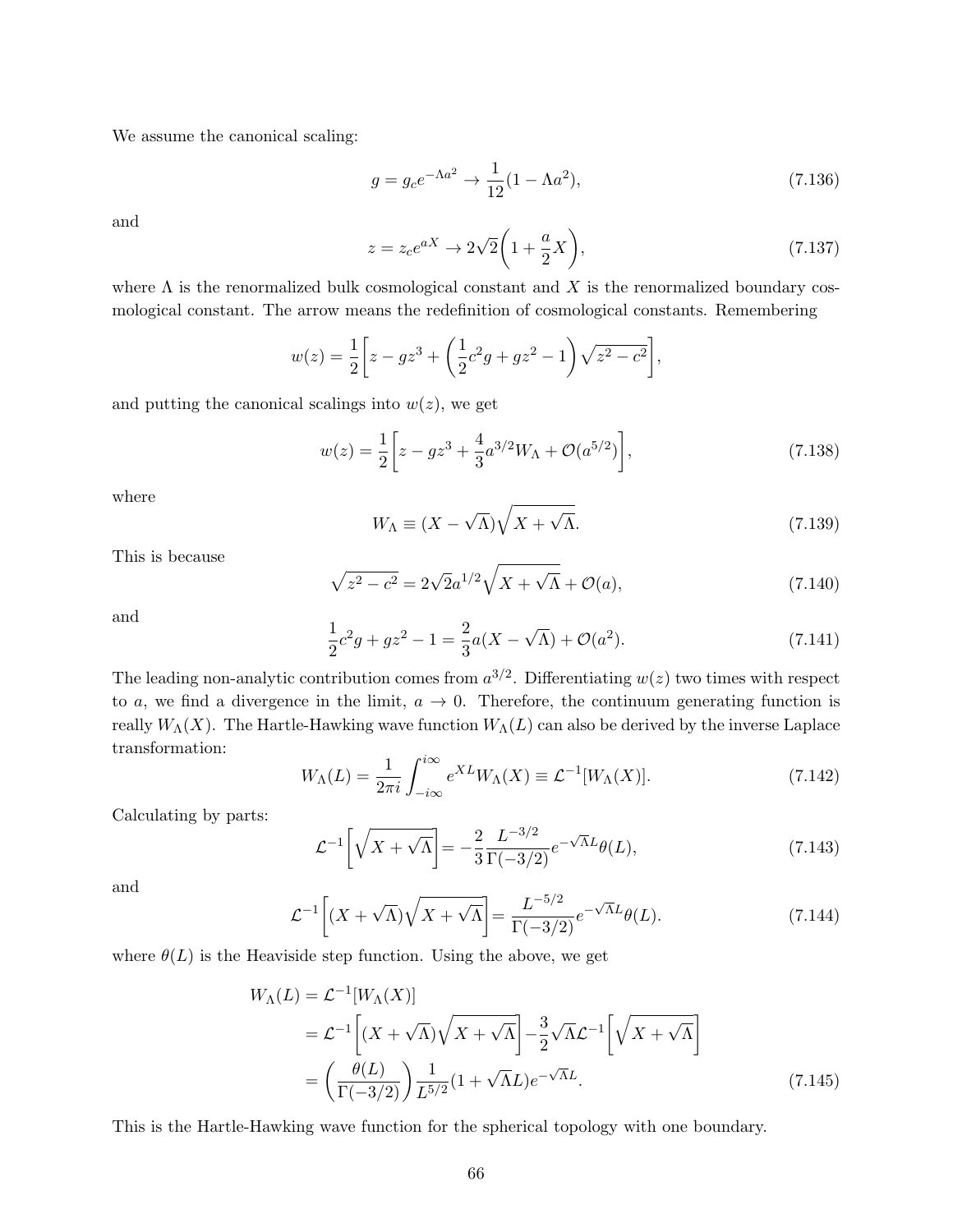# $8 \quad (1+1)$ -dimensional causal dynamical triangulation

The dynamical triangulation in 2 dimensions has been succeeded in the sense that its continuum limit is coincident with the  $c = 0$  Liouville field theory. In this thesis, we have confirmed the coincidence of the string susceptibility. However it is known that the dynamical triangulation gets into the trouble in the dimension larger than 2. One of possible reasons to this problem is that the summation over configurations in the path-integral is not correct. Namely we may adopt the too much configurations. If it is true, we need to restrict configurations. As such a restriction, we pose the causality on the dynamical triangulation, which is called causal dynamical triangulation. I n the following, we will review this causal dynamical triangulation in  $1 + 1$  dimensions  $10$ .

# 8.1 What is causality?

We first define the causal structure. The space-time manifold has the causal structure if it has the global proper time structure. How can we construct the global proper time structure in the latticeregularized gravity? To do that, we define the two flat simplices as building blocks (see Figure 20). We assign the time direction to the time-like link. Noting that the length of the time-like links



Figure 20: Simplices in the causal dynamical triangulation

in each triangle is same by definition. If we take the different lengths of the time-like links (not isosceles triangles), then the time has the nonuniform flow, which must not be the proper time. The space-time manifold is intrinsically Lorentzian so that we also define that these two building blocks (isosceles triangles) are Lorentzian. This can be done by defining the lengths of the time-like link  $a_t$  and of the space-like link  $a_s$  as follows:

$$
a_t^2 = -\alpha a^2, \quad a_s^2 = a^2,\tag{8.1}
$$

where a is the lattice spacing of the space-like link, and  $\alpha$  is the anisotropic factor between space and time. In the lattice gravity, each triangle stands for each space-time point in the continuum theory, which means that each space-time point has the uniform time. In other words, we can construct the discretized surface with the local proper time structure (the light-cone structure) if we use the above two isosceles triangles as building blocks.

The next question we would like to handle is how we can construct the global proper time structure by using these two triangles. This can be done by gluing these two triangles in agreement with (1) aligning the time-like directions and (2) gluing the time-like link to the time-like link and for the space-like link to the space-like link. With this prescription, the  $(1+1)$ -dimensional surface has the equal time foliations, that is that the space-time simplicial manifold has the global time structure (see Figure 21).

<sup>&</sup>lt;sup>10</sup>This section is based on [21, 29, 30, 31, 32, 33, 34, 35, 36, 37, 38, 39, 40, 41, 42, 43, 44, 45].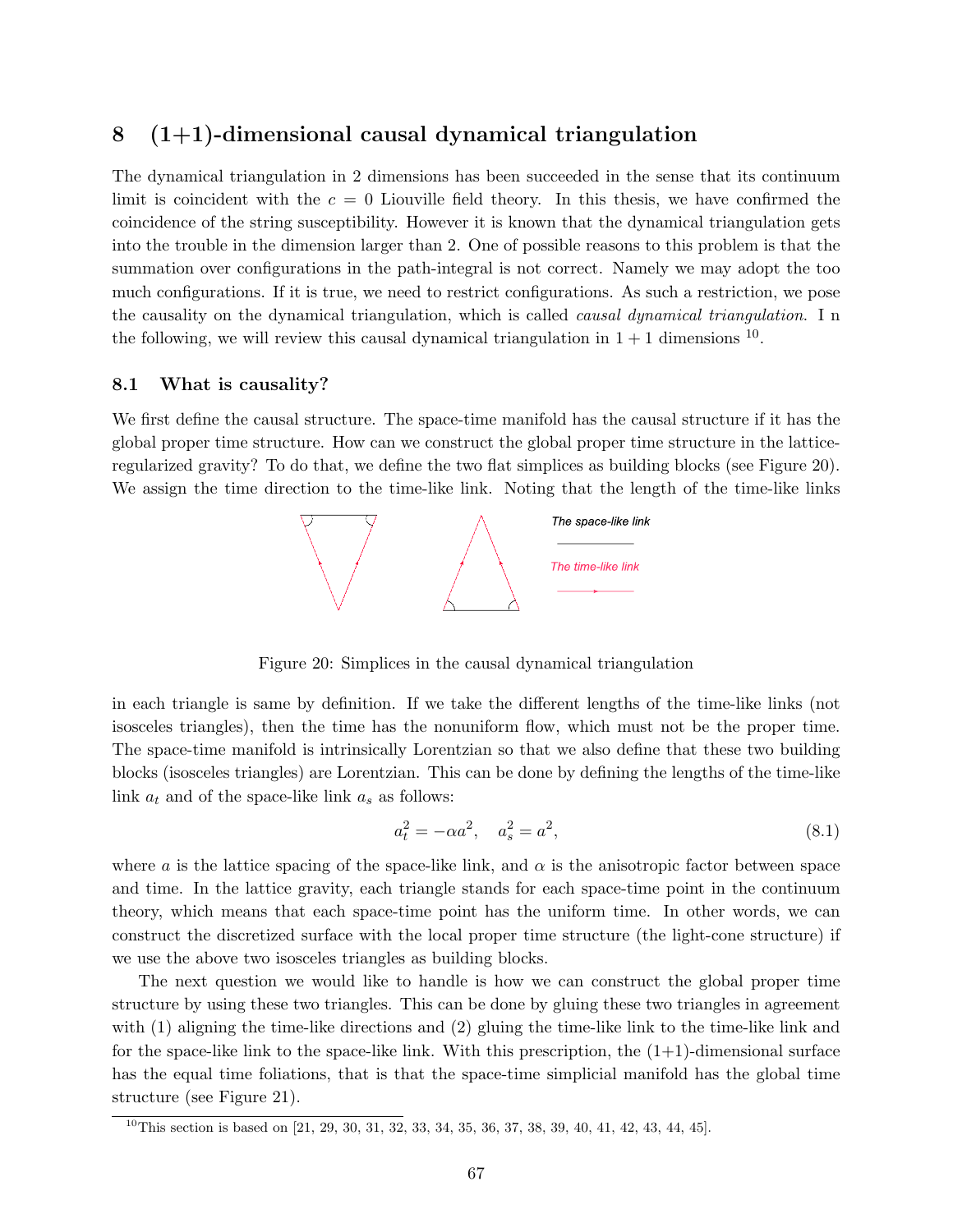

Figure 21: The time foliation

In the following discussion, we will consider the universe that the 1-dimensional space-like loop  $S<sup>1</sup>$  propagates along the time R. Due to the causality, we can only consider the cylindrical universe,  $S^1 \times R$ . If we violate this assignment, for example taking the trouser topology, then the light-cone structure degenerates, which leads the violation of the causality.



Figure 22: The  $(1 + 1)$ -dimensional universe: we call the initial loop the entrance loop which is labeled by one point, and we call the final loop the exit loop

# 8.2 Constructing discretized universe with causal structures

In the pure general relativity in  $1 + 1$  dimensions, the gravitational action with 2 boundaries is given by

$$
S = \frac{1}{4\pi G_N} \left( \int_M d^2 \xi \sqrt{-g} R + \sum_{i=1}^2 \oint_{\partial_i M} ds(\xi) 2k_g \right) + \Lambda \int_M d^2 \xi \sqrt{-g}, \tag{8.2}
$$

where M denotes the space-time manifold,  $G_N$  is the Newton's gravitational coupling constant, R is the curvature,  $k_g$  is the geodesic curvature, and  $\Lambda$  is the bulk cosmological constant. As we have mentioned before, the curvature term is just the constant in  $1 + 1$  dimensions (Gauss-Bonnet's theorem). Further, now we take the cylindrical topology, and its Euler character is zero. This implies that in the 2-dimensional causal dynamical triangulation the curvature term is always absent. The corresponding lattice action can be defined as follows:

$$
S_T = \lambda a^2 N_t,\tag{8.3}
$$

where  $\lambda$  is the bare bulk cosmological constant, a is the lattice spacing of the space-like link, and  $N_t$  is the total number of triangles in the triangulation T. Our target universe is that the space-like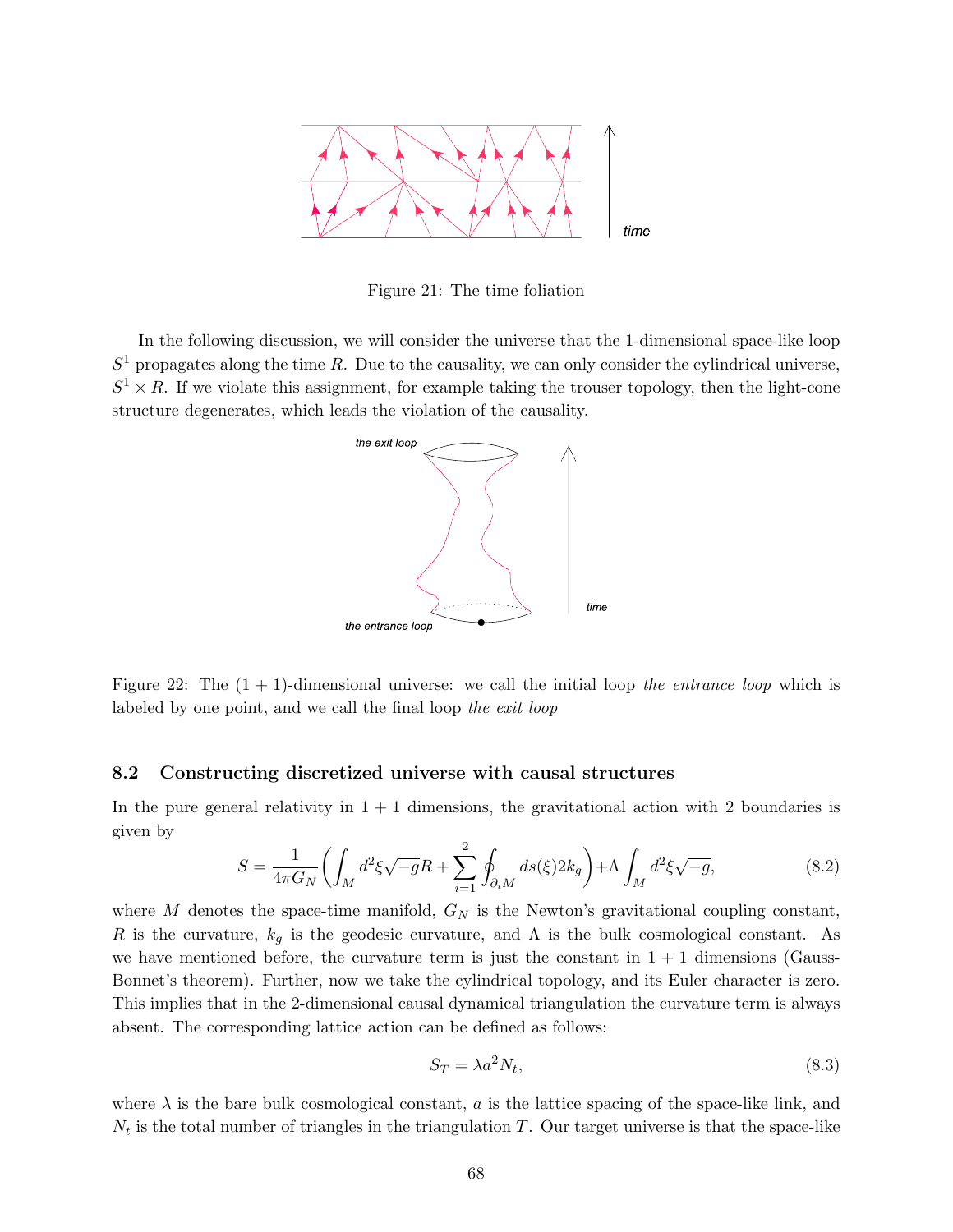loop propagates along the time with no interaction so that what we need to know is the cylinder amplitude. By definition, we call the initial loop the entrance loop, and call the final loop the exit loop. Let us introduce the cylinder amplitude:

$$
G_{\lambda}(l_1, l_2) = \sum_{t=1}^{\infty} G_{\lambda}(l_1, l_2; t),
$$
\n(8.4)

where

$$
G_{\lambda}(l_1, l_2; t) = \sum_{\mathcal{T}} \frac{1}{C_T} e^{iS_T} = \sum_{\mathcal{T}} \frac{1}{C_T} e^{i\lambda a^2 N_t}.
$$
 (8.5)

 $\mathcal T$  denotes the triangulation,  $l_1$  is the length of the entrance loop,  $l_2$  is the length of the exit loop, and  $C_T$  is the volume of global discrete symmetries. Now a height of a triangle corresponds to (the discrete-analog of) the "lapse function"  $N(a, \alpha)$ , and we set it 1:

$$
N(a,\alpha) = a\sqrt{\alpha + \frac{1}{4}} \equiv 1.
$$
\n(8.6)

By this treatment, each time step is normalized to 1. Further, we set the lattice spacing of the space-like link,  $a$ , to 1. This assignment implies that  $l_1$  counts the number of links in the entrance loop, and  $l_2$  does the number of links in the exit loop. In the following discussions, we mark a point on the entrance loop to get the simple expression. We define the propagator marked on the entrance loop  $G_{\lambda}^{(1)}$  $\lambda^{(1)}(l_1, l_2; t)$  as

$$
G_{\lambda}^{(1)}(l_1, l_2; t) = l_1 G_{\lambda}(l_1, l_2; t). \tag{8.7}
$$

If we also would like to mark on the exit loop, then the corresponding propagator  $G_{\lambda}^{(1,2)}$  $\lambda^{(1,2)}(l_1, l_2; t)$  is

$$
G_{\lambda}^{(1,2)}(l_1, l_2; t) = l_2 G_{\lambda}^{(1)}(l_1, l_2; t) = l_1 l_2 G_{\lambda}(l_1, l_2; t).
$$
\n(8.8)

Next we assume the significant relation:

$$
G_{\lambda}^{(1)}(l_1, l_2; t_1 + t_2) = \sum_{l} G_{\lambda}^{(1)}(l_1, l; t_1) G_{\lambda}^{(1)}(l, l_2; t_2).
$$
\n(8.9)

This decomposition law plays an important role when we determine the scaling of the propagator as we will see. For the convenience for the calculation, we introduce the generating function for the propagator:

$$
G_{\lambda}^{(1)}(x,y;t) = \sum_{l_1,l_2} x^{l_1} y^{l_2} G_{\lambda}^{(1)}(l_1,l_2;t),
$$
\n(8.10)

where

$$
x = e^{i\lambda_I a}, \quad y = e^{i\lambda_F a}.\tag{8.11}
$$

 $\lambda_I$  is the boundary cosmological constant for the entrance loop, and  $\lambda_F$  is the boundary cosmological constant for the exit loop. Let us introduce the decomposition law in terms of the generating function:

$$
G_{\lambda}^{(1)}(x, y; t_1, t_2) = \oint \frac{dz}{2\pi z} G_{\lambda}^{(1)}(x, z^{-1}; t_1) G_{\lambda}^{(1)}(z, y; t_2), \tag{8.12}
$$

where the contour is encircling around the pole of  $G_{\lambda}^{(1)}$  $\lambda^{(1)}(x, z^{-1}; t_1)$ . We also introduce the intriguing function, that is the one-step-causal propagator  $G_{\lambda}^{(1)}$  $\lambda^{(1)}(l_1, l_2; 1)$ . By using the decomposition law, we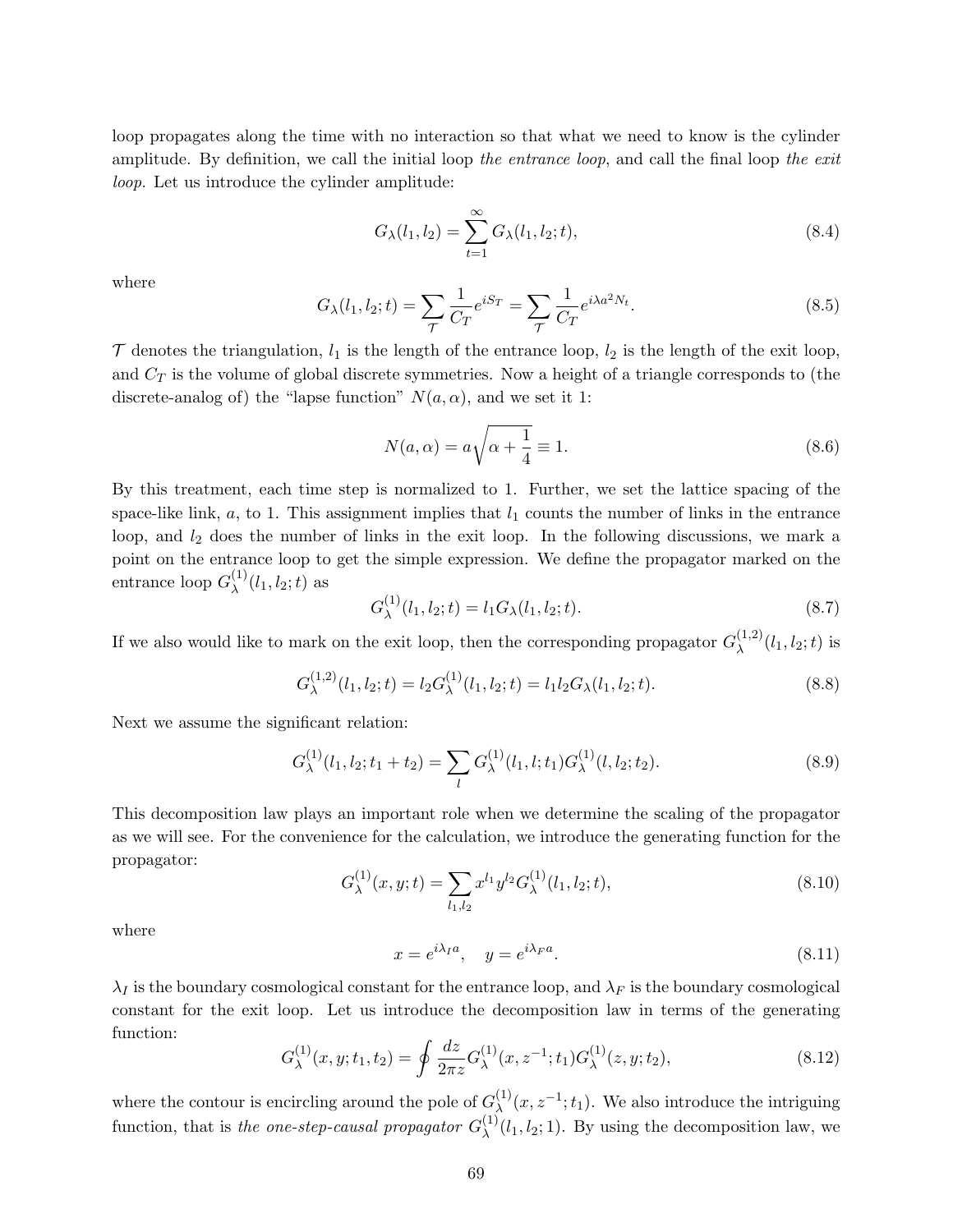

Figure 23: The graphical expression for the one-step-causal propagator  $G_{\lambda}^{(1)}$  $\lambda^{(1)}(l_1, l_2; 1)$ 

can get the general propagator in terms of the one-step-causal propagators:

$$
G_{\lambda}^{(1)}(l_1, l_2; t) = \sum_{l_{1,1}} G_{\lambda}^{(1)}(l_1, l_{1,1}; 1) G_{\lambda}^{(1)}(l_{1,1}, l_2; t - 1)
$$
  
\n
$$
= \sum_{l_{1,1}, l_{1,2}} G_{\lambda}^{(1)}(l_1, l_{1,1}; 1) G_{\lambda}^{(1)}(l_{1,1}, l_{1,2}; 1) G_{\lambda}^{(1)}(l_{1,2}, l_2; t - 2)
$$
  
\n:  
\n:  
\n
$$
= \sum_{l_{1,1}, \dots, l_{1,t-1}} G_{\lambda}^{(1)}(l_1, l_{1,1}; 1) \cdots G_{\lambda}^{(1)}(l_{1,t-2}, l_{1,t-1}; 1) G_{\lambda}^{(1)}(l_{1,t-1}, l_2; 1).
$$
 (8.13)

Thus if we can get the explicit form of the one-step-causal propagator, then we can derive the general propagator. In the following, we would like to construct this one-step-causal propagator by combinatorics. As a preparation, it is good to introduce the weight  $q$ :

$$
g = e^{i\lambda a^2} \tag{8.14}
$$

Using  $g$ , the generating function can be written as

$$
G_{\lambda}^{(1)}(x, y; t) = \sum_{l_1, l_2} \sum_{\mathcal{T}} \frac{1}{C_T} x^{l_1} y^{l_2} g^{N_t}
$$
  
= 
$$
\sum_{l_1, l_2, k} w_{k, l_1, l_2} x^{l_1} y^{l_2} g^k
$$
 (8.15)

where k is the number of triangles, and  $w_{k,l_1,l_2}$  is the number of triangulations. This implies that we can get  $G_{\lambda}^{(1)}$  $\lambda^{(1)}(x, y; t)$  by summing up all triangulations with the proper weights; g, x, and y (see Figure 24). As for the generating function for the one-step-causal propagator, we can implement



Figure 24: The weights of the up-type triangle and the down-type triangle

its caluculus exactly, that is that it is easy to find out  $w_{k,l_1,l_2}$  (see Figure 25). We can read off the exact form of the generating function for the one-step-causal propagator from the combinatrics:

$$
G_{\lambda}^{(1)}(x,y;1) = \sum_{i=0}^{\infty} \left( gx \sum_{j=0}^{\infty} (gy)^j \right)^i - \sum_{i=0}^{\infty} (gx)^i = \frac{g^2xy}{(1-gx)(1-gx-gy)}.
$$
(8.16)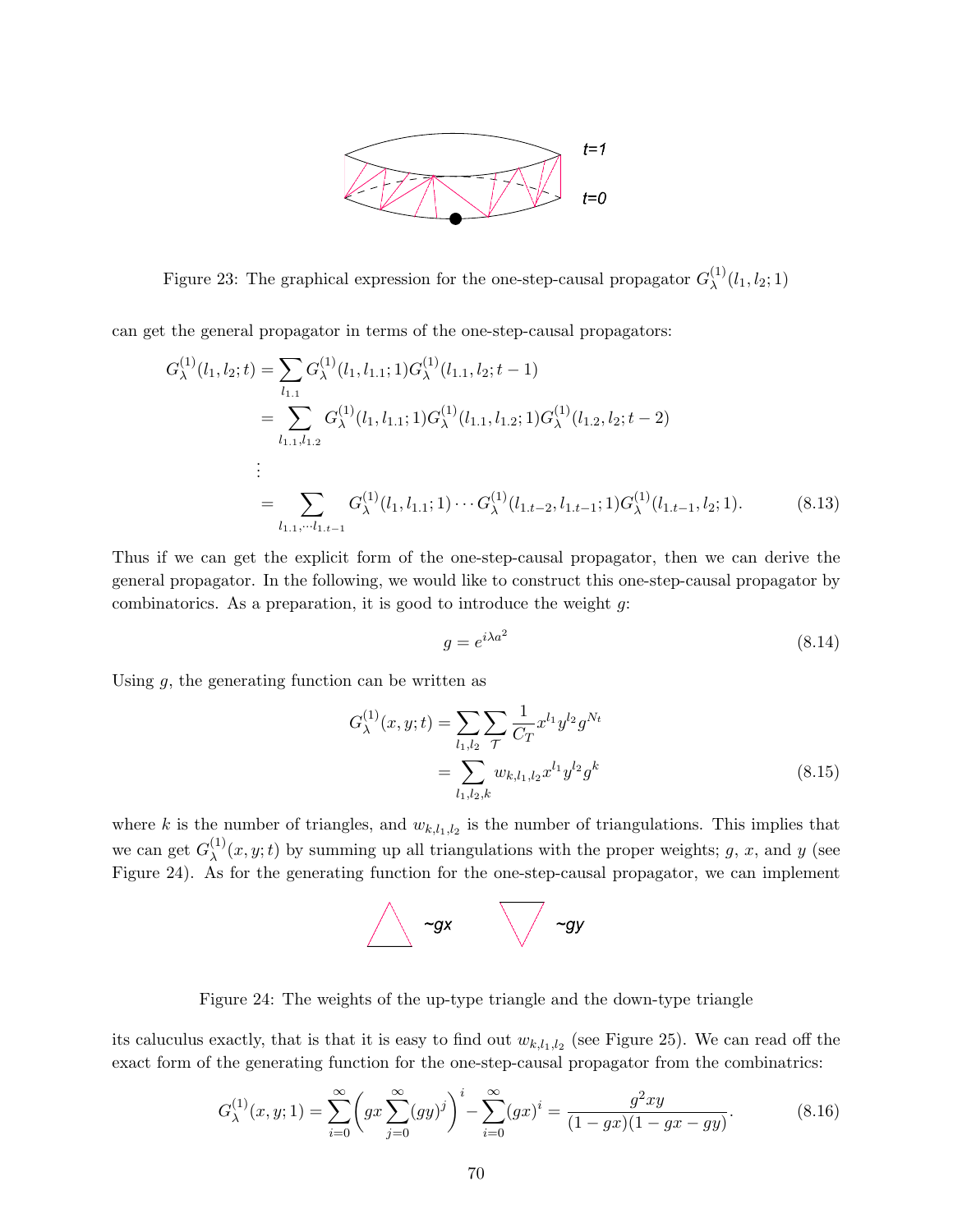

Figure 25: The combinatric calculus of the generating function for the one-step-propagator

In the above expression, we do subtract the situation that the finite entrance loop shrinks to a point or a one point evolves to the finite exit loop. This is because the point becomes the singular point in the continuum limit. The above generating function is asymmetric as to  $x$  and  $y$ , which is originated with the mark on the entrance loop. If one would like to get the symmetric one  $G_\lambda^{(1,2)}$  $\lambda^{(1,2)}(x, y; 1)$ , what we need to do is differentiating it with respect to y:

$$
G_{\lambda}^{(1,2)}(x,y;1) = y \frac{d}{dy} G_{\lambda}^{(1)}(x,y;1) = \frac{g^2 xy}{1 - gx - gy}.
$$
\n(8.17)

Putting  $(8.16)$  into eq. $(8.12)$ , we get

$$
G_{\lambda}^{(1)}(x,y;t) = \oint \frac{dz}{2\pi z} \left[ \frac{g}{1 - gx} \frac{gxz^{-1}}{1 - gx - gz^{-1}} \right] G_{\lambda}^{(1)}(z,y;t-1)
$$

$$
= \frac{gx}{1 - gx} G_{\lambda}^{(1)} \left( \frac{g}{1 - gx}, y;t-1 \right). \tag{8.18}
$$

In the last line, we have used the fact that the countor is around  $z = \frac{1}{1-gx}$ . In a similar manner, we can easily construct the generating function in terms only of  $G_{\lambda}^{(1)}$  $\lambda^{(1)}(x, y; 1)$ :

$$
G_{\lambda}^{(1)}(x,y;t) = F_1^2(x)F_2^2(x)\cdots F_{t-1}^2(x)\frac{g^2xy}{[1 - gF_{t-1}(x)][1 - gF_{t-1}(x) - gy]},
$$
\n(8.19)

where

$$
F_t(x) = \frac{g}{1 - gF_{t-1}(x)}, \quad F_0(x) = x.
$$
\n(8.20)

One can derive the fixed point,  $F_t = F_{t-1}$ , which we call F:

$$
F = \frac{1 - \sqrt{1 - 4g^2}}{2g},\tag{8.21}
$$

where we have chosen the minus sign because  $F_0$  must converge at  $g = 0$ . After some computations, we get

$$
F_t(x) = F \frac{1 - xF + F^{2t-1}(x - F)}{1 - xF + F^{2t+1}(x - F)}.
$$
\n(8.22)

By inserting  $(8.22)$  into  $(8.19)$ , we get

$$
G_{\lambda}^{(1)}(x,y;t) = \frac{F^{2t}(1-F^2)^2xy}{[(1-xF) - F^{2t+1}(F-x)][(1-xF)(1-yF) - F^{2t}(F-x)(F-y)]}.
$$
(8.23)

Now we consider the convergence region of  $G_{\lambda}^{(1)}$  $\lambda^{(1)}(x, y; t)$ . For letting it converge for any t, we need to take  $|F| < 1$ , or equivalently  $|g| < 1/2$ . In addition, remembering (8.15), we get the convergence region:

$$
|g| < \frac{1}{2}, \quad |x| < 1, \quad |y| < 1. \tag{8.24}
$$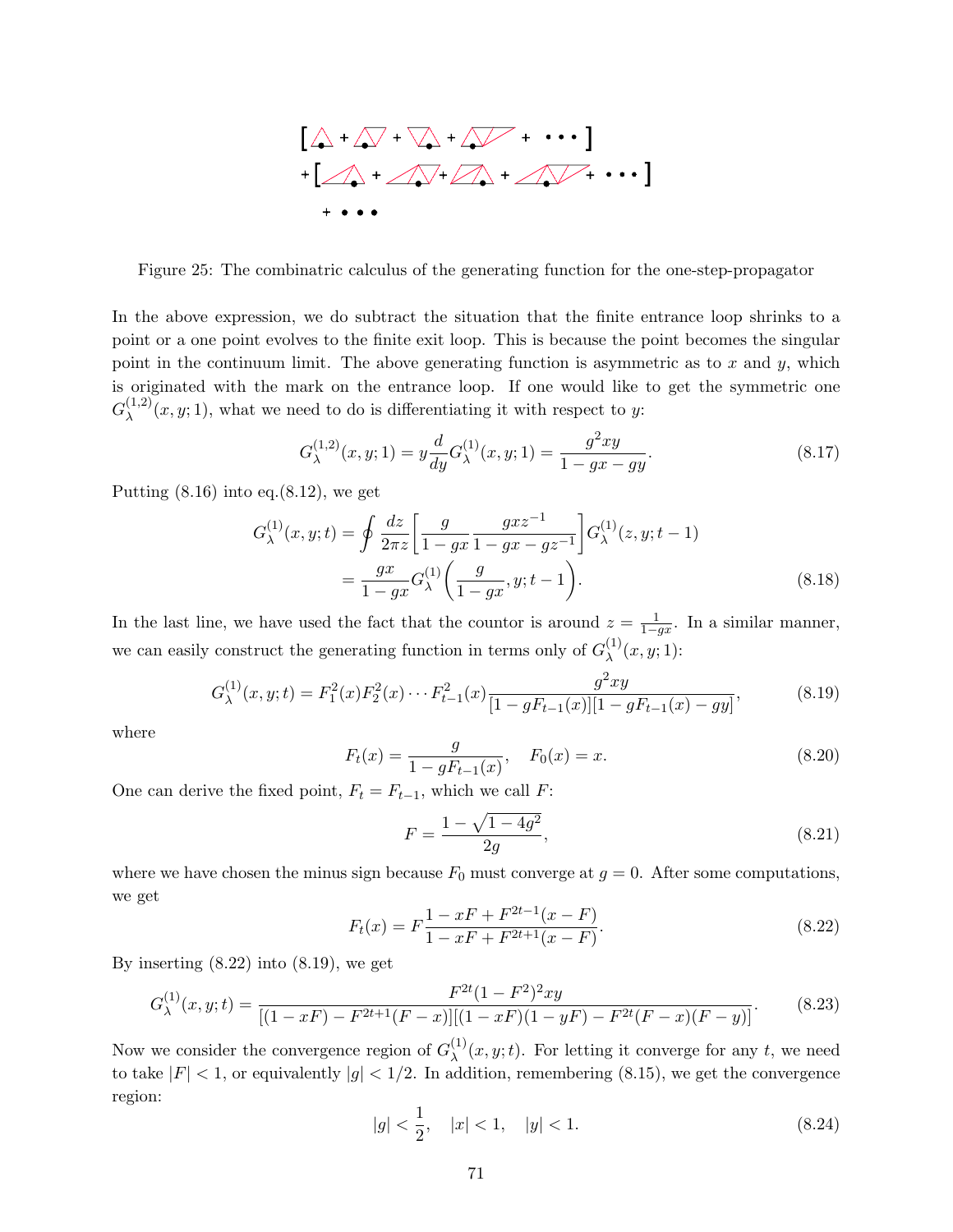## 8.3 Continuum limit

In order to take the continuum limit, we need to find out the critical hyper-surface as a first step. To do this, we introduce the average volume of the  $(1+1)$ -dimensional universe,  $\langle N_t \rangle$ :

$$
\langle N_t \rangle \equiv g \frac{d}{dg} G_{\lambda}^{(1)}(x, y; t)
$$
\n(8.25)

This expression can be understood by noticing that the power of g is the number of triangles. This average volume diverges,  $\langle N_t \rangle \to \infty$ , on the critical hyper-surface. In such a place, we get a relation:

$$
|g(x+y)| = 1.\t(8.26)
$$

Under the convergence region, the couplings satifying this relation are called the critical couplings, and those are

$$
g_c = \frac{1}{2}, \quad x_c = 1, \quad y_c = 1.
$$
\n(8.27)

We assume the canonical scalings:

$$
g = e^{i\lambda a^2} \equiv \frac{1}{2} e^{i\Lambda a^2}, \quad x = e^{i\lambda_I a} \equiv e^{iXa}, \quad y = e^{i\lambda_F a} \equiv e^{iYa}, \tag{8.28}
$$

where  $\Lambda$ , X, and Y are the renormalized bulk cosmological constant, the renormalized boundary cosmological constant for the entrance loop, and the renormalized boundary cosmological constant for the exit loop, respectively. Taking the convergence of  $G_{\lambda}^{(1)}$  $\lambda^{(1)}(x, y; t)$  into account, it is natural to implement the analytic continuations $^{11}$ :

$$
\Lambda \equiv i\Lambda, \quad X \equiv iX, \quad Y \equiv iY. \tag{8.29}
$$

With this treatment the scaling of coupling constants yields

$$
g = \frac{1}{2}(1 - \Lambda a^2) + \mathcal{O}(a^4) \equiv \frac{1}{2}\left(1 - \frac{1}{2}\Lambda a^2\right),\tag{8.30}
$$

$$
x = 1 - Xa + \mathcal{O}(a^2) \equiv 1 - Xa,\tag{8.31}
$$

$$
y = 1 - Ya + \mathcal{O}(a^2) \equiv 1 - Ya.
$$
 (8.32)

The last step in each equation means the redefinition of the coupling constant. Just for reference, if we take the set of critical coupling constants as  $(g_c, x_c, y_c) = (-1/2, -1, -1)$ , the continuum limit has the same form with our choice.

Next, we would like to find out the scaling of the generating function. Before doing that, we need to define the finite variables in the continuum limit. When the lattice spacing of the space-like link a goes to zero, the time t and the boundary lengths  $l_1$ ,  $l_2$  must diverge. We define the finite variables in this situation:

$$
T \equiv at, \quad L_1 \equiv al_1, \quad L_2 \equiv al_2. \tag{8.33}
$$

<sup>&</sup>lt;sup>11</sup>If we take those cosmological constants as really the cosmological constants appeared in the action, in that case there exists the problem by considering this analytic continuation as the Wick rotation,  $t \to -it$ . Namely, constructing the consistent theory it seems that we have two choices: (1) considering the weights  $e^{-\lambda_I a}$  and  $e^{-\lambda_F a}$ as just the Boltzmann weights or (2) extending the notion of the Wick rotation.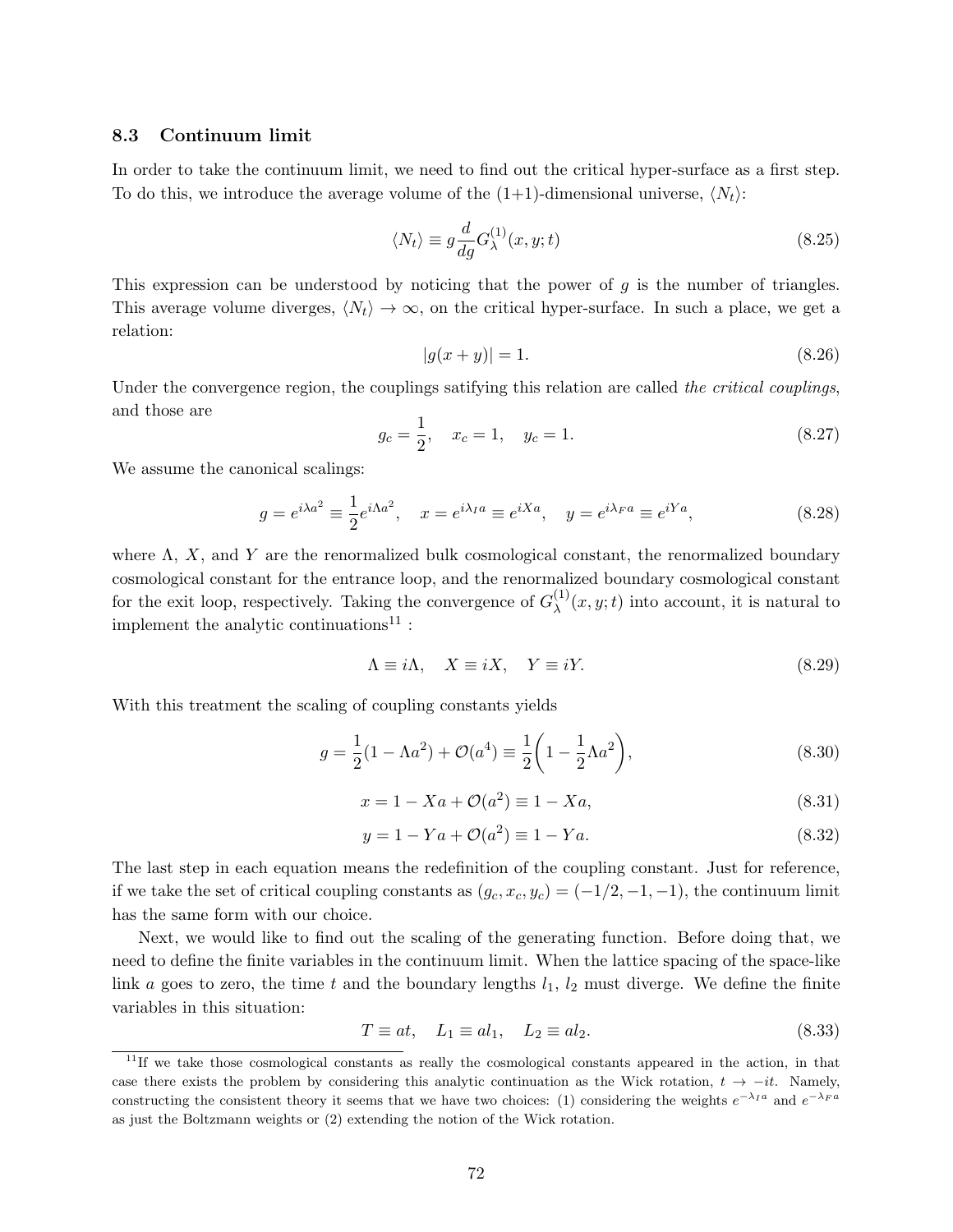In the above expressions, we defined the canonical scaling so as to exist no anomalous dimension in both space and time. The validity of our setting will be checked later. Now turn our attention to the scaling of the generating function. What we need to do in the concrete is finding out the critical exponent  $\eta$  in the following relation:

$$
G_{\Lambda}^{(1)}(X,Y;T) = \lim_{a \to 0} a^{\eta} G_{\lambda}^{(1)}(x,y;t), \qquad (8.34)
$$

where  $G^{(1)}_{\Lambda}$  $\Lambda^{(1)}(X,Y;T)$  is the generating function for the propagator  $G_{\Lambda}^{(1)}$  $\Lambda^{(1)}(L_1, L_2; T)$  in the continuum limit. We determine it by requiring that the decomposition law  $(8.9)$  works out in the continuum limit, that is

$$
G_{\Lambda}^{(1)}(L_1, L_2; T_1 + T_2) = \int_0^{\infty} dL G_{\Lambda}^{(1)}(L_1, L; T_1) G_{\Lambda}^{(1)}(L, L_2; T_2).
$$
 (8.35)

As a first step, we determine the critical exponent  $\xi$  as follows:

$$
G_{\Lambda}^{(1)}(L_1, L_2; T) = \lim_{a \to 0} a^{\xi} G_{\lambda}^{(1)}(l_1, l_2; t).
$$
 (8.36)

Putting this into the decomposition law in the continuum limit (8.35), we get

$$
\lim_{a \to 0} a^{\xi} G_{\lambda}^{(1)}(l_1, l_2; t_1 + t_2) = \lim_{a \to 0} \left[ a \sum_{l} \left[ a^{\xi} G_{\lambda}^{(1)}(l_1, l; t_1) \right] \left[ a^{\xi} G_{\lambda}^{(1)}(l, l_2; t_2) \right], \tag{8.37}
$$

where we use  $\lim_{a\to 0} a\sum_{l} = \int dL$ . We can read off the fact that  $\xi = -1$ . Thus we get

$$
G_{\Lambda}^{(1)}(L_1, L_2; T) = \lim_{a \to 0} a^{-1} G_{\lambda}^{(1)}(l_1, l_2; t).
$$
 (8.38)

To derive the critical exponent  $\eta$ , we implement the inverse Laplace transformation:

$$
G_{\Lambda}^{(1)}(L_1, L_2; T) = \int_{-i\infty}^{i\infty} dX \int_{-i\infty}^{i\infty} dY e^{XL_1} e^{YL_2} G_{\Lambda}^{(1)}(X, Y; T). \tag{8.39}
$$

Putting (8.34) and (8.38) into the above, we get

$$
\lim_{a \to 0} a^{-1} G_{\lambda}^{(1)}(l_1, l_2; t) = \lim_{a \to 0} \left[ -a^{-1} \oint \frac{dx}{2\pi i x} \right] \left[ -a^{-1} \oint \frac{dy}{2\pi i y} \right] x^{-l_1} y^{-l_2} \left[ a^{\eta} G_{\lambda}^{(1)}(x, y; t) \right], \tag{8.40}
$$

where we used the fact that  $x = e^{-aX}$  and  $y = e^{-aY}$ , and the contour was chosen for  $G_{\lambda}^{(1)}$  $\lambda^{(1)}(x,y;t)$ to be analytic. This tells us that  $\eta = 1$ , that is

$$
G_{\Lambda}^{(1)}(X,Y;T) = \lim_{a \to 0} a G_{\lambda}^{(1)}(x,y;t).
$$
\n(8.41)

For a convenience in the later discussion, we also introduce the following relation:

$$
G_{\Lambda}^{(1)}(X, L_2; T) = \lim_{a \to 0} G_{\lambda}^{(1)}(x, l_2; t).
$$
 (8.42)

This can be checked by a similar manner.

Now we are ready to take the continuum limit. By tuning the coupling constants to their critical values,  $(g, x, y) \rightarrow (1/2, 1, 1)$ , we get the continuum generating function for the propagator:

$$
G_{\Lambda}^{(1)}(X,Y;T) = \frac{4\Lambda e^{-2\sqrt{\Lambda}T}}{\left[\left(\sqrt{\Lambda} + X\right) + e^{-2\sqrt{\Lambda}T}\left(\sqrt{\Lambda} - X\right)\right]}
$$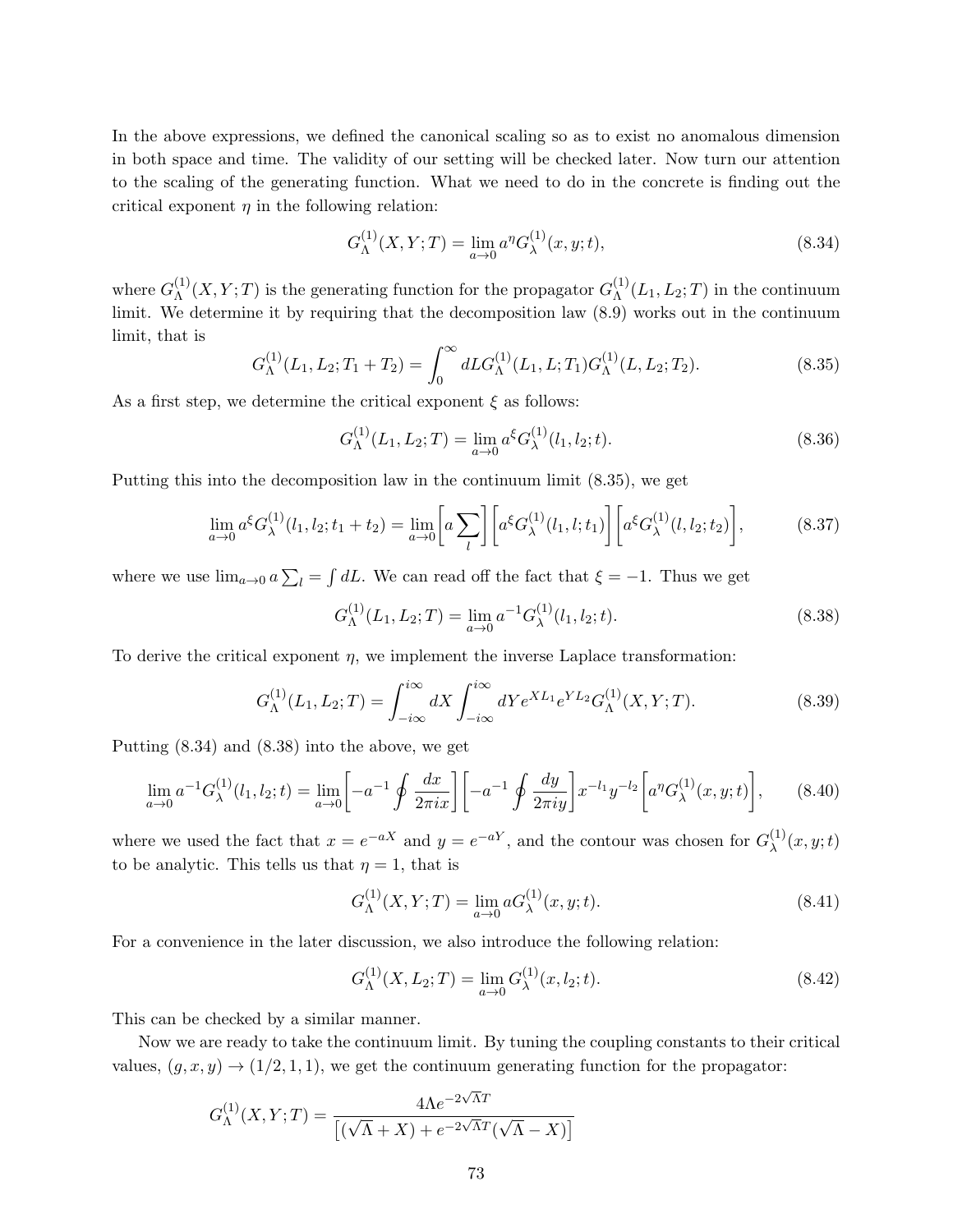$$
\times \frac{1}{\left[ (\sqrt{\Lambda} + X)(\sqrt{\Lambda} + Y) - e^{-2\sqrt{\Lambda}T}(\sqrt{\Lambda} - X)(\sqrt{\Lambda} - Y) \right]}.
$$
 (8.43)

By carrying out the inverse Laplace transformation of the above solution, we get

$$
G_{\Lambda}^{(1)}(L_1, L_2; T) = \frac{e^{-\left[\coth\sqrt{\Lambda}T\right]\sqrt{\Lambda}(L_1 + L_2)}}{\sinh\sqrt{\Lambda}T} \frac{\sqrt{\Lambda L_1 L_2}}{L_2} I_1\left(\frac{2\sqrt{\Lambda L_1 L_2}}{\sinh\sqrt{\Lambda}T}\right),\tag{8.44}
$$

where  $I_1$  is a modified Bessel function of the first kind. The quite remarkable thing is that this continuum propagator coincides with the one derived by the Liouville field theory with  $c = 0$  in the proper-time gauge [34].

## 9 Generalized causal dynamical triangulation

## 9.1 "Mild" causality violation

Let us consider the violation of the causality. In the Euclidean gravity, it seems that too much configurations are taken into account in the path-integral, which may be the reason why the Euclidean discretized geometry comes into the trouble in the dimension greater than  $2^{12}$ . However, the causal dynamical triangulation seems to have less configurations. This is because in the path-integral it is reasonable that the geometries which violate the causality at least "mildly". We use the word, "mildly", in the sense that the universe can branch into several universes under the requirement that all universes except for the main channel vanish into the vacuum. We tune these branches by introducing the coupling constant  $g_s$ . If we take this coupling constant as small in the continuum context, then we can suppress the birth of universes to the minimum.

To make our setup possible, we define the generalized-one-step-causal propagator up to leading contributions of  $g_s$ :

$$
G_{\lambda}^{(1)}(l_1, l_2; 1) = \tilde{G}_{\lambda}^{(1)}(l_1, l_2; 1) + 2g_s \sum_{l=1}^{l_1 - 1} l_1 w(l_1 - l, g) \tilde{G}_{\lambda}^{(1)}(l, l_2; 1).
$$
\n(9.1)

where  $\tilde{G}^{(1)}_{\lambda}$  $\lambda^{(1)}(l_1, l_2; 1)$  is the bare one-step-causal propagator we have used in the causal dynamical triangulation, and  $w(l_1 - l, g)$  is the disc amplitude. The second term in the right-hand side has  $l_1$ because the pinching may occur at  $l_1$  vertices. The disc amplitude plays a role of the Euclidean cap on the baby universe. For graphical interpretation, see Figure 26. The new propagator  $G_{\lambda}^{(1)}$  $\lambda^{(1)}(l_1, l_2; t)$ 



Figure 26: The generalized-one-step-causal propagator

<sup>&</sup>lt;sup>12</sup>More precisely, in the dimension greater than 2, only two phases can exist, the crumpled phase and the branchedpolymer phase. Those phases are separated by a first-order phase transition line. Taking the continuum limit, we need to find out the critical point where the first-order line becomes the second-order. However, in the dynamical triangulation with the dimension greater than 2, there did not exist such a point.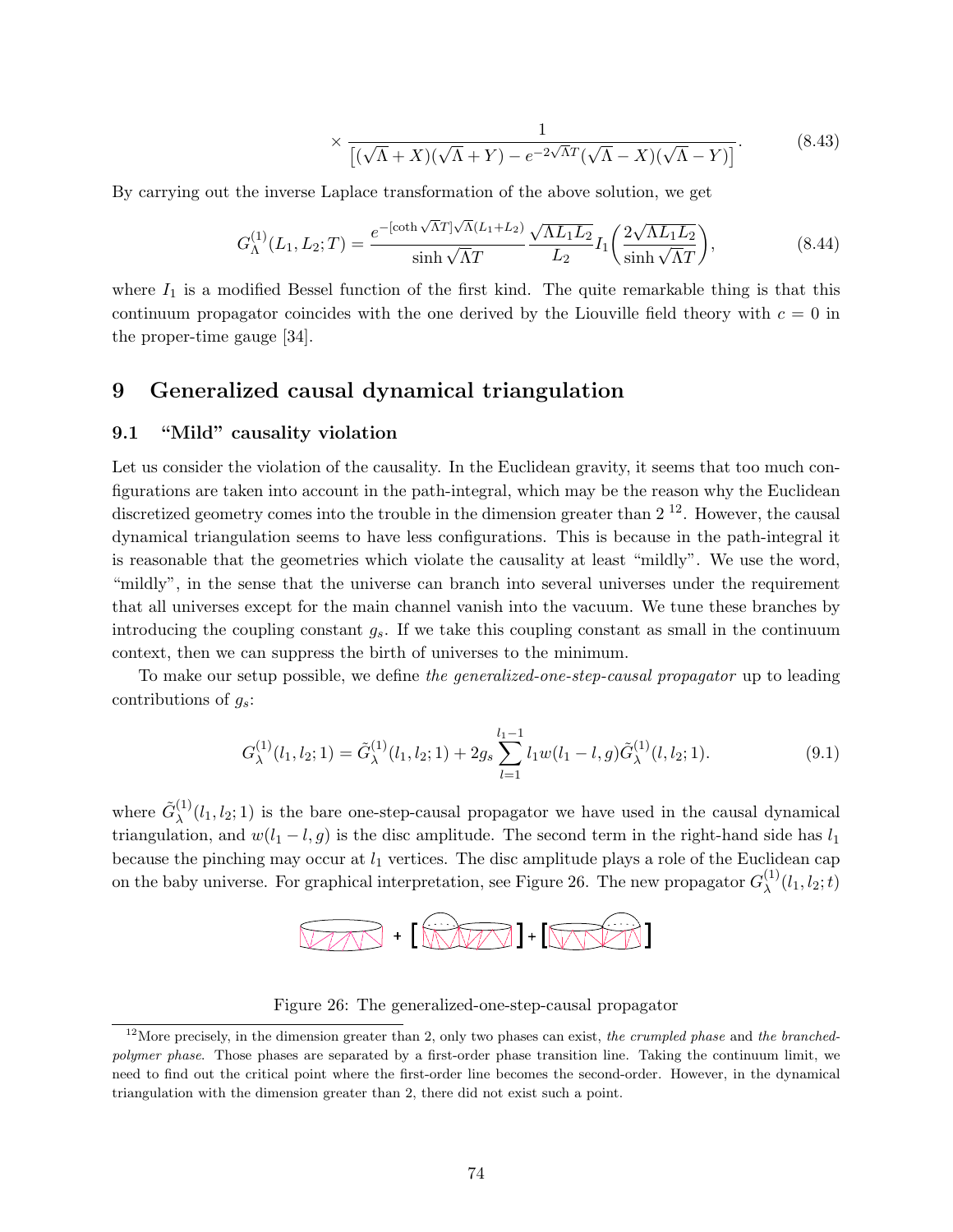satisfies the decomposition laws:

$$
G_{\lambda}^{(1)}(l_1, l_2; t_1 + t_2) = \sum_{l} G_{\lambda}^{(1)}(l_1, l; t_1) G_{\lambda}^{(1)}(l, l_2; t_2),
$$
\n(9.2)

$$
G_{\lambda}^{(1)}(l_1, l_2; t) = \sum_{l} G_{\lambda}^{(1)}(l_1, l; 1) G_{\lambda}^{(1)}(l, l_2; t - 1).
$$
\n(9.3)

The Laplace transformation of (9.3) leads

$$
G_{\lambda}^{(1)}(x,y;t) = \oint \frac{dz}{2\pi iz} \left[ \sum_{l_1,l_2,l} x^{l_1} z^{-l} G_{\lambda}^{(1)}(l_1,l;1) y^{l_2} z^l G_{\lambda}^{(1)}(l,l_2;t-1) \right]
$$
  
\n
$$
= \oint \frac{dz}{2\pi iz} \sum_{l_1,l_2,l} x^{l_1} z^{-l} y^{l_2} z^l \left[ \tilde{G}_{\lambda}^{(1)}(l_1,l;1) + 2g_s \sum_{l'=1}^{l_1-1} l_1 w(l_1-l',g) \tilde{G}_{\lambda}^{(1)}(l',l;1) \right] G_{\lambda}^{(1)}(l,l_2;t-1)
$$
  
\n
$$
= \oint \frac{dz}{2\pi iz} \left[ \tilde{G}_{\lambda}^{(1)}(x, z^{-1}; 1) + 2g_s \sum_{l_1} \sum_{l'=1}^{l_1-1} l_1 x^{l_1-l'} w(l_1-l',g) \tilde{G}_{\lambda}^{(1)}(l',z^{-1};1) x^{l'} \right] G_{\lambda}^{(1)}(z,y;t-1)
$$
  
\n
$$
= \oint \frac{dz}{2\pi iz} \left[ \tilde{G}_{\lambda}^{(1)}(x, z^{-1}; 1) + 2g_s \sum_{l_1} \sum_{l'=1}^{l_1-1} x \frac{\partial}{\partial x} \left( x^{l_1-l'} w(l_1-l',g) \tilde{G}_{\lambda}^{(1)}(l',z^{-1};1) x^{l'} \right) \right] G_{\lambda}^{(1)}(z,y;t-1).
$$

Thus we get

$$
G_{\lambda}^{(1)}(x,y;t) = \oint \frac{dz}{2\pi i z} \left[ \tilde{G}_{\lambda}^{(1)}(x,z^{-1};1) + 2g_s x \frac{\partial}{\partial x} \left( w(x,g) \tilde{G}_{\lambda}^{(1)}(x,z^{-1};1) \right) \right] G_{\lambda}^{(1)}(z,y;t-1), \quad (9.4)
$$

where

$$
w(x,g) \equiv \sum_{l_1=0}^{\infty} x^{l_1} w(l_1, g).
$$
 (9.5)

Alternatively, putting (8.16) into the above expression, we can get the following straightforwardly:

$$
G_{\lambda}^{(1)}(x,y;t) = \left[1 + 2g_s x \frac{\partial w(x,g)}{\partial x} + 2g_s x w(x,g) \frac{\partial}{\partial x}\right] \frac{gx}{1 - gx} G_{\lambda}^{(1)}\left(\frac{g}{1 - gx}, y; t - 1\right). \tag{9.6}
$$

Now let us find out the nontrivial scaling of the coupling constant  $g_s$  so as to realize the branch which violates the causality mildly under the same scaling relations with (not the generalized but) the causal dynamical triangulation:

$$
T = at, \quad L_1 = al_1, \quad L_2 = al_2. \tag{9.7}
$$

In addition to the above, we impose that the scaling of the generating function for the disc amplitude  $w(x, g)$  has also the same scaling one in the causal dynamical triangulation  $\tilde{w}(x, g)$ . To do this, we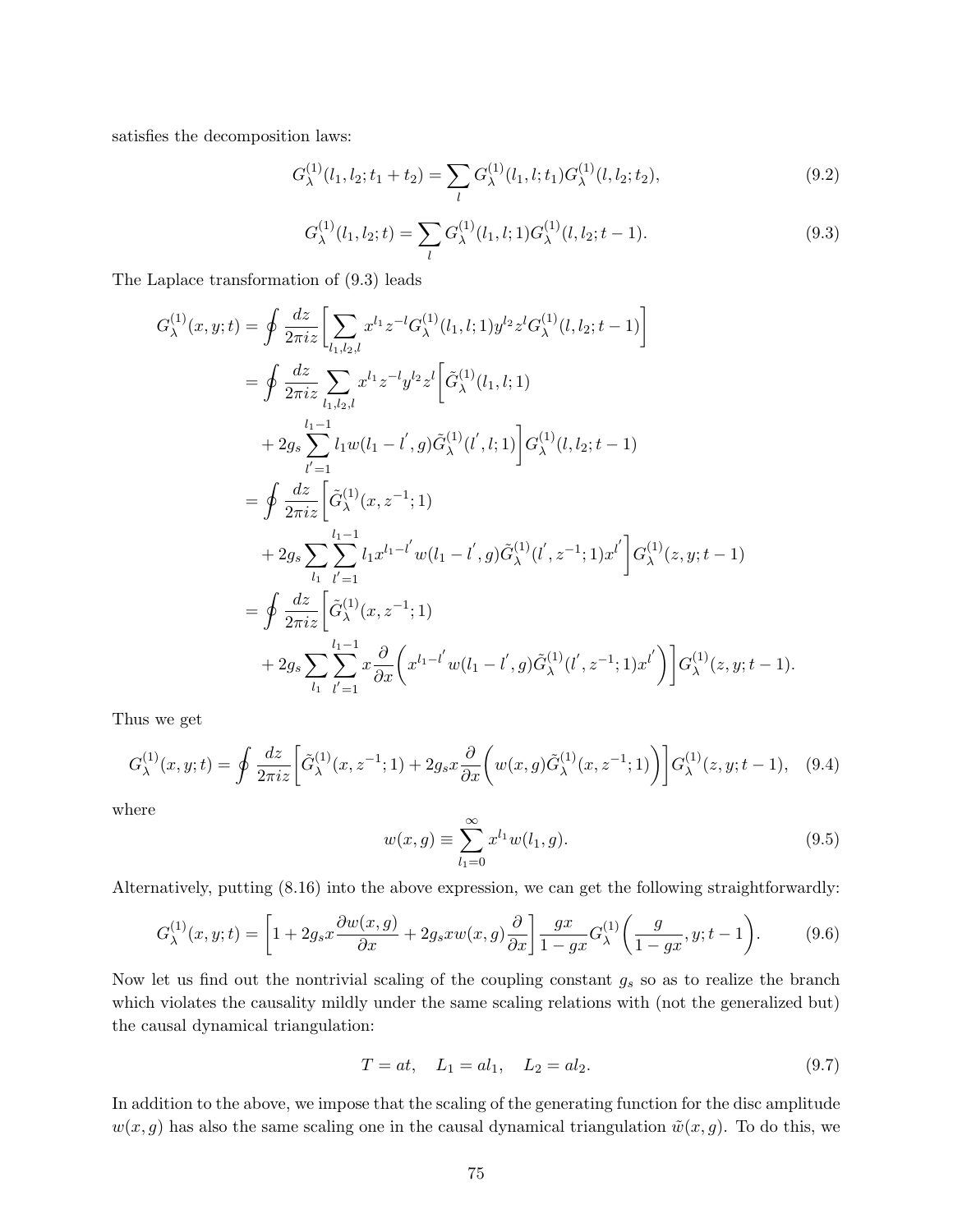need to know the scaling of  $\tilde{w}(x, g)$  in advance. The generating function for the bare disc amplitude is defined in an alternative way:

$$
\tilde{w}(x,g) \equiv \sum_{t} \tilde{G}_{\lambda}^{(1)}(x,l_2=1;t) \equiv \tilde{G}_{\lambda}^{(1)}(x,l_2=1;g). \tag{9.8}
$$

In the continuum limit, the disc amplitude  $\tilde{W}_\Lambda(L_1)$  and its generating function  $\tilde{W}_\Lambda(X)$  can be defined by

$$
\tilde{W}_{\Lambda}(X) \equiv \int_0^{\infty} dL_1 e^{-XL_1} \tilde{W}_{\Lambda}(L_1) \n\equiv \int_0^{\infty} dL_1 e^{-XL_1} \left[ \int_0^{\infty} dT \tilde{G}_{\Lambda}^{(1)}(L_1, L_2 = 0; T) \right] \n= \int_0^{\infty} dT \tilde{G}_{\Lambda}^{(1)}(X, L_2 = 0; T).
$$
\n(9.9)

What we need to do is determining the critical exponent  $\beta$ :

$$
\lim_{a \to 0} a^{\beta} \tilde{w}(x, g) = \tilde{W}_{\Lambda}(X). \tag{9.10}
$$

We have already derived the scaling of  $\tilde{G}_{\lambda}^{(1)}$  $\lambda^{(1)}(x, l; t)$ , that is (8.42). Putting (8.42) with  $l_2 = 1$  and (9.10) into (9.9), we get

$$
\lim_{a \to 0} a^{\beta} \tilde{w}(x, g) = \lim_{a \to 0} \left[ a \sum_{t} \right] G_{\lambda}^{(1)}(x, l_2 = 1; t), \tag{9.11}
$$

where we used the fact that  $\int_0^\infty dT = \lim_{a\to 0} a \sum_t$ . By comparing with (9.8), we get  $\beta = 1$ , that is

$$
\lim_{a \to 0} a\tilde{w}(x, g) = \tilde{W}_{\Lambda}(X). \tag{9.12}
$$

Now we are ready to get the nontrivial scaling of the coupling constant  $g_s$ . In fact, the scaling of  $G_\lambda^{(1)}$  $\lambda^{(1)}(x, l; t)$  has been already known. Because the decomposition law has just the same form between the generalized and (the bare) causal dynamical triangulation. Namely we have

$$
G_{\Lambda}^{(1)}(X, L_2; T) = \lim_{a \to 0} G_{\lambda}^{(1)}(x, l_2; t).
$$
\n(9.13)

Let us find out the continuum form of (9.6). Using the scalings,  $x = 1 - aX$  and  $g = \frac{1}{2}$  $\frac{1}{2}(1-\frac{1}{2}\Lambda a^2),$ we get

$$
\frac{g}{1 - gx} = 1 - aX - \Lambda a^2 + a^2 X^2 + \mathcal{O}(a^3) = x - \Lambda a^2 + a^2 X^2 + \mathcal{O}(a^3),\tag{9.14}
$$

and

$$
\frac{gx}{1 - gx} = 1 - aX - \Lambda a^2 + 2a^2X^2 + \mathcal{O}(a^3).
$$
\n(9.15)

Additionally, we get

$$
\frac{\partial}{\partial X}G_{\Lambda}^{(1)}(X,Y;T) = \lim_{a \to 0} a \frac{\partial}{\partial x}G_{\lambda}^{(1)}(x,y;t) \frac{dx}{dX} = \lim_{a \to 0} (-a^2) \frac{\partial}{\partial x}G_{\lambda}^{(1)}(x,y;t). \tag{9.16}
$$

In a similar manner, we get

$$
\frac{\partial}{\partial T} G_{\Lambda}^{(1)}(X,Y;T) = \lim_{a \to 0} \frac{\partial}{\partial t} G_{\lambda}^{(1)}(x,y;t),\tag{9.17}
$$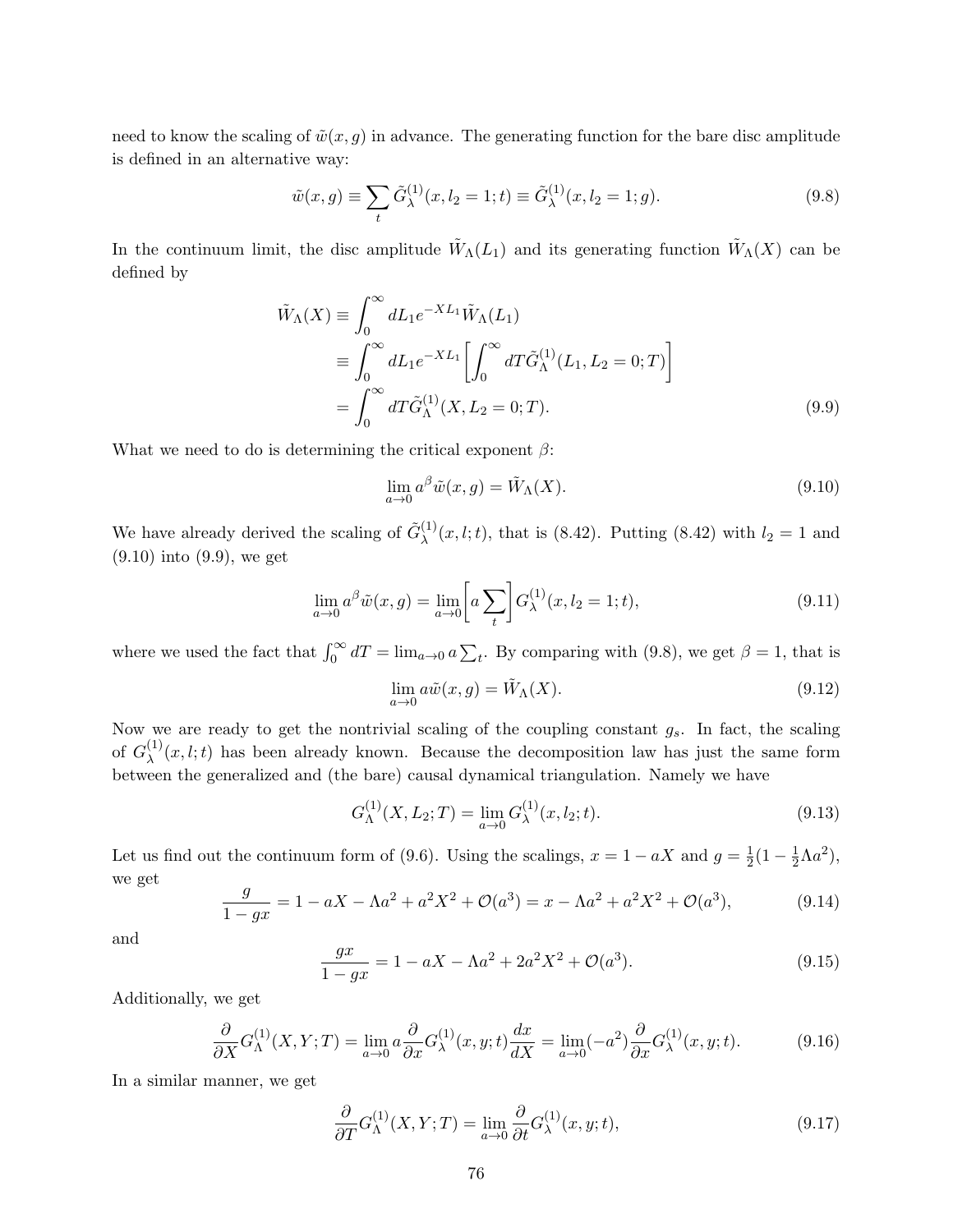and

$$
a^{-3}\frac{\partial}{\partial X}\bigg[W_{\Lambda}(X)G_{\Lambda}^{(1)}(X,Y;T)\bigg] = \lim_{a\to 0}\frac{\partial}{\partial x}\bigg[w(x,g)G_{\lambda}^{(1)}(x,y;t)\bigg].\tag{9.18}
$$

Summing up all the results, we can take the continuum limit of (9.6):

$$
\lim_{a \to 0} G_{\lambda}^{(1)}(x, y; t)
$$
\n
$$
= \lim_{a \to 0} \left[ \frac{gx}{1 - gx} G_{\lambda}^{(1)} \left( \frac{g}{1 - gx}, y; t - 1 \right) + 2g_s x \frac{\partial}{\partial x} \left\{ w(x, g) \frac{gx}{1 - gx} G_{\lambda}^{(1)} \left( \frac{g}{1 - gx}, y; t - 1 \right) \right\} \right]
$$
\n
$$
= \lim_{a \to 0} \left[ G_{\lambda}^{(1)} - 2aXG_{\lambda}^{(1)} + (X^2 - \Lambda) a^2 \frac{\partial}{\partial x} G_{\lambda}^{(1)} - \frac{\partial}{\partial t} G_{\lambda}^{(1)} + 2g_s \frac{\partial}{\partial x} \left\{ w(x, g) G_{\lambda} \right\} \right].
$$

Thus we get

$$
\frac{\partial}{\partial T}G_{\Lambda}^{(1)}(X,Y;T) = -\lim_{a \to 0} \frac{\partial}{\partial X} \left[ (X^2 - \Lambda) + 2g_s a^{-3} W_{\Lambda}(X) \right] G_{\Lambda}^{(1)}(X,Y;T). \tag{9.19}
$$

From this expression, we can read off the nontrivial scaling of the coupling constant  $g_s$ :

$$
\lim_{a \to 0} a^{-3} g_s \equiv G_s. \tag{9.20}
$$

Introducing the above  $G_s$ , we get the complete form of the differential equation:

$$
\frac{\partial}{\partial T}G_{\Lambda}^{(1)}(X,Y;T) = -\frac{\partial}{\partial X}\bigg[ (X^2 - \Lambda) + 2G_s W_{\Lambda}(X) \bigg] G_{\Lambda}^{(1)}(X,Y;T). \tag{9.21}
$$

Of course,  $G_s \to 0$  limit reproduces the differential equation of the (bare) causal dynamical triangulation.

Next, we try to derive the Hamiltonian of the generalized causal dynamical triangulation by considering the propagator as the transfer matrix:

$$
G_{\Lambda}^{(1)}(L_1, L_2; T) \equiv \langle L_1 | e^{-\hat{\mathcal{H}}T} | L_2 \rangle.
$$
\n(9.22)

where  $\langle L_1|$  and  $|L_2\rangle$  are the boundary states as to the entrance loop and the exit loop, respectively, and  $\hat{\mathcal{H}}$  is the Hamiltonian operator. If we take the shift  $T \to T + \Delta T$  and the limit  $\Delta T \to 0$ , then we get

$$
\frac{\partial}{\partial T} G_{\Lambda}^{(1)}(L_1, L_2; T) = -\langle L_1 | \hat{\mathcal{H}} e^{-\hat{\mathcal{H}}T} | L_2 \rangle.
$$
\n(9.23)

Taking the inverse Laplace transformation of (9.21), we get

$$
\frac{\partial}{\partial T} G_{\Lambda}^{(1)}(L_1, L_2; T) = \int_{-i\infty}^{i\infty} dX \int_{-i\infty}^{i\infty} dX e^{XL_1} e^{YL_1} L_1 \left[ \left( X^2 - \Lambda \right) + 2G_s W_{\Lambda}(X) \right] G_{\Lambda}^{(1)}(X, Y; T)
$$

$$
= L_1 \left[ \left( \frac{\partial^2}{\partial L_1^2} - \Lambda \right) + 2G_s W_{\Lambda}(L_1) \right] G_{\Lambda}^{(1)}(L_1, L_2; T).
$$

Thus we find

$$
\hat{\mathcal{H}}(L_1) = \hat{\mathcal{H}}_0(L_1) - 2G_s L_1 \hat{W}_\Lambda(L_1),\tag{9.24}
$$

where

$$
\hat{\mathcal{H}}_0(L_1) = -L_1 \frac{\partial^2}{\partial L_1^2} + L_1 \Lambda. \tag{9.25}
$$

In fact, this Hamiltonian can be understood via the string field theory of noncritical strings as we will see.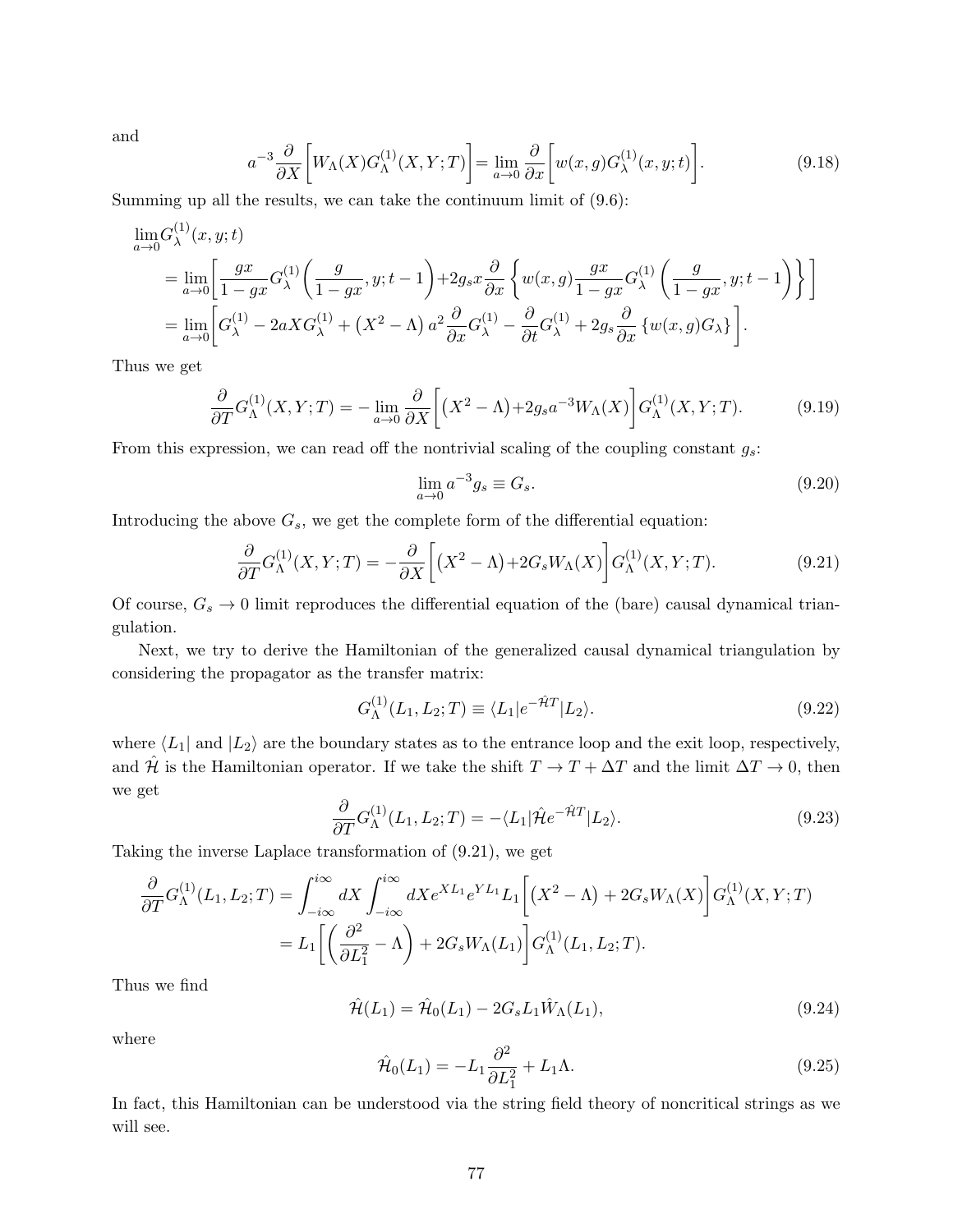### 9.2 String field theory

In the generalized causal dynamical triangulation, there exists the annihilation of the spacial boundary loop. If we consider this process seriously, the string field theory of noncritical strings may be a good help. This is based on the two reasons. First, a noncritical string theory can be seen as the 2-dimensional pure gravity, and the  $(1 + 1)$ -dimensional pure gravity with the causality is supposed to be realized by the noncritical string theory under a certain condition. Second if the noncritical string theory with a certain condition duplicates the causal dynamical triangulation in the continuum limit, then its generalization, the generalized causal dynamical triangulation, which includes the annihilation of the boundary loop needs the noncritical string theory including the annihilation process of the string, that is the string field theory of noncritical strings. This statement can be checked by comparing the Hamiltonians.

The closed string states in the noncritical string field theory correspond to the boundary loops in the continuum limit of the (generalized) causal dynamical triangulation. Thus at first we would like to define the creation and annihilation operators of the closed string in the following sense:

$$
[\Psi(L), \Psi^{\dagger}(L')] = L\delta(L - L'), \quad \Psi(L)|0\rangle = \langle 0|\Psi^{\dagger}(L) = 0,
$$
\n(9.26)

where  $|0\rangle$  is the vacuum state, the creation operator  $\Psi^{\dagger}(L)$  and the annihilation operator  $\Psi(L)$  are both dimension-less. The boundary state of the closed string with the length  $L$  is defined by

$$
|L\rangle \equiv \Psi^{\dagger}(L)|0\rangle. \tag{9.27}
$$

Considering the scaling dimension, we can almost determine the second-quantized Hamiltonian [40]:

$$
\hat{H}(L) = \int_0^\infty \frac{dL}{L} \Psi^\dagger(L) K(L) \Psi(L) \n- G_s \int_0^\infty dL_1 \int_0^\infty dL_2 \Psi^\dagger(L_1) \Psi^\dagger(L_2) \Psi(L_1 + L_2) \n- \alpha G_s \int_0^\infty dL_1 \int_0^\infty dL_2 \Psi^\dagger(L_1 + L_2) \Psi(L_1) \Psi(L_2) - \int_0^\infty \frac{dL}{L} \rho(L) \Psi(L),
$$
\n(9.28)

where  $K(L)$  is the kernel,  $G_s$  is the string coupling,  $\alpha$  is some constant, and  $\rho(L)$  is the tadpole term. The tadpole term means the amplitude that the closed string with length L disappears into the vacuum. In the case of  $K(L) = 0$ , this second-quantized Hamiltionian reproduces the 2-dimensional Euclidean pure gravity up to the over-all factor. Let us restrict the above second-quantized Hamiltonian so as to match it to the one in the generalized causal dynamical triangulation. First, we take the kernel as

$$
K(L) = \mathcal{H}_0(L) = -L\frac{\partial^2}{\partial L^2} + L\Lambda.
$$
\n(9.29)

Then our universe can not merge but branch in the time evolution so that we need to take  $\alpha = 0$ . Further one of universes in the branching process must disappear into the vacuum, which leads

$$
\Psi^{\dagger}(L_1)\Psi^{\dagger}(L_2) \to W_{\Lambda}(L_1)\Psi^{\dagger}(L_2) + \Psi^{\dagger}(L_1)W_{\Lambda}(L_2), \tag{9.30}
$$

where  $W_\Lambda(L_1)$  and  $W_\Lambda(L_2)$  are the disc amplitudes that the closed strings with the length  $L_1$  and  $L_2$  disappear into the vacuum. By these restrictions, the second-quantized Hamiltonian becomes

$$
\hat{H}_{incl} = \int_0^\infty \frac{dL}{L} \Psi^\dagger(L) \mathcal{H}_0(L) \Psi(L) - 2G_s \int_0^\infty dL_1 \int_0^\infty dL_2 W_\Lambda(L_1) \Psi^\dagger(L_2) \Psi(L_1 + L_2). \tag{9.31}
$$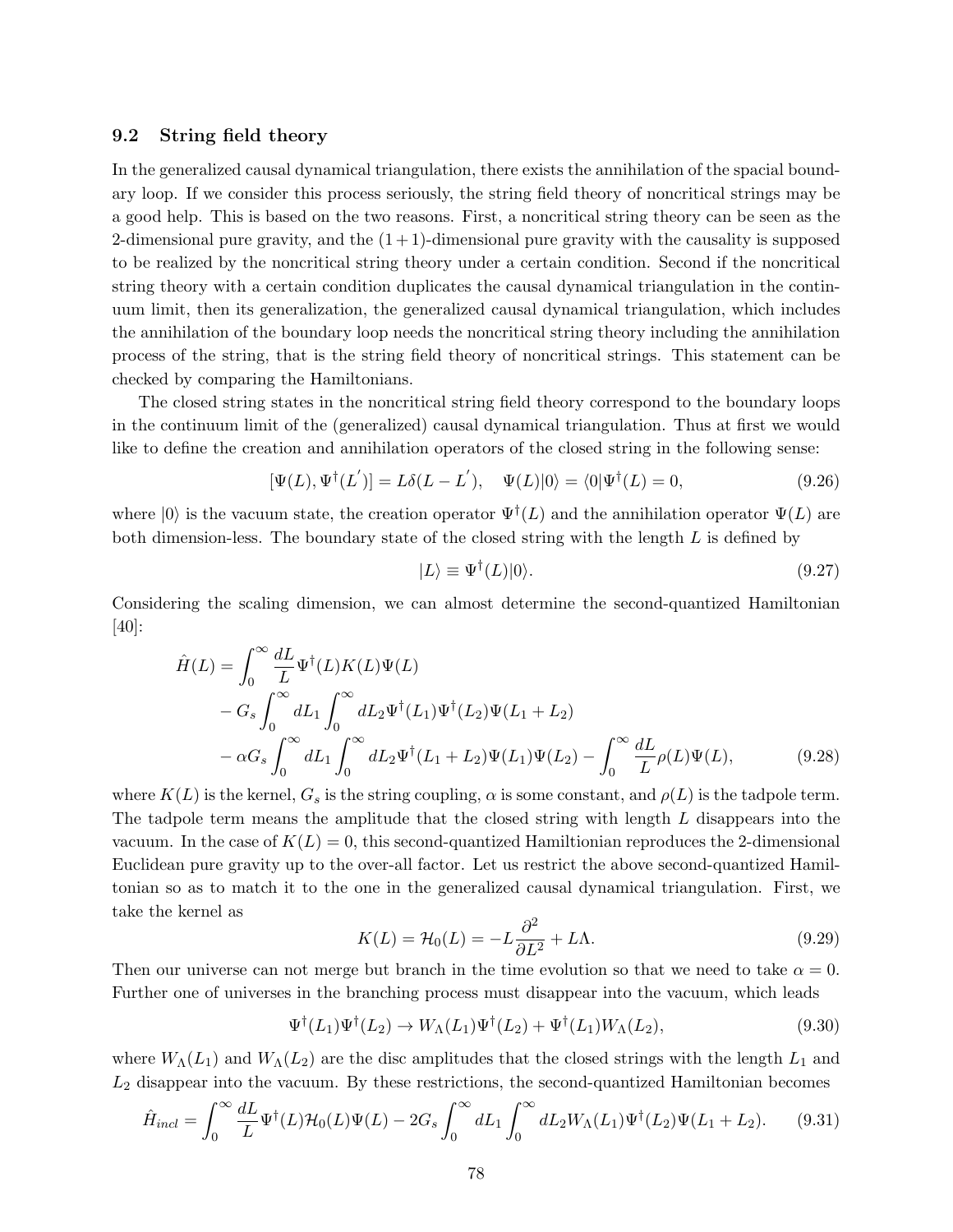We call this second-quantized Hamiltonian the inclusive Hamiltonian (See Figure 27). By the



Figure 27: The graphical expression of the inclusive Hamiltonian: (A) The free part, (B) The interaction part

inclusive Hamiltonian, we can read off the first-quantized Hamiltonian:

$$
\hat{\mathcal{H}}(L_1) = -L_1 \frac{\partial^2}{\partial L_1^2} + L_1 \Lambda - 2G_s L_1 \hat{W}_{\Lambda}(L_1).
$$
\n(9.32)

This is exactly the same form with the one derived in the context of the generalized causal dynamical triangulation. We can write the propagator in terms of the inclusive Hamiltonian:

$$
G_{\Lambda}^{(1)}(L_1, L_2; T) = \langle 0 | \Psi(L_2) e^{-T \hat{H}_{incl}} \Psi^{\dagger}(L_1) | 0 \rangle.
$$
 (9.33)

By differentiating the above equation with respect to T and using  $\hat{H}_{incl}|0\rangle = 0$ , we can reproduce the differential equation (9.21).

## 10 Discussions

As we have seen, the 2-dimensional gravity has the well discrete-vs.-continuum structure. In the Euclidean case, the dynamical triangulation of the 2-dimensional surface has the matrix model dual. This duality has been checked at the level of the loop equation at least spherical topology. It is known that this duality is also true for the higher-genus case. The continuum limit of those theories is the Liouville field theory with  $c = 0$ . We have comfirmed this statement by deriving the same string susceptibility,  $\gamma_{str} = -\frac{1}{2}$  $\frac{1}{2}$ .

In the last half of this part, we have discussed the dynamical triangulation with the causality. In fact, we can also calculate the string susceptibility of the causal dynamical tiangulation via the disc amplitude, and its valus is  $\frac{1}{2}$  [29], which is different from the Euclidean case. This implies that the causal dynamical triangulation is really different from the Euclidean theory. The continuum theory of the causal dynamical triangulation is unclear although we have gotten the same propagator with the one in [34]. Further we have defined the generalized causal dynamical triangulation by allowing some kind of baby universes, and derived its Hamiltonian via the string field theory. It is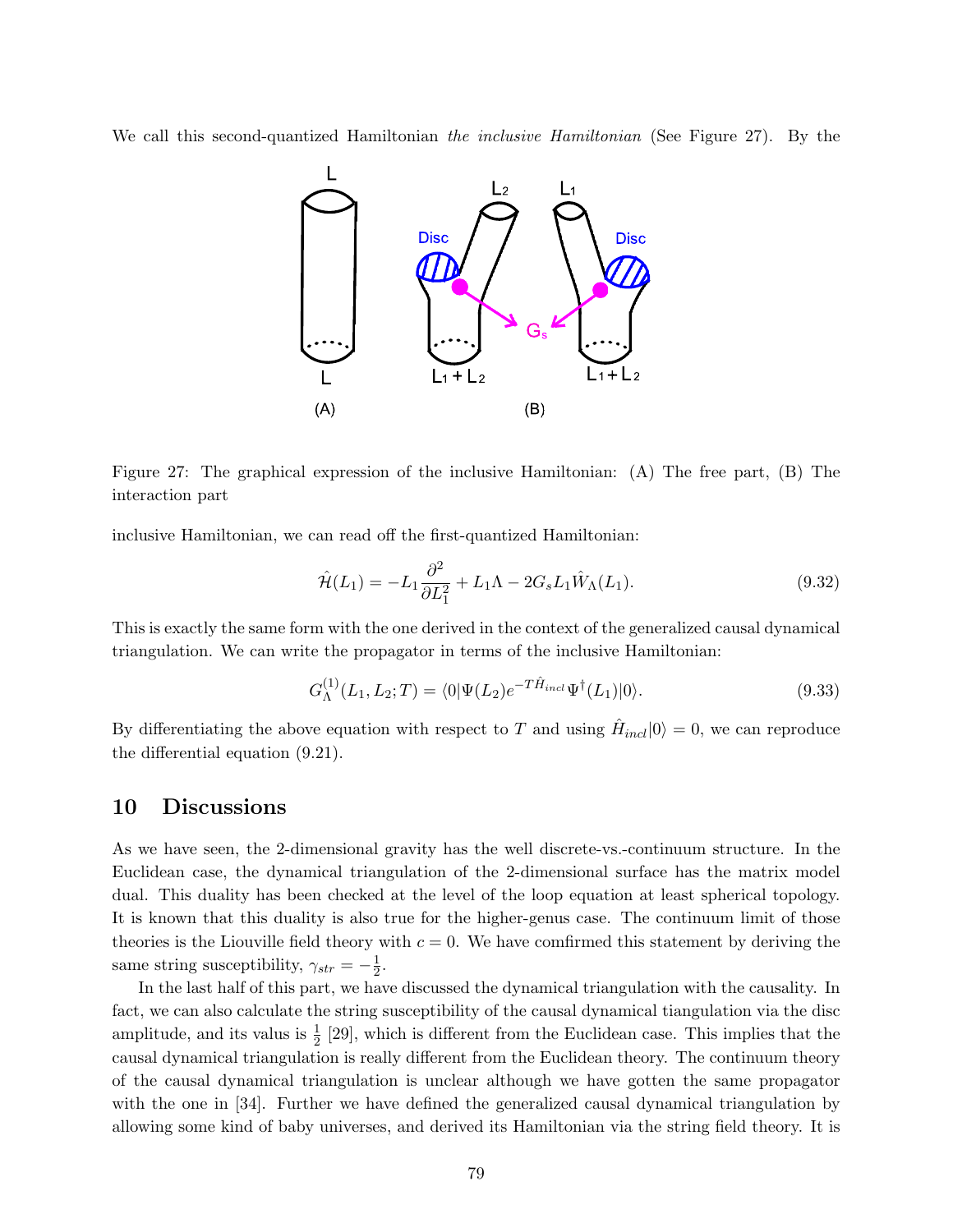difficult to give the physical meaning to this generalized theory. However we can understand the relation between the causal dynamical triangulation and its generalization to some extent via the stochastic quantization. The introduction of the generalized theory is somewhat handmade. But if we assume the time variable in the generalized theory as the fictitious time in the context of the stochastic quantization, the differential equation (9.21) can be seen as the Fokker-Planck equation [45]. In this line of thought, we can treat the causal dynamical triangulation as the classical limit where no stochastic processe is present. Also in a different point of view, the generalized theory is interesting, that is that we can think of the generalized theory as the grand-unified thoery between the Euclidean dynamical triangulation and the causal dynamical triangulation. This is because in the limit  $G_s \rightarrow 0$  the differential equation (9.21) becomes the one in the causal dynamical triangulation as we have mentioned, and further in the large- $G_s$  region the differential equation is being the one derived in the Euclidean dynamical triangulation (good derivation can be seen in  $[20]$ ).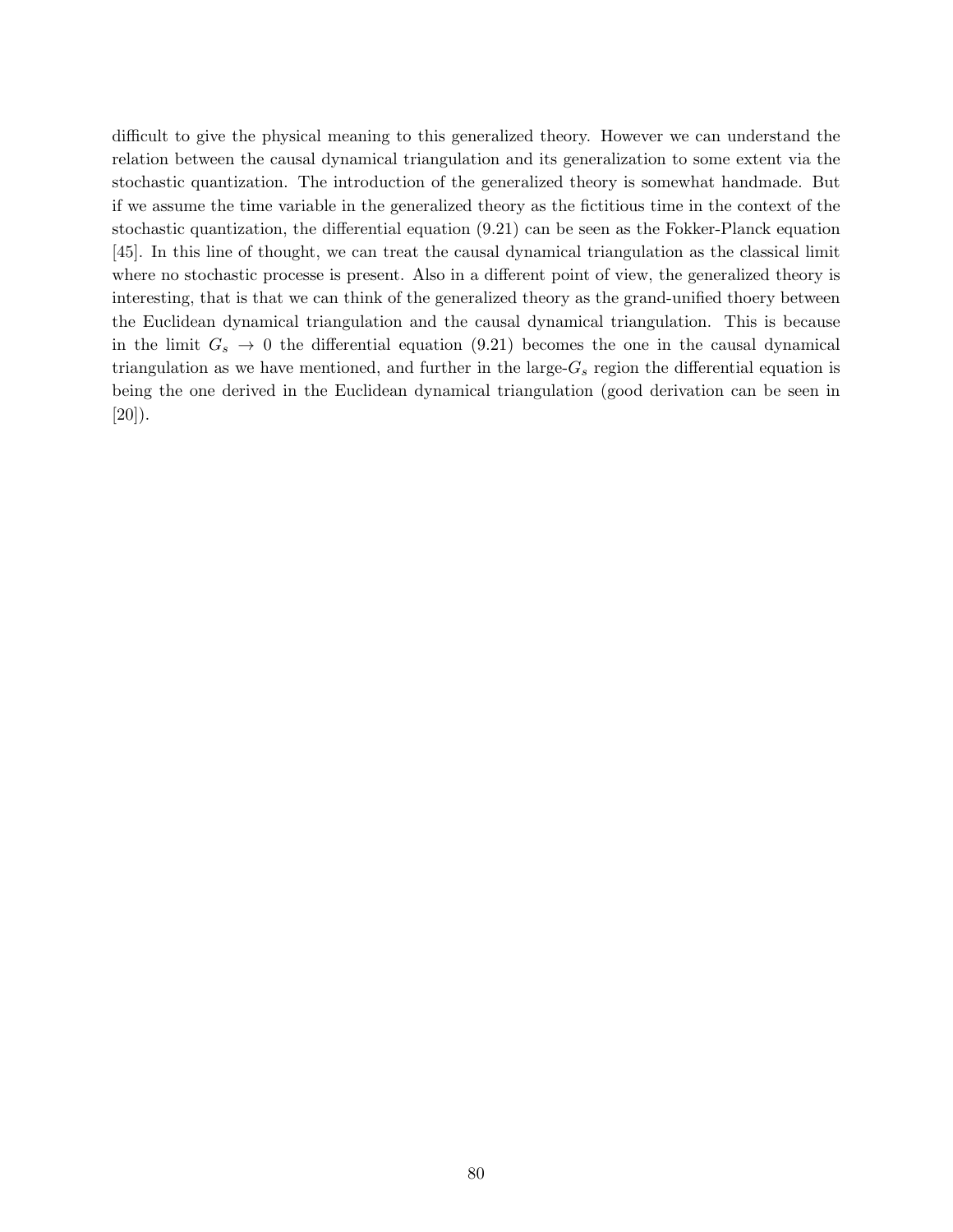# Part III 4 dimensions

## 11 Causal dynamical triangulation in  $3 + 1$  dimensions

In this section, we review the basic construction of the causal dynamical triangulation in  $3 + 1$ dimensions somewhat briefly  $13$ . Our goal is understanding the restriction of the asymmetric parameter  $\alpha$ , which is the characteristic feature in the dimension higher than 2.

## 11.1 Regge action

In the lattice regularized gravity, the Einstein-Hilbert action goes over its range of application. Fortunately, the discrete-analog of the Einstein-Hilbert action has been introduced by Regge in 1960 [18]. His great idea still be the powerful tool in the recent lattice gravity. For the derivation of the Regge action, see the apppendix  $B$ . In the following, we will construct the Regge action in the  $(3+1)$ -dimensional causal dynamical triangulation. First, we need to define the building blocks in  $3 + 1$  dimensions. In the Euclidean dynamical triangulation, the building block is the 4-simplex (the pentatope). In the causal dynamical triangulation, the 4-simplex is also the building block but this statement is not exactly true. This is because the causal structure requires the Lorentzian signature in the sense that:

$$
l_s^2 = a^2, \quad l_t^2 = -\alpha a^2,\tag{11.1}
$$

where  $l_s$  and  $l_t$  are the lengths of the space-like link and the time-like link, and  $\alpha$  stands for the anisotropy between space and time satisfying  $\alpha > 0$ . Namely there exists two different 4-simplices depending on which links we take as the time-like links (see Figure 28). We call those simplices as



Figure 28: The 4-simplices,  $(4, 1)$  and  $(3, 2)$ : The red line means the time-like link, and the black one is the space-like link.

 $(4, 1)$  and  $(3, 2)$ , which is defined by the following requirement:

 $(a, b) \equiv (\#| \text{vertices at time t}], \# | \text{vertices at time t+1}].$ 

Of course there also exists  $(1,4)$  and  $(2,3)$ . Let us calculate the volume of  $(4,1)$  and  $(3,2)$ . What we need to pay attention to is that the volume is Lorentzian. As a practice, we calculate the volume

<sup>&</sup>lt;sup>13</sup>This section is based on  $[21, 18, 46, 47]$ .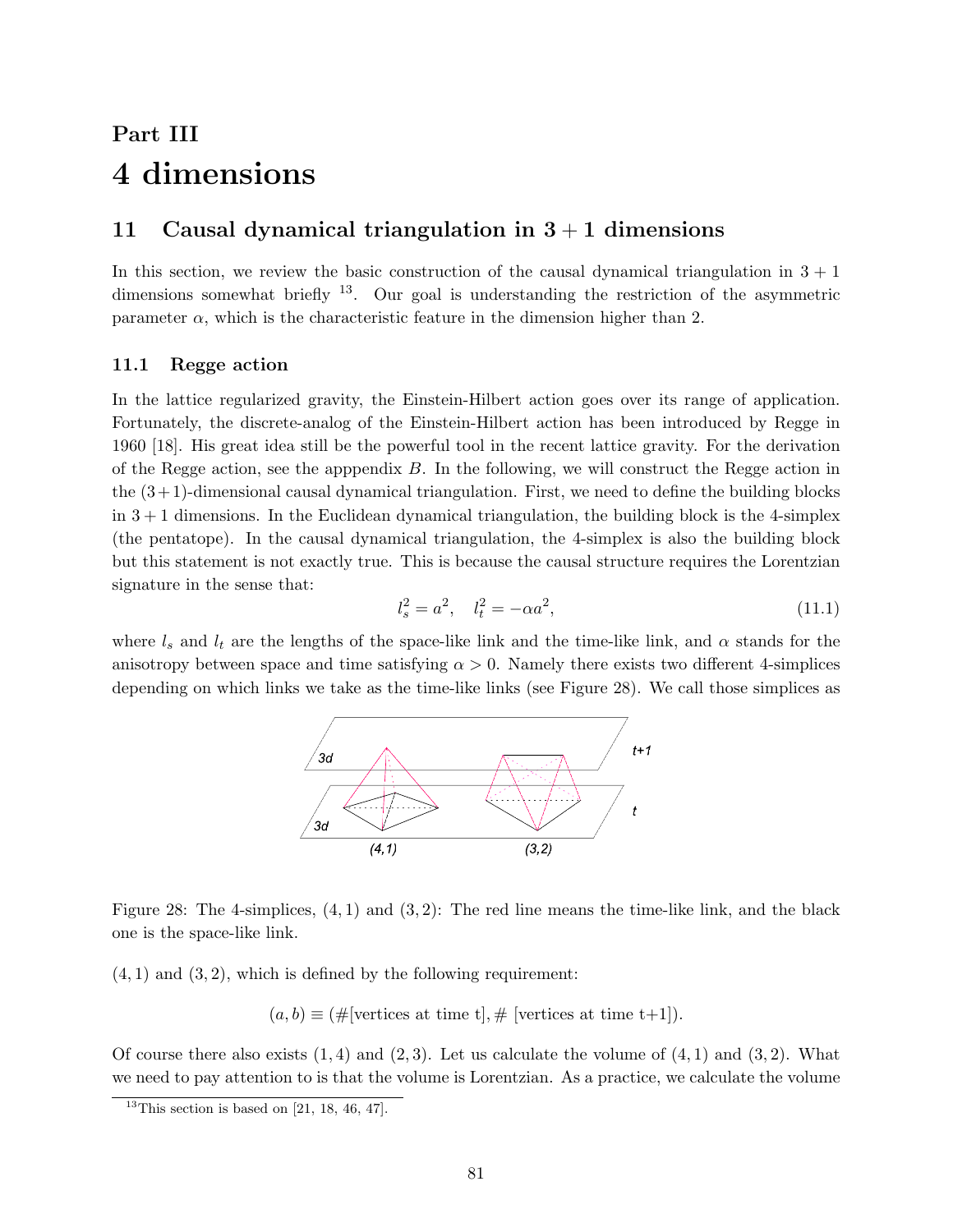of the lower-dimensional simplices. First, we set that the volume of 0-simplex (node) is equal to zero. The 1-simplices are the time-like link and the space-like link. Those volumes are

$$
Vol(\text{time-like link}) = |i\sqrt{\alpha}| = \sqrt{\alpha}, \quad Vol(\text{space-like link}) = 1,
$$
\n(11.2)

where we set that the lattice spacing of the space-like link is 1 by definition. Noting that we implement the calculation under the assignment that  $l_t = i\sqrt{\alpha}$ , and then for taking the volume as real and positive we define all the volumes in the absolute values. As for the 2-simplices, we have

$$
Vol(\text{time-like triangle}) = \frac{1}{4}\sqrt{4\alpha + 1}, \quad Vol(\text{space-like triangle}) = \frac{\sqrt{3}}{4}.
$$
 (11.3)

The 3-simplices are  $(3, 1)$  and  $(2, 2)$  given by Figure 29. In fact, there is a useful formula to calculate



Figure 29: The 3-simplices,  $(3, 1)$  and  $(2, 2)$ : The red line means the time-like link, and the black one is the space-like link.

the volume of the n-simplex recursively, that is

$$
Vol(n\text{-simplex}) = \frac{1}{n}h_n Vol((n-1)\text{-simplex}),\tag{11.4}
$$

where  $h_n$  is a height of a n-simplex. Thus finding the value  $h_n$ , we can calculate the volume of the n-simplex via the volume of the  $(n - 1)$ -simplex. Returning to the discussion, and taking a look at  $(3, 1)$ , we can find the relation:

$$
h_2^2 = h_3^2 + s_2^2. \tag{11.5}
$$

where  $s_2 = \frac{1}{3}$  $\frac{1}{3}h_2$ . Taking the Lorentzian signature into account, we can calculate the height of  $(3,1)$ as

$$
\left(i\sqrt{\alpha + \frac{1}{4}}\right)^2 = h_3^2 + \left(\frac{1}{3}\left[\frac{\sqrt{3}}{2}\right]\right)^2.
$$
  

$$
h_3 = \left|i\sqrt{\alpha + \frac{1}{3}}\right| = \sqrt{\alpha + \frac{1}{3}}.
$$
 (11.6)

Thus we find

Noting that 
$$
h_3
$$
 is not the height of  $(2, 2)$  but  $(3, 1)$ . Using the formula (11.4), we get

$$
Vol(3, 1) = \frac{1}{12}\sqrt{3\alpha + 1}.
$$
\n(11.7)

In a similar manner, we can derive the volume for  $(2, 2)$ . Now we terminate the lower-dimensional calculus because we can find out the height of any simplex by extending the equation (11.5) as

$$
h_{n-1}^2 = h_n^2 + s_{n-1}^2,\tag{11.8}
$$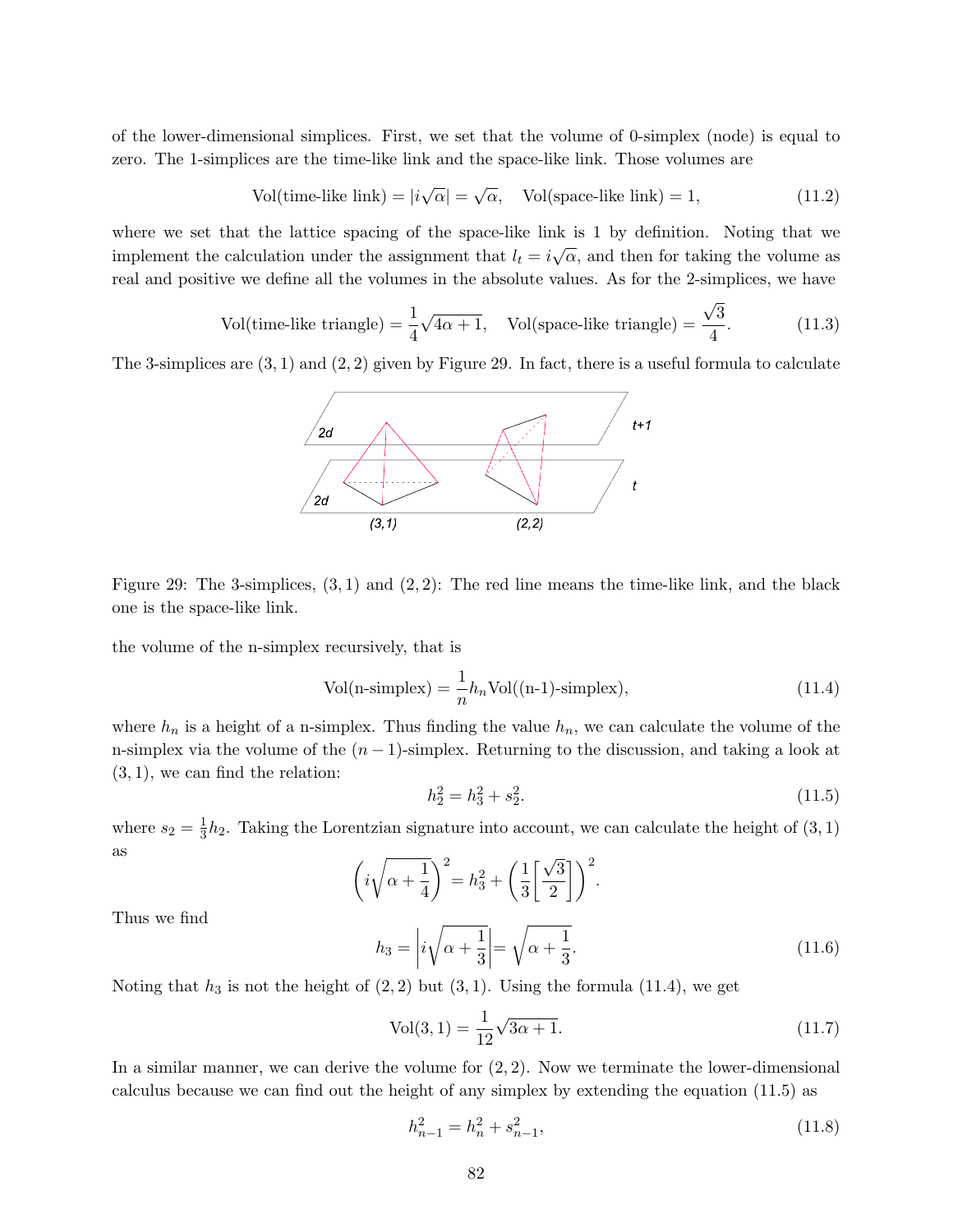

Figure 30: The height-relation of  $(3,1)$ 

where  $s_n \equiv \frac{1}{n+1}h_n$ . Using the equation (11.8), we can calculate  $h_4$ :

$$
\left(i\sqrt{\alpha + \frac{1}{3}}\right)^2 = h_4^2 + \left(\frac{1}{6}\sqrt{\frac{3}{2}}\right)^2.
$$
\n(11.9)

Thus we get

$$
h_4 = \left| i\sqrt{\alpha + \frac{3}{8}} \right| = \sqrt{\alpha + \frac{3}{8}}.\tag{11.10}
$$

Consequently, from (11.4) we find

$$
Vol(4, 1) = \frac{1}{96}\sqrt{8\alpha + 3}
$$
\n(11.11)

In a similar manner, it is known that the volume of  $(3, 2)$  is



Figure 31: The height-relation of (4,1)

$$
Vol(3,2) = \frac{1}{96}\sqrt{12\alpha + 7}
$$
\n(11.12)

Summing up all the results, we can write down the Regge action for the causal dynamical triangulation in 3+1 dimensions:

$$
S_T = k \sum_{h_s} \left[ \frac{\sqrt{3}}{4} \right] \frac{1}{i} (2\pi - \sum_{\mathfrak{S}h_s} \Theta) + k \sum_{h_t} \left[ \frac{1}{4} \sqrt{4\alpha + 1} \right] (2\pi - \sum_{\mathfrak{S}h_t} \Theta)
$$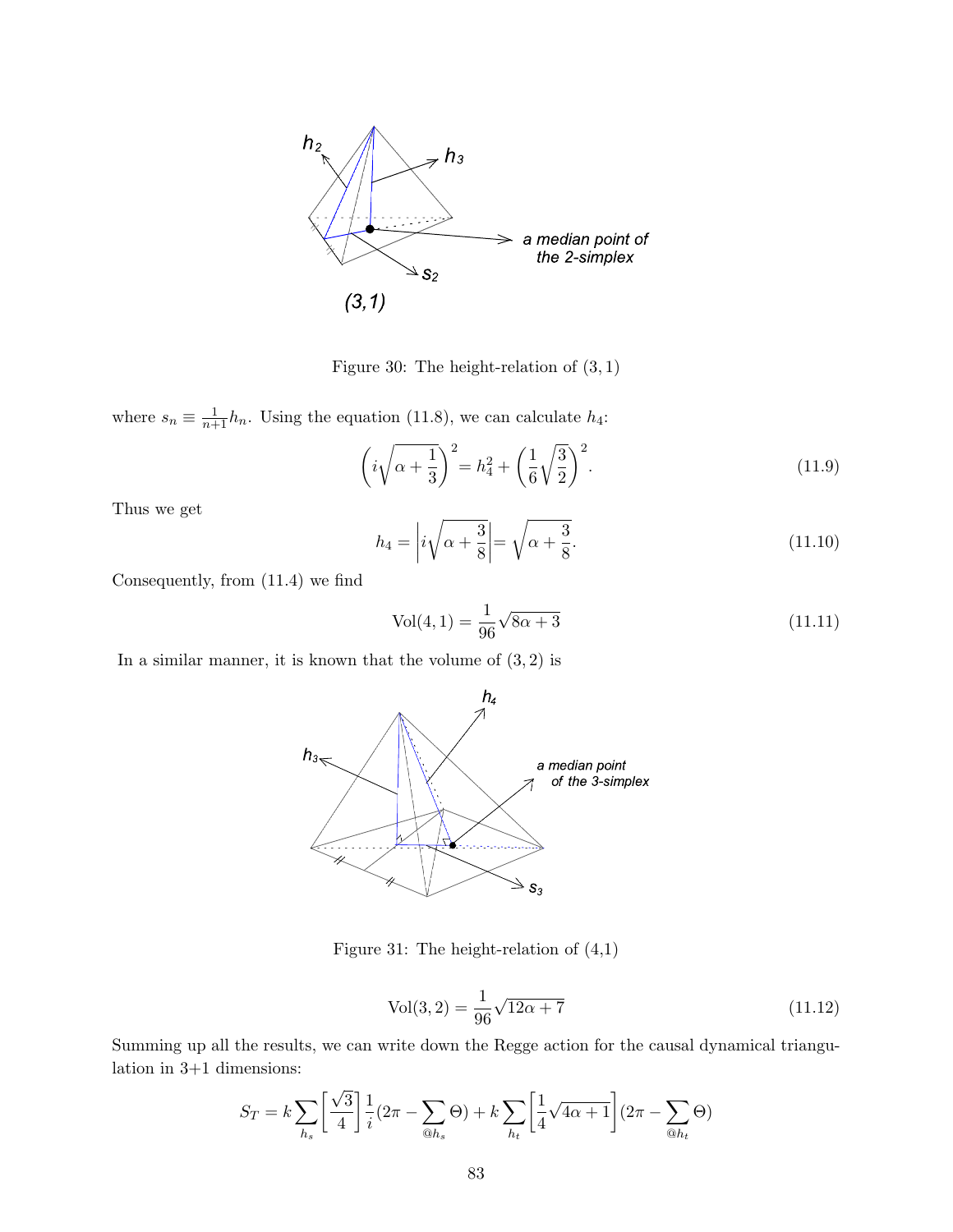$$
- \lambda \sum_{(1,4),(4,1)} \left[ \frac{1}{96} \sqrt{8\alpha + 3} \right] - \lambda \sum_{(2,3),(3,2)} \left[ \frac{1}{96} \sqrt{12\alpha + 7} \right],
$$
(11.13)

where  $\sum_{h_s}$  and  $\sum_{h_t}$  are the summation over space-like hinges (triangles) and time-like hinges respectively,  $(2\pi - \sum_{\mathcal{Q}_{h_s}} \Theta)$  and  $(2\pi - \sum_{\mathcal{Q}_{h_t}} \Theta)$  are the total deficit angles at space-like hinges and time-like hinges each, and  $k$  and  $\lambda$  are the gravitational coupling constant and the bulk cosmological constant. Now we would like to consider the rotation from the Lorentzian signature to the Euclidean signature:

$$
e^{iS_T} \to e^{-S_T^E},\tag{11.14}
$$

where  $S_T^E$  is the Euclideanized action. This can be done by the following shift:

$$
\alpha \to -\alpha. \tag{11.15}
$$

From Vol(4, 1) and Vol(3, 2), we can notice that  $\alpha$  has the lower bound if we implement the above rotation:

$$
\alpha > \frac{7}{12}.\tag{11.16}
$$

This constraint is originated with the fact that the Euclideanized action must still be real. The restriction of the asymmetry factor  $\alpha$  is the characteristic feature in the dimension higher than 2. (for 3 dimensions,  $\alpha > \frac{1}{2}$  [46].)

## 12 Spectral dimension

This section is based on [4, 21, 47, 48, 49, 50, 51, 52].

### 12.1 Effective dimensions

In general, the notion of the dimension depends on what aspects of the geometry we observe. We call such dimensions defined by some geometrical aspects effective dimensions. A good example of effective dimensions is the so-called *Hausdorff dimension*  $d_h$ . This is defined by the thickness of an annulus at a geodesic distance R:

$$
dV \sim R^{d_h - 1} dR,\tag{12.1}
$$

where  $V$  denotes the *d*-dimensional volume.

The other way of defining the effective dimension is known as the spectral dimension, which we will focus on in the following discussion. The spectral dimension can be applied to general manifolds such as not only smooth manifolds but also fractals. Thus in this sense, the spectral dimension is a good tool to investigate an a priori unknown geometry. Let us define the spectral dimension of a d-dimensional Euclidean geometry by the dimension which describes a random walk of a trial particle induced by the diffusion equation:

$$
\frac{\partial}{\partial \sigma} K_g(\xi, \xi_0, \sigma) = \Delta_g K_g(\xi, \xi_0, \sigma), \qquad (12.2)
$$

where  $\sigma$  is the diffusion time (which is not the time equipped with the manifold),  $K_q(\xi, \xi_0, \sigma)$  is the heat kernel (or the probability density of diffusion from  $\xi_0$  to  $\xi$ ) with fixed metric g, and  $\Delta_g$  is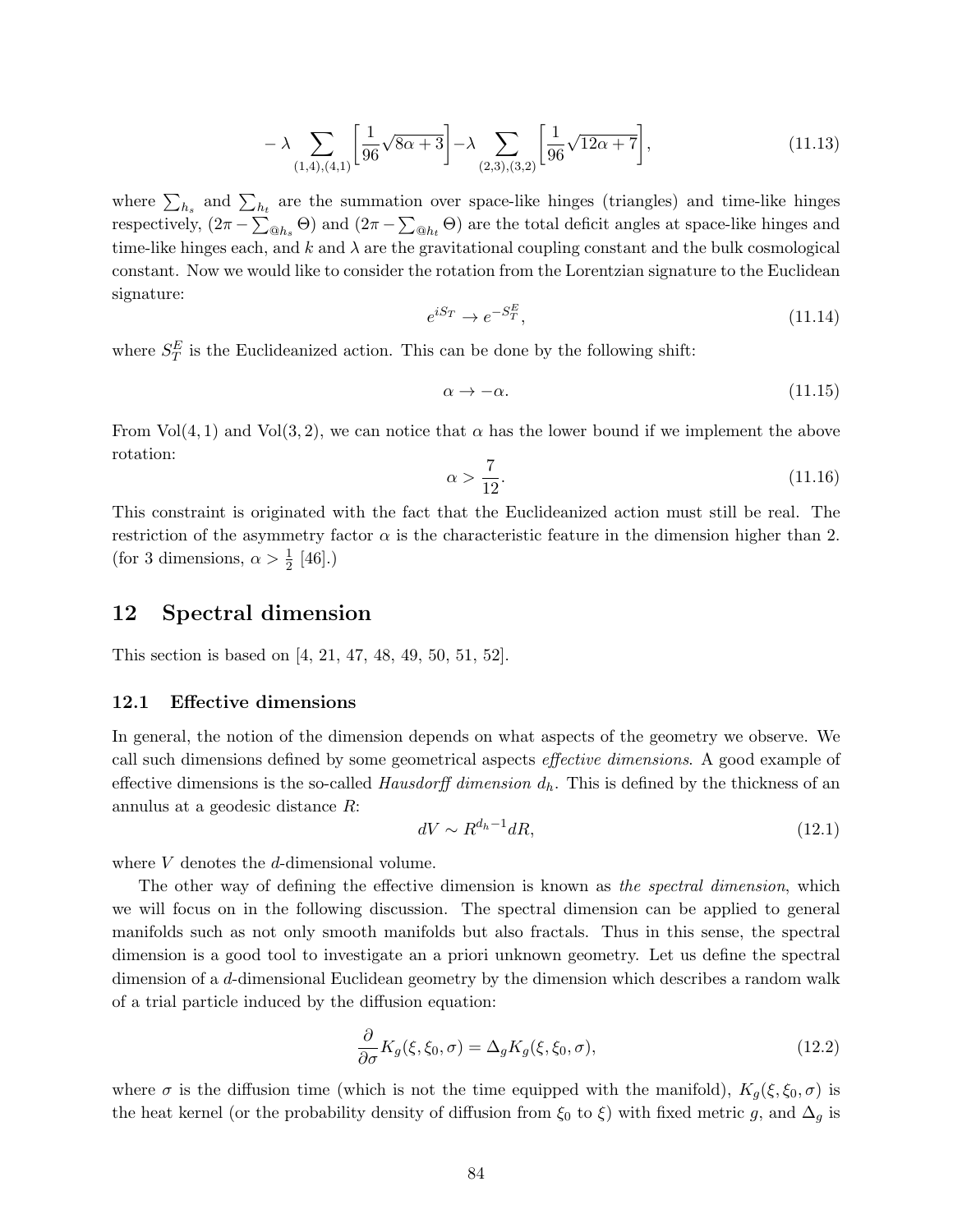the Laplace operator compatible with the metric  $g$ . This expresses the diffusion process of a trial particle from  $(\xi_0, \sigma = 0)$  to  $(\xi, \sigma = \sigma)$ . The initial condition of the above equation is

$$
K_g(\xi, \xi_0, \sigma = 0) = \frac{\delta^{(d)}(\xi - \xi_0)}{\sqrt{g}}.
$$
\n(12.3)

The solution of the equation (12.2) is given by

$$
K_g(\xi, \xi_0, \sigma) = \langle \xi | e^{\sigma \Delta_g} | \xi_0 \rangle, \tag{12.4}
$$

where  $\langle \xi |$  and  $|\xi_0\rangle$  are the final state and the initial state, respectively. For the necessity to define the diffeomorphism-invariant function, we introduce the heat trace (or in other words the average return probability):

$$
P_g(\sigma) = \frac{1}{V_g} \int d^d \xi \sqrt{g} K_g(\xi, \xi, \sigma), \qquad (12.5)
$$

where  $V_g = \int d^d \xi \sqrt{g}$  is the space-time volume. This means the average probability density of a particle's diffusion for returning to the starting point  $\xi$  in the diffusion time  $\sigma$ . Taking a look at the flat-space example, we would like to derive the spectral dimension. In the flat space  $(g = \delta)$ , the heat kernel is

$$
K_{\delta}(\xi, \xi_0, \sigma) = \frac{e^{-(\xi_0 - \xi)^2/4\sigma}}{(4\pi\sigma)^{d/2}}.
$$
\n(12.6)

The corresponding average return probability is

$$
P_{\delta}(\sigma) = \frac{1}{V_{\delta}} = \frac{1}{\sigma^{d/2}}.\tag{12.7}
$$

Thus we can extract the dimension d:

$$
-2\frac{d\log P_{\delta}(\sigma)}{d\log \sigma} = d.
$$
\n(12.8)

In the curved case, the heat trace can be written as the heat-trace expansion:

$$
P_g(\sigma) = \frac{1}{\sigma^{d/2}} \sum_{n=0}^{\infty} C_n \sigma^n,
$$
\n(12.9)

where  $C_n$  is a series of curvature invariants [49, 50]. For example, we have

$$
C_0 = \int d^d \xi \sqrt{g},\tag{12.10}
$$

$$
C_1 = \frac{1}{6} \int d^d \xi \sqrt{g} R,\tag{12.11}
$$

$$
C_2 = \frac{1}{360} \int d^d \xi \sqrt{g} (5R^2 - 2R_{ab}R_{ab} + 2R_{abcd}R_{abcd}), \qquad (12.12)
$$

where  $R_{abcd}$ ,  $R_{ab}$ , and  $R$  are the Riemann tensor, the Ricci tensor, and the Ricci scalar respectively. In general, we define the spectral dimension  $d_s(\sigma)$  as

$$
d_s(\sigma) \equiv -2 \frac{d \log P_g(\sigma)}{d \log \sigma} = d - 2 \frac{\sum_m m C_m \sigma^m}{\sum_n C_n \sigma^n}.
$$
\n(12.13)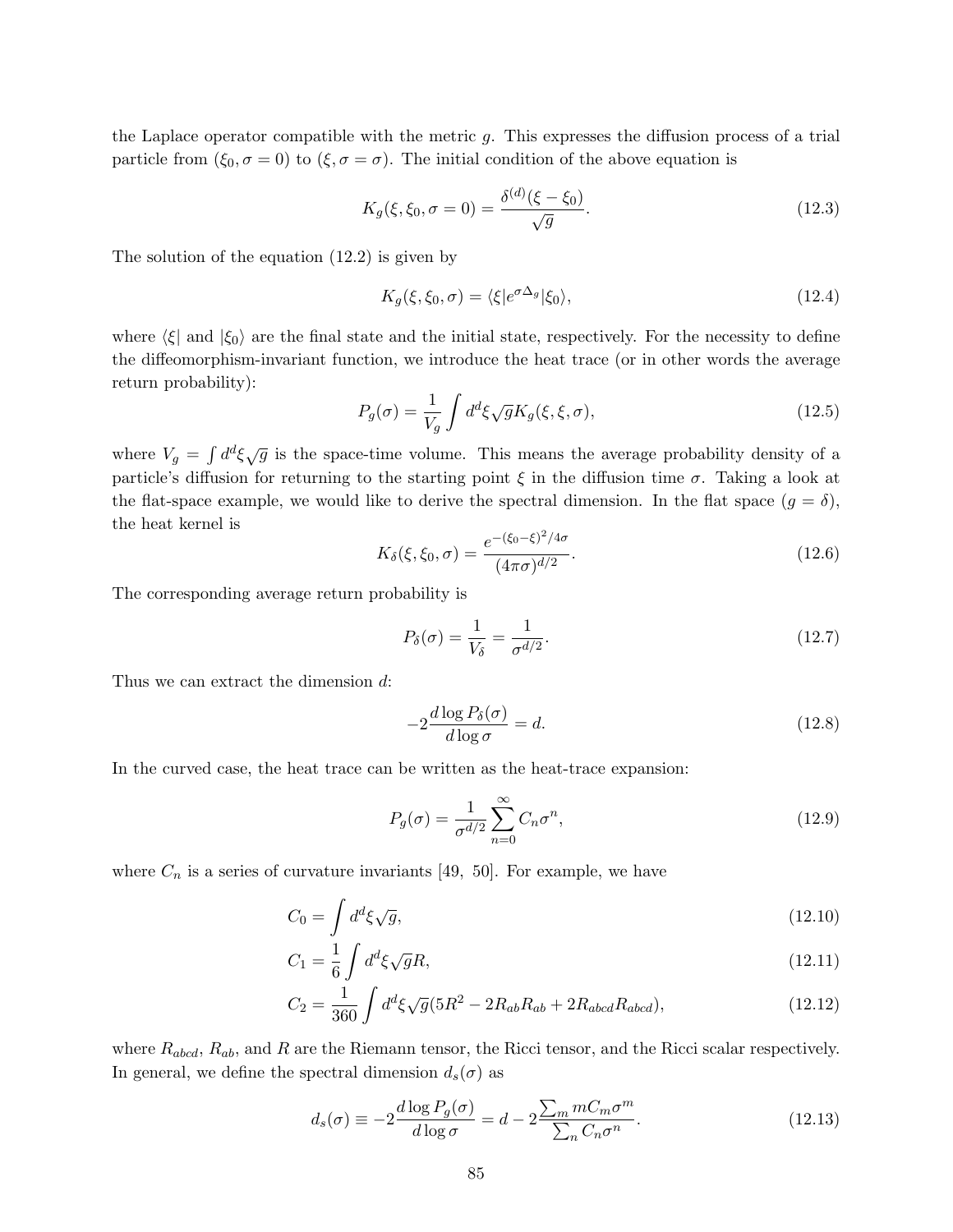This means that the spectral dimension has the possibility to deviate from its topological dimension d. Further in the limit  $\sigma \to 0$ , the spectral dimension is coincident with the topological dimension, that is

$$
\lim_{\sigma \to 0} d_s(\sigma) = d. \tag{12.14}
$$

This makes us understand the relation between the energy scale and the value of  $\sigma$ . Namely, the small value of  $\sigma$  implies that we probe the short range of the geometry, and on the other hand, by the large value of  $\sigma$  we can know the global information about the geometry. Thus  $\sigma \to 0$ corresponds to the high-energy limit, and  $\sigma \to \infty$  does the low-energy limit.

#### 12.2 Spectral dimension in causal dynamical triangulation

In 3 + 1 dimensions, there exists no analytic method for the causal dynamical triangulation up to January 2010. Thus the investigation is implemented by the computer simulation, the Monte Carlo simulation. As the setting, the Euclideanized action  $(11.13)$  is taken, and the topology is chosen as not  $R \times S^3$  but  $S^1 \times S^3$  for convenience. Furthermore, the space-time volume N (the number of 4-simplices) is fixed in the simulation. Following [51], we define the spectral dimension of the causal dynamical triangulation, and quote the consequence. The partition function is written as

$$
Z_N = \sum_{T_N} \frac{1}{C_{T_N}} e^{-S_T},
$$
\n(12.15)

where  $C_{T_N}$  is the volume of the discrete symmetry group in the triangulation  $T_N$  with fixed N, and  $S_T$  is the Euclideanized action of the causal dynamical triangulation. The expectation value of the observable  $\mathcal O$  is

$$
\langle \mathcal{O} \rangle_N = \frac{1}{Z_N} \sum_{T_N} \frac{1}{C_{T_N}} e^{-S_T} \mathcal{O}.
$$
\n(12.16)

Labeling the 4-simplex as  $x$ , we can write down the discretized diffusion equation:

$$
K_T(x, x_0, \sigma + 1) = (1 - \chi) K_T(x, x_0, \sigma) + \frac{\chi}{4} \sum_{x' \in G(x)} K_T(x', x_0, \sigma), \qquad (12.17)
$$

where  $K_T$  is the discretized heat kernel,  $\chi$  is the diffusion constant with the range  $0 \leq \chi \leq 1$ , and  $G(x)$  is the set of 4-simplices glued to x. The discrete-analog of the heat trace is

$$
P_T(\sigma) = \frac{1}{N} \sum_{x \in T} K_T(x, x, \sigma).
$$
\n(12.18)

We define the spectral dimension  $D_s(\sigma)$  as the ensemble average of  $d_s(\sigma)$  introduced before:

$$
D_s(\sigma) \equiv \langle d_s(\sigma) \rangle_N. \tag{12.19}
$$

Among the range  $\sigma \in [40, 400]$ , the data agrees with

$$
D_s(\sigma) = a - \frac{b}{\sigma + c},\tag{12.20}
$$

where  $a, b$ , and  $c$  are free parameters. Superimposing the data, three parameters are determined from the entire range  $\sigma \in [40, 400]$ :

$$
D_s(\sigma) = 4.02 - \frac{119}{54 + \sigma}.\tag{12.21}
$$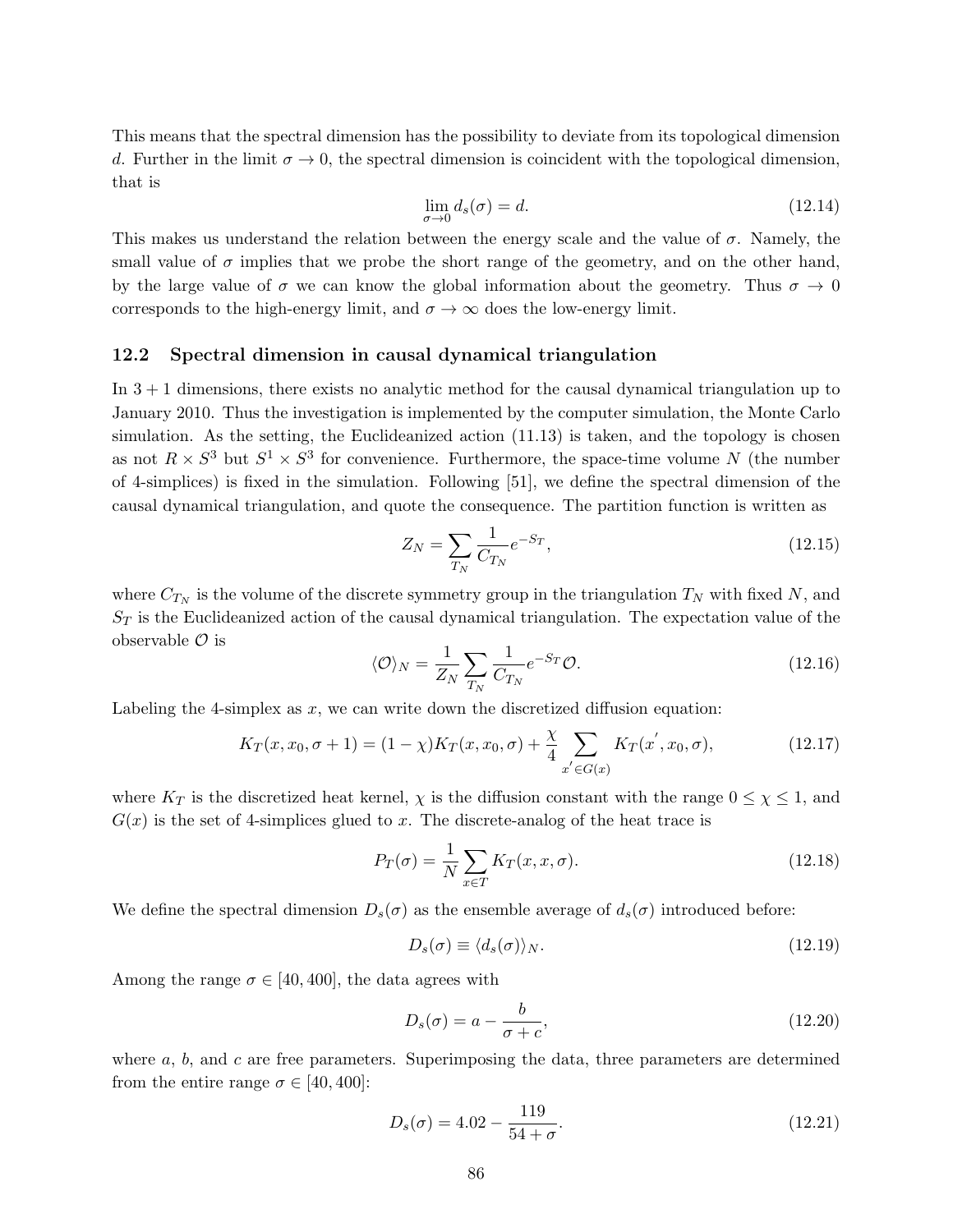Considering the various cuts  $[\sigma_{\min}, \sigma_{\max}]$  as well as different weights of errors, the asymptotic value can be derived by

$$
D_s(\sigma = \infty) = 4.02 \pm 0.1,\tag{12.22}
$$

and

$$
D_s(\sigma = 0) = 1.80 \pm 0.25. \tag{12.23}
$$

These values show that the dynamical dimensional reduction occurs in the causal dynamical triangulation in 4 dimensions. Namely, at the low-energy region  $D_s \sim 4$ , and at the high-energy region  $D_s \sim 2$ .

### 12.3 Spectral dimension in Lifshitz-type gravity

In the Lifshitz-type gravity, there exists the anisotropy between space and time as we have seen. This is expressed by the critical exponent Z in the anisotropic scaling:

$$
x^i \to bx^i, \quad t \to b^Z t,
$$

where  $x^{i}$  and t denote space and time, respectively, and b is some constant. If  $Z \neq 1$ , the Lorentz symmetry is broken. Remembering the Lifshitz scalar in  $d$  dimensions, the action is given by

$$
S = -\frac{1}{2} \int d^d x dt \bigg( (\partial_t \phi)^2 - \frac{1}{2} [(\nabla_i)^2 \phi]^2 \bigg), \tag{12.24}
$$

where  $\nabla_i = \partial_i \partial_i$ . The important point here is the derivative with respect to t is independent of the critical exponent Z. Contrary to that, the spacial derivative can vary according to Z. Just the same thing happens in the Lifshitz-type gravity. In this line of thought, we can extend the diffusion equation in d dimensions to the one with the anisotropic scaling  $[4]$ :

$$
\frac{\partial}{\partial \sigma} K_g(x, x_0, \sigma) = \left(\frac{\partial^2}{\partial \tau^2} + (-1)^{Z+1} \Delta_g^Z\right) K_g(x, x_0, \sigma) \equiv \tilde{\Delta}_g K_g(x, x_0, \sigma). \tag{12.25}
$$

where  $\Delta_g$  is the spacial Laplace operator  $\Delta_g = \partial_i \partial_i$ , and its power Z has been determined by the dimensional analysis. In the above equation, we have implemented the Wick rotation,  $t = -i\tau$ , and set  $x = (x_i, \tau)$ . The sign  $(-1)^{Z+1}$  ensures the ellipticity of the diffusion operator  $\tilde{\Delta}_g$ . Noting that we have taken the proper-time gauge in the flat space:

$$
g_{ij} = \delta_{ij}, \quad N = 1, \quad N_i = 0,
$$
\n(12.26)

where  $N$  and  $N_i$  are the lapse function and the shift vector, respectively. The anisotropic diffusion equation (12.25) can be solved, and the solution is

$$
K_g(x, x_0, \sigma) = \int \frac{d\omega d^d k}{(2\pi)^{d+1}} e^{i\omega(\tau - \tau_0) + ik(x^i - x_0^i)} e^{-\sigma(\omega^2 + |k^i|^{2Z})}.
$$
 (12.27)

The corresponding heat trace is

$$
P_g(\sigma) = K_g(x, x, \sigma) = \int \frac{d\omega d^d k}{(2\pi)^{d+1}} e^{-\sigma(\omega^2 + |k^i|^{2Z})} = \frac{C}{\sigma^{(1+d/Z)/2}},
$$
(12.28)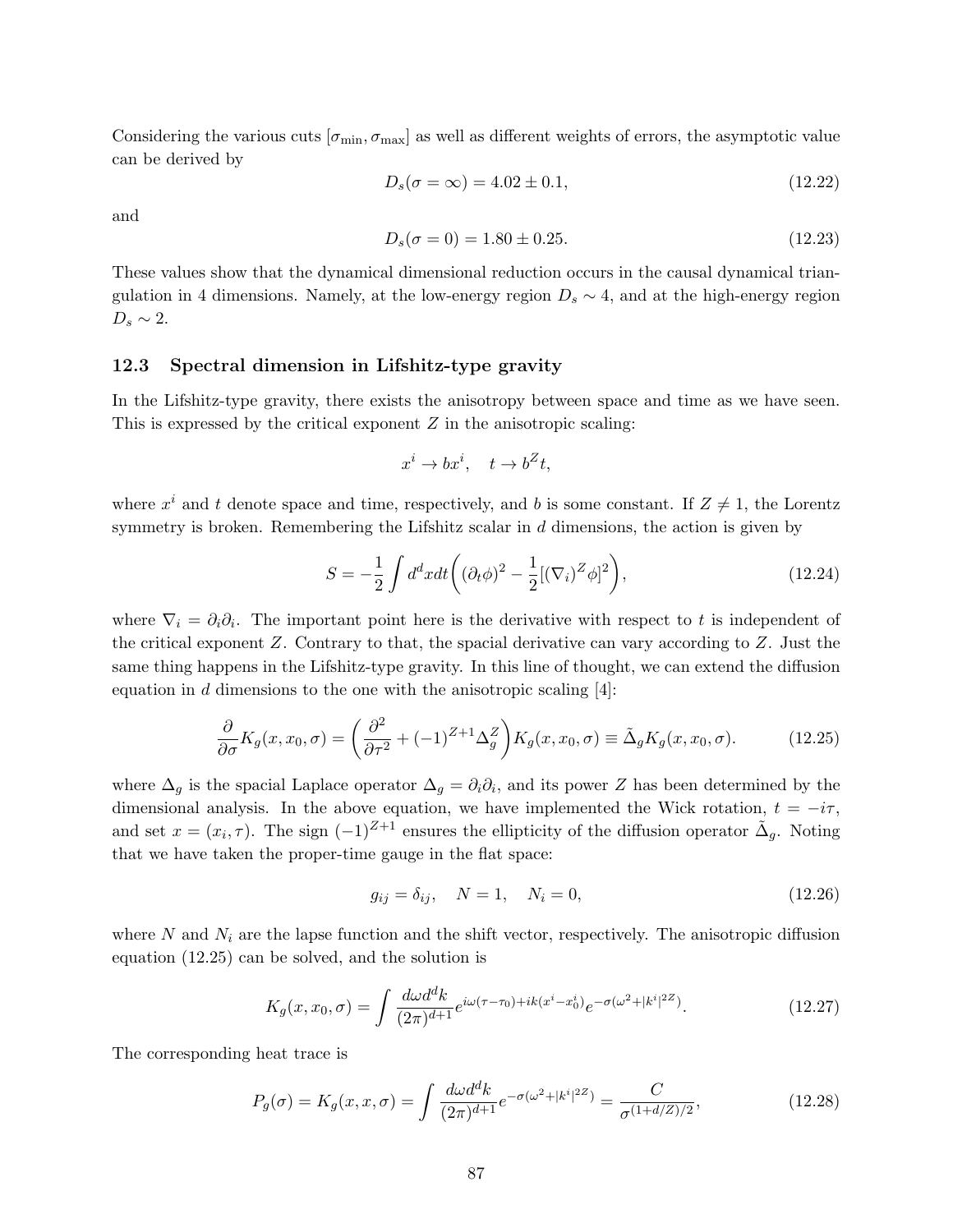where C is some constant. Using  $(12.13)$ , we can derive the spectral dimension of the theory with an anisotropic scaling:

$$
d_s = 1 + \frac{d}{Z}.\tag{12.29}
$$

Thus in the case of the Z=3 Lifshitz-type gravity, the spectral dimension can be lead for the ultraviolet region:

$$
d_s|_{\rm UV} = 2,\tag{12.30}
$$

and for the infrared region:

$$
d_s|_{\rm IR} = 4.\tag{12.31}
$$

This result behaves in the similar way as that of the causal dynamical triangulation.

## 13 Discussions

In 4 dimensions, we have confirmed the similar behaviour of the spectral dimensions in the causal dynamical triangulation and the Lifshitz-type gravity. The spectral dimension is the reliable observable in the lattice simulation so that at least even the asymptotic coincidence is seeminglymeaningful. However we have to say that this coincidence has lots of ambiguities. In the Lifshitztype gravity, we have calculated the spectral dimension with the proper-time gauge at the classical level, and on the other hand in the causal dynamical triangulation the spacial foliations have not been flat and its spectral dimension has been evaluated by summing over the geometries so that the quantum fluctuations have been taken into account. In [4], P. Horava has pointed out that the spectral dimension in the  $Z = 4$  Lifshitz-type gravity might have the more closer value with that of the causal dynamical triangulation, which needs to be reconsidered for the reasons mentioned above.

At this stage, the calculation of the causal dynamical triangulation in  $3+1$  dimensions depends only on the numerical simulation. This is because the construction of the analytic method is hard, as we have seen, and its difficulty may be originated with the fact that the 4-dimensional gravity is no more topological.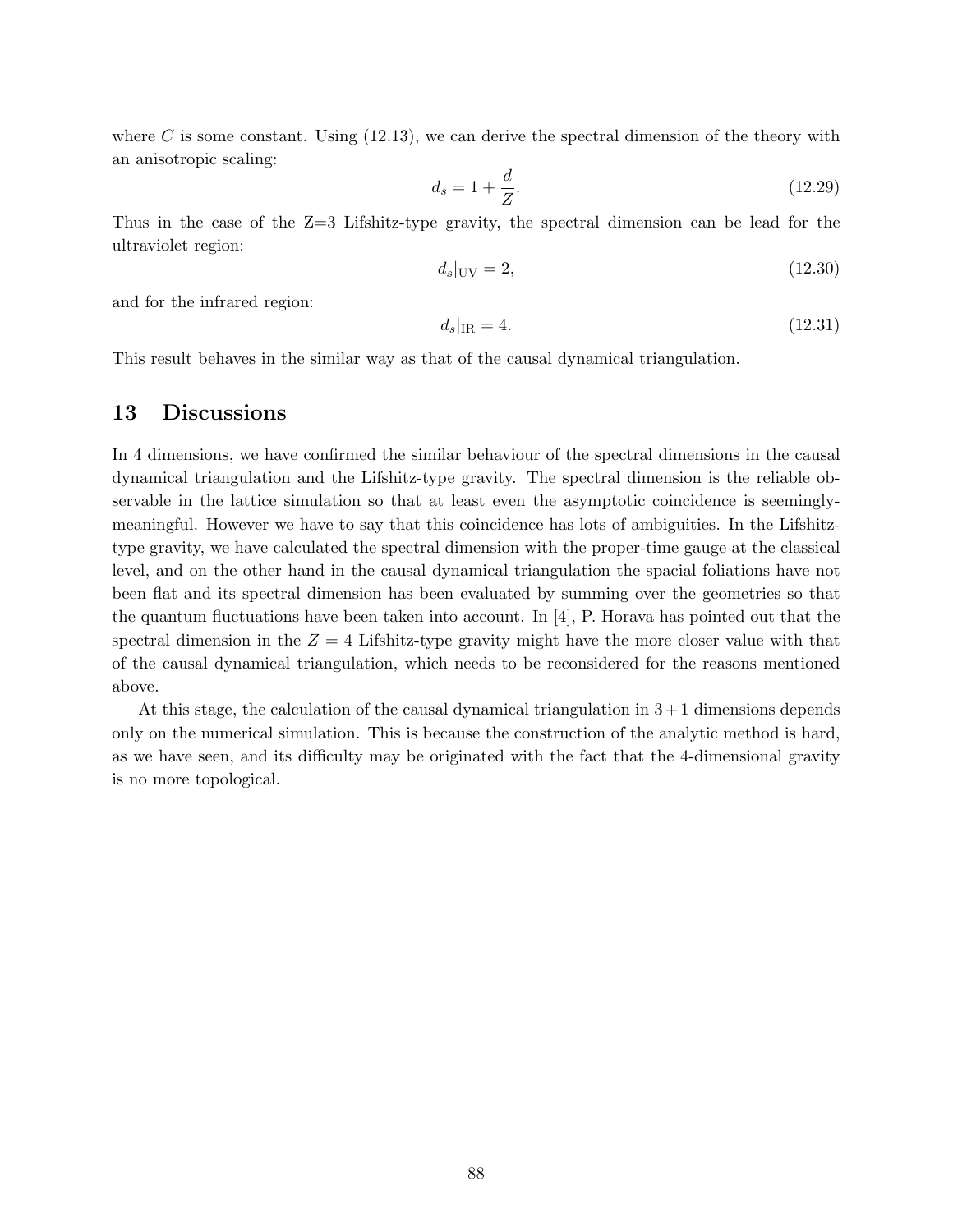# Part IV Concluding remarks

Now we discuss the question as mentioned in the openning, "Is the continuum limit of the causal dynamical triangulation the Lifshitz-type gravity?" In the case of the  $Z = 3$  Lifshitz-type gravity in  $3 + 1$  dimensions and the causal dynamical triangulation in  $3 + 1$  dimensions (if we implement the inverse Wick rotation), this seems to be the case from the behaviour of spectral dimensions.

However, we can come up with the different possibility from the lessons in 2 dimensions. In the generalized causal dynamical triangulation in 2 dimensions, the proper "time" can be considered to be the fictitious time in the stochastic quantization. On the other hand, in the Lifshitz-type gravity with the detailed balance condition, the "time" can be also the fictitious time in the stochastic quantization. This implies that it is natural that if we can construct the  $(3 + 1)$ -dimensional generalized causal dynamical triangulation, its continuum limit may be the Lifshitz-type gravity.

In any case, from the numerical method we can only read off quantitative aspects of theories, which is of course meaningful, though. Thus if we would like to know qualitative aspects of theories, we need to construct the corresponding analytic method. Taking over the virtue in the 2 dimensions, such an analytic method may be the matrix model. On present showing, in the dimension greater than 2, there exists the matrix model of 3-dimensional causal dynamical triangulation [52]. The 4-dimensional candidate does not exist. If we can find out the matrix model corresponding to the causal dynamical triangulation or the generalized theory, it is possible that we can derive lots of qualitative aspects embedded in those, and further we may understand what those continuum limits are. We hope it does the Lifshitz-type gravity. This may lead to the possibility to judge what the true quantum gravity is from lots of candidates. However, the matrix model describing the 4-dimensional causal dynamical triangulation is obviously hard, but it does not mean "impossible.

## Acknowledgements

I would like to thank T. Sakai for his hospital guidance and the well-honed indications. And I appreciate H. Fuji for fruiteful comments and lots of discussions. Despite being in a different location, Y. Watabiki has checked my thesis with good grace. I would like to do thank him. I would also like to thank H. Yoda, U. Emori, and K. Sakakibara for discussions.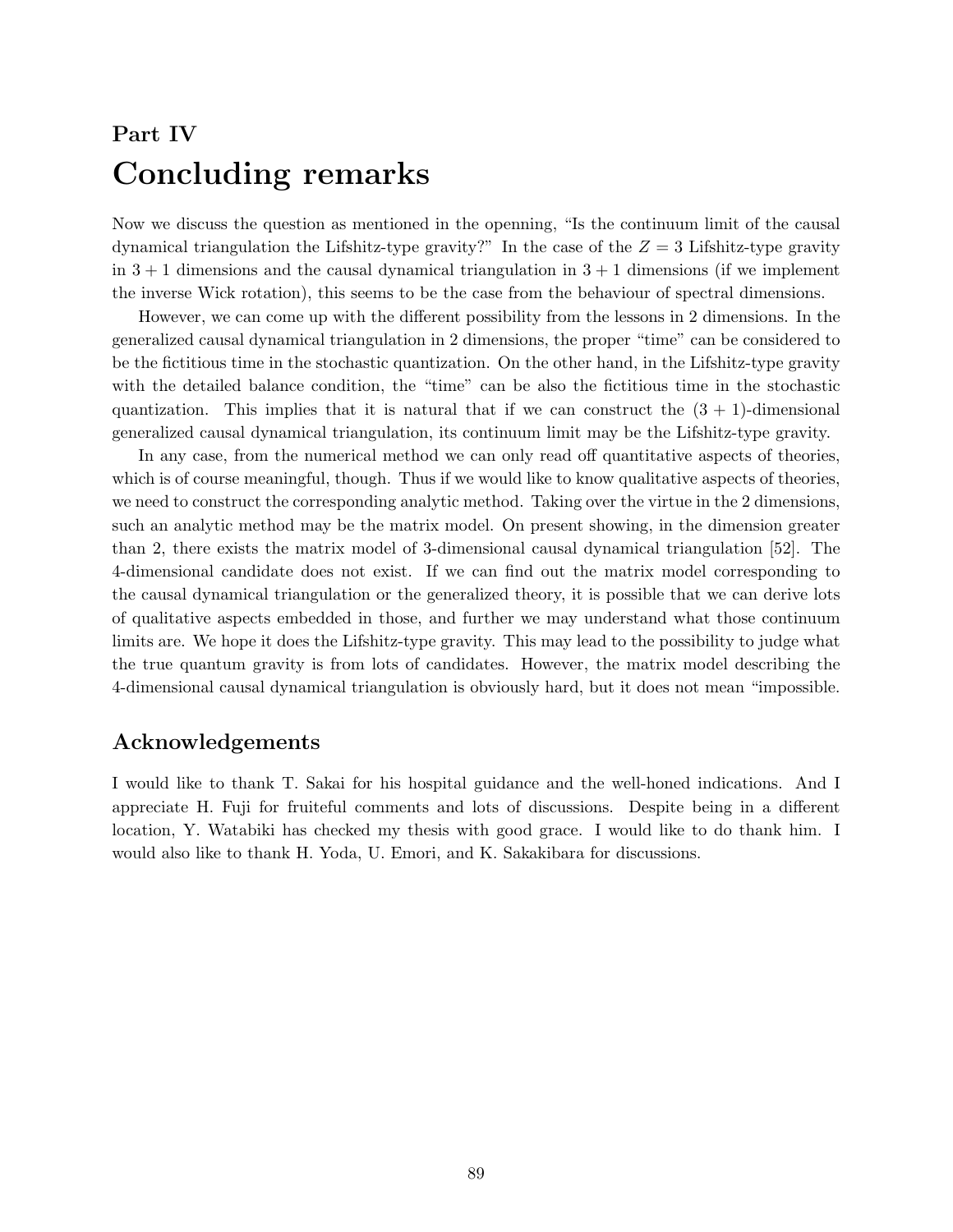# Part V Appendices

## A ADM formalism

We would like to review the Arnowitt-Deser-Misner, or ADM decomposition of the pure general relativity<sup>14</sup>. The central idea of this decomposition is that by slicing the space-time manifold into the space-like hyper-plane and describing how the sliced hyper-plane propagates along the time direction, we can understand the evolution of the space-time geometry. Another way of saying the former idea, slicing the space-time manifold, is designating how the hyper-plane sits in the spacetime manifold, which can be described by the extrinsic curvature. As for the latter one, expressing the way of propagation of the hyper-plane, we can carry it out by using the lapse function and the shift vector. In the following subsections, we will see the above ideas precisely, and then we will construct its Hamiltonian, and investigate the structure of constraints in general relativity.

## A.1 Extrinsic curvature

To begin with, we let our space-time manifold be paracompact one denoted by  $M$ . In addition to that, we assume M is diffeomorphic to  $S \times R$  where S denotes the space, and R stands for the time. We can take the diffeomorphism

$$
\phi: M \to S \times R. \tag{A.1}
$$

This gives us the time coordinate  $\tau$  on M, that is that we get  $\tau$  by the pullback of t on  $S \times R$ 

$$
\tau = \phi^* t. \tag{A.2}
$$

Especially, we are interested in the  $3+1$  dimension so that we let M be a space-time manifold in four dimensions, and let  $\Sigma_t$  be the slice of  $S \times R$  which is the spacial hyper-plane equipped with the 3-metric,  $g^{(3)}$  defined by

$$
g(v, w) = g_{ij}^{(3)} v^i w^j, \qquad (i = 1, 2, 3), \qquad (A.3)
$$

where vectors v and w sit in  $T_p \Sigma_t$ , the tangent space of  $\Sigma_t$  at  $p \in M$ . We also restrict the 3-metric to Riemannian one as usual in a following sense:

$$
g(v, v) > 0,\tag{A.4}
$$

for all nonzero  $v \in T_p \Sigma_t$ . In this line of the discussion, we can introduce the timelike unite vector, *n*, normal to  $\Sigma_t$ :

$$
g(n,n) = -1, \qquad g(v,n) = 0,\tag{A.5}
$$

for any  $v \in T_p \Sigma_t$ . Now we can think of the decomposition of vectors in  $T_pM$  into the normal and tangential direction of  $\Sigma_t$ :

$$
v = -g(v, n)n + (v + g(v, n)n). \tag{A.6}
$$

For graphical expression, see Figure 32.

<sup>&</sup>lt;sup>14</sup>This appendix is based on  $[53, 54, 55, 56]$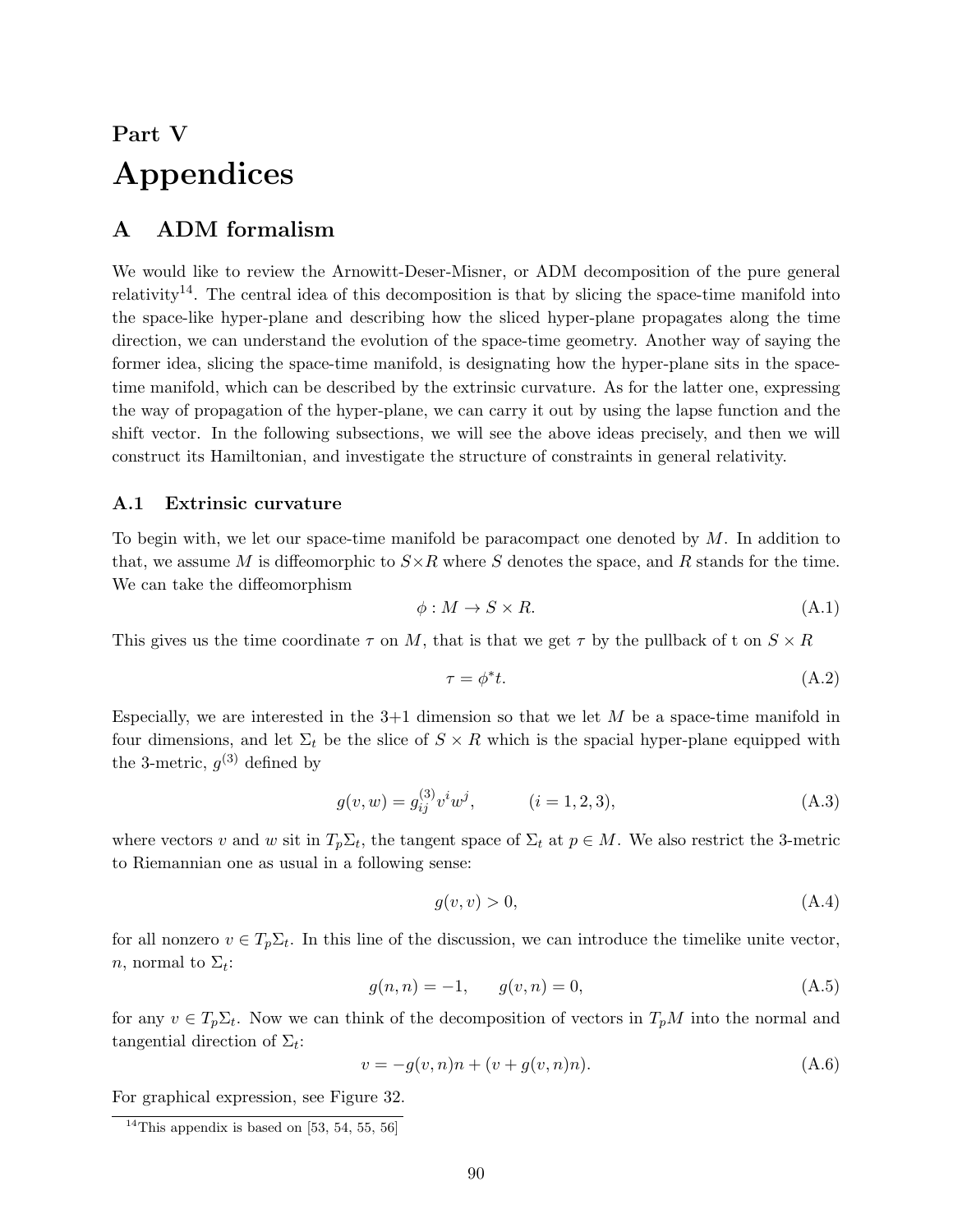

Figure 32: The decomposition of the vector  $v \in T_pM$ 

We are ready to construct the very meaningful tool, the extrinsic curvature. Given any vectors  $v, u$  in  $\Sigma_t$ , it can be derived by projecting the covariant derivative of v in the direction u onto the normal and tangential direction of  $\Sigma_t$ :

$$
\nabla_u v = -g(\nabla_u v, n)n + \left[\nabla_u v + g(\nabla_u v, n)n\right].
$$
\n(A.7)

We define the first term as

$$
-g(\nabla_u v, n)n \equiv K(u, v)n,
$$
\n(A.8)

where  $K(u, v)$  is just the extrinsic curvature. It tells us how the tangent vector v goes off the tangent by parallel translation. In other words, we can see the way of embedding of  $\Sigma_t$  in M by the extrinsic curvature. As for the second term, we can write as follows:

$$
\nabla_u^{(3)} v = \nabla_u v + g(\nabla_u v, n) n,\tag{A.9}
$$

where  $\nabla^{(3)}$  is the Levi-Civita connection on  $\Sigma_t$  associated to the metric  $g^{(3)}$ . We show that this definition of  $\nabla^{(3)}$  becomes really a connection by checking the nontrivial three properties: the Leibnitz law, the metric preserving, and the torsion free. At first, we think about the Leibnitz law,

$$
\nabla_v^{(3)}(fw) = v(f)w + f\nabla_v^{(3)}w, \quad (\forall v, w \in T_p \Sigma_t, \ f \in C^\infty), \tag{A.10}
$$

This can be checked by using the definition of  $\nabla^{(3)}$ , (A.9), and its propaty,  $g^{(3)}(v,n) = 0$ . Secondly, what we need to check is the metric preserving

$$
ug(v, w) = g(\nabla_u^{(3)}v, w) + g(v, \nabla_u^{(3)}w),
$$
\n(A.11)

where  $\forall u, v, w \in T_p \Sigma_t$ . This can be shown similarly by using the definition of  $\nabla^{(3)}$  and  $g(v, n) =$  $g(w, n) = 0$ . The final task to check is the torsion free:

$$
\nabla_u^{(3)} v - \nabla_v^{(3)} u = \nabla_u v - \nabla_v u
$$

$$
= [u, v], \tag{A.12}
$$

(A.13)

where we have used the two facts that  $\nabla$  is torsion free, and the extrinsic curvature is the symmetric which should be checked, though. Thus we understand that the  $\nabla^{(3)}$  is really the Levi-Civita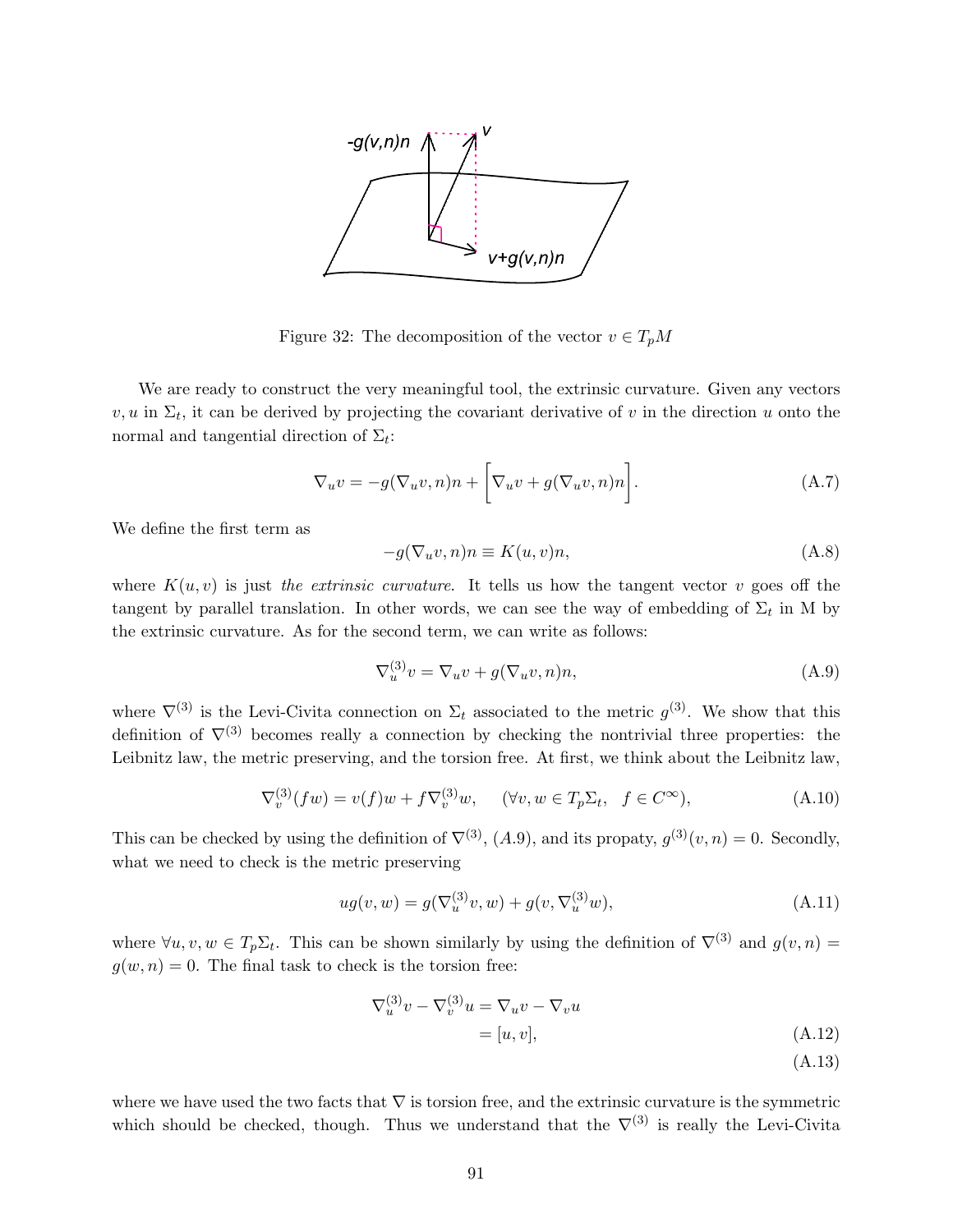connection on  $\Sigma_t$  associated to the metric  $g^{(3)}$ . Thus our final task to be checked is the symmetry of the extrinsic curvature. If the extrinsic curvature eats the local coordinates, then we get

$$
K(\partial_i, \partial_j) = K_{ij}.\tag{A.14}
$$

By using this expression, we can get

$$
K_{ij} - K_{ji} = K(\partial_i, \partial_j) - K(\partial_j, \partial_i)
$$
  
=  $-g([\partial_i, \partial_j], n)$   
= 0. (A.15)

This means that our discussion is consistent. In addition, it is worthwhile to rewrite the extrinsic curvature in the following form:

$$
g(\nabla_u n, v) = K(u, v). \tag{A.16}
$$

This expression can be derived by the metric preserving of  $\nabla$ . In this expression we can understand the extrinsic curvature in a different point of view, that is that  $K(u, v)$  measures how the normal vector,  $n$ , rotates in the *v*-direction by parallel translating in the direction  $u$ .

#### A.2 Lapse function and shift vector

In this subsection, we would like to see how the hyper-plane can flow along the time direction. To achieve this, it is good for us to think of the time-like vector  $\partial_{\tau}$  on M which can be derived by the push forward of  $\partial_t$  on  $\Sigma \times R$ :

$$
\partial_{\tau} = \phi^{-1}\partial_t = -g(\partial_{\tau}, n)n + (\partial_{\tau} + g(\partial_{\tau}, n)n). \tag{A.17}
$$

We denote the above expression as follows:

$$
\partial_{\tau} = Nn + \vec{N},\tag{A.18}
$$

where N is the lapse function, and  $\vec{N}$  is the shift vector. By using this, we get the normal vector:

$$
n = \frac{1}{N}(\partial_{\tau} - \vec{N}).
$$
\n(A.19)

Before getting the explicit Hamiltonian form, we can get some constraints on the general relativity



Figure 33: The ADM decomposition

in the ADM decomposition. In the following discussions, we will see the constraint equations, called the Gauss-Codazzi equations.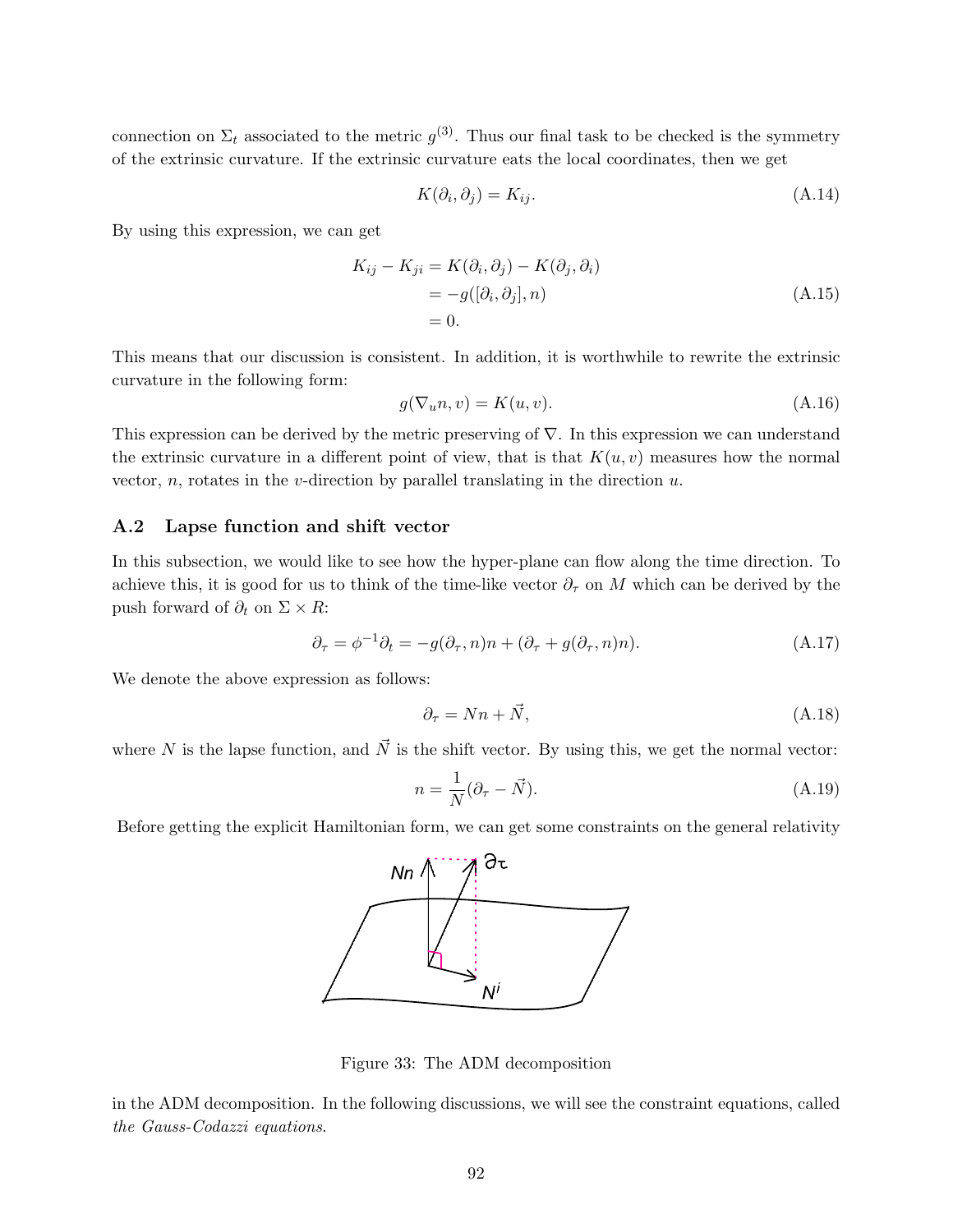#### A.3 Gauss-Codazzi equations

Einstein equation has 10 independent equations, and in ADM formalism it is well known that 4 of 10 are constraints and 6 of 10 are the evolutionary equations. In this section, we concentrate on the constraints, and get them all. For simplicity, at first we take the local coordinates on  $\Sigma_0$  such that we take  $x^0$  and  $x^i$  (*i* denotes the spacial direction) as  $x^0 = \tau$ ,  $\partial_0 = \partial_{\tau}$ , and  $\partial'_i$  $i<sub>i</sub>$ 's are tangent to  $\Sigma_0$ . In terms of these coordinates, we get the constraints, and then we extend them to the general forms. To accomplish our work, we need to calculate the following quantity:

$$
R(\partial_i, \partial_j)\partial_k = \nabla_i \nabla_j \partial_k - \nabla_j \nabla_i \partial_k, \tag{A.20}
$$

We can conduct this calculation just by using two relations. The first one is

$$
\nabla_i^{(3)} \partial_j = K_{ij} n + \nabla_i^{(3)} \partial_j
$$
  
=  $K_{ij} n + \Gamma_{ij}^{m(3)} \partial_m$ . (A.21)

The second one is

$$
\nabla_i n = K_i^m \partial_m. \tag{A.22}
$$

This can be derived as follows:

$$
K_{ij} = g(\nabla_i n, \partial_j)
$$
  
=  $g((\nabla_i n)^k \partial_k, \partial_j)$   
=  $(\nabla_i n)_j$ .

By using the two, we get

$$
\nabla_i \nabla_j \partial_k = \nabla_i (K_{jk} n + \Gamma_{jk}^{m(3)} \partial_m)
$$
  
=  $(\partial_i K_{jk} + \Gamma_{jk}^{m(3)} K_{im}) n + K_{jk} K_i^m \partial_m + (\partial_i \Gamma_{jk}^{m(3)} + \Gamma_{jk}^{l(3)} \Gamma_{il}^{m(3)}) \partial_m.$ 

And then interchanging the indices  $i$  and  $j$ , we can derive

$$
R(\partial_i, \partial_j)\partial_k = (\nabla_i^{(3)} K_{jk} - \nabla_j^{(3)} K_{ik})n + (R_{ijk}^{m(3)} + K_{jk} K_i^m - K_{ik} K_j^m)\partial_m.
$$
 (A.23)

The equations above are *Gauss-Codazzi equations*. To see the role of these equations, we impose a little more restriction, that is  $\partial_0 = \partial_{\tau} = n$ . In this situation, we act the 1-form  $dx^0$  on the Gauss-Codazzi equations:

$$
\begin{aligned} \text{(LHS)} &= R_{ijk}^{\mu} dx^0 (\partial_{\mu}) \\ &= R_{ijk}^{\mu} \delta_{\mu}^0 \\ &= R_{ijk}^0, \end{aligned}
$$

where the Greek letters range from 0 to 3.

(RHS) = 
$$
(\nabla_i^{(3)} K_{jk} - \nabla_j^{(3)} K_{ik}) dx^0(n) + (R_{ijk}^{m(3)} + K_{jk} K_m^i - K_{ik} K_m^j) x^0(\partial_m)
$$
  
=  $\nabla_i^{(3)} K_{jk} - \nabla_j^{(3)} K_{ik}.$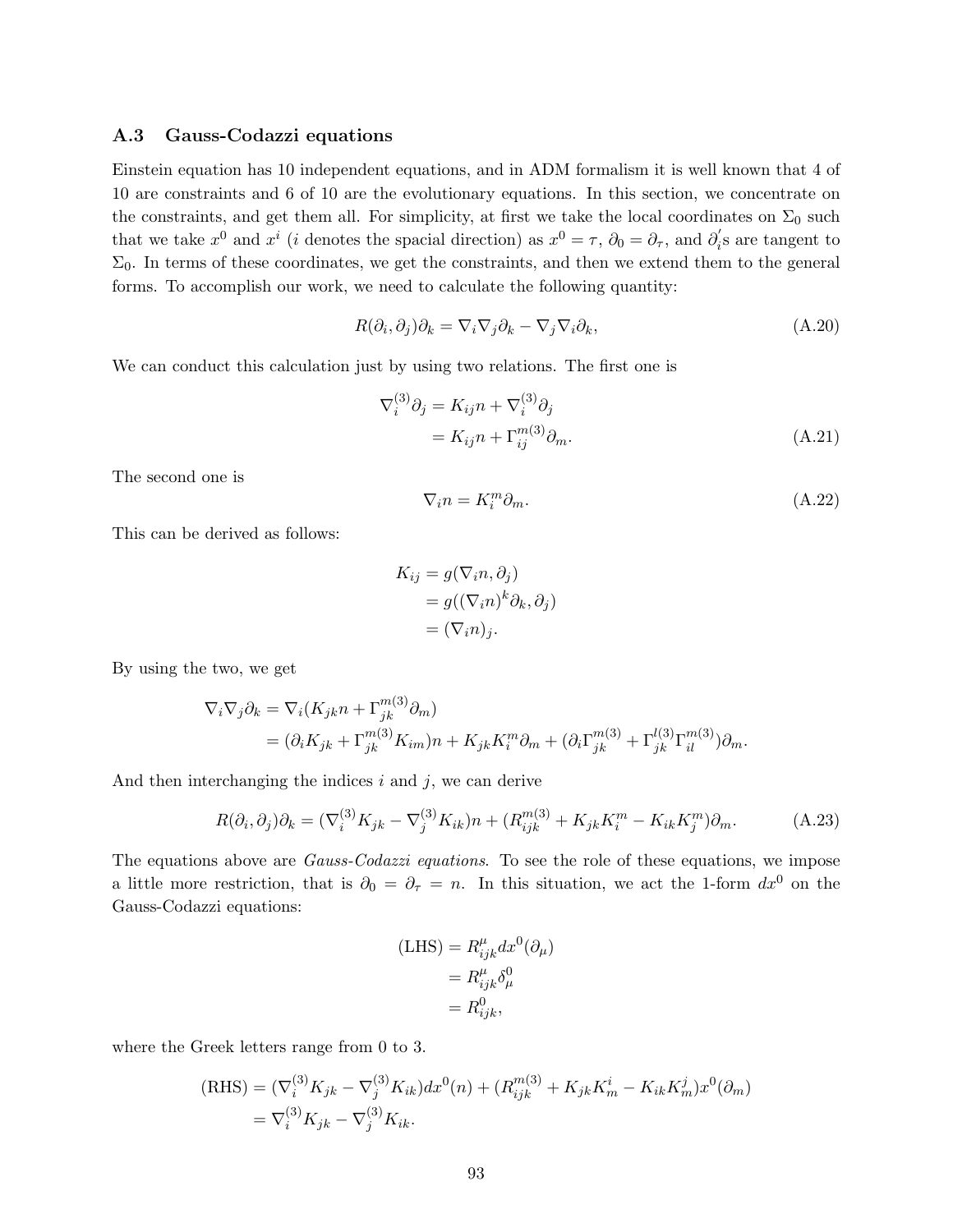Comparing the two sides, we get

$$
R_{ijk}^{0} = \nabla_{i}^{(3)} K_{jk} - \nabla_{j}^{(3)} K_{ik}.
$$
\n(A.24)

This is called *Gauss equation*. Similarly, if we let the 1-form  $dx^m$  eat the Gauss-Codazzi equation, then we get

$$
R_{ijk}^{m} = R_{ijk}^{m(3)} + K_{jk}K_i^{m} - K_{ik}K_j^{m}.
$$
\n(A.25)

This is called *Codazzi equation*. We find the fact that the intrinsic curvature  $R_{ijk}^{m(3)}$  is equivalent to the spacial component of the Riemann curvature,  $R_{ijk}^m$ , when the extrinsic curvature vanishes.

Now let us calculate the 4 of Einstein equations. Our starting equation is  $G^{\mu}_{\nu} = R^{\mu \alpha}{}_{\nu \alpha} -$ 1  $\frac{1}{2} \delta^{\mu}_{\nu} R^{\alpha \beta}_{\ \alpha \beta}$ . We put the zero in the two indices of  $G^{\mu}_{\nu}$ , and we get

$$
G_0^0 = \frac{1}{2} (R^{0\alpha}_{0\alpha} - R^{1\alpha}_{1\alpha} - R^{2\alpha}_{2\alpha} - R^{3\alpha}_{3\alpha})
$$
  
=  $-R^{12}_{12} - R^{23}_{23} - R^{31}_{31}.$ 

Then we apply the Codazzi equation

$$
G_0^0 = -(R^{(3)12}_{12} + R^{(3)23}_{23} + R^{(3)31}_{31}) - (K_2^1 K_1^2 - K_2^2 K_1^1) - (K_3^2 K_2^3 - K_2^2 K_3^3) - (K_1^3 K_3^1 - K_1^1 K_3^3)
$$
  
= 
$$
-\frac{1}{2}(R^{(3)} + (\text{tr}K)^2 - \text{tr}(K^2)).
$$
 (A.26)

This equation shows that the Einstein equation  $G_0^0 = 8\pi\kappa T_0^0$  means the constraint equation given above. The rest of 3 constraints are derived by  $G_i^0$ . If we take  $G_1^0$ , then we have

$$
G_1^0 = R^{(3)}_{21}^{02} + R^{(3)}_{31}^{03}
$$
  
=  $\nabla_j^{(3)} K_1^j - \nabla_1^{(3)} K_j^j$ .

Similarly, we also get the rest directions, 1 and 2, that is

$$
G_i^0 = \nabla_j^{(3)} K_i^j - \nabla_i^{(3)} K_j^j.
$$
\n(A.27)

This equation shows that the Einstein equations  $G_i^0 = 8\pi\kappa T_i^0$  are constraints.

Till now we restricted our discussion as  $\partial_0 = n$ . However we can generalize the above derivation of constraints. Although we skip the details of calculation, it is well know that the general forms of the constraints are given by

$$
G_{\mu\nu}n^{\mu}n^{\nu} = \frac{1}{2}(R^{(3)} + (\text{tr}K)^{2} - \text{tr}(K^{2})),
$$
\n(A.28)

and

$$
G_{\mu i}n^{\mu} = \nabla_j^{(3)} K_i^j - \nabla_i^{(3)} K_j^j.
$$
\n(A.29)

The remaining 6 equations  $G_{ij} = 8\pi\kappa T_{ij}$  are dynamical equations which describe the time evolution of  $g^{(3)}$ .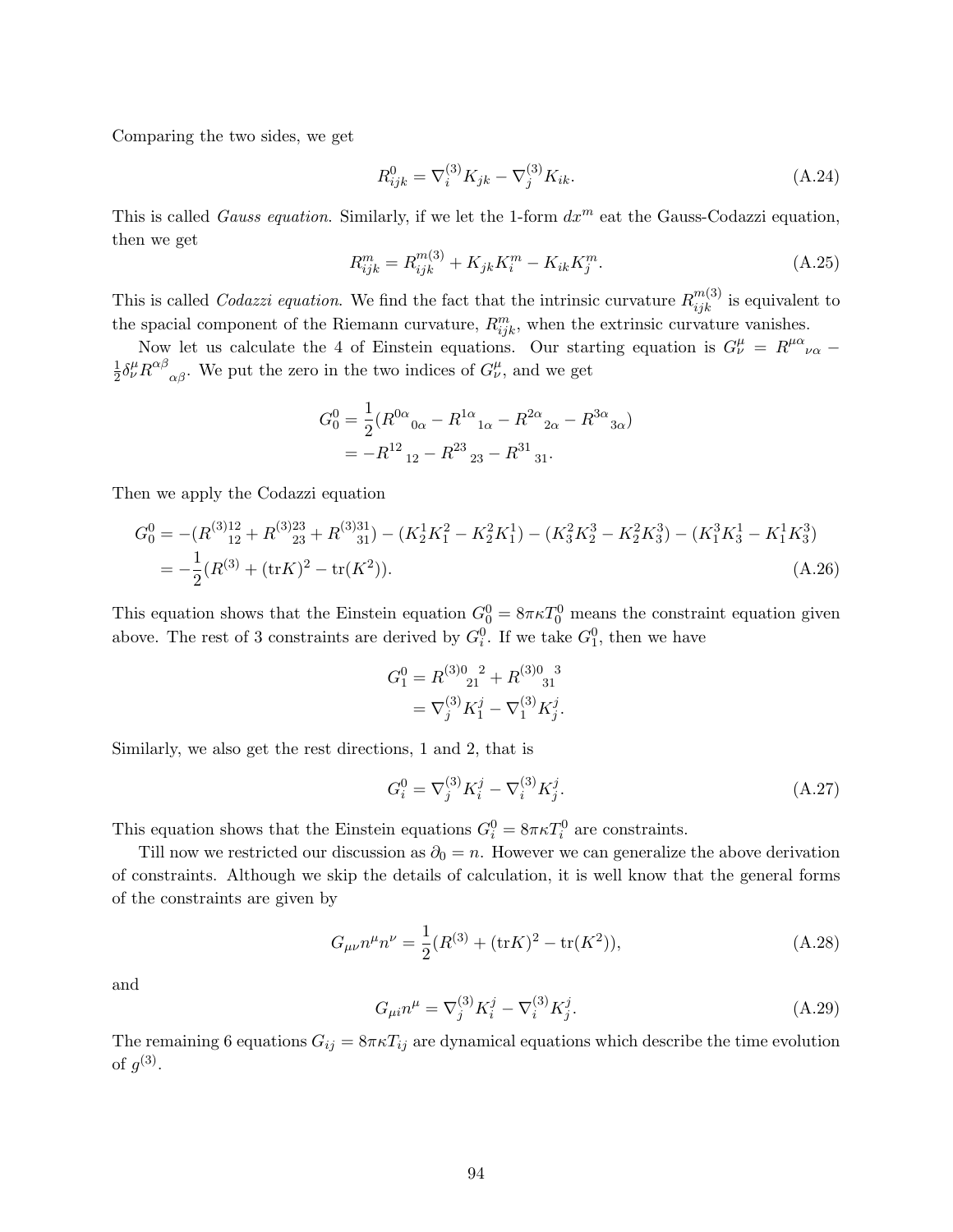#### A.4 Hamiltonian formalism

We have already had enough tools to write down the Hamiltonian. In this subsection, we see that the Hamiltoniam is given by the lapse function and the shift vector. It is very natural because the Hamiltonian itself is just the generator of the time translation.

For preparation, we need to rewrite the Einstein-Hilbert action in terms of the extrinsic curvature, the lapse function, and the shift vector. Again for simplicity, we choose the local coordinate as  $x^0 = \tau$ ,  $\partial_0 = \partial_{\tau}$ , and  $\partial_i'$  $\zeta_i$ s are tangent to  $\Sigma_0$ . At first, we would like to rewrite the extrinsic curvature in the following expression:

$$
K_{ij} = \frac{1}{2} N^{-1} (q_{ij} - \nabla_i^{(3)} N_j - \nabla_j^{(3)} N_i), \tag{A.30}
$$

where  $q_{ij} \equiv g_{ij}^{(3)}$ , and the dot denotes the time derivative. By using the two relations

$$
K_{ij} = -g(\nabla_i \partial_j, n),
$$

and

$$
n = \frac{1}{N}(\partial_0 - N^i \partial_i),
$$

 $K_{ij}$  is computed explicitly as follows:

$$
K_{ij} = -g(\nabla_i \partial_j, n)
$$
  
\n
$$
= -\frac{1}{N} \Big[ g(\nabla_i \partial_j, [\partial_0 - N^m \partial_m]) \Big]
$$
  
\n
$$
= \frac{1}{N} \Big[ g(\partial_j, \nabla_i [\partial_0 - N^m \partial_m]) \Big] \quad (\because g(n, \partial_i) = 0)
$$
  
\n
$$
= \frac{1}{2N} \Big[ g(\partial_j, \nabla_i [\partial_0 - N^m \partial_m] + g(\partial_i, \nabla_j [\partial_0 - N^m \partial_m]) \Big]
$$
  
\n
$$
= \frac{1}{2N} \Big[ q_{ij} - \partial_i [q_{jm} N^m] + \Gamma_{ij}^{m(3)} N_m - \partial_j [q_{im} N^m] + \Gamma_{ji}^{m(3)} N_m \Big]
$$
  
\n
$$
= \frac{1}{2} N^{-1} (q_{ij} - \nabla_i^{(3)} N_j - \nabla_j^{(3)} N_i).
$$

Next, we try to write the 4-spacetime metric expricitely for our later discussions. Those components are

$$
g(\partial_0, \partial_0) = g(Nn + N^m \partial_m, Nn + N^l \partial_l)
$$
  
=  $-N^2 + N^m N_m$ ,

$$
g(\partial_0, \partial_i) = g(Nn + N^m \partial_m, \partial_i)
$$
  
=  $N_i$ ,

and

$$
g(\partial_i, \partial_j) = g_{ij}^{(3)}
$$
  
=  $q_{ij}$ .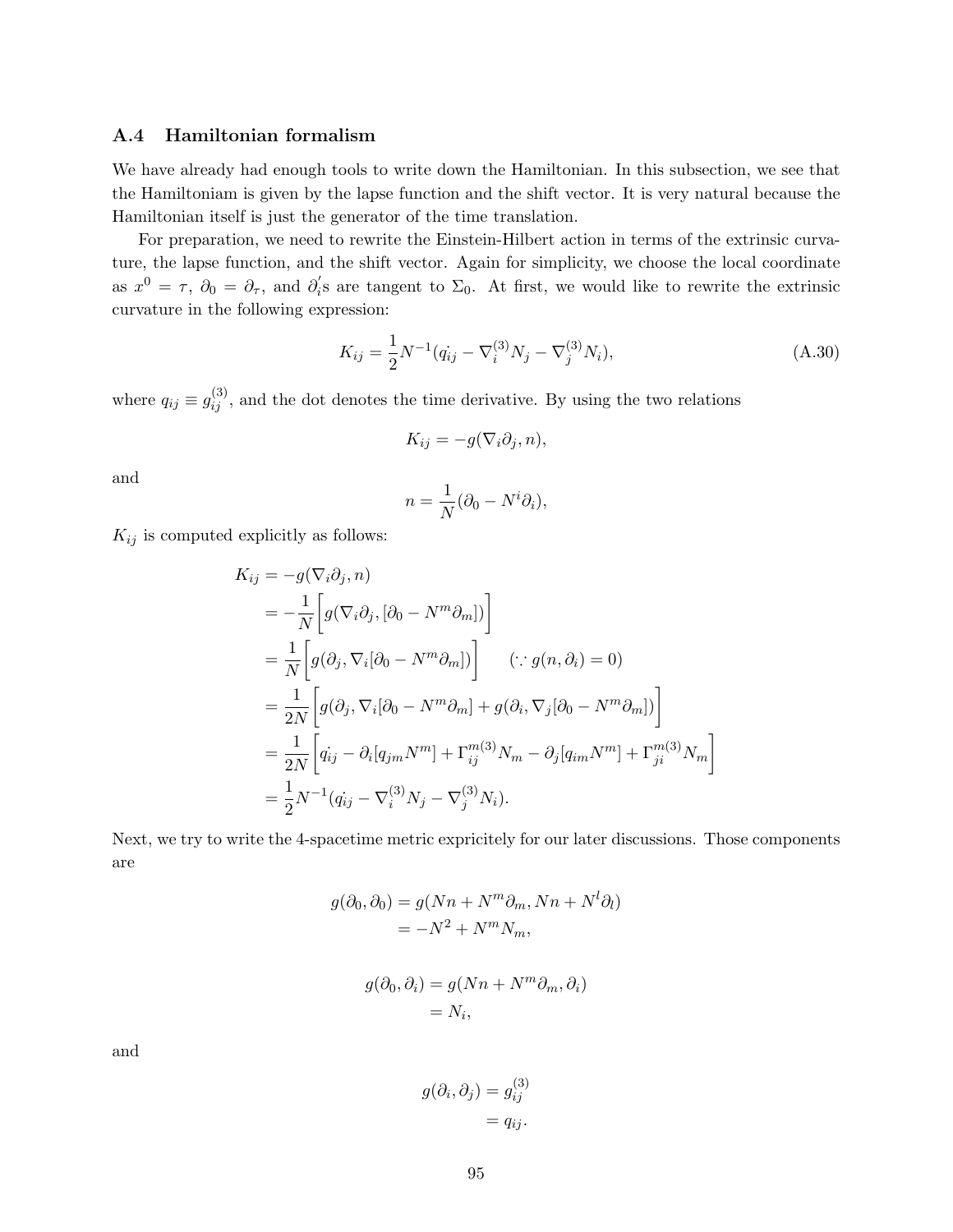By combining the above, we get

$$
g_{\mu\nu} = \begin{pmatrix} -N^2 + N^m N_m & N_i \\ N_i & q_{ij} \end{pmatrix} \tag{A.31}
$$

We can get the volume element  $\sqrt{-g}$ , s.t. g is the determinant of the 4-metric, by using the above matrix and the identity:

$$
\det\begin{pmatrix} A & B \\ C & D \end{pmatrix} = \det(D)\det(A - BD^{-1}C), \tag{A.32}
$$

where  $A, B, C$ , and  $D$  are the invertible matrices. The volume element can be rewritten like:

$$
\sqrt{-g} = N\sqrt{q}.\tag{A.33}
$$

To rewrite the Einstein-Hilbert action, we need two more tools. The first one is

$$
K(\partial_{\nu}, \partial_{\mu}) = \nabla_{\nu} n_{\mu}.
$$
\n(A.34)

This can be checked as:

$$
\begin{aligned} \text{(LHS)} &= g(\nabla_{\nu} n, \partial_{\mu}) \\ &= \partial_{\nu} (g(n, \partial_{\mu})) - g(n, \nabla_{\nu} \partial_{\mu}) \\ &= \partial_{\nu} (n^{\lambda} g_{\lambda \mu}) - g(n^{\lambda} \partial_{\lambda}, \Gamma_{\nu \mu}^{\tau} \partial_{\tau}) \\ &= \nabla_{\nu} n_{\mu} \\ &= \text{(RHS)}. \end{aligned}
$$

The next one is

$$
R = 2(G_{\mu\nu}n^{\mu}n^{\nu} - R_{\mu\nu}n^{\mu}n^{\nu}),
$$
\n(A.35)

where  $G_{\mu\nu}$ ,  $R_{\mu\nu}$ , R shows the Einstein tensor, the Ricci tensor, and the Ricci scalar, respectively. This is obviously trivial from the definition. Thus we get

$$
R_{\mu\nu}n^{\mu}n^{\nu} = R_{\mu\lambda\nu}^{\lambda}n^{\mu}n^{\nu}
$$
  
=  $-n^{\mu}(\nabla_{\mu}\nabla_{\lambda} - \nabla_{\lambda}\nabla_{\mu})n^{\lambda}$   
=  $(\text{tr}K)^{2} - \text{tr}K^{2} - \nabla_{\mu}(n^{\mu}\nabla_{\lambda}n^{\lambda}) + \nabla_{\lambda}(n^{\mu}\nabla_{\mu}n^{\lambda})$   
=  $(\text{tr}K)^{2} - \text{tr}K^{2} - 2\nabla_{\mu}(n^{\mu}\text{tr}K) + \nabla_{\mu}\nabla_{\lambda}(n^{\mu}n^{\lambda}).$ 

By above results and eq.  $(A.28)$ , we find

$$
R = 2(G_{\mu\nu}n^{\mu}n^{\nu} - R_{\mu\nu}n^{\mu}n^{\nu})
$$
  
=  $R^{(3)} + \text{tr}K^{2} - (\text{tr}K)^{2} + (\text{surface terms}).$  (A.36)

Now we can write down the Einstein-Hilbert action, or its Lagrangian density explicitly:

$$
\mathcal{L}_{EH} = \sqrt{-g}R
$$
  
=  $N\sqrt{q}(R^{(3)} + \text{tr}K^2 - (\text{tr}K)^2) + (\text{surface terms}).$  (A.37)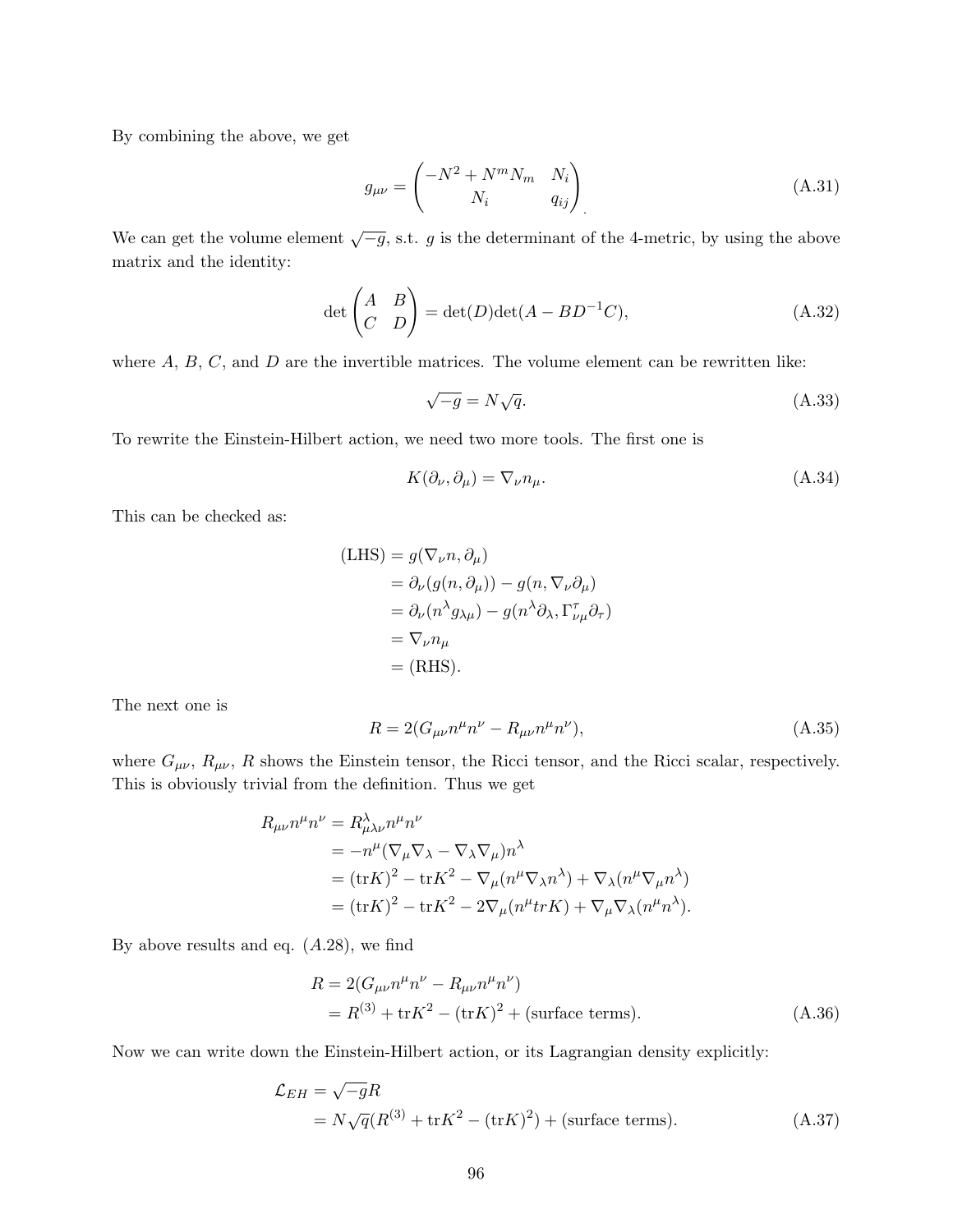Finally, we construct the Hamiltonian. As usual, we start with the momentum,  $p^{ij}$ , defined by

$$
p^{ij} \equiv \frac{\partial \mathcal{L}_{EH}}{\partial \dot{q}_{ij}} = \sqrt{q}(K^{ij} - q^{ij}\text{tr}K). \tag{A.38}
$$

This is because

$$
\text{tr}(K^2) = \frac{1}{2N}(\dot{q}_{ij} - \nabla_i^{(3)}N_j - \nabla_j^{(3)}N_i)K^{ij},
$$

and

$$
(\text{tr} K)^2 = \frac{1}{2N} (q^{ij} \dot{q}_{ij} - \nabla_i^{(3)} N^i - \nabla_i^{(3)} N^i)(\text{tr} K).
$$

The Hamiltonian density can be derived by Legendre transformation:

$$
\mathcal{H}(p^{ij}, q_{ij}) = p_{ij}q^{ij} - \mathcal{L}_{EH}.
$$
\n(A.39)

The calculation is straightforward, and by using the relation,  $tr(K) = -\frac{1}{2}$  $\frac{1}{2\sqrt{q}}tr(p)$ , which is checked easily, we get

$$
\mathcal{H} = \sqrt{q}(NC + N^{i}C_{i}), \tag{A.40}
$$

where

$$
C \equiv -R^{(3)} + q^{-1} \left( \text{tr}(p^2) - \frac{1}{2} \text{tr}(p)^2 \right), \tag{A.41}
$$

and

$$
C_i \equiv -2\nabla^{(3)j} \left( q^{-\frac{1}{2}} p_{ij} \right). \tag{A.42}
$$

The above expression shows that the Hamiltonian is really proportional to the lapse function and the shift vector. Additionally, we can find the surprising result, that is that  $C$  and  $C_i$  are the constraints derived in the previous subsection. We introduce this fact without showing as follows:

$$
C = -2G_{\mu\nu}n^{\mu}n^{\nu},\tag{A.43}
$$

and

$$
C_i = -2G_{\mu i}n^{\mu}.
$$
\n(A.44)

This is the puzzling result that if we have the vacuum Einstein equation, then the corresponding Hamiltonian is equal to zero! In the next subsection, we would like to show  $C$  and  $C_i$  are the first class constraints that are expected to be the generators of diffeomorphism.

### A.5 Constraint algebra

We would like to see the structure of constraints in the context of ADM decomposition of the general relativity in this subsection. What we need to do at first is setting the Poisson brackets:

$$
\{q_{ij}(x), p^{kl}(y)\}_{PB} = \frac{1}{2} (\delta_i^k \delta_j^l + \delta_j^k \delta_i^l) \delta^{(3)}(x - y),
$$
\n(A.45)

$$
\{N(x), p_N(y)\}_{PB} = \delta^{(3)}(x - y),\tag{A.46}
$$

$$
\{N_i(x), p_{\vec{N}}^j(y)\}_{PB} = \delta_i^j \delta^{(3)}(x - y). \tag{A.47}
$$

where

$$
p_N \equiv \frac{\partial \mathcal{L}_{EH}}{\partial \dot{N}}, \qquad \qquad p_{\vec{N}}^i \equiv \frac{\partial \mathcal{L}_{EH}}{\partial \dot{N}_i}.
$$
 (A.48)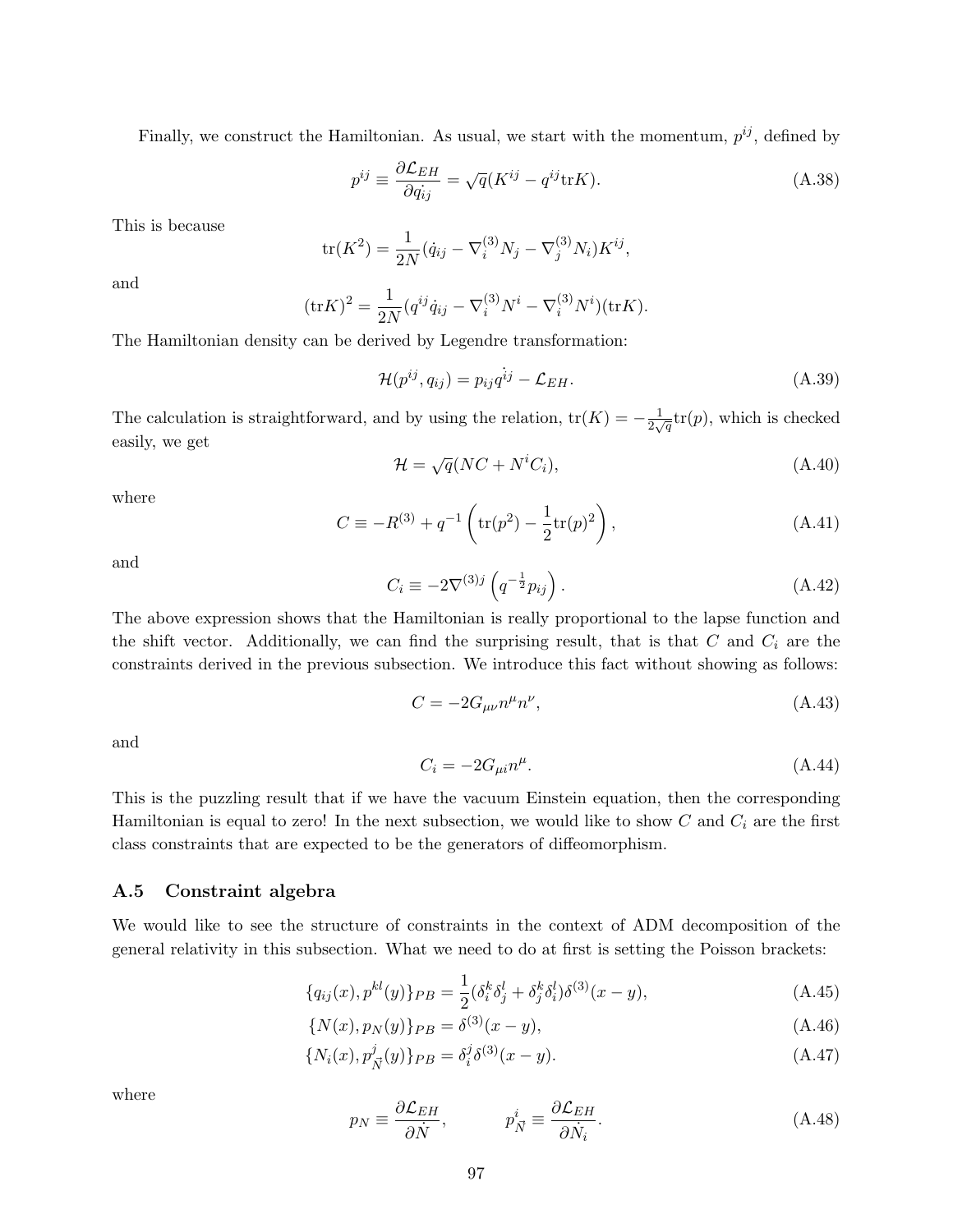In this situation, to derive constraints, we need to remember the Lagrangian density

$$
\mathcal{L}_{EH} = N\sqrt{q}(R^{(3)} + \text{tr}K^2 - (\text{tr}K)^2),
$$

up to total derivatives. We notice that both momenta conjugate to the lapse function and the shift vector are the primary constraints, those are

$$
p_N = \frac{\partial \mathcal{L}_{EH}}{\partial \dot{N}} = 0,\tag{A.49}
$$

and

$$
p_{\vec{N}}^i = \frac{\partial \mathcal{L}_{EH}}{\partial \dot{N}_i} = 0. \tag{A.50}
$$

Those are true for some fixed time slice. We can understand the above two because the Lagrangian has no time derivative as to the lapse function and the shift vector. We also need to check the consistency of the above constraints with time evolution, which can be done by calculating the Poisson brackets with Hamiltonian:

$$
\frac{d}{dt}p_N(x) = \{p_N(x), H\}_{PB} = -\sqrt{q}C(x),\tag{A.51}
$$

and

$$
\frac{d}{dt}p_N^i(x) = \{p_N^i(x), H\}_{PB} = -\sqrt{q}C^i(x),\tag{A.52}
$$

where

$$
H \equiv \int d^3x \mathcal{H}(x) = \int dx^3 \sqrt{q}(N(x)C(x) + N^i(x)C_i(x)). \tag{A.53}
$$

For the consistency with time evolution, we should impose the following weak equalities:

$$
C(x) \approx 0, \qquad C^{i}(x) \approx 0. \tag{A.54}
$$

These are secondary constraints. Next, we need to calculate the Poisson brackets among these constraints and Hamiltonian because we have to impose the consistency of secondary constraints under the time evolution. For simplicity, we introduce the constraint functions:

$$
C(N) \equiv \int d^3x \sqrt{q} N(x) C(x), \qquad (A.55)
$$

and

$$
C(\vec{N}) \equiv \int d^3x \sqrt{q} N^i(x) C_i(x), \qquad (A.56)
$$

where

$$
C(\vec{N}) = -2 \int d^3x N_i(x) \nabla_j(p^{ij})
$$
  
= 
$$
- \int d^3x (N_i(x) \nabla_j + N_j(x) \nabla_i)(p^{ij}) \equiv - \int dx^3 \mathcal{L}_{\vec{N}}(p^{ij}) q_{ij}
$$
 (A.57)  

$$
\int d^3x (\nabla_j N(x) + \nabla_j N(x)) (x^{ij}) = \int dx^3 \mathcal{L}_{\vec{N}}(p^{ij}) q_{ij}
$$

$$
= \int d^3x (\nabla_j N_i(x) + \nabla_i N_j(x)) (p^{ij}) \equiv \int dx^3 \mathcal{L}_{\vec{N}}(q_{ij}) p^{ij}.
$$
 (A.58)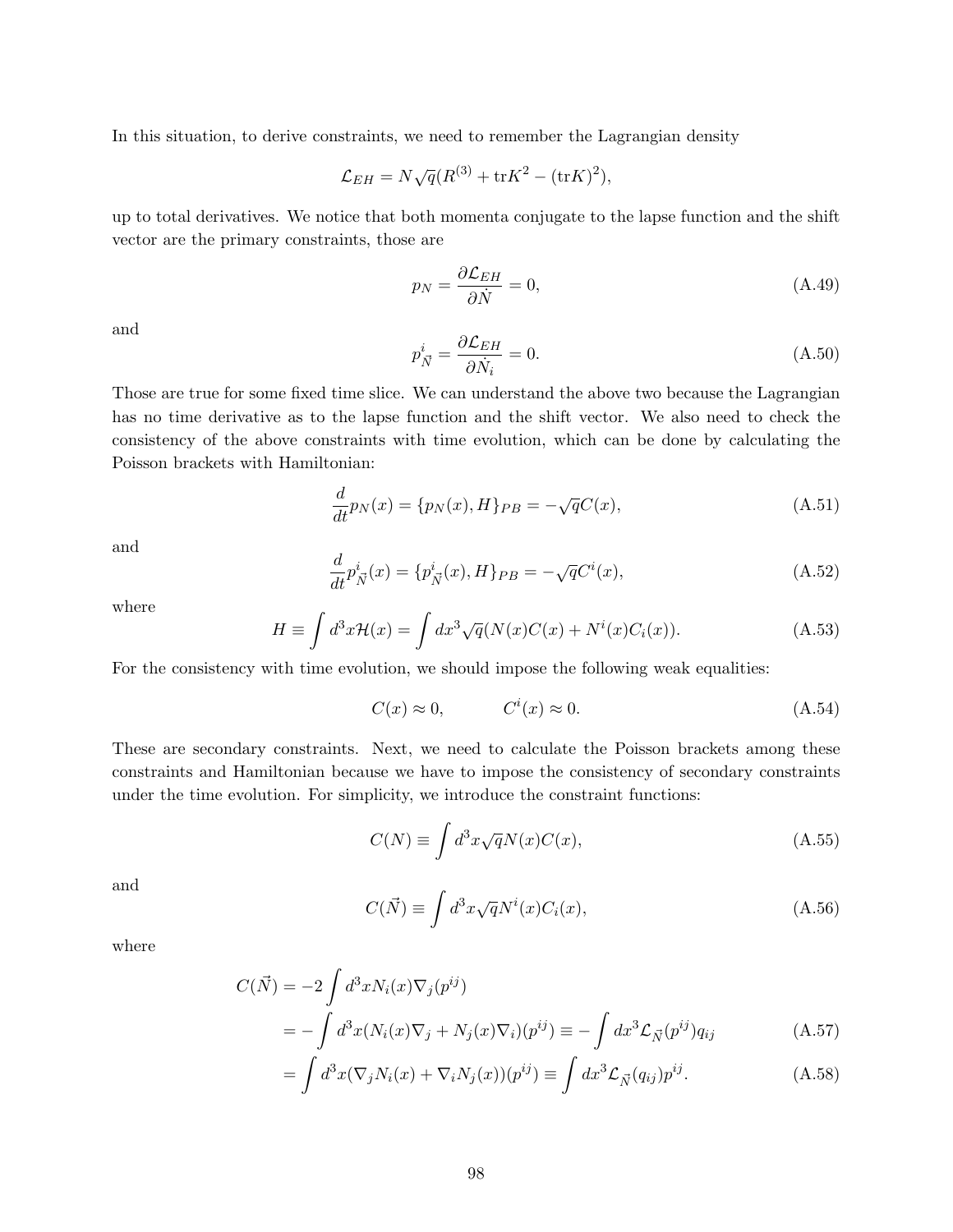$\mathcal{L}_{\vec{N}}$  denotes the Lie derivative along the  $N^i$  direction. Equivalently we can write the above equations as follows:

$$
\frac{\delta C(\vec{N})}{\delta q_{ij}} = -\mathcal{L}_{\vec{N}} p^{ij},\tag{A.59}
$$

$$
\frac{\delta C(\vec{N})}{\delta p^{ij}} = \mathcal{L}_{\vec{N}} q_{ij}.
$$
\n(A.60)

At this point, it is worthwhile that  $C(\vec{N})$  is just the generator of the spacial translation along the hyper-plane, which is same with the gauge theory. We can easily check this by calculating the Poisson brackets:

$$
\{q_{ij}, C(\vec{N})\}_{PB} = \mathcal{L}_{\vec{N}} q_{ij},\tag{A.61}
$$

$$
\{p^{ij}, C(\vec{N})\}_{PB} = \mathcal{L}_{\vec{N}} p^{ij}.
$$
\n(A.62)

The next one that we would like to know is about  $C(N)$ :

$$
C(N) = \int d^3x N \left[ -\sqrt{q} R^{(3)} + q^{-1/2} \left( p^{ij} p_{ij} - \frac{1}{2} p^2 \right) \right],
$$

where  $p = p_i^i$ . Let us consider the variation of  $C(N)$  as to the 3-metric:

$$
\delta_q C(N) = \int d^3x \delta q_{ij} N \left[ q^{1/2} \left( R^{(3)ij} - \frac{1}{2} q^{ij} R^{(3)} \right) - \frac{1}{2} q^{-1/2} q^{ij} \left( p^{kl} p_{kl} - \frac{1}{2} p^2 \right) + 2q^{-1/2} \left( p^{ik} p_k^j - \frac{1}{2} p p^{ij} \right) \right] + \int d^3x N \left[ -\sqrt{q} q^{ij} \delta R^{(3)}{}_{ij} \right].
$$

As for the last term, we can calculate by using

$$
v^{i} \equiv -\nabla^{i}(q^{kl}\delta q_{kl}) + \nabla^{k}(q^{il}\delta q_{kl}), \qquad (A.63)
$$

That is

$$
\int d^3x N \left[ -\sqrt{q} q^{ij} \delta R^{(3)}{}_{ij} \right] = \int dx^3 N \left[ -\sqrt{q} \nabla_i v^i \right]
$$
  
= 
$$
\int d^3x (\nabla_i N) \sqrt{q} v^i
$$
  
= 
$$
\int d^3x \left[ (\nabla^k \nabla_k N) \sqrt{q} q^{ij} - (\nabla^j \nabla_l N) \sqrt{q} q^{li} \right] \delta q_{ij}.
$$

Thus we get

$$
\delta_q C(N) = \int d^3x \delta q_{ij} \left[ N q^{1/2} \left( R^{(3)ij} - \frac{1}{2} q^{ij} R^{(3)} \right) - \frac{1}{2} N q^{-1/2} q^{ij} \left( p^{kl} p_{kl} - \frac{1}{2} p^2 \right) \right. \\ \left. + 2q^{-1/2} \left( p^{ik} p_k{}^j - \frac{1}{2} p p^{ij} \right) - \sqrt{q} (\nabla^i \nabla^j N - q^{ij} \nabla^k \nabla_k N) \right]. \tag{A.64}
$$

Alternatively we have:

$$
\frac{\delta C(N)}{\delta q_{ij}} = Nq^{1/2} \left( R^{(3)ij} - \frac{1}{2} q^{ij} R^{(3)} \right) - \frac{1}{2} Nq^{-1/2} q^{ij} \left( p^{kl} p_{kl} - \frac{1}{2} p^2 \right)
$$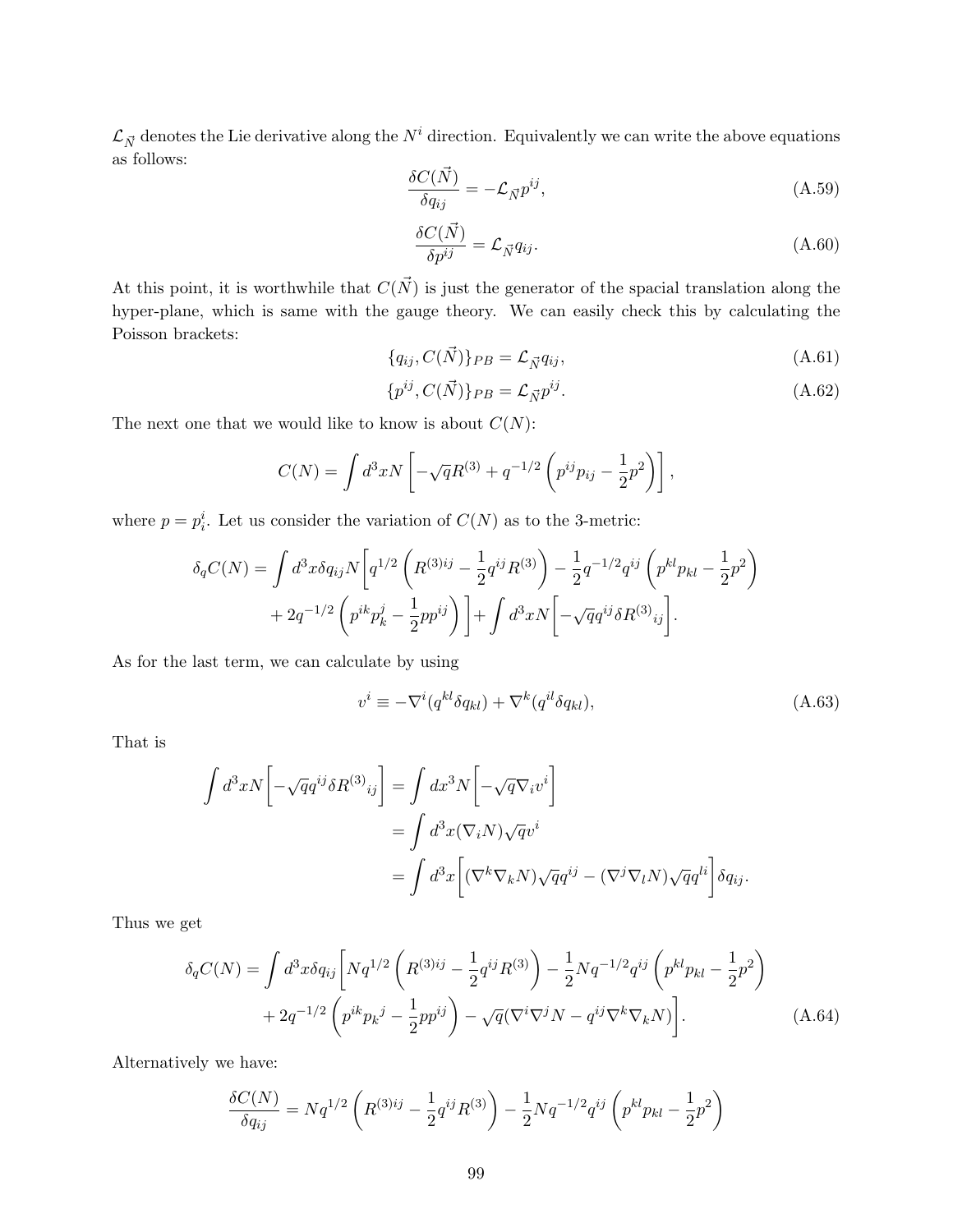$$
+2q^{-1/2}\left(p^{ik}p_k{}^j-\frac{1}{2}pp^{ij}\right)-\sqrt{q}(\nabla^i\nabla^jN-q^{ij}\nabla^k\nabla_kN).
$$
 (A.65)

Similarly we can derive the variation as to  $p^{ij}$  easily, and the consequence is

$$
\frac{\delta C(N)}{\delta p^{ij}} = 2Nq^{-1/2} \left( p_{ij} - \frac{1}{2} q_{ij} p \right)
$$
  

$$
\equiv \mathcal{L}_{\bar{t}} q_{ij} - (\nabla_i N_j + \nabla_j N_i), \qquad (A.66)
$$

where  $\mathcal{L}_{\vec{t}}$  denotes the Lie derivative along the time direction  $(\mathcal{L}_{\vec{t}}q_{ij} = \dot{q}_{ij})$ . If we take the gauge,  $N^i = 0$ , then we get

$$
\{q_{ij}, C(N)\}_{PB} = \mathcal{L}_{\bar{t}} q_{ij}.\tag{A.67}
$$

By using the secondary constraint,  $C(x) \approx 0$ , we get

$$
\{p_{ij}, C(N)\}_{PB} \approx \mathcal{L}_{\vec{t}} p_{ij}.\tag{A.68}
$$

We notice that  $C(N)$  becomes the generator of the time translation only in the gauge,  $N^i = 0$ , which means that the time is perpendicular to the hyper-surface.

For the evaluation of the constraint algebra, it is good for us to introduce the real-valued function:

$$
f(M) \equiv \int d^3x M^{a \cdots b}{}_{c \cdots d} \tilde{f}_{a \cdots b}^{c \cdots d}(q, p), \qquad (A.69)
$$

where  $M^{a\cdots b}$ <sub>c</sub>...<sub>d</sub> is a tensor field on the hyper-surface, and independent of  $q^{ij}$  and  $p_{ij}$ . Then we consider about the following bracket:

$$
\{C(\vec{N}), f(M)\}_{PB} = \int d^3x \left[ -\mathcal{L}_{\vec{N}} p^{ab} \left( \frac{\delta f(M)}{\delta p^{ab}} \right) - \mathcal{L}_{\vec{N}} q_{ab} \left( \frac{\delta f(M)}{\delta q^{ab}} \right) \right]
$$
  
\n
$$
= -\int d^3x M^{a \cdots b}{}_{c \cdots d} \mathcal{L}_{\vec{N}} \tilde{f}_{a \cdots b}^{c \cdots d} (q, p)
$$
  
\n
$$
= -\mathcal{L}_{\vec{N}} \left[ \int dx^3 M^{a \cdots b}{}_{c \cdots d} \tilde{f}_{a \cdots b}^{c \cdots d} (q, p) \right] + \int d^3x \mathcal{L}_{\vec{N}} (M^{a \cdots b}{}_{c \cdots d}) \tilde{f}_{a \cdots b}^{c \cdots d} (q, p)
$$
  
\n
$$
= \int d^3x \mathcal{L}_{\vec{N}} (M^{a \cdots b}{}_{c \cdots d}) \tilde{f}_{a \cdots b}^{c \cdots d} (q, p)
$$
  
\n
$$
= f(\mathcal{L}_{\vec{N}} M). \tag{A.70}
$$

By using the above expression, we get

$$
\{C(\vec{N}), C(M)\}_{PB} = C(\mathcal{L}_{\vec{N}}M),\tag{A.71}
$$

$$
\{C(\vec{N}), C(\vec{M})\}_{PB} = C(\mathcal{L}_{\vec{N}}\vec{M}) = C([\vec{N}, \vec{M}]).
$$
\n(A.72)

Let us calculate the last Poisson bracket:

$$
\{C(N), C(M)\}_{PB} = \int d^3x \left[ -2M(\nabla^a \nabla^b N - q^{ab} \nabla^c \nabla_c N) \left( p_{ab} - \frac{1}{2} q_{ab} p \right) - (N \leftrightarrow M) \right]
$$
  

$$
= \int d^3x \left[ 2M(-p \nabla^c \nabla_c N - \nabla^a \nabla^b N) p_{ab} + (\nabla^c \nabla_c N) p - (N \leftrightarrow M) \right]
$$
  

$$
= \int d^3x \left[ -2M(\nabla^a \nabla^b N) p_{ab} + 2N(\nabla^a \nabla^b M) p_{ab} \right]
$$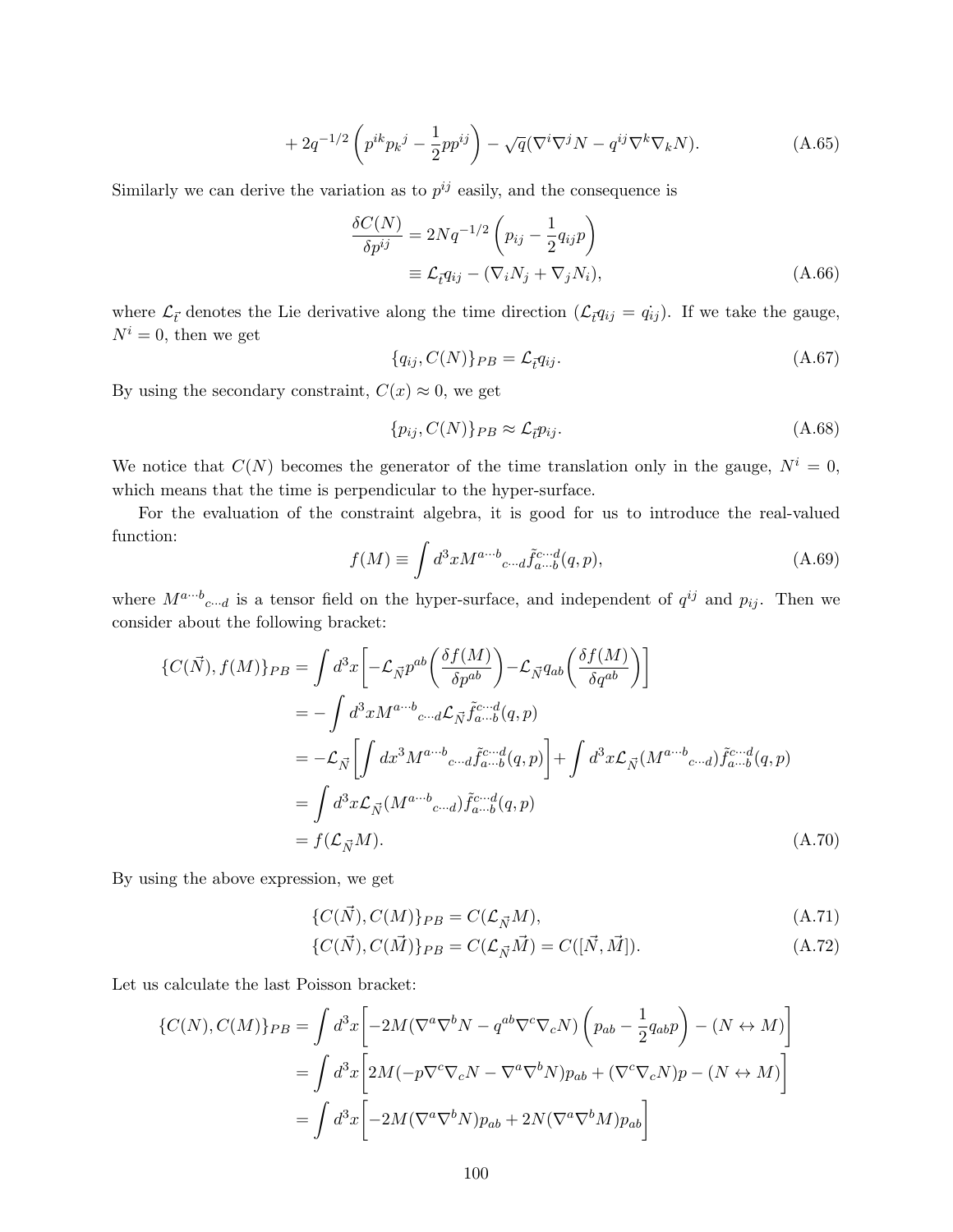$$
= -2 \int d^{3}x \left[ (N \partial^{b} M - M \partial^{b} N) q_{bc} \nabla_{a} p^{ac} \right]
$$
  
=  $C(N \partial^{b} M - M \partial^{b} N).$  (A.73)

At last, we can calculate the consistency of secondary constraints in terms of the constraint algebra, those are

$$
\frac{d}{dt}C(N) = \{C(N), H\}_{PB} \approx 0,\tag{A.74}
$$

$$
\frac{d}{dt}C(\vec{N}) = \{C(\vec{N}), H\}_{PB} \approx 0,\tag{A.75}
$$

This means that there is no extra constraint. We should pay attention to the Poisson bracket,  $\{C(N), C(M)\}_{PB}$ , because it depends on the field,  $q_{ij}$ . Namely, the Poisson bracket among  $C(N)'$ s is not the Lie algebra in the exact sense. Contrary to that, other two,  $\{C(\vec{N}), C(M)\}_{PB}$  and  $\{C(\vec{N}), C(\vec{M})\}_{PB}$ , are the Lie algebras precisely. Such a field dependence of the bracket causes the notorious problems when we quantize the theory. In addition, it is worthwhile to mention that secondary constraints,  $C(x) \approx 0$  and  $C^{i}(x) \approx 0$  are both local. Namely, these constraints should be imposed at each time and space.

## B Regge action

In 1960, the Euclidean Einstein's gravity has been reformulated without coordinate by T. Regge [18]. In this theory, the Reimannian manifold is discretized by the flat-space simplices, and such a manifold is often called *simplicial manifold* or *Regge manifold*. The dynamical variable alternative to the metric in the Regge's formulation is the number of ways of gluing simplices, or the lengths of links. In this appendix, we try to derive the discretized action which we call the Regge action in d dimensions<sup>15</sup>.

First, we define the simplex in each dimension. The 0-dimensional simplex is a point (node), the 1-dimensional one is a line (link), the 2-dimensional one is a triangle, the 3-dimensional one is a tetrahedron, the 4-dimensional one is a 4-simplex,  $\cdots$ , and the d-dimensional one is a d-simplex (Figure 34). Noting that the 4-simplex consists of the tetrahedra whose one of faces is replaced by



Figure 34: Simplices in several dimensions

the (boundary) tetrahedra. Similarly the 5-simplex consists of the tetrahedra whose one of faces is replaced by the (boundary) 4-simplex, and so on. In  $d$  dimensions, by gluing  $d$ -simplices as building blocks we can construct the Regge manifold.

<sup>&</sup>lt;sup>15</sup>This appendix is based on [18, 27].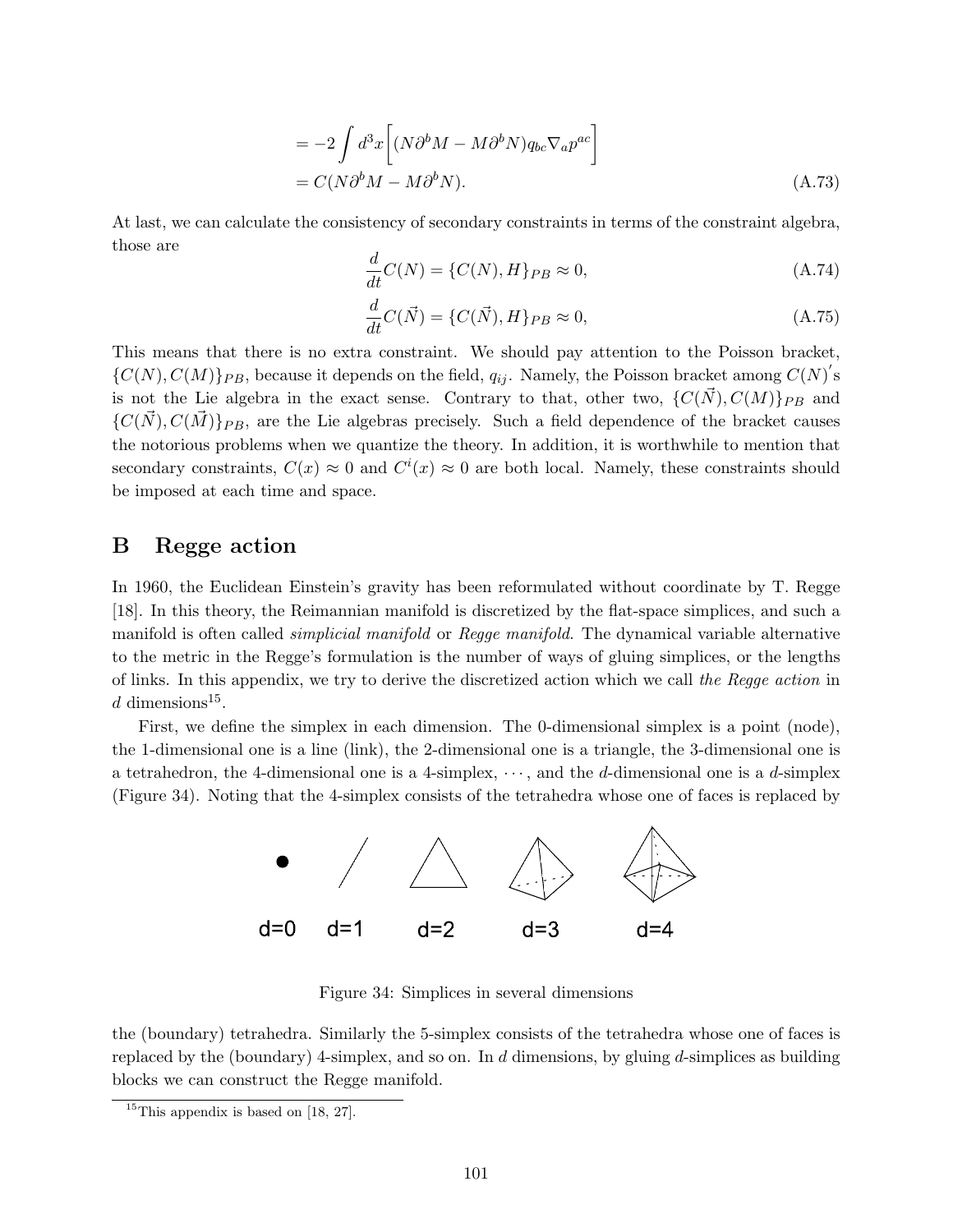Where is the information as to the curvature embedded? To understand this, we take a look at the 2-dimensional case for simplicity. In 2 dimensions, the simplex is a flat triangle. It is obvious that the curvature singularity is localized at each node. In a similar manner, we can notice that in d dimensions the curvature singularity is localized at  $(d-2)$ -simplices. The curvature is originally determined by probing the infinitesimal variation of a vector under the rotation around the curvature, and the rotation is the concept pertained to the plane, the 2-dimensional surface. Thus the information of the curvature may exist in the  $(d-2)$ -dimensional object. We call such a  $(d-2)$ -simplex a hinge. Summing up above, we understand that the curvature is localized at the hinges.

Next, we would like to find out the quantity analogous to the Riemann tensor in the continuum theory. To do this, again we focus on the 2 dimensions, and introduce the deficit angle:

$$
\delta_h \equiv 2\pi - \sum_i \theta_i,\tag{B.1}
$$

where  $\sum_i \theta_i$  is the sum of inner angles at some hinge. If we cut one link of the triangles attached to the hinge (the node), and push onto the flat plane, then we find the deficit of the angle, that is the deficit angle. For the schematical interpretation of the deficit angle, see Figure 35. We can extend



Figure 35: The deficit angle at 2 dimensions

this concept into the general case. In d dimensions, the deficit angle is defined by  $\delta_h \equiv 2\pi - \sum_{h=1}^{\infty}$ (inner hyper-dihedral angles). What we need to do is defining the rotation around the hinge. The rotation is defined by designating the rotational axis so that the generator of the rotation in d dimensions can be defined by

$$
S_{ab} \equiv \frac{1}{(d-2)! A_h} \epsilon_{abn_1...n_{d-2}} l_{n_1} \dots l_{n_{d-2}},
$$
\n(B.2)

where  $\epsilon_{abn_1...n_{d-2}}$  is the antisymmetric tensor with indices running from 1 to d,  $l_{n_i}$  is the link vector (the link having the direction), and  $A_h$  is the volume of the hinge. We have used the Einstein's convention of summation. For instance, in 2 dimensions,  $S_{ab} = \epsilon_{ab}$ . We also introduce the density of the hinge in the rotational plane as the 2-dimensional δ-function at the hinge:

$$
\rho_h \equiv \delta^{(2)}(\text{hinge}).\tag{B.3}
$$

Considering the infinitesimal closed path C and its inner area Γ, we can find the number of hinges in Γ:

$$
N_{\Gamma} = \frac{1}{2!} \rho_h \Gamma_{ab} S_{ab},\tag{B.4}
$$

where  $\Gamma_{ab}$  is the area element. In this region we can take the continuum limit satisfying that  $\rho_h$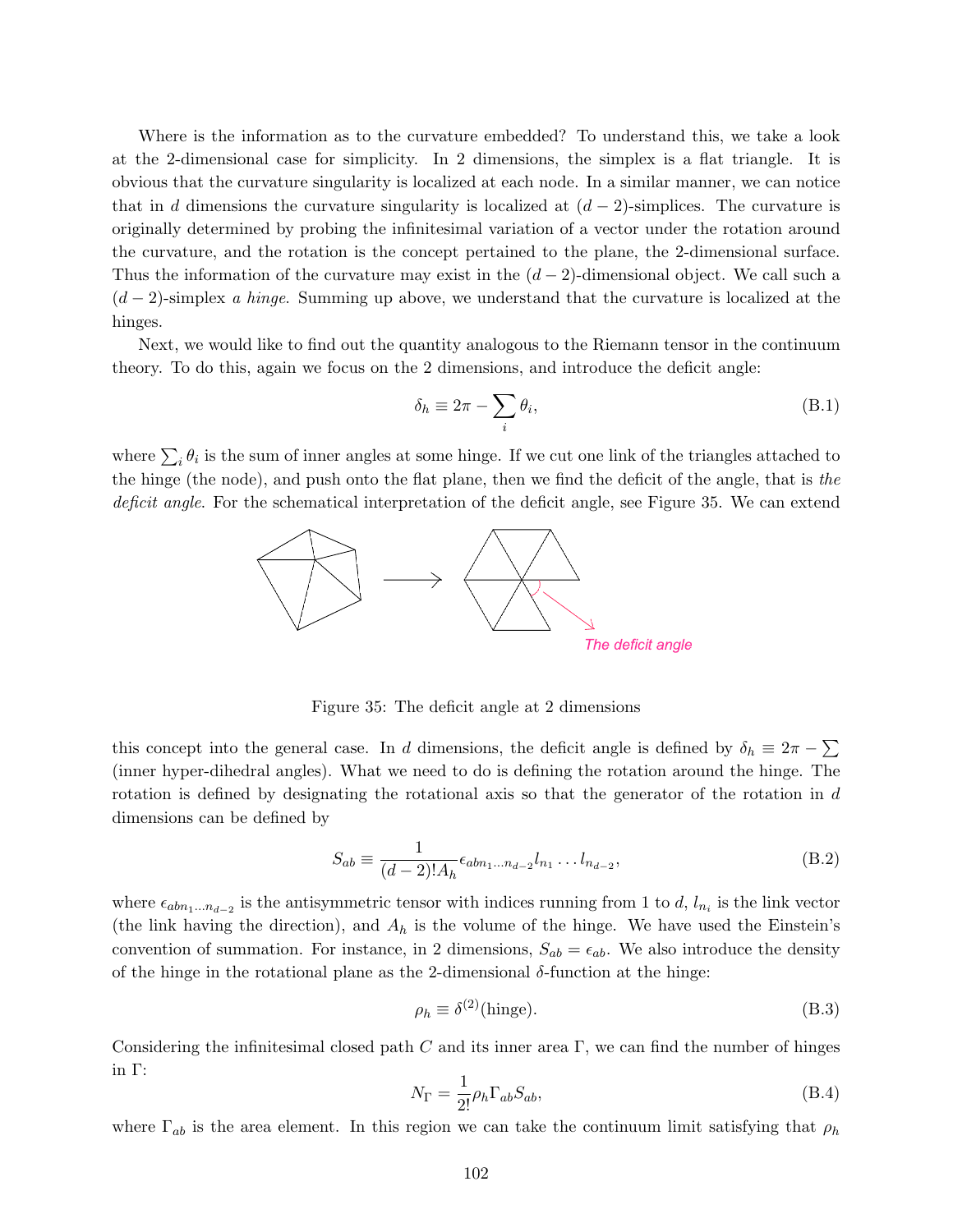

Figure 36: The path  $C$  around hinges

goes to infinity and  $\delta_h$  goes to zero under the fixed  $\rho_h \delta_h$ . By this treatment the surface becomes smooth locally. Thus we can treat the rotation of the vector  $\eta_a$  along the closed path C. The variation of  $\eta_a$  under the infinitesimal rotation is

$$
\delta \eta_a = (N_\Gamma \delta_h) S_{ab} \eta_b. \tag{B.5}
$$

In general this quantity can be derived by using the Riemann tensor  $R_{abcd}$  such that

$$
\delta \eta_a = \frac{1}{2!} \Gamma_{cd} R_{cdab} \eta_b. \tag{B.6}
$$

Comparing the two, we can identify the Riemann tensor:

$$
R_{abcd} = (\rho_h \delta_h) S_{ab} S_{cd} = \delta^{(2)}(\text{hinge}) \delta_h S_{ab} S_{cd}.
$$
 (B.7)

Contracting indices, we get the Ricci scalar:

$$
R = 2\delta^{(2)}(\text{hinge})\delta_h. \tag{B.8}
$$

Remembering the Euclideanized Einstein-Hilbert action without boundary in d dimensions:

$$
S_{EH} = -\frac{1}{4\pi G_N} \int d^d \xi \sqrt{g} R + \Lambda \int d^d \xi \sqrt{g}, \tag{B.9}
$$

where  $G_N$  is the Newton's gravitational coupling constant,  $\Lambda$  is the bulk cosmological constant. Inserting  $(B.8)$  into  $(B.9)$  naively, we can assume the discretized action:

$$
S_{\text{Regge}} = -\kappa \sum_{h} A_h \delta_h + \lambda \sum_{i} V_i, \tag{B.10}
$$

where  $A_h$  is the  $(d-2)$ -dimensional volume of the hinge h,  $\kappa$  is the gravitational coupling constant,  $\lambda$  is the bulk cosmological constant, and  $V_i$  is the volume of the d-simplex labeled by i. We call this dicretized action the Regge action.

## C Matrix model

G. 'tHooft pointed out the  $U(N)$  gauge theory, especially for Yang-Mills theory, in  $N \to \infty$  limit had the possibility to solve the quantum chromodynamics in the strong-coupled region [57]. Nowadays,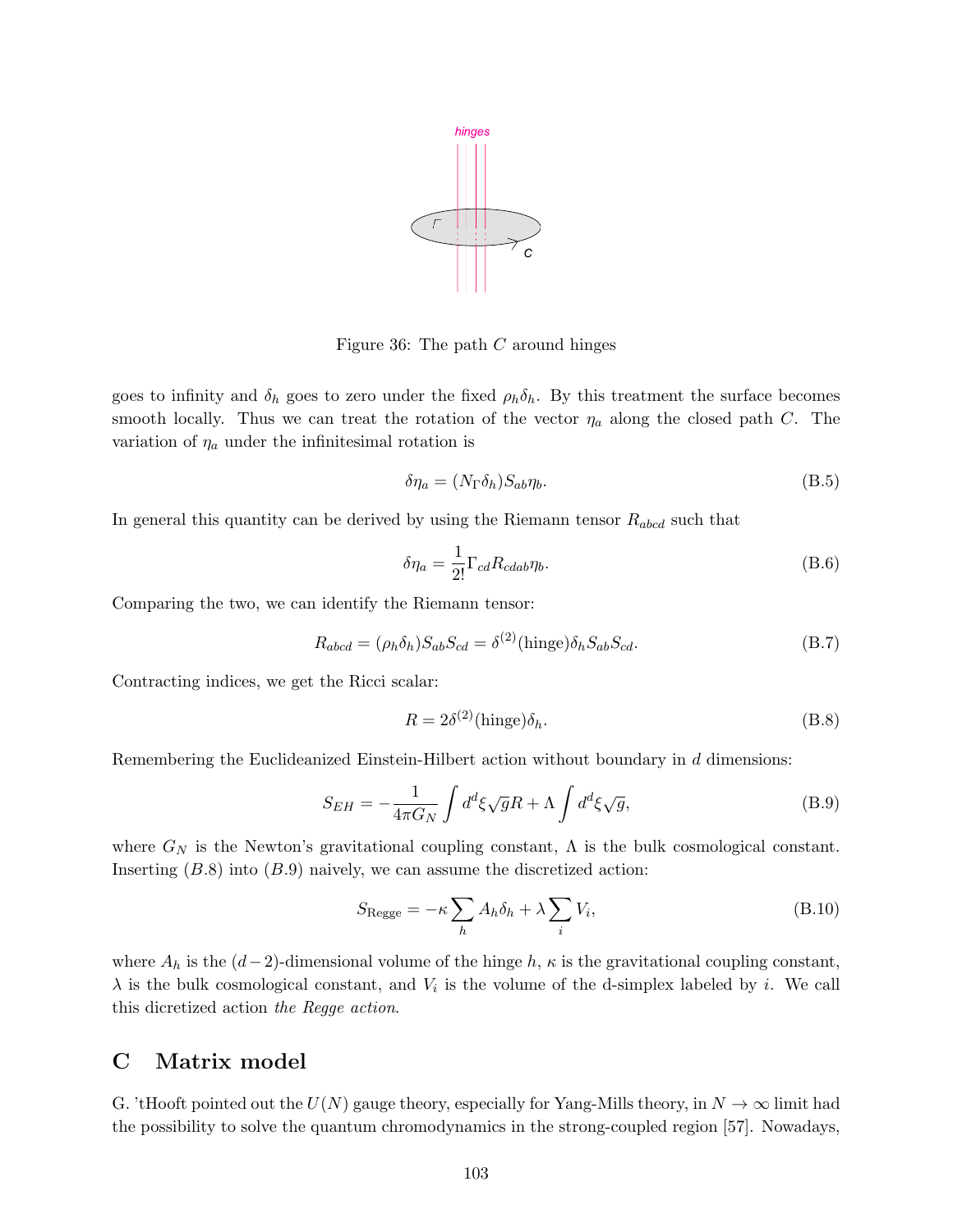contrary to the first motivation, the large- $N$  gauge theory is used in different contexts, such as AdS/CFT correspondence in string theory. In this appendix, we would like to take advantage of the large-N theory in the 0-dimensional matrix model, which is closely related to the discretized 2-dimensional gravity. We will see that the vacuum amplitude with genus 0 (corresponding to the leading contribution in the large-N limit) can be calculated completely at all perturbative orders, that is nontrivial and surprising. Although we do not handle the higher genus contributions in this thesis, it is well known that  $1/N$ -expansion in the matrix model can be calculated to all orders by using the double scaling  $\text{limit}^{16}$ .

## C.1 Large- $N$  limit and 'tHooft coupling

At first, we would like to see what happens to the d-dimensional field theory in the large-N limit. To do that, we try to construct a good way to count the diagrams' orders with respect to the coupling constant. As our starting Lagrangian density, we take:

$$
\mathcal{L} = \text{tr}(\partial_I M \partial_I M) + \text{tr}(M^2) + \sum_n g_n \text{tr}(M^n), \tag{C.1}
$$

where the index I runs from 1 to d. M is the  $N \times N$  hermitian matrix, and  $g_n$  is the coupling constant of the n-point vertex. We can write down the propagator in the momentum space:

$$
\langle M_{ij} M_{kl}(p) \rangle = \Delta(p) \delta_{il} \delta_{kj}, \qquad (C.2)
$$

where p denotes the momentum, and  $\Delta(p)$  is the propagator. This propagator can be expressed by the double line, and each line has the different orientation because the low and the column of the matrix are related by hermiticity. For the index loop, we get

$$
\delta_{ii} = N. \tag{C.3}
$$

Now we can estimate the contribution of the coupling constants and the factor  $N$  of the amplitude, that is

$$
g_3^{V_3}g_4^{V_4}\cdots N^F, \t\t(C.4)
$$

where  $V_n$  is the number of n-point vertices, and F means the number of index loop. It is convenient to introduce the total number of vertices  $V = \sum_n V_n$ , the number of propagators E, and the Euler character  $\chi$ . In the following discussion, we restrict the diagram to the connected vacuum diagram, and in such connected diagrams we can apply the Euler's theorem:

$$
V - E + F = \chi = 2 - 2h,\tag{C.5}
$$

where h is the number of the holes of the surface or in other words, the genus<sup>17</sup>. We can also find the relation:

$$
2E = \sum_{n} nV_n. \tag{C.6}
$$

<sup>&</sup>lt;sup>16</sup>This appendix is based on [25, 57]

 $17$ In this case, we have omitted the contribution of the boundaries and the cross caps. If we consider such contributions, the Euler character is changed. In general, we have  $\chi = 2 - 2h - b - c$  where b and c are the number of boundaries and cross caps, respectively.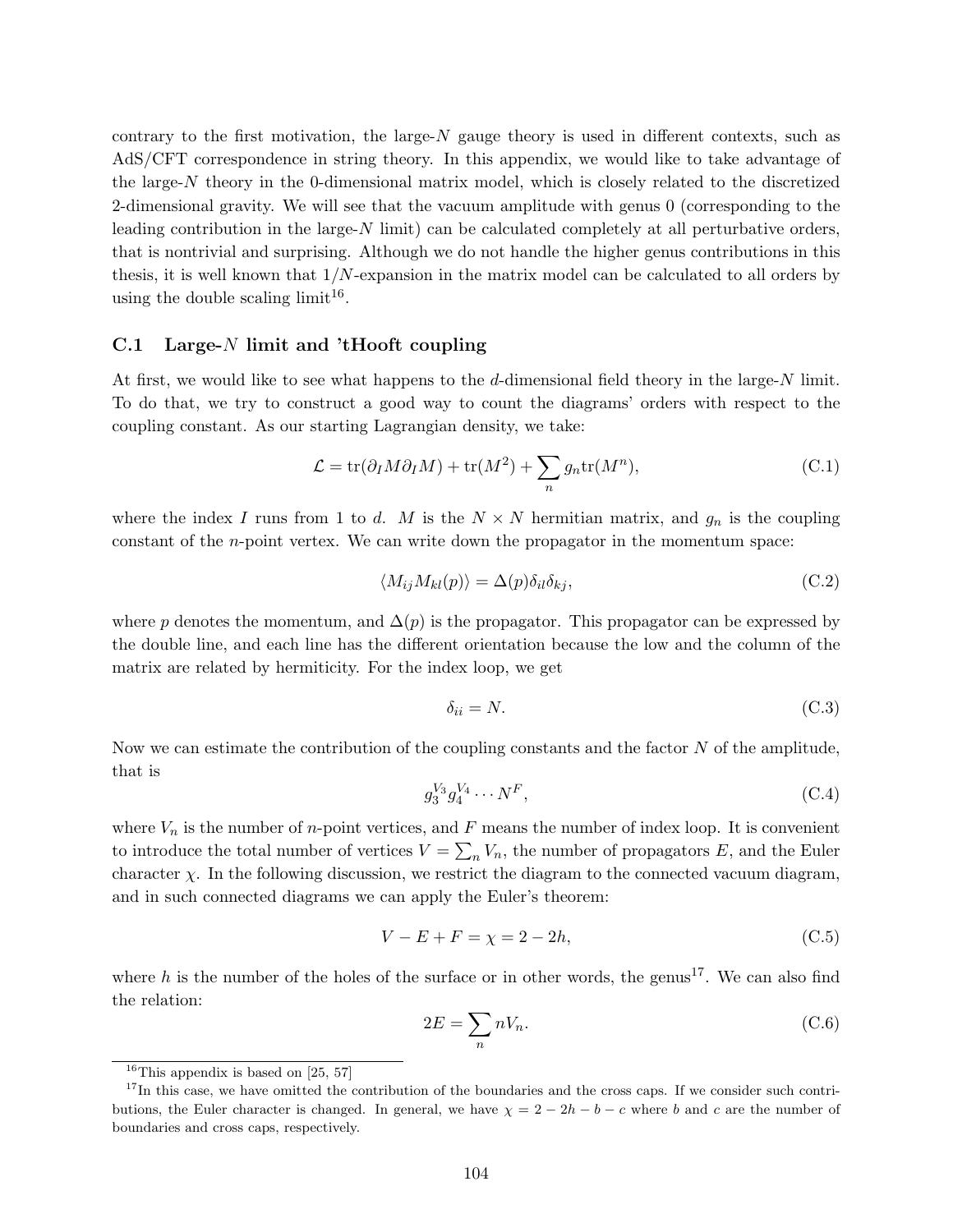This is because there are n propagators at each n-point vertex, and each propagator has two vertices. Using this relation, the Euler's theorem can be rewritten by

$$
V - E + F = \sum_{n} \left( 1 - \frac{n}{2} \right) V_n + F = \chi.
$$
 (C.7)

Applying this relation to the amplitude, we get

$$
g_3^{V_3}g_4^{V_4}\cdots N^F = (g_3N^{(3/2-1)})^{V_3}(g_4N^{(4/2-1)})^{V_4}\cdots N^{\chi}.
$$
 (C.8)

If the coupling constant  $g_n$  is proportianal to  $N^{1-n/2}$ , we can factor out the N dependence up to the over all factor  $N^{\chi}$ . To see the N dependence clearly, we take

$$
g_n \equiv N^{1 - \frac{n}{2}} g,\tag{C.9}
$$

where g is the new coupling constant, and we call it the 'tHooft coupling. If we take the large-N limit under this coupling constant fixed, the most leading contribution of the diagram is from  $h = 0$ . We call such a genus-zero diagram the planar diagram. Considering the planar diagrams only, the d-dimensional vacuum energy  $E^{(d,N)}$  divided by  $N^2$  is finite under the large-N limit:

$$
\lim_{N \to \infty} \frac{1}{N^2} E^{(g;N)} \equiv E^{(d)}(g). \tag{C.10}
$$

In the following discussion, we will calculate  $E^{(d)}(g)$  including all diagrammatic contributions.

## C.2 Matrix-model calculations

If we set each diagram is equivalent to unity except for the over all factor, the theory becomes 0-dimensional field theory which is called the matrix model. We take the partition function of the matrix model under the large- $N$  limit as follows:

$$
Z = \exp(-N^2 E^{(0)}) = \lim_{N \to \infty} \int d^{N^2} M \exp\left[-\left(\frac{1}{2} \text{tr} M^2 + \frac{g}{N} \text{tr} M^4\right)\right],
$$
 (C.11)

where

$$
d^{N^2}M \equiv \prod_i dM_{ii} \prod_{i < j} d(\text{Re}[M_{ij}])d(\text{Im}[M_{ij}]).\tag{C.12}
$$

Introducing the eigenvalue of  $M_{ij}$ ,  $\lambda_i$ , we can get

$$
Z = \lim_{N \to \infty} \int \prod_i d\lambda_i \prod_{i < j} (\lambda_i - \lambda_j)^2 \exp \left[ -\left(\frac{1}{2} \sum_i \lambda_i^2 + \frac{g}{N} \sum_i \lambda_i^4\right) \right]. \tag{C.13}
$$

To derive this relation, it is good to insert the unity [24]:

$$
1 = \int \prod_i d\lambda_i dU \delta^{N^2} (U M U^{\dagger} - \Lambda) \Delta^2(\lambda), \tag{C.14}
$$

where U is the unitary matrix which can diagonalize M, that is  $\Lambda \equiv diag(\lambda_1, \dots, \lambda_N)$ , and  $\Delta^2(\lambda)$ is the Faddeev-Popov determinant. In addition to that, we set

$$
\int dU = 1,\tag{C.15}
$$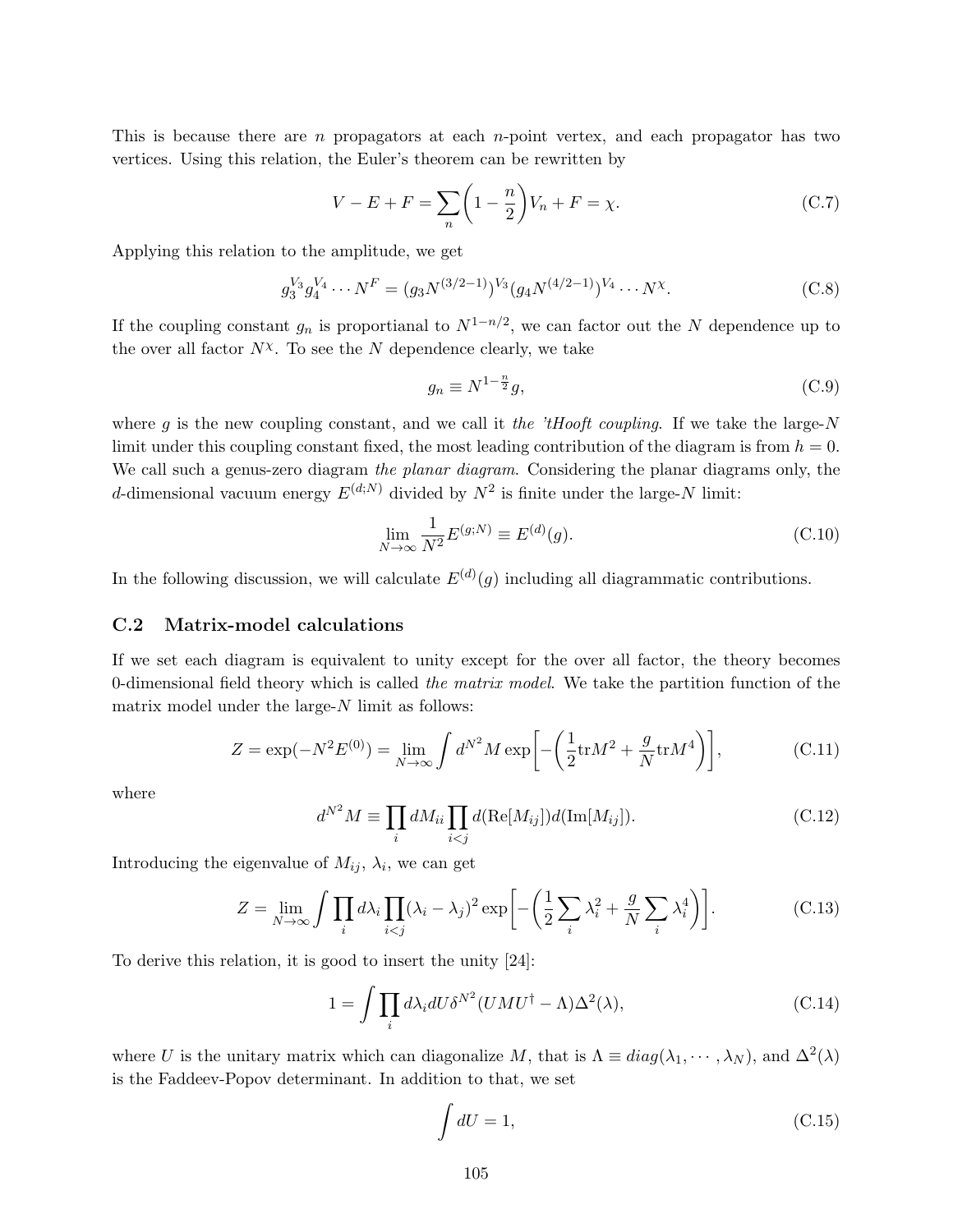and

$$
M = U_0^\dagger \tilde{\Lambda} U_0. \tag{C.16}
$$

Thus we get

$$
Z = \lim_{N \to \infty} \int d^{N^2} M \int \prod_i d\lambda_i dU \delta^{N^2} (UMU^{\dagger} - \Lambda) \Delta^2(\lambda) \exp \left[ -\left(\frac{1}{2} \text{tr} M^2 + \frac{g}{N} \text{tr} M^4\right) \right]
$$
  
\n
$$
= \lim_{N \to \infty} \int \prod_i d\lambda_i dU \Delta^2(\lambda) \exp \left[ -\left(\frac{1}{2} \sum_i \lambda_i^2 + \frac{g}{N} \sum_i \lambda_i^4\right) \right]
$$
  
\n
$$
= \lim_{N \to \infty} \int \prod_i d\lambda_i \Delta^2(\lambda) \exp \left[ -\left(\frac{1}{2} \sum_i \lambda_i^2 + \frac{g}{N} \sum_i \lambda_i^4\right) \right].
$$
 (C.17)

Next, we need to determine  $\Delta^2(\lambda)$ . Considering  $U = (1+T)U_0$  for small T, we get

$$
U M U^{\dagger} = (1+T) U_0 (U_0^{\dagger} \tilde{\Lambda} U_0) U_0^{\dagger} (1-T)
$$
  
=  $\tilde{\Lambda} + T \tilde{\Lambda} - \tilde{\Lambda} T + O(T^2)$ .

This implies

$$
\delta^{N^2}(UMU^{\dagger} - \Lambda) = \delta^N \left( \delta_{ij} (\tilde{\lambda} - \lambda)_i \right) \delta^{N^2 - N} \left( T_{ij} (\tilde{\lambda}_j - \tilde{\lambda}_i) \right).
$$
 (C.18)

Using this equation, we get

$$
1 = \int \prod_i d\lambda_i dU \delta^{N^2} (U M U^{\dagger} - \Lambda) \Delta^2(\lambda)
$$
  
= 
$$
\int \prod_i d\lambda_i dT \delta^N \left( \delta_{ij} (\tilde{\lambda} - \lambda)_i \right) \delta^{N^2 - N} \left( T_{ij} (\tilde{\lambda}_j - \tilde{\lambda}_i) \right) \Delta^2(\lambda)
$$
  
= 
$$
\int dT \delta^{N^2 - N} \left( T_{ij} (\tilde{\lambda}_j - \tilde{\lambda}_i) \right) \Delta^2(\tilde{\lambda})
$$
  
= 
$$
\Delta^2(\tilde{\lambda}) \int \prod_{j>i} dT (\tilde{\lambda}_j - \tilde{\lambda}_i)^{-2} \delta^{N^2 - N} \left( T_{ij} \right).
$$

Finally, we get

$$
\Delta^2(\tilde{\lambda}) = \prod_{j>i} (\tilde{\lambda}_j - \tilde{\lambda}_i)^2.
$$
\n(C.19)

In fact, the  $1/N$ -expansion means  $\hbar$ -expansion so that in the large-N limit, we can use the saddlepoint method to solve  $E^{(0)}(g)$ . To carry out our plan, we rewrite the partition function [25]:

$$
Z = \lim_{N \to \infty} \int \prod_{i} d\lambda_{i} \prod_{i < j} (\lambda_{i} - \lambda_{j})^{2} \exp \left[ -\left(\frac{1}{2} \sum_{i} \lambda_{i}^{2} + \frac{g}{N} \sum_{i} \lambda_{i}^{4}\right) \right]
$$
\n
$$
= \lim_{N \to \infty} \int \prod_{i} d\lambda_{i} \exp \left[ \sum_{i < j} \log |\lambda_{i} - \lambda_{j}| + \sum_{j < i} \log |\lambda_{i} - \lambda_{j}| - \left(\frac{1}{2} \sum_{i} \lambda_{i}^{2} + \frac{g}{N} \sum_{i} \lambda_{i}^{4}\right) \right]
$$
\n
$$
= \lim_{N \to \infty} \int \prod_{i} d\lambda_{i} \exp \left[ \sum_{i \neq j} \log |\lambda_{i} - \lambda_{j}| - \left(\frac{1}{2} \sum_{i} \lambda_{i}^{2} + \frac{g}{N} \sum_{i} \lambda_{i}^{4}\right) \right]
$$
\n
$$
\equiv \lim_{N \to \infty} \int \prod_{i} d\lambda_{i} \exp(-S).
$$
\n(C.20)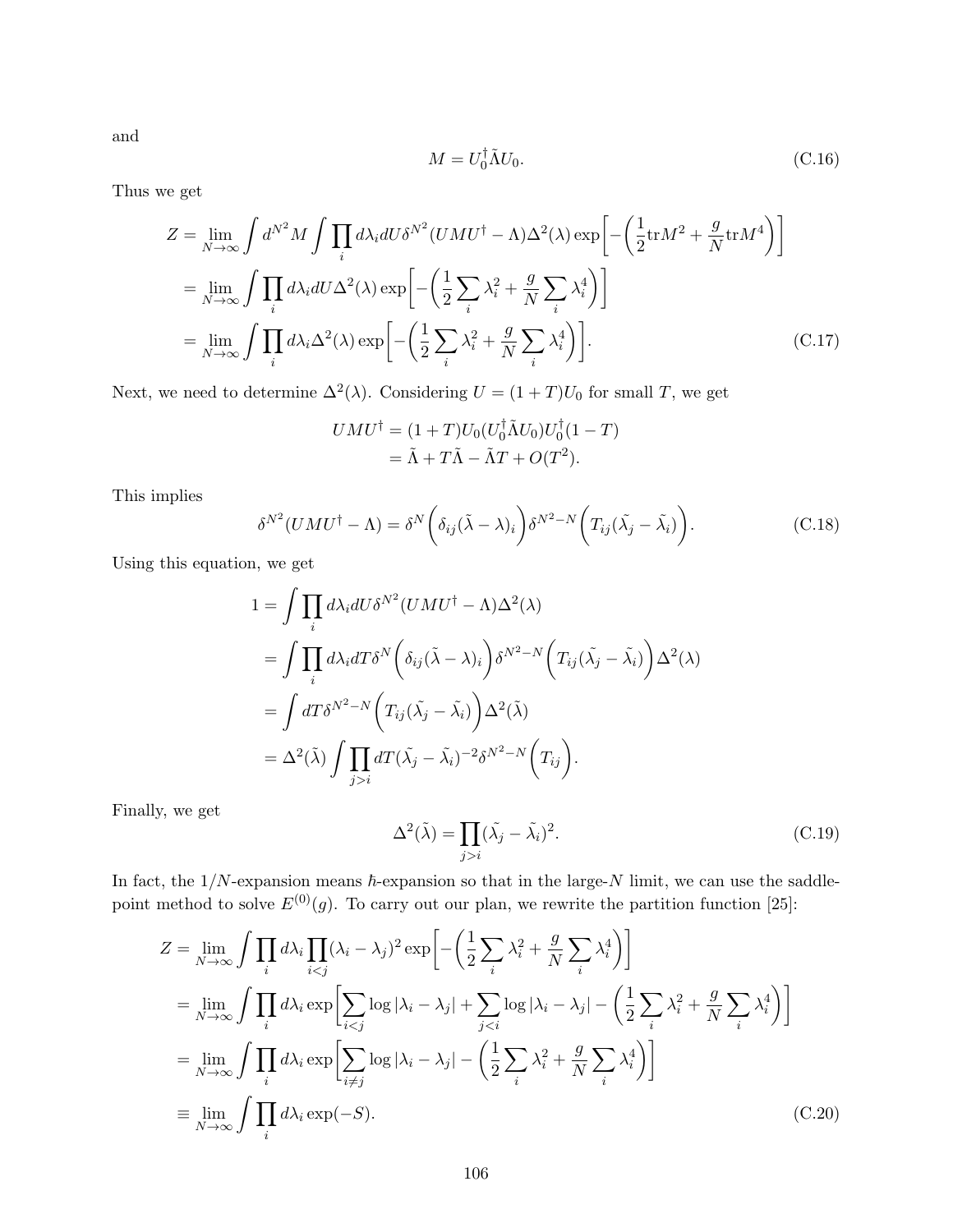If we take the leading one configuration of  $\lambda_i$  in the large-N limit, we get

$$
E^{(0)}(g) = \lim_{N \to \infty} \frac{1}{N^2} S.
$$
 (C.21)

Considering the saddle-point equation,  $\frac{dS}{d\lambda_i} = 0$ , the equation of motion can be derived as follows:

$$
\frac{1}{2}\lambda_i + \frac{2g}{N}\lambda_i^3 = \sum_{j \neq i} \frac{1}{\lambda_i - \lambda_j}.
$$
\n(C.22)

One can notice the quite interesting thing, that is that because of the Coulomb like potential, the eigenvalues repel each other. We put this aside for now. To calculate  $E^{(0)}(g)$ , we define  $\lambda_i$  as

$$
\lambda_i \equiv \sqrt{N} \lambda (i/N). \tag{C.23}
$$

In the large- $N$  limit, it is natural to take

$$
\lim_{N \to \infty} \sum_{i} \frac{1}{N} \lambda \left( \frac{i}{N} \right) = \int_{0}^{1} dx \lambda(x).
$$
 (C.24)

By this expression,  $E^{(0)}(g)$  can be rewritten by

$$
E^{(0)}(g) = \int_0^1 dx \left(\frac{1}{2}\lambda(x)^2 + g\lambda(x)^4\right) - \int_0^1 dx \int_0^1 dy \log|\lambda(x) - \lambda(y)|.
$$
 (C.25)

Similarly, the equation of motion obeys

$$
\frac{1}{2}\lambda(x) - 2g\lambda(x)^3 = P \int_0^1 \frac{dy}{\lambda(x) - \lambda(y)},
$$
\n(C.26)

where  $P \int$  means the principal part of the integral. Now we introduce the density of the eigenvalues,  $u(\lambda)$  given by

$$
u(\lambda) \equiv \frac{dx}{d\lambda}.\tag{C.27}
$$

Letting  $u(\lambda)$  be the density, we should impose that  $u(\lambda)$  is positive, even, and normalized in the following form:

$$
\int_{-2a}^{2a} d\lambda u(\lambda) = 1.
$$
 (C.28)

Taking  $\lambda$  as the variable, the equation of motion is given by

$$
\frac{1}{2}\lambda - 2g\lambda^3 = P \int_{-2a}^{2a} \frac{d\mu u(\mu)}{\lambda - \mu},
$$
\n(C.29)

where of course  $u(\lambda)$  vanishes outside the support  $(-2a, 2a)$ . To evaluate this equation, we introduce an analytic function:

$$
F(\lambda) = \int_{-2a}^{2a} \frac{d\mu u(\mu)}{\lambda - \mu},
$$
\n(C.30)

where  $\lambda$  is complex outside the support.  $F(\lambda)$  given by this form satisfies the good properties which we have discussed in this thesis. In particular, the value of  $\lambda$  near the interval, for small  $\epsilon$  we can get

$$
F(\lambda \pm i\epsilon) = \int_{C_{\pm}} d\mu \frac{u(\mu)}{\lambda \pm i\epsilon - \mu}
$$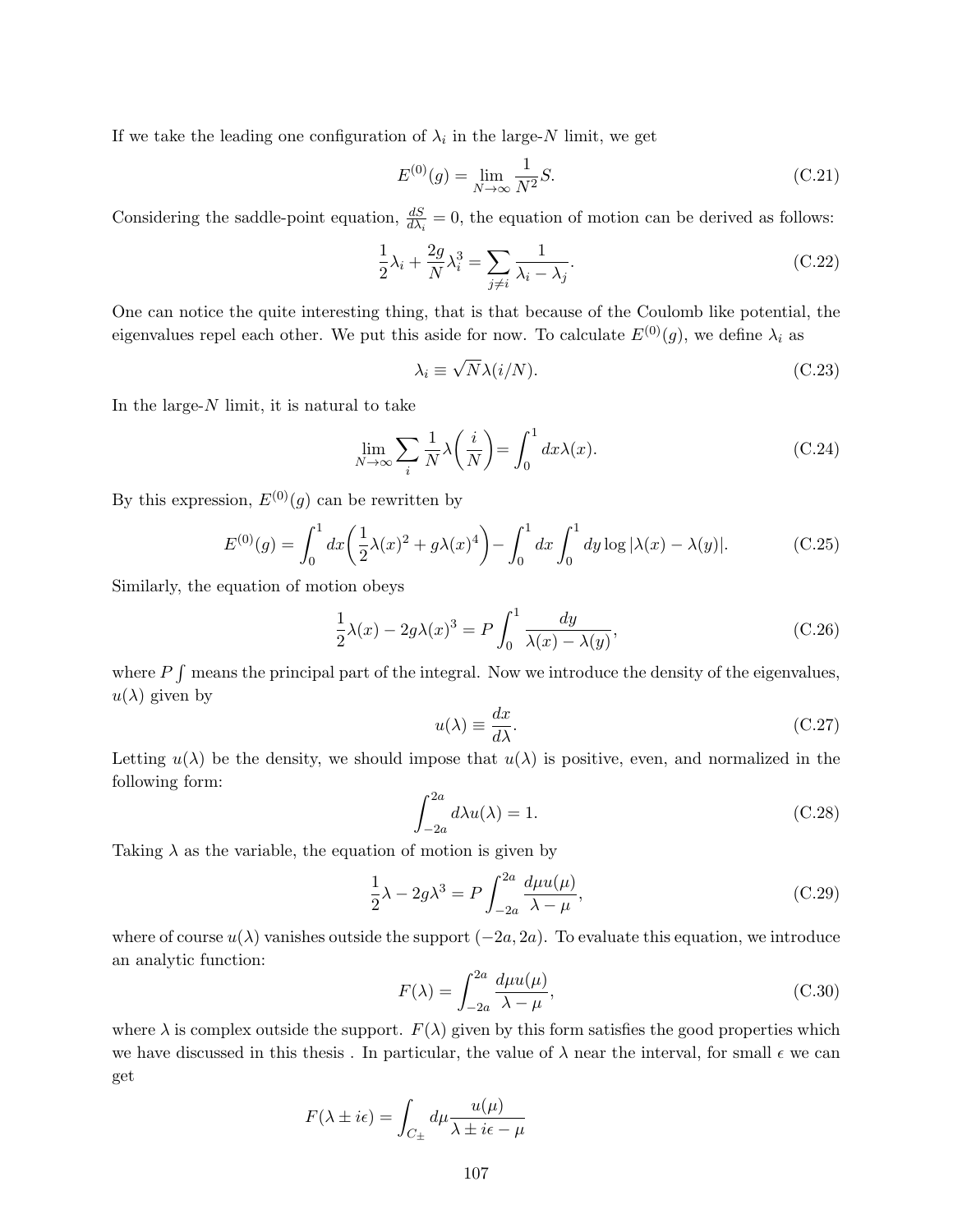$$
= P \int_{-2a}^{2a} \frac{d\mu u(\mu)}{\lambda - \mu} \mp i\pi \text{Res}[F(\mu)]|_{\mu = \lambda}
$$
  
=  $\frac{1}{2}\lambda + 2g\lambda^3 \mp i\pi u(\lambda),$  (C.31)

where the path  $C_+$  is the upper half semi circle, and  $C_-\$  is the lower half one. The solution can be given by

$$
F(\lambda) = \frac{1}{2}\lambda + 2g\lambda^3 - \left(\frac{1}{2} + 4ga^2 + 2g\lambda^2\right)\sqrt{\lambda^2 - 4a^2},
$$
 (C.32)

with

$$
12ga^4 + a^2 - 1 = 0.\t\t(C.33)
$$

In the region  $|\lambda| \leq 2a$ , we find

$$
u(\lambda) = \frac{1}{\pi} \left( \frac{1}{2} + 4ga^2 + 2g\lambda^2 \right) \sqrt{4a^2 - \lambda^2}.
$$
 (C.34)

This expression must satisfy  $\int d\lambda u = 1$  so that

$$
1 = \int_{-2a}^{2a} d\lambda \frac{1}{\pi} \left( \frac{1}{2} + 4ga^2 + 2g\lambda^2 \right) \sqrt{4a^2 - \lambda^2}
$$
  
= 
$$
\int_{\pi}^{0} d\lambda \frac{1}{\pi} \left( \frac{1}{2} + 4ga^2 + 8a^2g\cos^2(\theta) \right) (2a\sin(\theta)) (-2a\sin(\theta))
$$
  
= 
$$
a^2 + 8ga^4 + 4ga^4.
$$
 (C.35)

This implies  $12ga^4 + a^2 - 1 = 0$  which must be satisfied so that  $u(\lambda)$  is well-defined in  $|\lambda| \leq 2a$  as the density. Rewriting  $E^{(0)}(g)$  again in terms of the integration of  $\lambda$ , we get

$$
E^{(0)}(g) = \int_{-2a}^{2a} d\lambda u(\lambda) \left(\frac{1}{2}\lambda^2 + g\lambda^4\right) - \int_{-2a}^{2a} d\lambda \int_{-2a}^{2a} d\mu u(\lambda)u(\mu) \log|\lambda - \mu| \tag{C.36}
$$

Remembering the equation of motion (C.29), and integrating over it from 0 to  $\lambda$  with respect to  $\lambda$ , that is

$$
\int_0^{\lambda} d\tilde{\lambda} \left( \frac{1}{2} \tilde{\lambda} + 2g \tilde{\lambda}^3 \right) = \int_0^{\lambda} d\tilde{\lambda} P \int_{-2a}^{2a} d\mu \frac{u(\mu)}{\tilde{\lambda} - \mu}.
$$

This integral can be evaluated as follows:

$$
\text{(LHS)} = \frac{\lambda^2}{4} + \frac{g}{2}\lambda^4,
$$
\n
$$
\text{(RHS)} = P \int_{-2a}^{2a} d\mu u(\mu) (\log|\lambda - \mu| - \log|\mu|).
$$

Multiplying  $u(\lambda)$  and then integrating over the both sides with respect to  $\lambda$  from  $-2a$  to  $2a$ , we get

$$
P \int_0^{2a} d\lambda u(\lambda) \left(\frac{1}{2}\lambda^2 + g\lambda^4\right) = P \int_{-2a}^{2a} d\lambda P \int_{-2a}^{2a} d\mu u(\lambda) u(\mu) (\log|\lambda - \mu| - \log|\mu|). \tag{C.37}
$$

Using this relation, we get

$$
E^{(0)}(g) = \int_0^{2a} d\lambda u(\lambda) \left(\frac{1}{2}\lambda^2 + g\lambda^4 - 2\log|\lambda|\right). \tag{C.38}
$$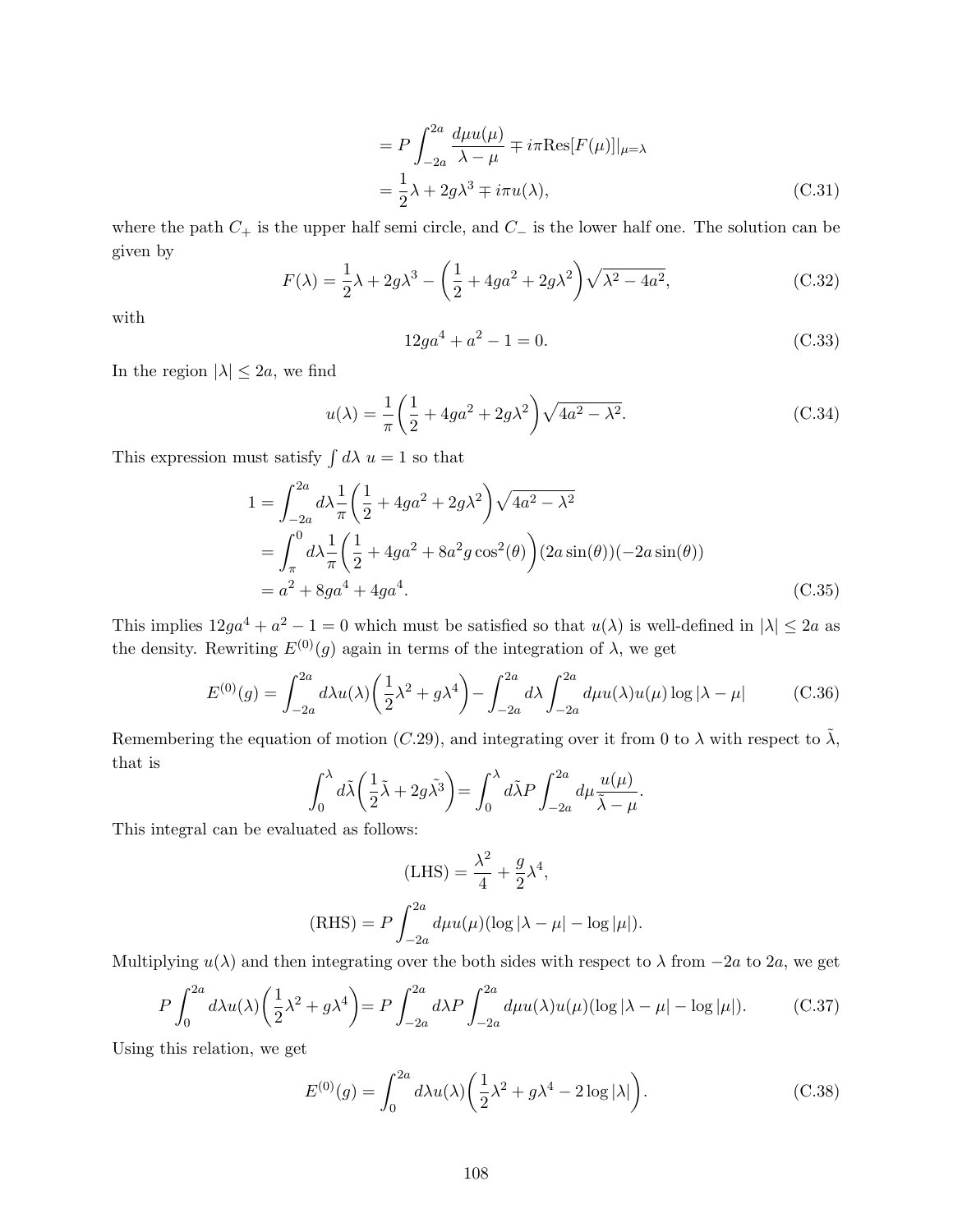## References

- [1] H. Kodama, T. Yoneya, H. Kawai, et.al., "Quantum Gravity," Mathematical Science Additional volume, October issue, 2009 (in Japanese).
- [2] P. Horava, "Membranes at Quantum Criticality," hep-th/0812.4287.
- [3] P. Horava, "Quantum Gravity at a Lifshitz Point," hep-th/0901.3775.
- [4] P. Horava, "Spectral Dimension of the Universe in Quantum Gravity at a Lifshitz Point," hep-th/0902.3657.
- [5] E. M. Lifshitz, "On the Theory of Second-Order Phase Transitions I and II," Zh. Eksp. Teor. Fiz. 11 (1941) 255 and 269.
- [6] P. M. Chaikin and T. C. Lubensky, "Principles of Condensed Matter Physics," Cambridge U.P. (1995).
- [7] R. M. Hornreich, M. Luban, and S. Shtrikman, "Critical Behavior at the Onset of  $\bf{k}$ -Space Instability on the  $\lambda$  Line," Phys. Rev. Lett. **35** (1975) 1678.
- [8] P. H. Damgaad and H. Huffel, "STOCHASTIC QUANTIZATION," Phys. Rep. 152, Nos. 5 & 6 (1987) 227-398.
- [9] R. Dijkgraaf, D. Orlando and S. Reffert, "Relating Field Theory via Stochastic Quantization," hep-th/0903.0732.
- [10] D. Orlando and S. Reffert, "On the renormalizability of Horava-Lifshitz-type Gravities," hepth/0905.0301
- [11] M. Henneaux, A. Kleinschmidt, G. L. Gomez, "A dynamical inconsistency of Horava gravity," hep-th/0912.0399
- [12] M. Li and Y. Pang, "A Trouble with Horava-Lifshitz Gravity," hep-th/0905.2751.
- [13] J. Distler and H. Kawai, "WHO'S AFRAID OF JOSEPH LIOUVILLE ?," Nucl. Phys. B321 (1989) 509.
- [14] F. David, "CONFORMAL FIELD THEORIES COUPLED TO 2-d GRAVITY IN THE CON-FORMAL GAUGE," Mod. Phys. Lett. A3 (1988) 1651.
- [15] A. M. Polyakov, "QUANTUM GEOMETRY OF BOSONIC STRINGS," Phys. Lett. B103 (1981) 207.
- [16] Y. Nakayama, "Liouville Field Theory –A decade after the revolution," hep-th/0402009
- [17] J. Polchinski, "String theory. Vol. 1: An introduction to the bosonic string," Cambridge U.P. (1998)
- [18] T. Regge, "General Relativity without Coordinates," Nuovo Cim. A 19 (1961) 558-571.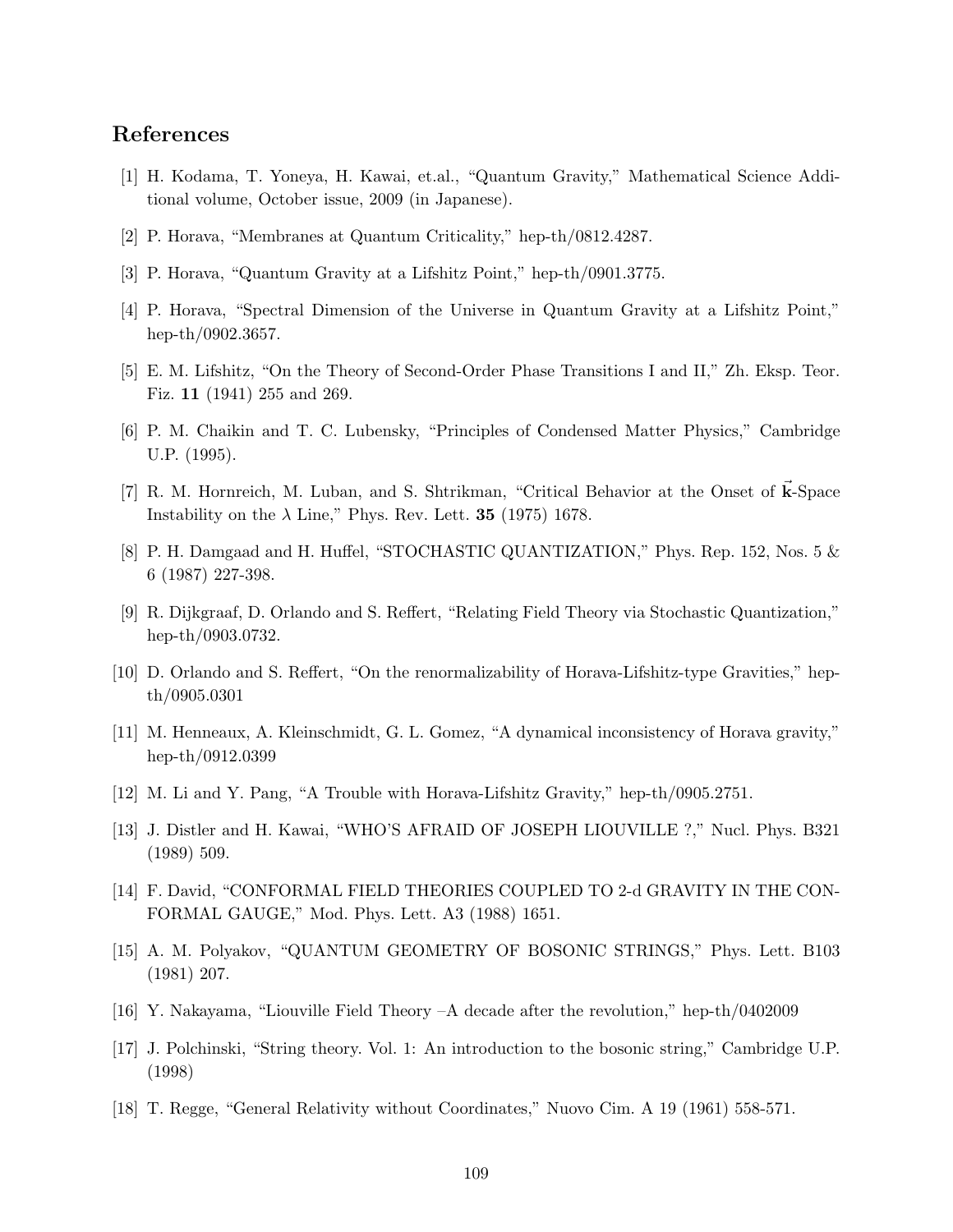- [19] J. B. Hartle and S. W. Hawking, "Wave function of the universe," Phys. Rev. D vol. 28, No. 12 (1983)2960-2975.
- [20] J. Ambjorn, B. Durhuus and T. Jonsson, "Quantum Geometry," Cambridge U.P. (1997)
- [21] J. Ambjorn, J. Jurkiewicz and R. Loll, "Quantum gravity as sum over spacetimes," grqc/0906.3947.
- [22] J. Ambjorn, J. Jurkiewicz and Y. Watabiki, "Dynamical Triangulations, a Gateway to Quantum Gravity ?," hep-th/9503108.
- [23] J. Ambjorn and J. Jurkiewicz, "Mutiloop correlators for two-dimensional quantum gravity," Phys. Lett. B vol. 251, No. 4 (1990)517-524.
- [24] P. Di Francesco, P. Ginsparg and J. Zinn-Justin, "2D Gravity and Random Matrices," hepth/9306153.
- [25] E. Brezin, C. Itzykson, G. Parisi and J. B. Zuber, "Planar Diagrams," Commun. math. Phys. 59, 35-51 (1978).
- [26] D. Bessis, C. Itzykson and J. B. Zuber, "Quantum Field Theory Techniques in Graphical Enumeration," Adv. Appl. Math. 1 (1980) 109-157.
- [27] T. Matsubara, "3-dimensional quantum gravity in the discrete space-time," Soryushironkenkyu, 85, (1992), No.6, 136-235.
- [28] J. Ambjorn, B. Durhuus and J. Frohlich, "Diseases of Triangulated Random Surface Models, and Possible Cures," Nucl. Phys. B 257 (1985) 433. J. Ambjorn, B. Durhuus, J. Frohlich and P. Orland, "The Appearance of Critical Dimensions in Regulated String Theories," Nucl. Phys. B 270 (1986) 457. F. David, "Planar Diagrams, Two-Dimensional Lattice Gravity and Surface Models," Nucl. Phys. B 257 (1985) 45. A. Billoire and F. David, "Microcanonical Simulations Of Randomly Triangulated Planar Random Surfaces," Phys. Lett. B 168 (1986) 279.

V. A. Kazakov, A. A. Migdal and I. K. Kostov, "Critical Properties of Randomly Triangulated Planar Random Surfaces," Phys. Lett. B 157 (1985) 295.

D. V. Boulatov, V. A. Kazakov, I. K. Kostov and A. A. Migdal, "Analytical and Numerical Study of the Model of Dynamically Triangulated Random Surfaces," Nucl. Phys. B 275 (1986) 641.

- [29] J. Ambjorn and R. Loll, "Non-perturbative Lorentzian Quantum Gravity, Causality and Topology Change," hep-th/9805108.
- [30] W. Westra, "Toplogy Change and the Emergence of Geometry in Two Dimensional Causal Quantum Gravity," hep-th/ 0810.0771.
- [31] S. Zohren, "Analytic Results in 2D Causal Dynamical Triangulations: A Review," hepth/0609177.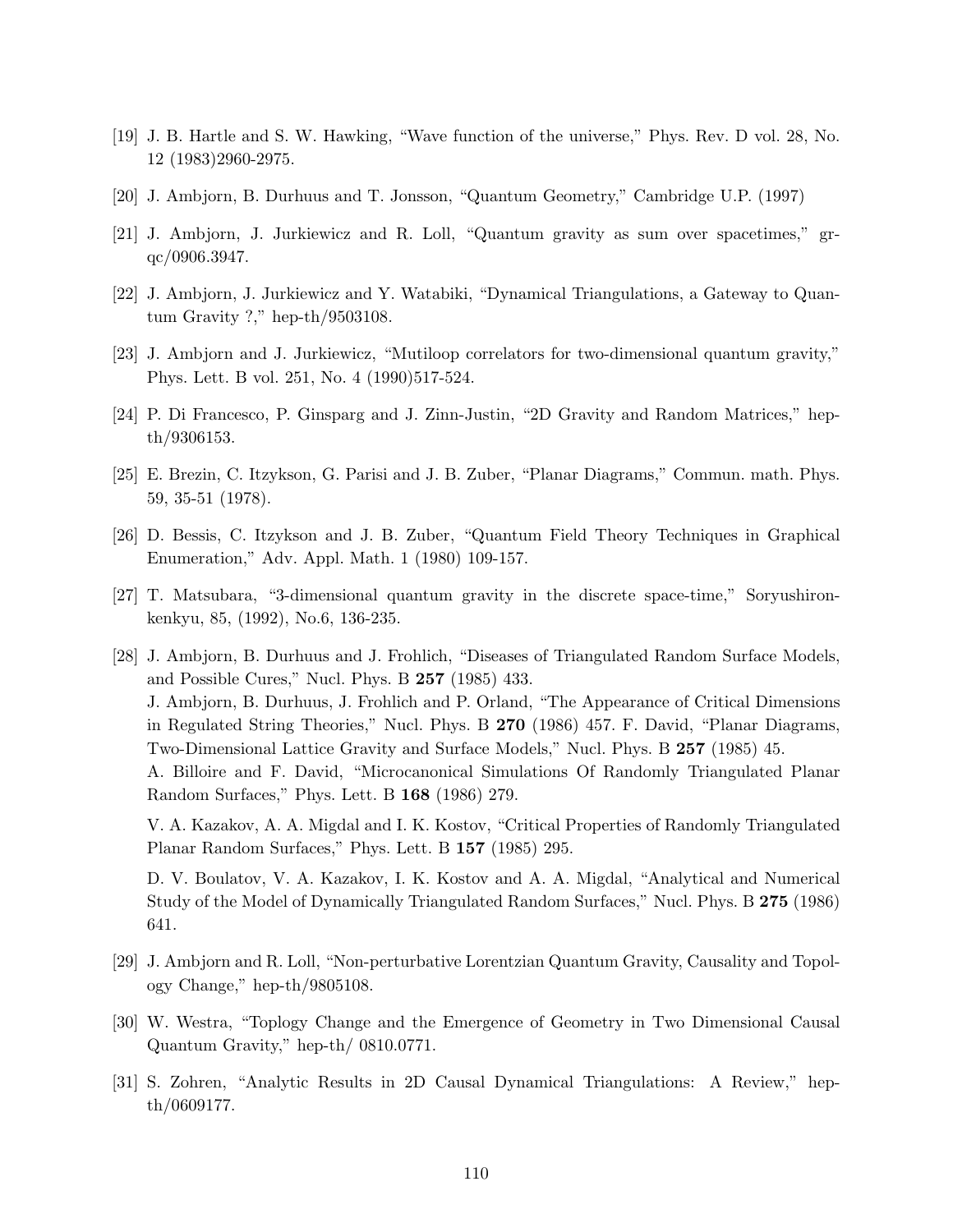- [32] J. Ambjorn, J. Correia, C. Kristjansen and R. Loll, "On the relation between Euclidean and Lorentzian 2D quantum gravity," hep-th/991226.
- [33] F. Markopoulou, L. Smolin, "Gauge fixing in causal dynamical triangulations," Nucl. Phys. B 739 (2006) 120-130.
- [34] R. Nakayama, "2D Quantum Gravity in the Proper-Time Gauge," hep-th/9312158.
- [35] J. Ambjorn, R. Loll, W. Westra and S. Zohren, "Putting a cap on causality violations in CDT," gr-qc/0709.2784.
- [36] G. T. Horowitz, "Topology change in classical and quantum gravity," Class. Quantum Grav. 8 (1991) 587-601.
- [37] J. Louko and R. D. Sorkin, "Complex actions in two-dimensional topology change," grqc/9511023.
- [38] S. Jain and S. D. Mathur, "World-Sheet Geometry and Baby Universes in 2-D Quantum Gravity," hep-th/9204017.
- [39] H. Kawai. N. Kawamoto, T. Mogami and Y. Watabiki, "Transfer Matrix Formalism for Two-Dimensional Quantum Gravity and Fractal Structures of Space-time," hep-th/9302133.
- [40] N. Ishibashi, H. Kawai, "String Field Theory of Noncritical Strings," hep-th/9307045.
- [41] J. Ambjorn, Y. Watabiki, W. Westra and S. Zohren, "A String Field Theory based on Causal Dynamical Triangulations," hep-th/0802.0719.
- [42] J. Ambjorn, R. Loll, Y. Watabiki, W. Westra and S. Zohren, "A new continuum limit of matrix models," hep-th/0810.2408.
- [43] J. Ambjorn, R. Loll, Y. Watabiki, W. Westra and S. Zohren, "A Matrix Model for 2D Quantum Gravity defined by Causal Dynamical Triangulations," hep-th/0804.0252.
- [44] J. Ambjorn, R. Loll, Y. Watabiki, W. Westra and S. Zohren, "New aspects of two-dimensional quantum gravity," hep-th/0911.4208.
- [45] J. Ambjorn, R. Loll, Y. Watabiki, W. Westra and S. Zohren, "Proper time is stochastic time in 2d quantum gravity," hep-th/0911.4211.
- [46] J. Ambjorn, J. Jurkiewics and R. Loll, "Dynamically Triangulating Lorentzian Quantum Gravity," hep-th/0105267.
- [47] R. Loll, "The emergence of Spacetime or Quantum Gravity on Your Desktop," gr-qc/0711.0273.
- [48] J. F. Wheater and J. Correia, "The spectral dimension of non-generic branched polymers," Nucl. Phys. B 73 (1999) 783-785.
- [49] D. Benedetti and J. Henson, "Spectral geometry as a probe of quantum spacetime," hepth/0911.0401.